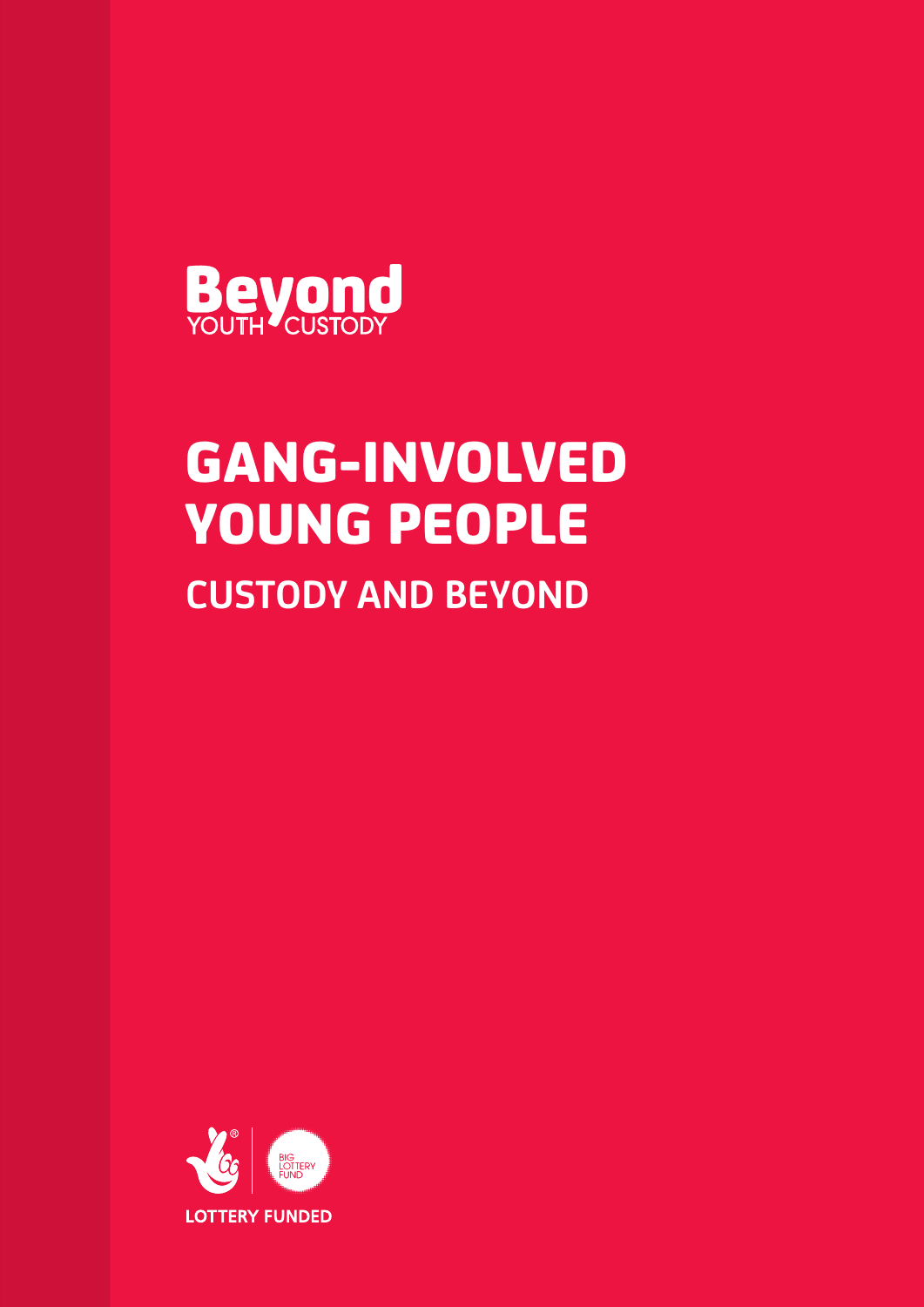# **ACKNOWLEDGEMENTS**

Authors: Fiona Factor and Professor John Pitts with Dr Tim Bateman

The authors of this report would like to thank colleagues from the research and evaluation team at Beyond Youth Custody for their contribution. They have provided advice, conducted interviews, generated case studies and commented on the report's contents. They are:

- Viv Francis, Arcs Ltd
- Mark Liddle, Arcs Ltd
- Lyndsay McAteer, Arcs Ltd
- Sam Wright, Arcs Ltd

In addition, Pippa Goodfellow, Project Manager at Nacro, deserves thanks for her support and encouragement throughout the process.

All of us would like to thank the following organisations and individuals from across the country that helped us gather evidence for this publication by arranging interviews with staff and young people, attending professional focus groups or writing case studies; we know how time-consuming these requests are. The cooperation and helpful responses we received, at a time of considerable challenge in the field, is highly appreciated; our sincere gratitude goes to all concerned.

- Action Acton
- Birmingham Youth Offending Service
- City United, Birmingham
- Clayfields Secure Children's Home
- Community Change Foundation
- Date Palm Project
- Diahanne Rhiney
- Esmi Services Limited
- Integrated Gang Management Unit, Manchester
- Knights Youth Club
- Creating Positive Futures, New Horizon Youth Centre
- North West Resettlement Consortium
- Paul Oliatan
- Project 507
- Safe Choices
- Safe Hands
- SOS Project, St Giles Trust
- St Michael's Fellowship
- The Dawes Unit, Catch 22
- User Voice
- Westminster Integrated Gangs Unit
- Zee Politics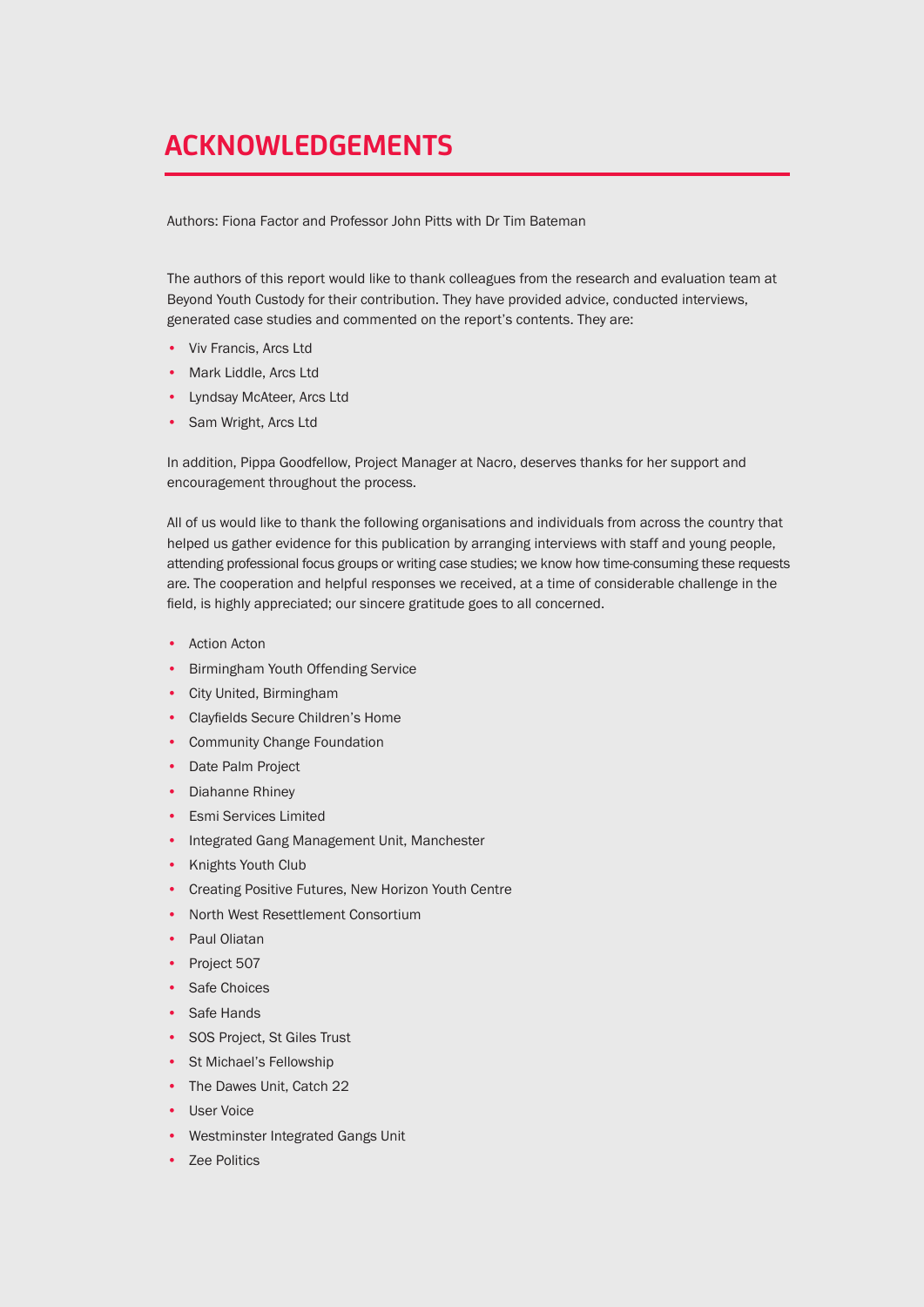# **CONTENTS**

| <b>Executive summary</b><br>2 |                                                           |                |  |  |
|-------------------------------|-----------------------------------------------------------|----------------|--|--|
|                               | <b>O1</b> Background to the report                        | $\overline{z}$ |  |  |
|                               | 02 Gang involvement and the gang-affected neighbourhood   | 18             |  |  |
| 03                            | The effects of gang involvement                           | 20             |  |  |
|                               | <b>O4</b> Girls, young women, sex and the gang            | 22             |  |  |
| 05                            | The gang and the prison                                   | 28             |  |  |
| 06                            | Gang-involved young people, desistance and resettlement   | 38             |  |  |
|                               | 07 Models of intervention in gang-affected neighbourhoods | 42             |  |  |
| 08                            | Developing a gang-desistance strategy                     | 48             |  |  |
| 09                            | Release and beyond: Resettlement practice interventions   | 51             |  |  |
|                               | 10 Conclusion and recommendations                         | 66             |  |  |
|                               | <b>References</b>                                         | 69             |  |  |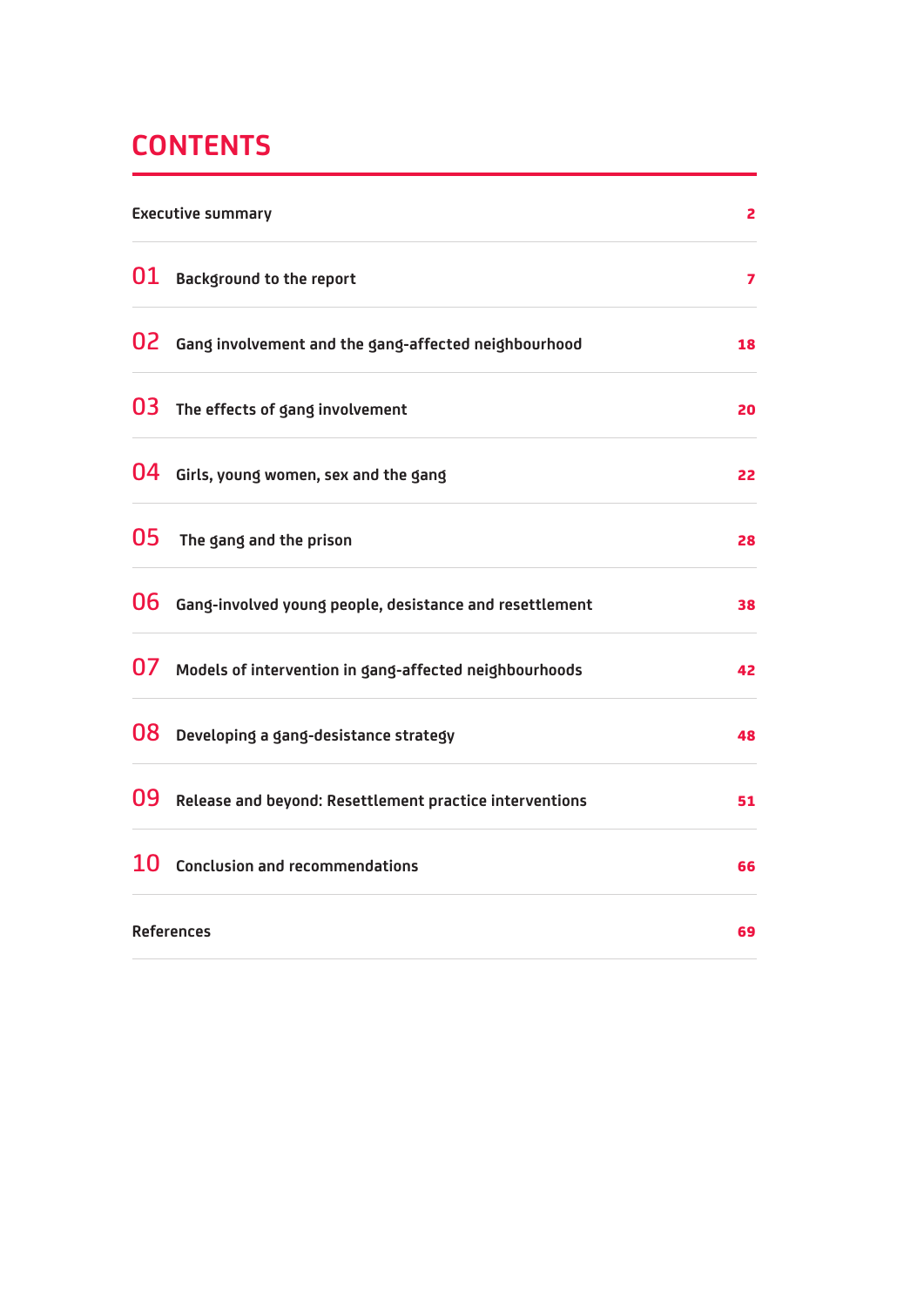# **EXECUTIVE SUMMARY**

# **1. Background to the report**

This report is based upon a review of the English language literature on the rehabilitation of ganginvolved young people aged between 10 and 25. The information in the literature review is augmented by interviews with policy makers and practitioners. The fieldwork was undertaken between October and December 2014.

27 professionals attended focus groups in the south-east and north-west of England at which findings from the literature review and the challenges faced by practitioners were explored. Additionally, interviews with resettlement professionals and young people were conducted at six sites. The young people were either in custody or had recently served custodial sentences for gangrelated offences. 19 young people aged between 16 and 25 were interviewed, three of whom were female. In addition, eight interviews were conducted with professionals responsible for resettlement programmes both in custody and the community.

# **2. Issues in custody**

The youth custodial population has fallen sharply in recent years with the decline being particularly sharp for those aged under 18. Those who are imprisoned are likely to have a more serious offending profile and more complex needs. Not surprisingly, this group poses many challenges for those working in the secure estate and resettlement programmes.

Gangs in prisons are a source of growing concern. In 2013/14, 16% of boys in young offender institutions (YOIs) reported having experienced 'gang problems' when they first arrived at the establishment (rising to 21% for black and minority ethnic (BME) young people). Whilst this report is focused upon resettlement, it is clear that what happens in the secure estate has a significant impact on how these young people engage with resettlement services.

A recent inspection of Feltham 'A' YOI (which holds boys aged under 18) noted that 48 gangs were represented in the establishment and the gang problem in the secure estate as a whole was described as 'seemingly intractable' by the Chief Inspector of Prisons (HMIP, 2015).

Gang-involved young people tend to be concentrated in a handful of penal establishments, leading to a potential reinforcement of gang identity, and pressure on previously unaffiliated young people to align themselves with particular groups to enhance their own safety.

Conversely, in an attempt to break down gang affiliations, some gang-involved young people may be dispersed to institutions far away from their homes. This can mean that gang activity might be 'exported' to institutions located away from areas that have traditionally been associated with gang problems.

A recent report (Hughes et al, 2015), identifies the high rate of mental illness among young people involved with gangs. Additionally, the centrality of serious violence within the gang places ganginvolved young people at serious risk of poor mental health.

Professionals involved in the delivery of programmes in the secure estate echoed these concerns. They believed that there were too few prison officers with the skills and knowledge to work with ganginvolved young people and gang violence in particular. This led to the frequent recourse to 'lockdown' and punishments that prevented many gang-involved young people gaining access to personal development programmes designed to tackle gang violence or attending the educational classes on offer.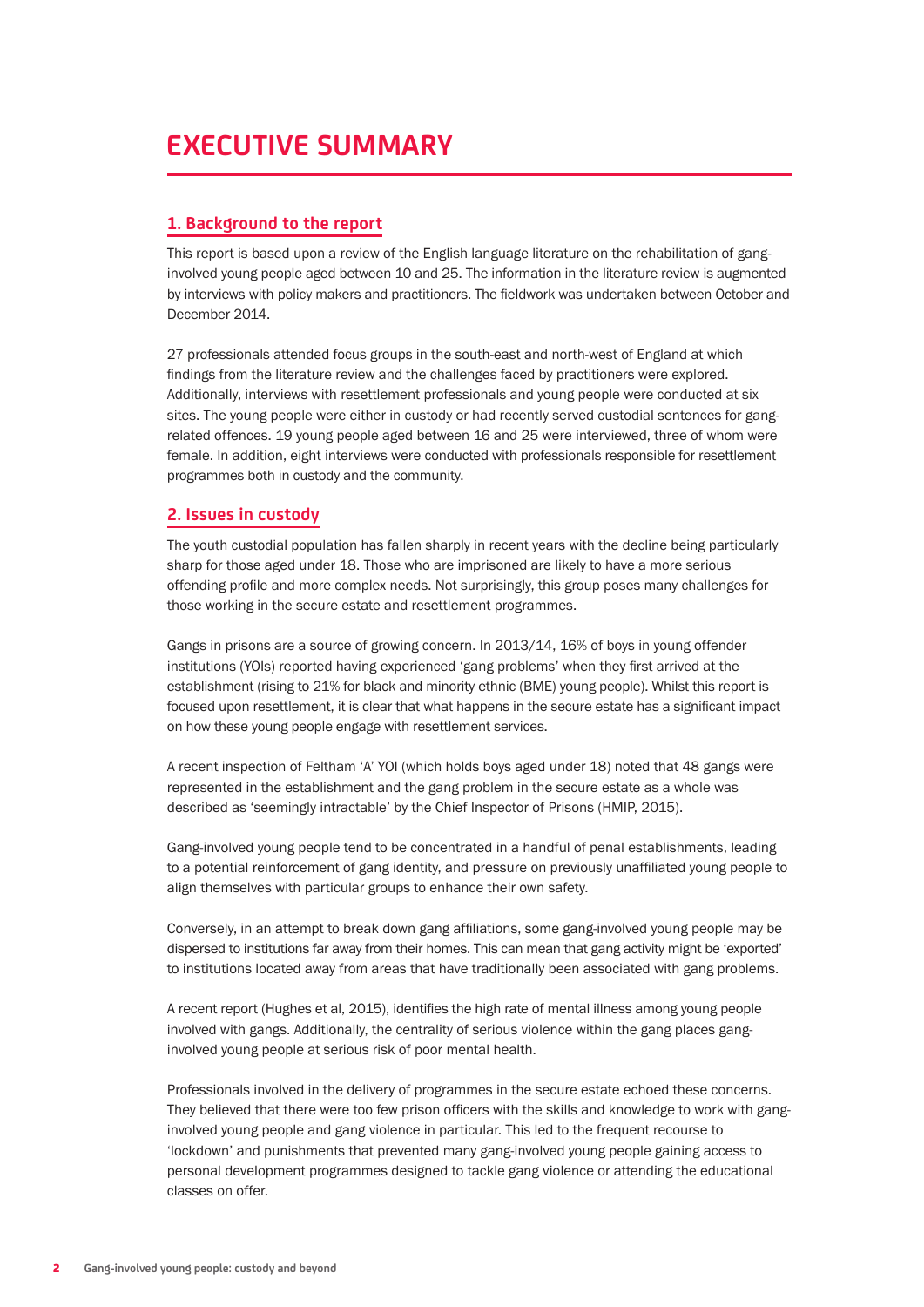One of the differences between the experiences of gang-involved young people and other returning prisoners is that many will have been involved in gang-desistance programmes prior to their incarceration. Youth workers and mentors in these programmes emphasise the importance of maintaining contact with these young people during their period of incarceration in order that the desistance work in which they had been involved will not be undermined while they are in the prison or the YOI.

The key to successful and sustained intervention appears to be making contact fairly early in the young person's sentence, personalising that contact via handwritten letters and visits from one identified worker, rather than printed or typed letters or brochures with a 'take it or leave it' contact address, and, crucially, for the support worker to do what they say they are going to do and to give the young person regular feedback about decisions that affect them.

#### The role of education

Research suggests that education can offer the inmate a route to success upon release. However, evidence shows that prisoners of widely different abilities and at very different stages of their educational careers were frequently put together in YOIs.

A concern was expressed that, with the implementation of the new regime of 30 hours a week of education in YOIs, if no attempt is made to make it relevant and interesting for each of the inmates, it could increase the likelihood of violence, not least because it could mean that the young people are denied access to the gym and other sporting facilities.

Much of the gang-related violence in prisons and YOIs 'kicked off' during education classes. There is a high level of undiagnosed learning disabilities and mental health needs within the prison population and the early use of screening tools could avoid many situations in which these problems exacerbate the violence. Additionally, it appears that there is no specialised training for teachers in penal institutions.

For gang-involved young people leaving custody it is important that clear arrangements are put in place to ensure that they can continue with their education. Arrangements for suitable placements in schools or colleges are often made extremely late, or indeed, in one case we heard of, not at all.

### **3. Gang-involved young people and desistance**

Desistance from crime is a process rather than an event. There are a number of points or situations where gang-involved young people may desist from gang crime. However, desisting from gang crime does not necessarily mean leaving the gang. Although research suggests that dissociation from delinquent peers facilitates desistance, for those who have been embroiled in serious gang conflict, continued involvement may well be a prerequisite of personal safety.

Young people may desist from gang crime and intensive gang involvement following the death or serious injury of a friend or relative. Indeed, researchers have observed that constant exposure to violence may promote desistance. Some young people desist when they make the transition from school to college, while others step back from gang involvement when they set up home with a partner or when they become a parent.

The one consistent finding from desistance research is that age is a major determinant of desistance from crime in general and gang involvement and gang crime in particular. The 'drop-out rate' from gangs between the early teens and the mid-20s is over 75%, suggesting that most young people 'mature out' of gang involvement.

# **4. Resettlement services: current context**

Some resettlement providers have welcomed the extension of statutory post-custody supervision commended by the government's *Transforming Rehabilitation* programme to those who previously did not benefit from any statutory support on release. From the point of view of gang-involved young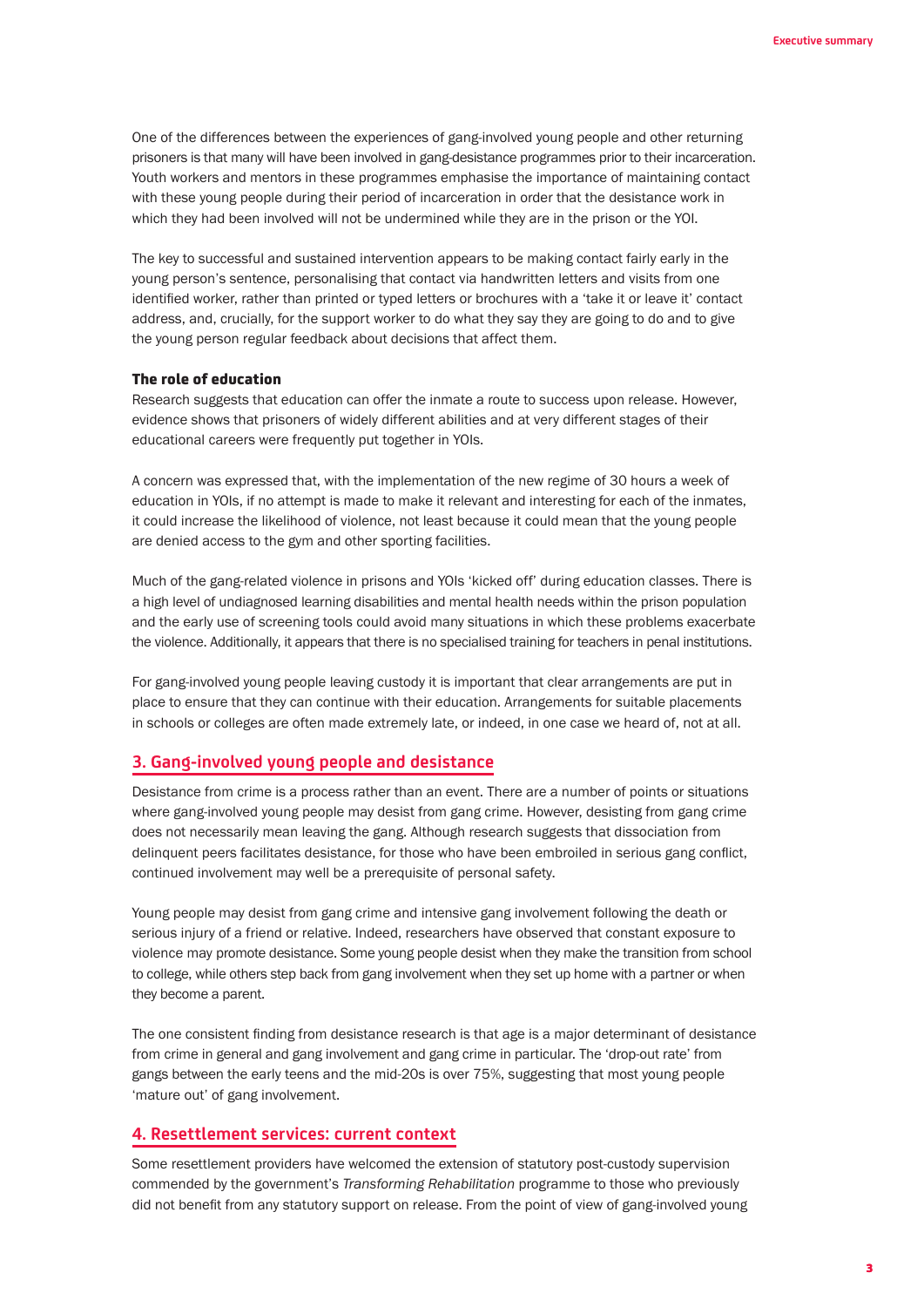people this might provide an opportunity to maximise the potential for taking advantage of the 'window of opportunity' that the transition from custody to the community involves.

Effective intervention with returning gang members requires the participation of different agencies and organisations and evidence suggests that this is best achieved via co-located, communitybased, gang-desistance programmes. Critical components of successful partnerships proved to be a combination of well-established arrangements, sufficient resources, particularly staff time, and a willingness and ability to share information.

Despite the fact that there are a number of programmes available to penal institutions, many provided by the voluntary sector, there is no central point where information about them is held; knowledge of the provision that could be available on release might well reduce tension within the institution.

A further difficulty for resettlement agencies is the recently introduced policy of moving prisoners to a resettlement prison in the final week or so of their sentence. This can mean that work done in the penal institution may come to nothing because the support worker loses touch with the prisoner at a crucial moment.

# **5. Applying lessons for practice**

Beyond acknowledging individual differences, it is important for practitioners to recognise that for these young people, maturity seldom comes at 18 or 20. Protracted adolescence seems to be a characteristic of many gang-involved young people and this is exacerbated by imprisonment. Therefore service providers need to have realistic expectations of their clients.

Respondents felt that 'pathway planning'; breaking down the aspirations of prisoners into a series of easily achievable steps can be extremely useful, particularly if they are mentored by someone who has taken those steps themselves. Young people's support needs should be identified and negotiated with them at the point they are sentenced and, ideally, they should be followed through by the same worker. All respondents were agreed that sustained and consistent support was of paramount importance and that short-term commissioning should be avoided. Young people were clear that staff needed to demonstrate consistency and care if they were to build effective relationships with the young people.

There are particular times when recently released young people are likely to relapse into criminality, especially if they have had to be relocated. Services and individual support need to be available when young people are most likely to feel lonely and isolated, often on Friday nights and at weekends. 'Through the gate' services are recognised as a crucial element of effective resettlement.

Agencies need to recognise that mentors can be drawn from the whole of society and that an exgang-affiliated mentor does not always make the 'best fit' for a gang-involved young person leaving custody. Acknowledgement of the highly skilled nature of this work and its demands requires a level of care to reduce the chance of burn-out amongst team members.

Recognition that release from custody is stressful and can be traumatic for some is highlighted in other Beyond Youth Custody (BYC) publications. Notwithstanding the need for statutory engagement as part of the licence conditions, there is also a recognition on the part of young people we spoke to that sometimes they just want to be left alone. Being able to recognise these signs and hear these messages was deemed extremely valuable in the development of the relationship between support workers and young people.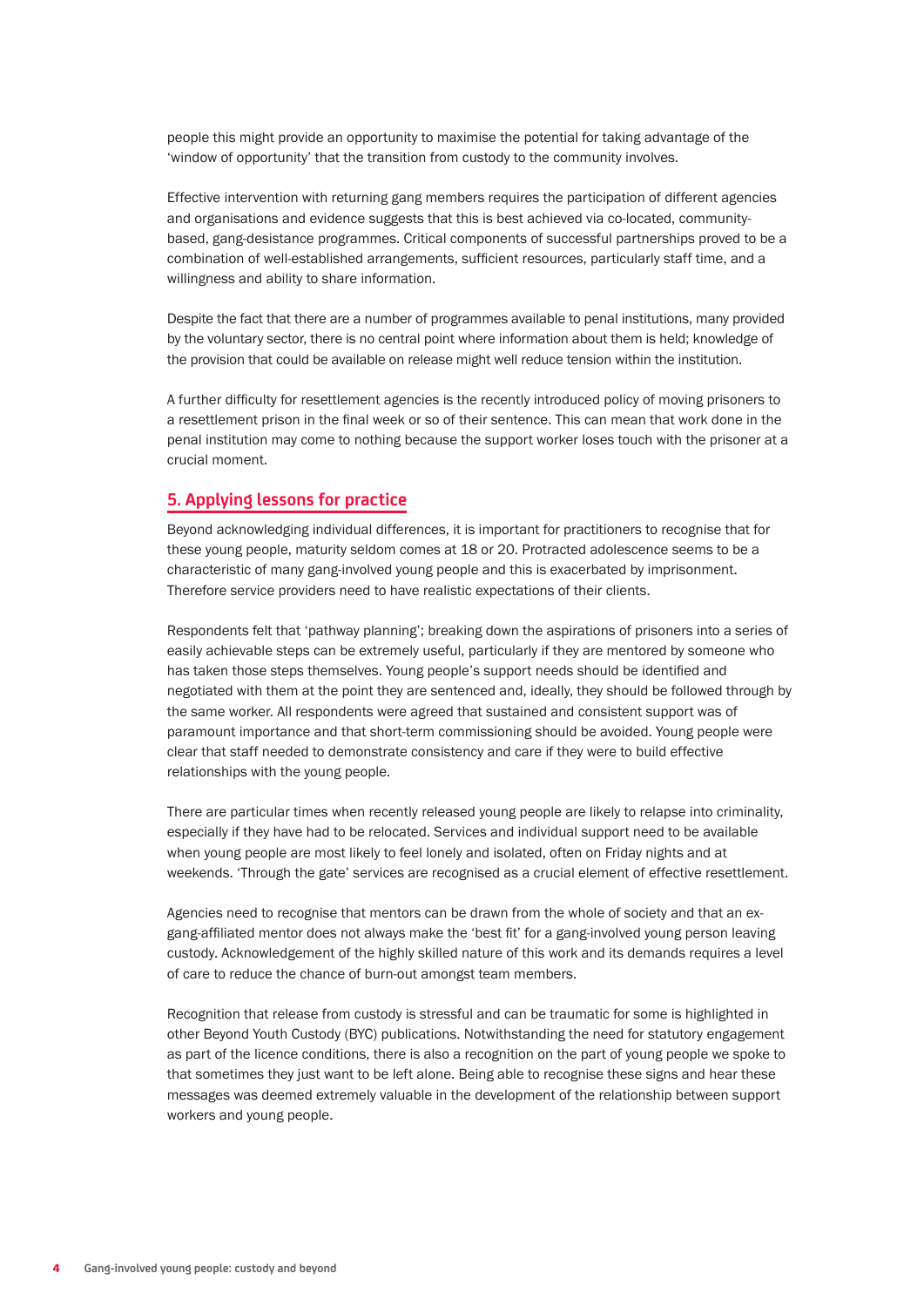#### Girls and young women

Practitioners who were surveyed suggested that girls and young women were involved in gangrelated crime; storing drugs or firearms, or setting up attacks on rival gang members etc. However, their motivations for involvement are normally different and their role within the gang often places them at risk of victimisation. There is an increased awareness of the violent and sexual exploitation of gang-associated girls and women, probably as a result of recent research in this area.

The issues for girls and young women who are gang involved echo many of the concerns and recommendations raised in BYC's practitioner's guide on the resettlement of girls and young women published in 2014. The principles informing these resettlement services emphasise that they should be strengths based rather than deficit based, culturally relevant and gender specific, particularly in dealing with sexual assault and abuse.

Evidence exists that young people are very unlikely to report gang-related crime (including sexual violence) for a number of reasons including a lack of faith in the 'authorities' to keep them safe and fear of retaliation targeted either directly at them, or their loved ones. For many young people, and for young women in particular, it is also due to the broader normalisation of sexual violence and a frequent lack of recognition that a crime has been committed.

# **6. Practical challenges**

There are a number of practical challenges that need to be addressed to prepare for the release of gang-involved young people.

- **1** Securing appropriate accommodation which is long term, safe and secure and within reasonable distance of employment/educational opportunities. This is particularly crucial for those who have been relocated and needs to reflect the cultural needs of the young person concerned. Recognition that the removal of the young person from friends and family will be emotionally difficult is crucial for those supporting young people during their transition into the community. Eligibility criteria thresholds for relocation programmes are often judged to be too high and unrealistic. Young people will often need help in sustaining their tenancy as this will be a new experience for many.
- 2 Families can often play a key role in helping the young person resettle. The researchers suggest that strategies to engage families must be attuned to local situations vis-à-vis gangs. Skilled practitioners are required to navigate the complex dynamics of family engagement, particularly when the safeguarding needs of children are considered. The researchers believe that there is a strong case for supporting beleaguered families with gang-involved young people as part of the *Troubled Families* programme, even where they fail to meet the strict eligibility criteria. They commend 'early intervention' before a young person's *on road* (gang) lifestyle is established.
- **3** Financial support. Several practitioners suggested the provision of a 'resettlement pack' containing basic essentials to survive for the first few days would be a positive development. This would relieve a lot of the stress and anxiety, and for some, lessen the trauma of release. For gang-involved young people, the lack of financial support can be a problem that they resolve by returning to the gang and benefitting from its illicit activities in order to secure a regular income.
- 4 Employment, education and training. The use of Release on Temporary Licence (ROTL) could be expanded to ensure that inmates get the chance to attend relevant educational or volunteering opportunities and interviews prior to release. Having arrangements confirmed would alleviate the anxieties associated with uncertainty on leaving custody. Ensuring a structure to their day, by attending work or training was something young people recognised as helpful; distracting them from the temptation of returning to their previous criminal activity. Having to declare their criminal past at the point of applying for jobs was recognised by many as creating an unfair de-selection process prior to interview.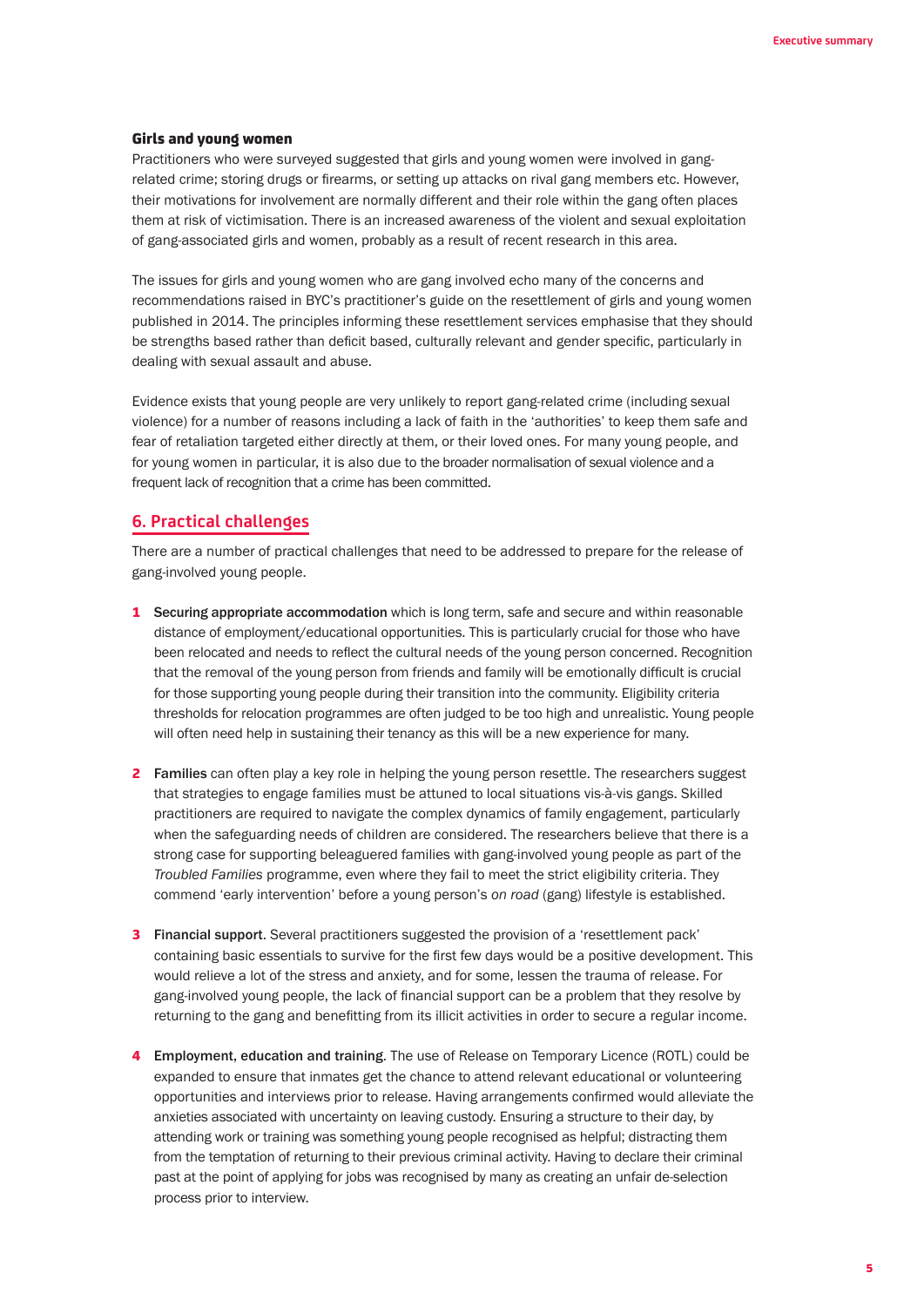**5** Licence conditions. Both young people and the professionals providing resettlement services were clear that the success of the resettlement process was predicated on the effectiveness of the multi-agency partnership responsible for supervising licence conditions upon release. It was important to develop these in consultation with the young person concerned, their family and any relevant project staff in order to maximise the opportunity for young people to comply with their licence. This is especially the case where the conditions prohibit either access to certain areas or associations with old friends.

# **Conclusion**

Key messages about good practice in resettlement hold relevance for the young people who are the focus of this particular report. However, their implementation may require additional considerations for reasons of safety and wellbeing of young people and to ensure appropriate and effective engagement within the context of, for many, complex life histories. Most importantly, the secure estate needs to undertake appropriate screening of gang-involved young people in order to ensure that the necessary support is available to inmates as part of its prison violence and self-harm reduction strategy as well as aiding the resettlement process.

During the period of this investigation, the research team has discovered some excellent resettlement practice for meeting the needs of gang-involved young people. However, the tensions and challenges within the criminal justice system and particularly within the secure estate often render these initiatives less effective than they have the potential to be. Recognising the difficulties identified from this research, organisations might usefully consider the development of a comprehensive gang intervention programme as described in this report on page 43.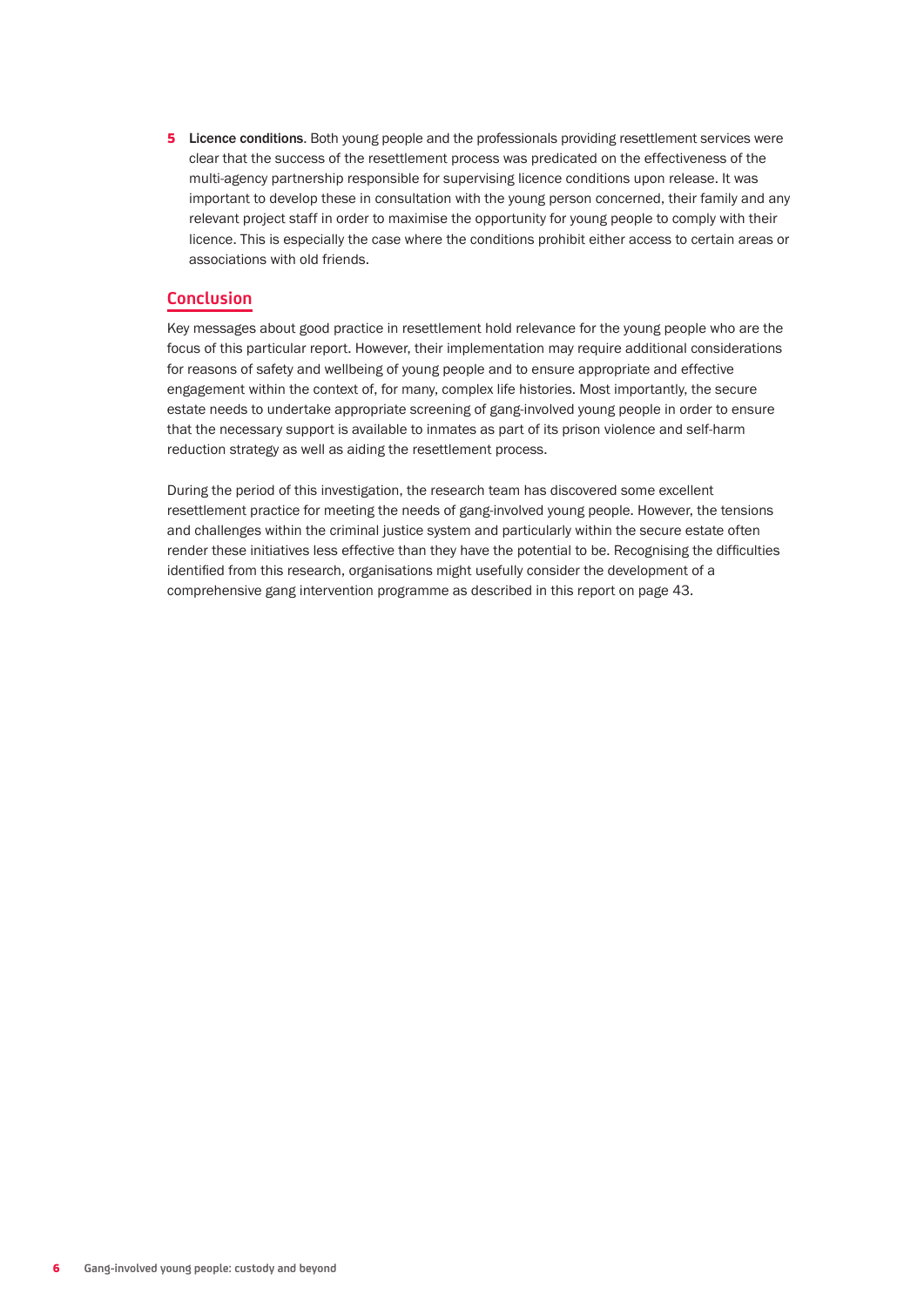# **BACKGROUND TO THE REPORT**

While there is an extensive literature on the rehabilitation of young people in general and a smaller, but substantial, literature on the onset of, and involvement in, gangs, gang crime, and serious youth violence, there remains a paucity of material on desistance from gang crime, the rehabilitation of gang-involved young people and, in particular, how their period of incarceration and return from custody might best be managed. In this report we endeavour to synthesise what is known and to draw inferences from both the literature and key 'informants' working in these fields to fill out this picture and tease out the implications for resettlement policy and practice.

There are several key messages about good practice in resettlement that have already been identified through the work of BYC.

- **1** Resettlement is a process which should start at the point of sentencing and not be seen as a one-off event at the point of release from custody. This process should involve the young person making shifts in their identity, facilitating a move away from crime and towards desistance.
- 2 There should be a seamless transition back to the community with consistency of professional support and plans about housing and education/employment arrangements known prior to release.
- **3** Wrap-around support which acknowledges and pays attention to the trauma that many young people in the system may have had, or may still be experiencing, is needed. This should also include the provision of appropriate mental health and substance misuse services. Ensuring availability of the range of required services implies effective partnership and brokerage.
- 4 Children and young people require enhanced support around the point of release, which provides a 'window of opportunity' for change but can also be experienced as traumatic.
- **5** Engagement and high-quality relationships between staff and young people are at the heart of the resettlement process (Bateman et al, 2013).

Whilst these general elements of good practice do of course hold relevance for the young people who are the focus of this particular report, their implementation may require additional considerations for reasons of safety and wellbeing or indeed be more nuanced in their design and delivery to ensure appropriate and effective engagement with these groups which result in successful resettlement within the context of the additional complexities and for some, difficult life histories.

# **'The gang': a contested concept**

In May 2012, the Metropolitan Police Service (MPS) reported that they had identified over 250 violent gangs and around 4000 'gang nominals' (identified gang members) in 19 gang-affected London boroughs. The national figure is thought to be several times this number. These gangs, the MPS suggests, range from organised criminal networks involved in Class A drug dealing and firearms supply, to street gangs perpetrating violence and robbery. These gangs are thought to be responsible for 22% of the serious violence in the capital, 17% of the robberies, 50% of the shootings and 14% of rapes (Metropolitan Police Service, 2012).

However, while, in 'gang-affected' neighbourhoods, police officers, professionals, adults, children and young people appear to believe that violent youth gangs exist (Pitts, 2008 and 2014), some academics remain sceptical. They argue that the stylistic differences between contemporary youth cultures and those of the past notwithstanding, the contemporary furore surrounding violent youth gangs is akin to the 'moral panics' which attended the teddy boys in the 1950s, the mods and rockers in the 1960s, the punks in the 1970s, the lager louts in the 1980s and so on. They contend that these periodic expressions of popular outrage tell us more about the anxieties of an adult public, 'opinion formers' and the media than the behaviour of young people. For them, the most important task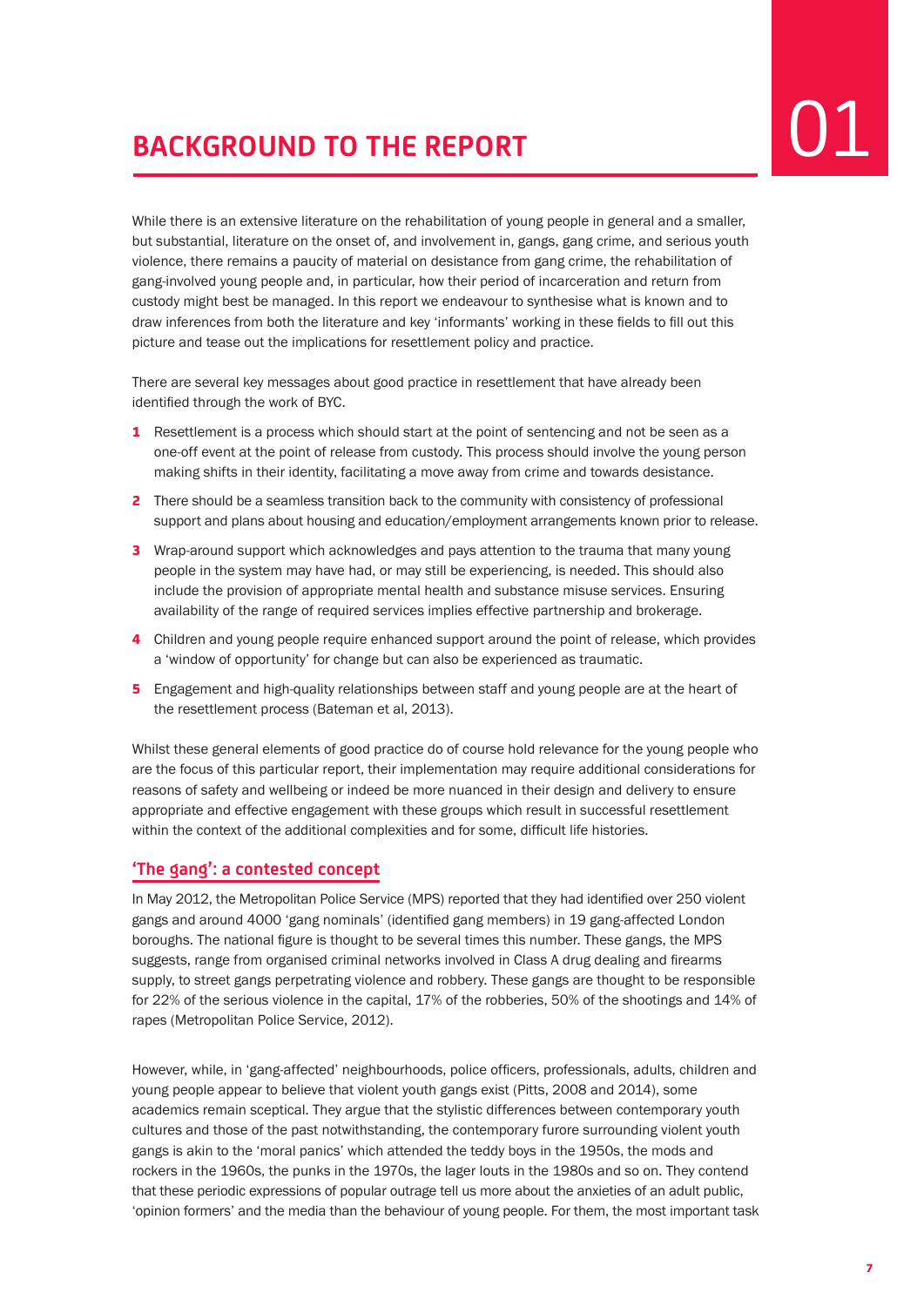is to allay popular anxieties by pointing to historical continuities between contemporary youth cultures and those of yesteryear (Aldridge et al, 2008; Hallsworth and Young, 2008; Youth Justice Board, 2007).

In this critique, criminal justice agencies are seen to dramatise a problem and stoke popular anxieties in order to gain increased resources and greater political influence (Aldridge et al, 2008; Becker, 1966). Other academics believe that this demonisation has a more sinister purpose, arguing that current concerns about violent youth gangs are orchestrated by the state, its agencies and the media in order to justify ever deeper incursions into our freedoms and ever greater control over our lives (Hallsworth and Young, 2008; Muncie and Hughes, 2002; Rose, 1996; Simon, 2001).

Academics associated with the Eurogang Project (University of Missouri-St Louis, 2015) hold that youth gangs exist throughout the UK but, unlike popular North American portrayals, they have a fluid membership, porous boundaries and are, for the most part, engaged in only relatively innocuous adolescent offending (Aldridge et al, 2008; Klein, 2008). For them, the academic task consists of demolishing unhelpful stereotypes (Aldridge et al, 2008) and identifying those personal, familial and environmental characteristics of gang-involved young people which set them apart from others, in order to develop targeted intervention programmes.

It is true that historical continuities exist between youth subcultures past and present and the, sometimes misplaced, social anxieties they engender (Pearson, 1983), and it is also true that there are many adolescent groups in the UK, characterised by fluid membership and porous boundaries, engaged in relatively innocuous adolescent misbehaviour that are identified as 'gangs' (Klein, 2007). And, of course, it is the case that the term 'gang' is used indiscriminately in popular discourse, the media and the criminal justice system and that, all too often, its use is stigmatising and racist (cf Alexander, 2008). While the media should be far more circumspect in its use of the word 'gang', we nonetheless need a term which describes these groupings.

#### Defining the gang

Young people suspected of gang involvement are described variously, and often interchangeably, by the media, criminal justice and welfare professionals as: 'gang members', 'gang associates', 'gang affiliates', 'gang involved' and 'wannabees'. More importantly, from a practitioner's perspective, consideration of how the adoption of one particular definition may impact upon policy and practice and therefore the subsequent professional intervention, is useful.

Hallsworth and Young (2008) offer a definition of the gang which distinguishes it from the peer group on the one hand and the criminal business organisation on the other.

#### **Hallsworth and Young's Three Point Typology of Urban Collectivities**

The Peer Group: A small, unorganised, transient grouping occupying the same space with a common history. Crime is not integral to their self-definition.

The Gang: A relatively durable, predominantly street-based group of young people who see themselves (and are seen by others) as a discernible group for whom crime and violence is integral to the group's identity.

The Organised Criminal Group: Members are professionally involved in crime for personal gain operating almost exclusively in the 'grey' or illegal marketplace.

Gordon (2000) offers a more nuanced differentiation between ostensibly similar youth groupings, all of which are sometimes colloquially described as gangs. What Gordon's, Vancouver-based, work also suggests is that definitions may have to be specific to particular cities, areas or neighbourhoods if they are to be useful.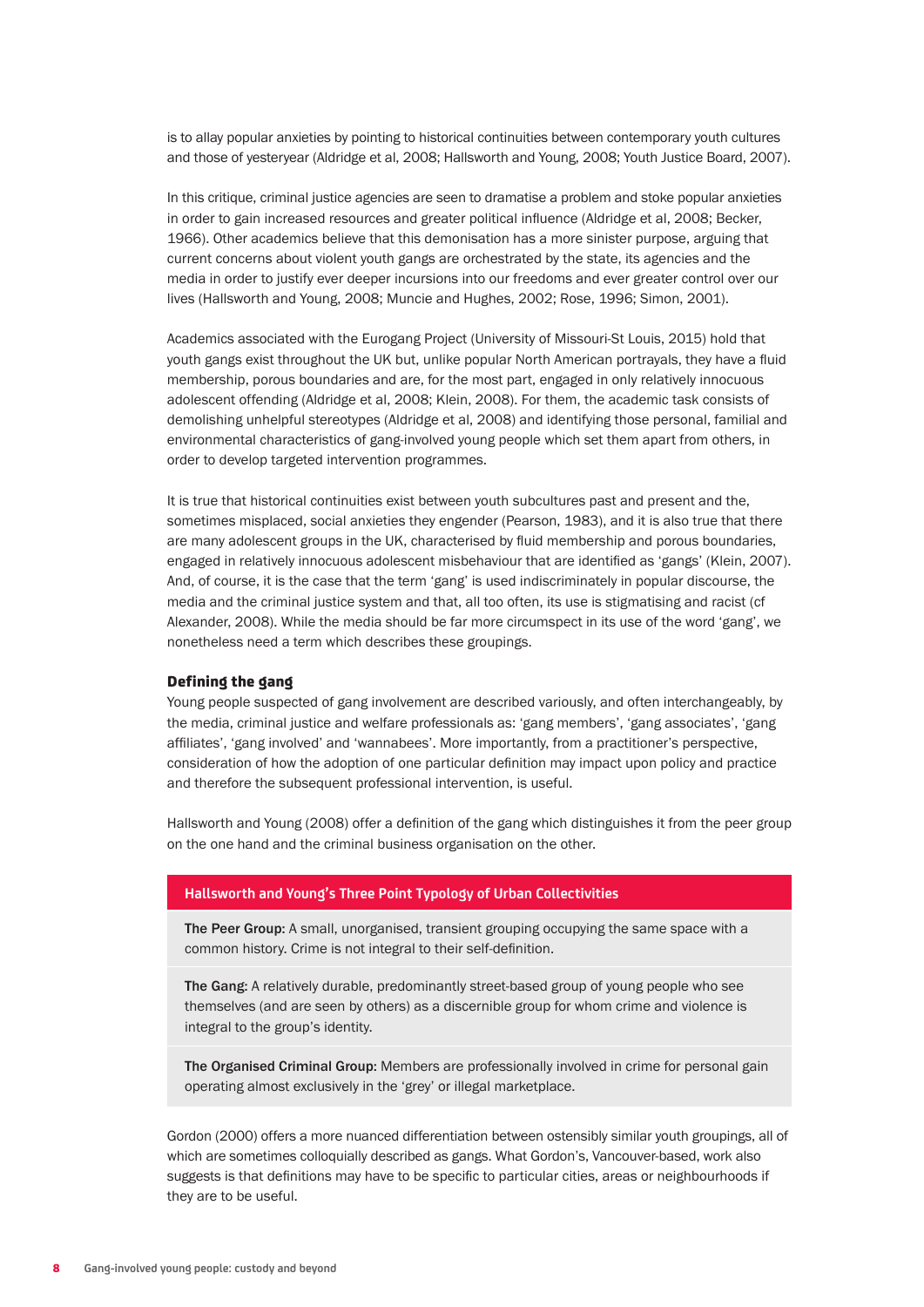#### **Gordon's Five Point Typology of Youth Groupings**

Youth movements: Social movements characterised by a distinctive mode of dress or other bodily adornments, a leisure-time preference, and other distinguishing features (e.g. punk rockers).

Youth groups: Comprising small clusters of young people who hang out together in public places such as shopping centres.

Criminal groups: Small clusters of friends who band together, usually for a short period of time, to commit crime primarily for financial gain and may contain young and not so young adults as well.

Wannabe groups: Young people who band together in a loosely structured group primarily to engage in spontaneous social activity and exciting, impulsive, criminal activity including collective violence against other groups of youths. Wannabees will often claim 'gang' territory and adopt 'gang-style' identifying markers of some kind.

Street gangs: Groups of young people and young adults who band together to form a semistructured organisation, the primary purpose of which is to engage in planned and profitable criminal behaviour or organised violence against rival street gangs. They tend to be less visible but more permanent than other groups.

Criminal business organisations: Groups that exhibit a formal structure and a high degree of sophistication. They are composed mainly of adults and engage in criminal activity primarily for economic reasons and almost invariably maintain a low profile. Thus while they may have a name, they are rarely visible.

In 2008, Pitts, on the basis of research conducted in three London boroughs, devised the following definition of a street gang:

A relatively durable, predominantly street-based group of young people who (1) see themselves (and are seen by others) as a discernible group, (2) engage in a range of criminal activities and violence, (3) identify with or lay claim over territory, (4) have some form of identifying structural feature, and (5) are in conflict with other, similar, gangs. Pitts, 2008

In 2012 the MPS adapted this definition, in an attempt to differentiate the gang from peer groups and criminal networks, to the more cumbersome:

A group of people who spend time in public places that

- see themselves (and are seen by others) as a noticeable group, and
- engage in a range of criminal activity and violence.
- They may also have any or all of the following features
	- identify with or lay a claim over territory,
	- are in conflict with other, similar gangs.

However, if the majority of offending is of a lower non-violent level then they would be considered a peer group not a gang.

A criminal network (which is different to a gang) is:

A group of individuals involved in persistent criminality for some form of personal gain (this includes profit and/or to gain or demonstrate status) which is causing significant harm to the community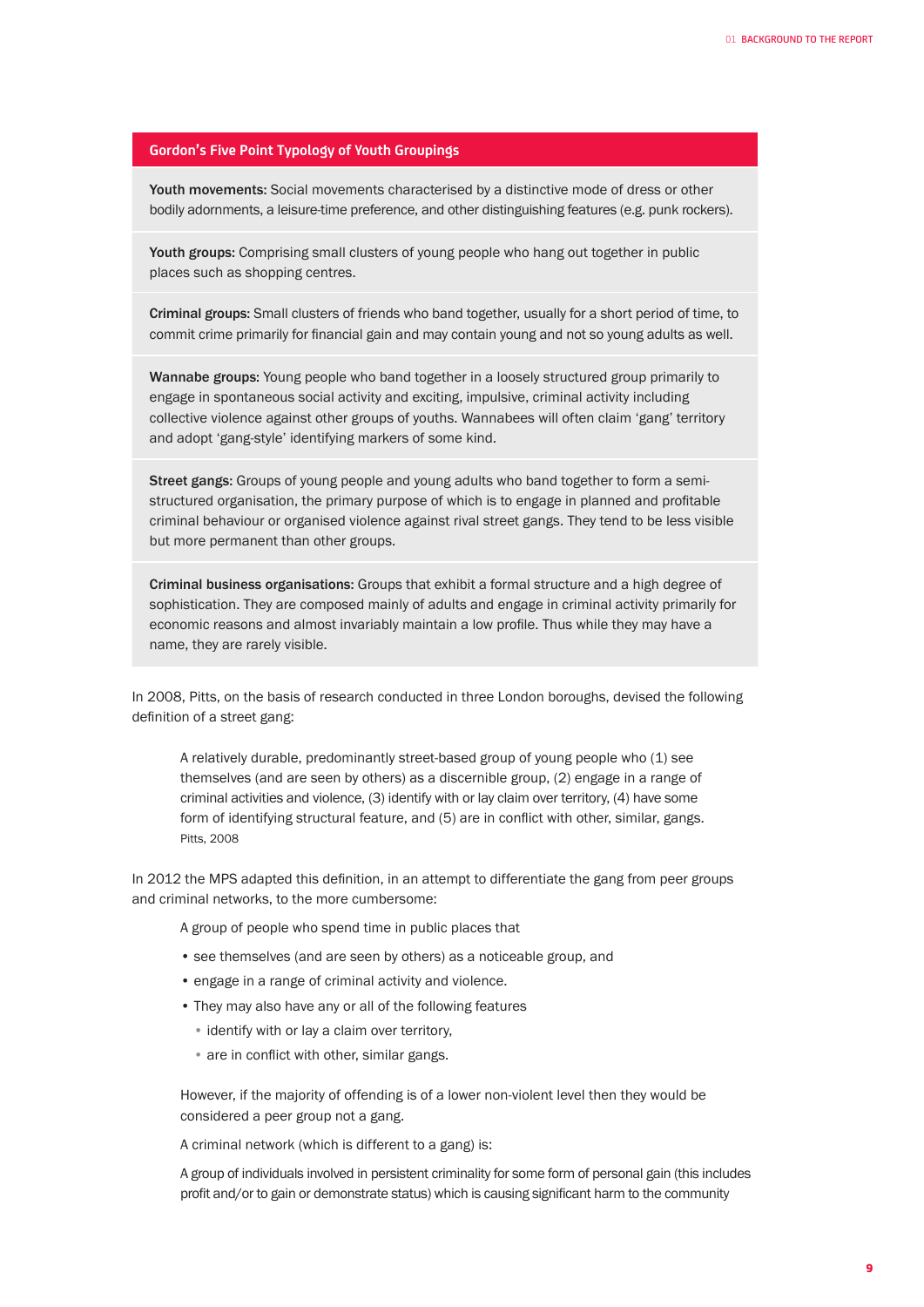- a group that keeps breaking the law to make money
- this law-breaking is causing harm to the community
- or, this law-breaking is a problem internationally (e.g. people trafficking)
- violence is used in order to make money (e.g. to scare people into giving them money)
- they are running an illegal business (e.g. drug trafficking)

This is the definition currently used by law enforcement agencies in England and Wales.

The taxonomy below (Pitts, 2014) endeavours to describe the different ways in which young people may be involved with a gang.

| A Taxonomy of Descriptors of Gang Involvement |                                                                                                                                                                                                                               |  |  |  |  |
|-----------------------------------------------|-------------------------------------------------------------------------------------------------------------------------------------------------------------------------------------------------------------------------------|--|--|--|--|
| <b>Gang Associated</b>                        | Interacting socially with gang members by dint of propinquity, shared<br>hobbies or pastimes, friendships or familial links (not necessarily illegal).                                                                        |  |  |  |  |
| <b>Gang Involved I</b>                        | Not being a constituent member of a gang or group or necessarily<br>subscribing to its norms and values but intermittently co-opted to participate<br>in some of its illegal activities, sometimes known as Tinies or Gofers. |  |  |  |  |
| <b>Gang Involved II</b>                       | Not being a constituent member of a gang or group or necessarily<br>subscribing to its norms and values but coerced into undertaking illegal<br>activities on its behalf.                                                     |  |  |  |  |
| Wannabees                                     | Aspirants, who while subscribing to the gang's norms and values and<br>adopting its dress code, signs and symbols, have not been accepted into<br>the gang and are not involved in its illegal activities.                    |  |  |  |  |
| <b>Gang Affiliated</b>                        | A constituent, lower status, member of a gang or group; subscribing to its<br>norms and values and participating, as a 'foot soldier', sometimes known<br>as a Younger, in its illegal activities.                            |  |  |  |  |
| <b>Gang Member</b>                            | Core members with high status in a gang or group, subscribing to its norms<br>and values and orchestrating, although not necessarily participating in, its<br>illegal activities, sometimes known as Elders or Olders.        |  |  |  |  |

For the purposes of this report we have used 'gang involved' to describe those whose resettlement needs we are describing. That is, however, not to exclude the potential of young people to move across and between these categories at various times in their engagement with their peers and the criminal justice system. Where we have needed to differentiate a young person's activity from this understanding we have made this clear in the relevant section. We must also acknowledge that many young people do not recognise these descriptions as applying to their own experience of being involved in gangs.

It was just people that I know...people that I've seen round my area for years...and then you start hanging out when you get a bit older…Then you become close…'if you've got one pound, I've got one pound'…that was the relationship.

19-year-old female

卬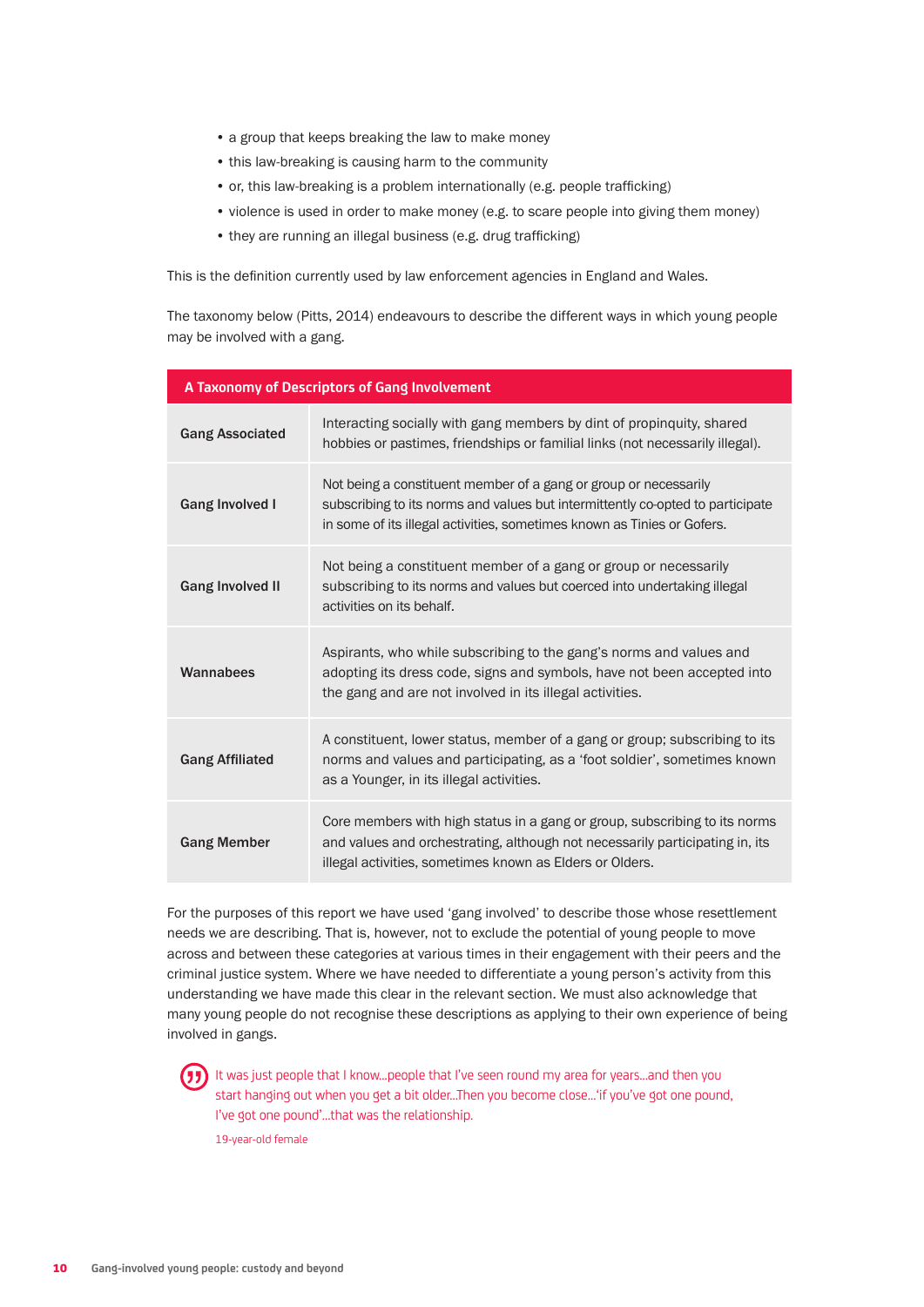#### Ending gang and youth violence: the English gang strategy

The *Ending Gang and Youth Violence* (EGYV) report (Ministry of Justice, 2011) published in November 2011, was the government's response to the riots in the August of that year. It was based, in part, upon the deliberations of a rapidly convened International Forum on Gangs chaired by Theresa May and Iain Duncan Smith, which concluded, erroneously as it later transpired, that the riots had been fermented by youth gangs whose members were drawn from dysfunctional families. The report provided the blueprint for the government's national gang strategy which targeted 33 gang 'hot spots' in England (a further ten were added in 2014). The programme ran in parallel with a new *Troubled Families* Team, headed by Louise Casey, the government's 'erstwhile Anti-Social Behaviour Tsar'. She was charged with 'turning around' the 120,000 troubled families believed to be responsible for the bulk of antisocial behaviour, youth violence and gang crime in England and Wales. The two-year programme was launched in January 2012.

In most of these gang-affected areas the interventions took the form of projects which targeted the families of gang-involved young people and/or programmes that aimed to change the attitudes or enhance the employability or the mental health of actual or potential 'gang members'. However, the EGYV programme was launched at a time of severe cuts to youth services and its resources were distributed largely on the basis of the recipients' own estimation of whether or not their existing interventions were 'working'. As a result, on the ground, EGYV-funded provision tended to be determined as much by local professional and political interests as objective assessments of the nature and dimension of the local gang problem.

Further research focusing on recent changes in gang-related activities across EGYV areas (Disley and Liddle, 2015) found considerable variation in estimates of the size and nature of the gang problem by practitioners both within and between areas. This was partly because practitioners from different agencies were using somewhat different definitions of 'gang' but also because they were working with different aspects of the gang problem and different client groups. Moreover, because no systematic baseline measures of gang involvement and gang activity were put in place at the inception of the EGYV programme, and because some of the multi-agency partnerships established to oversee the programme were not sufficiently 'joined-up', it has been difficult for practitioners to assess the impact of their interventions. As a result, it remains unclear whether more young people are becoming involved in gangs, whether gangs are becoming more or less numerous and whether gang crime is becoming more or less serious.

Most respondents agreed that the defining features of gangs were involvement in drugs markets, violence and territoriality. While they thought nationality and ethnicity were less significant, they noted that in many gangs, members were drawn from a single ethnic or national group and commonly involved members of the same family.

The research involved interviews with 30 'current or ex-gang members' and they and the 15 'key informants' interviewed suggested that 'gang membership' was highly fluid and that gang-affiliates may:

shift their allegiances between gangs and that gangs can take on a more solid form at a certain point in time and split into new groups and sub-groups.

Practitioners who were surveyed suggested that girls and young women were involved in gangrelated crime; storing drugs or firearms, or setting up attacks on rival gang members, but they were also aware of the violent and sexual exploitation of gang-associated girls and women, probably as a result of recent research in this area (cf Beckett et al, 2013).

Retaliation and drug dealing were believed to be the most common reasons for conflict between gangs, sometimes leading 'to cycles of violence spanning years' and gang-related disputes in custody were believed to ferment conflict in the community. Many respondents said that gangs were less visible now than two years ago; spending less time on the street in order to avoid the attentions of the police, and this may be an effect of the targeted policing of gangs of the type developed by the Trident Gang Crime Command, established in London in 2012.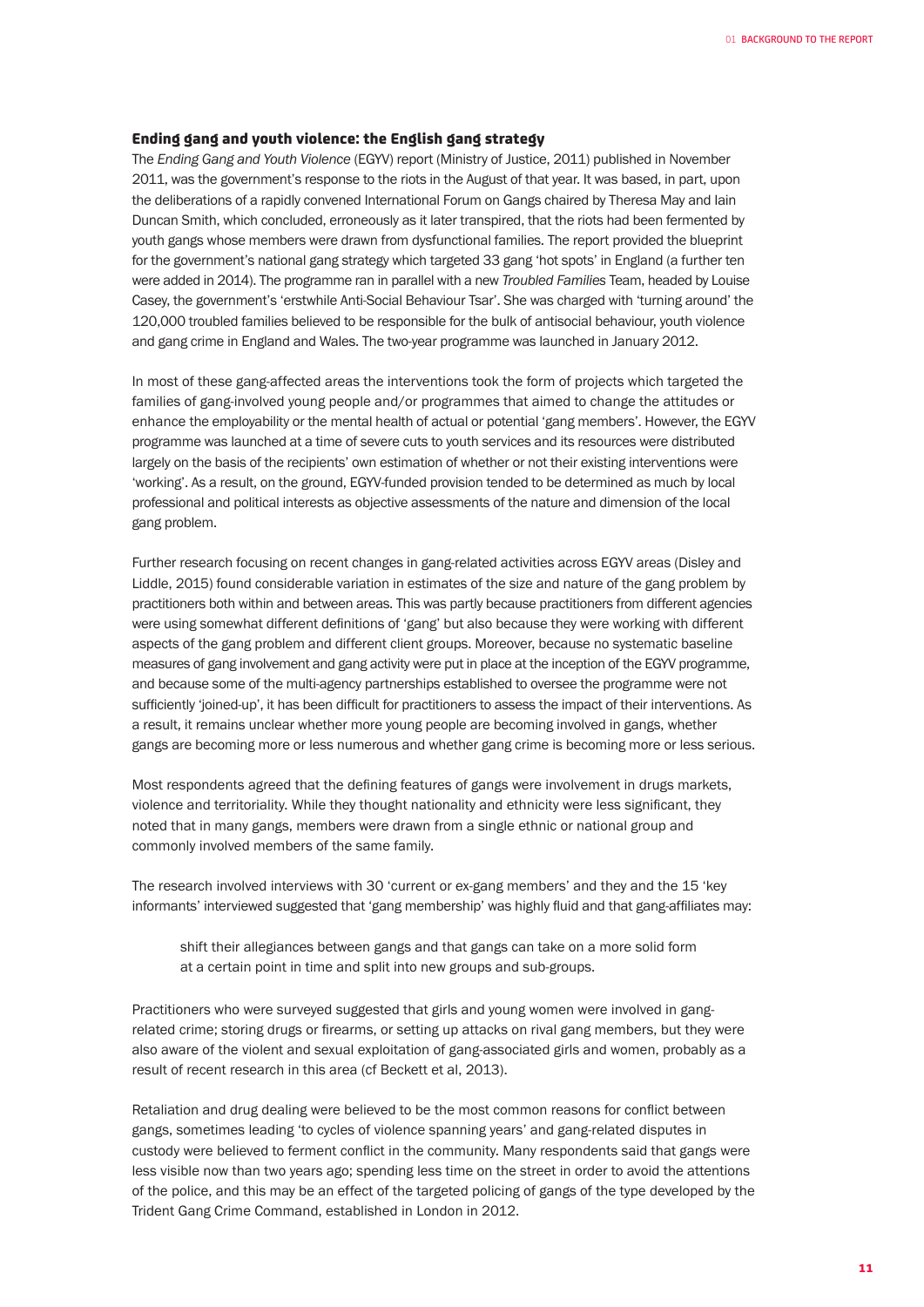Most respondents identified between three and eight gangs in their area although, confusingly, different practitioners from the same area reported different numbers. Most believed there were more than 100 gang members in their area usually aged between 15 and 24. Many believed that the ages of gang members had risen over the period but that the numbers of gangs had decreased, suggesting that outside London the EGYV intervention was having an impact. However, a minority thought that more children under 11 were gang involved compared with two years ago, echoing the findings of Harding's study of gangs in central Lambeth (2014).

Most London respondents, by contrast, believed that the number of gangs had increased in the preceding two years, that they had more affiliates and that a higher proportion of them were 'older' (in Lambeth, for example, over 50% of the 'nominals' on the borough's gangs matrix are over 18 with many in their 20s and 30s). Whereas the use of firearms appeared to have decreased outside the capital, this was not the case in London.

Many respondents felt that gangs were becoming better organised while some had become *de facto* criminal business organisations dealing drugs into markets throughout the country. This meant that previously antagonistic gangs were more likely to cooperate than was the case two years earlier. Particular concern was expressed about school-age children being used as 'mules' to convey the drugs to the points of sale.

When asked to describe the main changes they had observed vis-à-vis gangs over the preceding two years, the majority of practitioners expressed the following views:

- In some areas, particularly London, gangs were becoming better organised and had closer links into organised crime groups.
- That, partly as a result of this, gangs had a diminished street presence and lower visibility.
- In other areas, mainly outside London, gangs were becoming less structured and more fragmented.
- There was growing involvement of younger children and the exploitation of girls and young women was becoming more frequent, although the reasons for this perceived increase remains unknown.

#### Custodial trends

The policy context in which children and young people are incarcerated and resettlement occurs is a rapidly changing one (for further detail see Bateman et al, 2013; Bateman and Hazel, 2014a, 2014b and 2014c). Most significantly for current purposes, the youth custodial population has fallen sharply in recent years with the decline being particularly sharp for those aged under 18 (Bateman and Hazel, 2014c). As a consequence, the group that continues to be imprisoned is likely to have a more serious offending profile and to display more complex needs. For instance, in 2013/14, 23% of boys in YOIs reported having an emotional or mental health problem, an increase of four percentage points compared to the previous year (Prime, 2014).

The changing nature of the custodial cohort poses growing challenges for those working in the secure estate and resettlement providers. As a consequence, young people are more likely to experience physical restraint and segregation while in custody, limiting their access to constructive activities likely to promote successful resettlement (Prime, 2014). In this context, it is perhaps unsurprising that the imprisonment of gang-involved young people is a growing concern. In 2013/14, for instance, 16% of boys in YOIs reported having experienced 'gang problems' when they first arrived at the establishment (rising to 21% for BME young people). A recent inspection of Feltham 'A' YOI (which holds boys aged under 18) noted that 48 gangs were represented in the establishment (HMIP, 2015) and the problem for the youth estate as a whole was described as 'seemingly intractable' by the Chief Inspector of Prisons (HMIP, 2015).

This issue is acknowledged as of increasing relevance by the custodial estate and almost half of boys surveyed in YOIs reported being asked whether they needed help or support with gang-related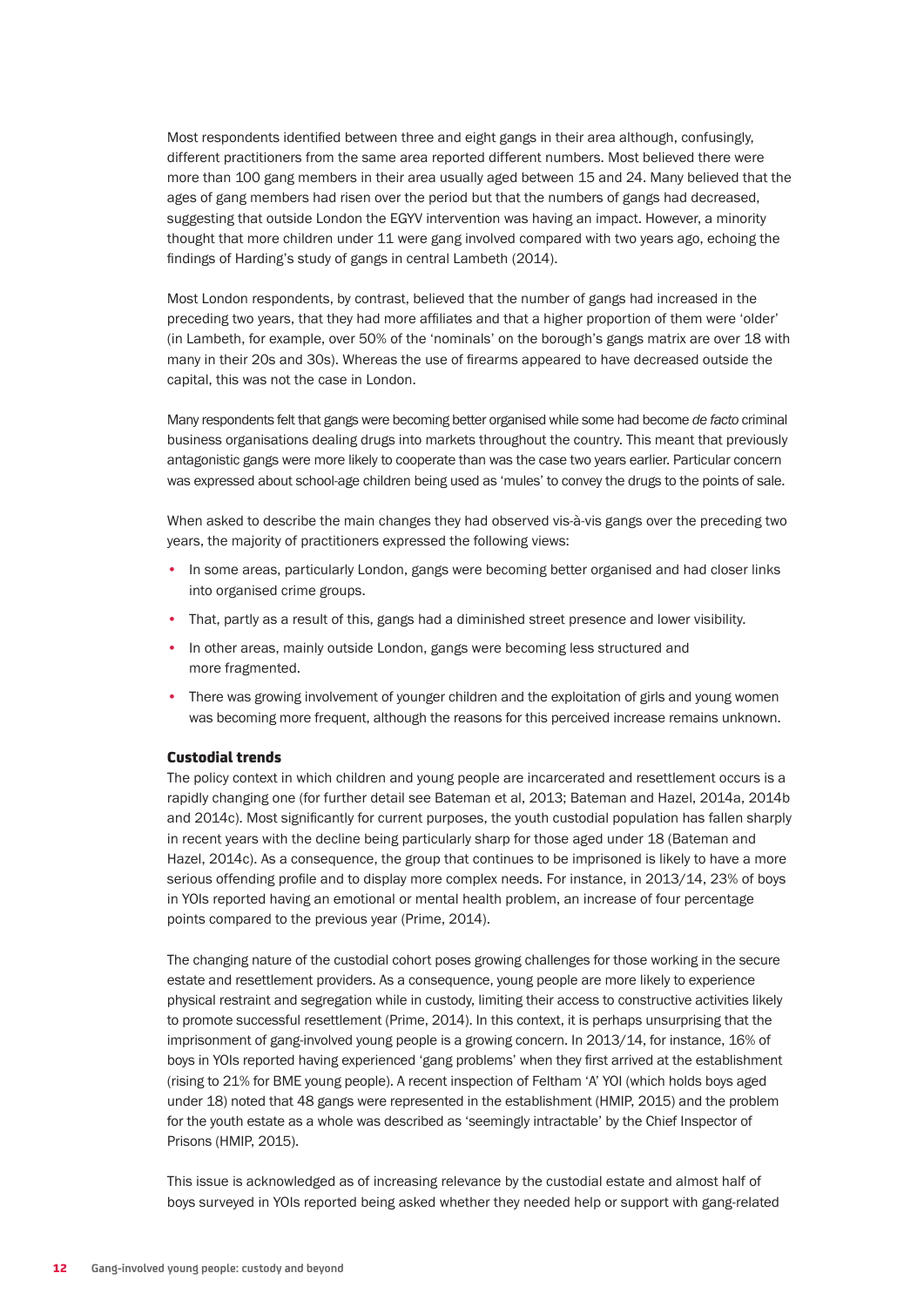difficulties (Prime, 2014). An inspection report of Feltham 'B' YOI (which accommodates young adult males) credited the establishment with having:

An appropriate focus on the challenges presented by gang affiliation…security information was shared widely and links with the police were good. HMIP, 2015

The Youth Justice Board has confirmed that it is in negotiations over the possibility of seconding police officers to Feltham 'A' to help deal with the levels of violence after the apparent success of a similar pilot for young adults in HMP and YOI ISIS (Setty et al, 2014).

The falls in youth imprisonment have generated reduced need for custodial capacity leading to significant reconfigurations of the penal estate and the closure of a considerable number of institutions. The Youth Justice Board, for instance, recorded that it had decommissioned 905 custodial places for children during 2013/14. It has subsequently been confirmed that Hindley YOI and Hassockfield Secure Training Centre which together account for a further 306 places will close in 2015. Provision for 18-21 year olds would appear to be increasingly piecemeal, with this age group detained in a wide range of institutions, including YOIs that hold young people aged under 21, adult prisons where young adults are held in separate young adult wings and institutions where all prisoners over the age of 18 are totally integrated (Bateman and Hazel, 2014c). There are now 53 dual-designated custodial establishments that are permitted to hold young adults and adults within the same facility (Prison Reform Trust, 2014).

This increasing diversity of provision has been accompanied by a reduction in the number of frontline prison officers. HM Chief Inspector of Prisons has argued that:

It is impossible to avoid the conclusion that the conjunction of resource, population and policy pressures, particularly in the second half of 2013-14 and particularly in adult male prisons, was a very significant factor in the rapid deterioration in safety and other outcomes we found as the year progressed. HM Chief Inspector of Prisons, 2014

From the perspective of resettlement of gang-involved young people, these developments present particular difficulties. Depending on age and location, gang-involved young people may be concentrated in particular establishments, leading to a potential reinforcement of gang identity, and pressure on previously unaffiliated young people to align themselves with particular groups to enhance their own safety, *'*resulting in a constant juggling to keep boys apart' (HMIP, 2015).

Other young people, however, may be widely dispersed, and placed at considerable distance from home, generating the prospect that gang activity might be 'exported' to institutions located away from areas that have traditionally been associated with gang problems.

In recent years, government policy has focused increasingly on resettlement, in recognition of the fact that reoffending following release from custody is consistently high for all age groups and for young people in particular (Bateman, Hazel and Wright, 2013). The *Transforming Rehabilitation* agenda (Ministry of Justice, 2013) has significant implications for the way in which resettlement services are delivered.

As part of the policy, the government has announced the establishment of a network of 70 resettlement (adult) prisons, each of which will be aligned to one of the 21 newly created Community Rehabilitation Companies (CRCs) which replace probation trusts. CRCs have statutory responsibility for the supervision, rehabilitation and resettlement of all offenders assessed as being low or medium risk and, in the resettlement context, are responsible for the provision of services within resettlement prisons and post release in the community, ensuring a degree of consistency and allowing a 'through the gate' response. The intention is that most adults (including all women) will be transferred to a resettlement prison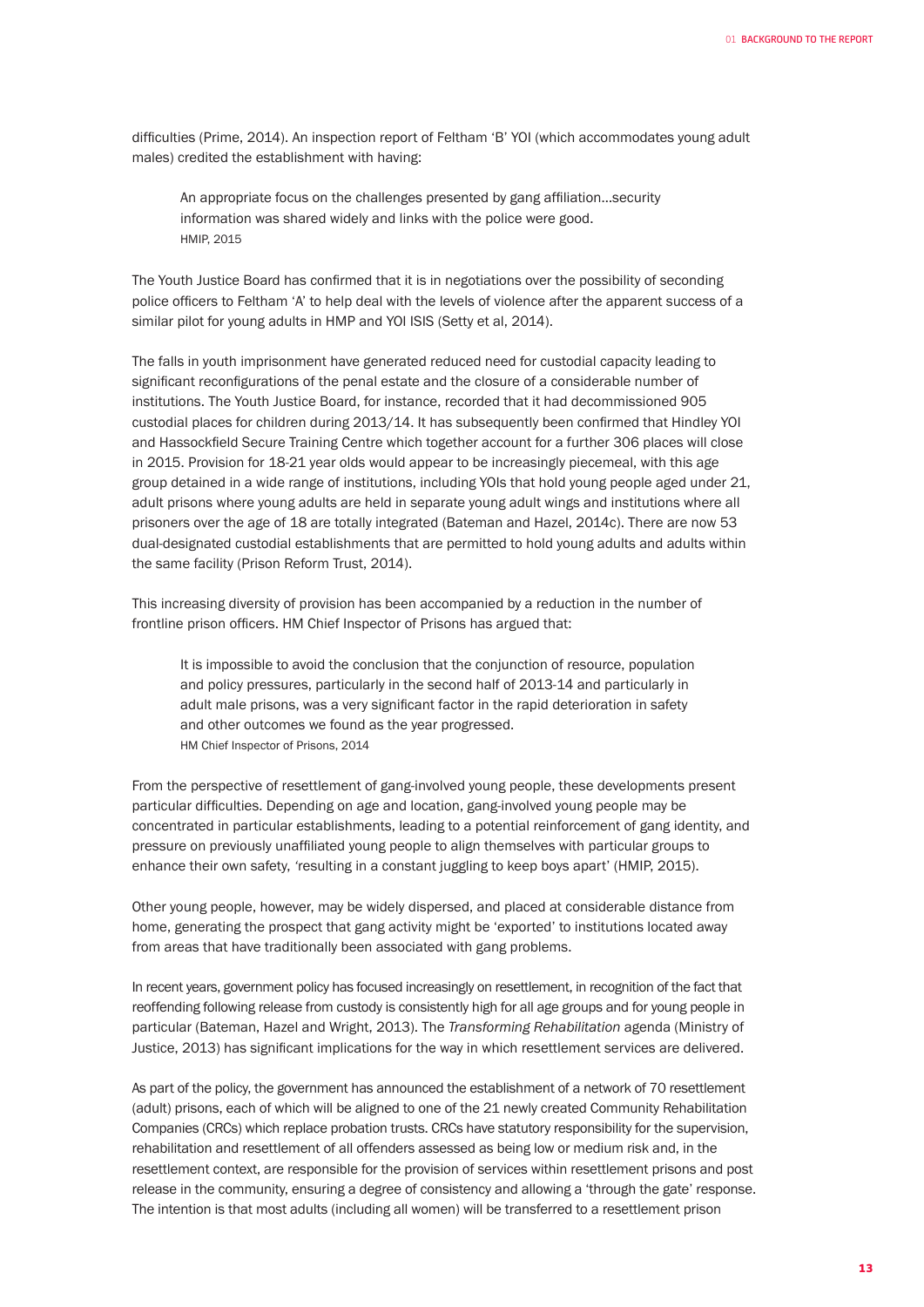towards the end of their sentence in the area where they will be released (Ministry of Justice, 2013). The implications of the development of resettlement prisons for young adult males aged 18-21, who are accommodated separately from older prisoners, are currently unclear as the government is reviewing custodial provision for this age group (Bateman and Hazel, 2014a). Moreover, the provisions do not apply to children below the age of 18 who are detained in a discrete secure estate.

Another element of the *Transforming Rehabilitation* programme relates to the circumstances under which short-term prisoners are subject to statutory supervision on release. Section 2 of the *Offender Rehabilitation Act 2014*, implemented on 1 February 2015, is designed to ensure that all prisoners aged 18 or over should be subject to a minimum of one year post-custodial licence or supervision. The amendments will not alter the period served in custody but will, in many cases, increase the period during which young people are required to comply with resettlement services once they are released. The provisions are relatively complex since the statutory supervision on leaving custody to which young people are subject depends on their age and the nature of the sentence imposed. As a consequence, the changes affect different young people in different ways, depending upon the existing arrangements. The table below details these changes.

| <b>Who</b>                                | <b>Sentence length</b>                  | <b>Prior to changes</b>                                                                                                          | <b>After changes</b>                                                                                                                                                          |
|-------------------------------------------|-----------------------------------------|----------------------------------------------------------------------------------------------------------------------------------|-------------------------------------------------------------------------------------------------------------------------------------------------------------------------------|
| <b>Adult prisoners</b><br>aged 18 or over | Two years or<br>longer                  | Released at midpoint of sentence, subject to licence<br>conditions until end of sentence                                         |                                                                                                                                                                               |
| <b>Adult prisoners</b><br>aged 21 or over | Between 12<br>months and<br>two years   | Released at midpoint<br>of sentence, subject to<br>licence conditions<br>until end of sentence                                   | Subject to an additional<br>period of statutory<br>supervision that begins at<br>end of sentence and ends<br>12 months after release<br>from prison                           |
|                                           | I ess than<br>12 months                 | Released at midpoint<br>of sentence<br>unconditionally with<br>no licence conditions<br>or statutory supervision                 | Subject to licence<br>conditions until end of<br>sentence, subject to an<br>additional period of<br>statutory supervision that<br>ends 12 months after<br>release from prison |
| <b>Adult prisoners</b><br>aged 18-20      |                                         | Released at midpoint<br>of sentence, subject to<br>licence conditions for<br>three months                                        |                                                                                                                                                                               |
| <b>Children</b>                           | Between four<br>months and<br>two years | Released at midpoint<br>of detention and<br>training order. Half is<br>served in a secure<br>estate and half in the<br>community | If they turn 18 during their<br>time in custody they will be<br>subject to a period of<br>statutory supervision for 12<br>months after release from<br>prison                 |

In England and Wales, the reasons for the substantial over-representation of black young people in YOIs have been hotly debated for several decades (Pitts, 1988). An analysis conducted by the Ministry of Justice (MOJ) in 2012 found that, for comparable offences, black and Asian defendants were almost 20% more likely to be sent to jail than their white counterparts. Moreover, the average prison sentence for black defendants was seven months longer than for whites (Ministry of Justice, 2012).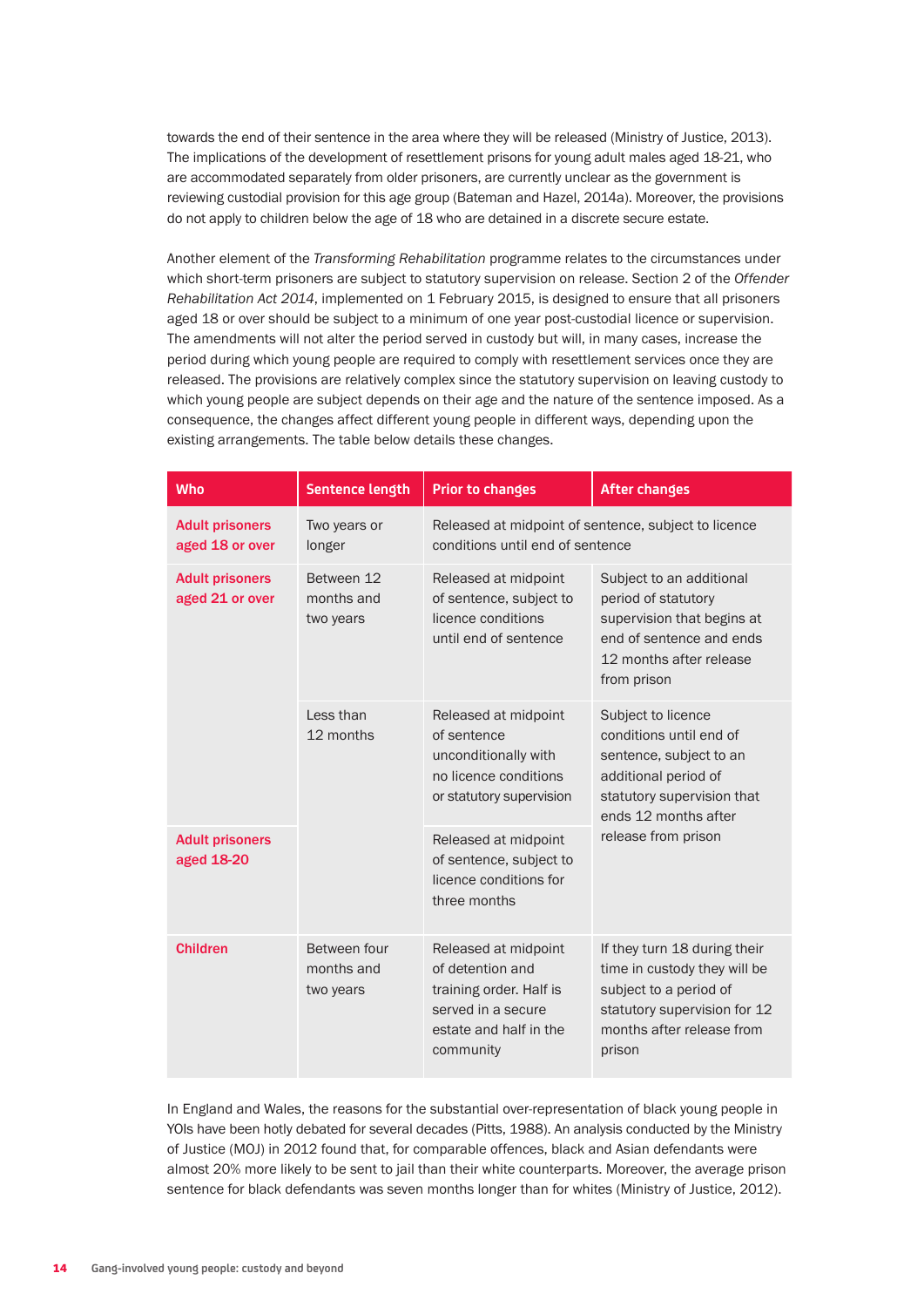Although the number of children in custody has fallen sharply in recent years and the number of young adults has also reduced, albeit rather more slowly (Bateman and Hazel, 2014c), the proportion of the incarcerated population from a minority ethnic background has been rising steadily. By April 2014 BME representation in the institutions which comprise the secure estate for children and young people had reached 39% (Bateman, 2014; Youth Justice Board/Ministry of Justice, 2014).

Much attention has been focused on the disproportionate numbers of black and/or Muslim men within the criminal justice system. Williams (2015) notes that the representatives of community organisations he researched feel that the policing of gangs tends to focus disproportionately upon BME young people, and this may be one of the reasons for their over-representation within the criminal justice system.

As the Young Review (Mullen, 2014) notes, black and/or Muslim offenders who have been imprisoned have poorer post-release outcomes than their non-Muslim and non-white counterparts. These facts create significant challenges for professionals supporting young men from these communities. As Mullen observes:

The position of young black and Muslim men in society is amplified by their experiences of actual and perceived discrimination in prison, which then impact upon their self-image and the process of achieving desistance. On release the continued inequalities they face in wider society and the deprivation which exists in many of the communities they return to further compounds this. Mullen, 2014

With funding for the social intervention element of the EGYV programme running out and a renewed focus on improving practice in the areas of enhanced prosecution and joint enterprise, this disproportionality could continue to grow.

My brother two years ago was a…he brought a bag which had a gun in it to someone and that gun, he wasn't actually at the crime when the gun was used, the gun was used to kill someone in broad daylight, and a guy lost his life because of my brother's involvement, OK. Joint enterprise is knowledge, presence, actions, any one of those three they can charge you under the joint enterprise. My brother got charged with murder. First offence, 18 years.

Young man with a history of offending

# **Theoretical perspectives and methodology**

This section outlines some key perspectives that have informed our thinking about and approach to the work and the methods and tools used in gathering the data.

#### 1 Rehabilitation

As Ward and Maruna (2007) have observed, until recently the risk factor model of rehabilitation has been the prevalent mode of intervention with incarcerated offenders and those leaving custody (Feilzer et al, 2004; Gendreau, 1996; Kratcoski, 2004; Van Voorhis, Cullen and Applegate, 2004). The risk factor paradigm has tended to be applied, by default, to the resettlement of young people. However, Ward and Maruna argue that this model has serious limitations because of its underdeveloped theoretical base and its emphasis on risk management to the detriment of the development of a different self-perception and the promotion of personal agency on the part of the subject. They therefore commend a 'strengths-based' Good Lives Model (Ward, 2015) because, rather than focusing only on risks and needs, it concentrates on supporting the development of a new identity, enabling offenders to play an active role in the change process, while considering the extrinsic factors which enable individuals to desist from crime, and the resources they will need to do so. This echoes other research which indicates that desistance from future offending is most likely to occur if, on release, a young person's family situation is stable, they have somewhere decent to live, they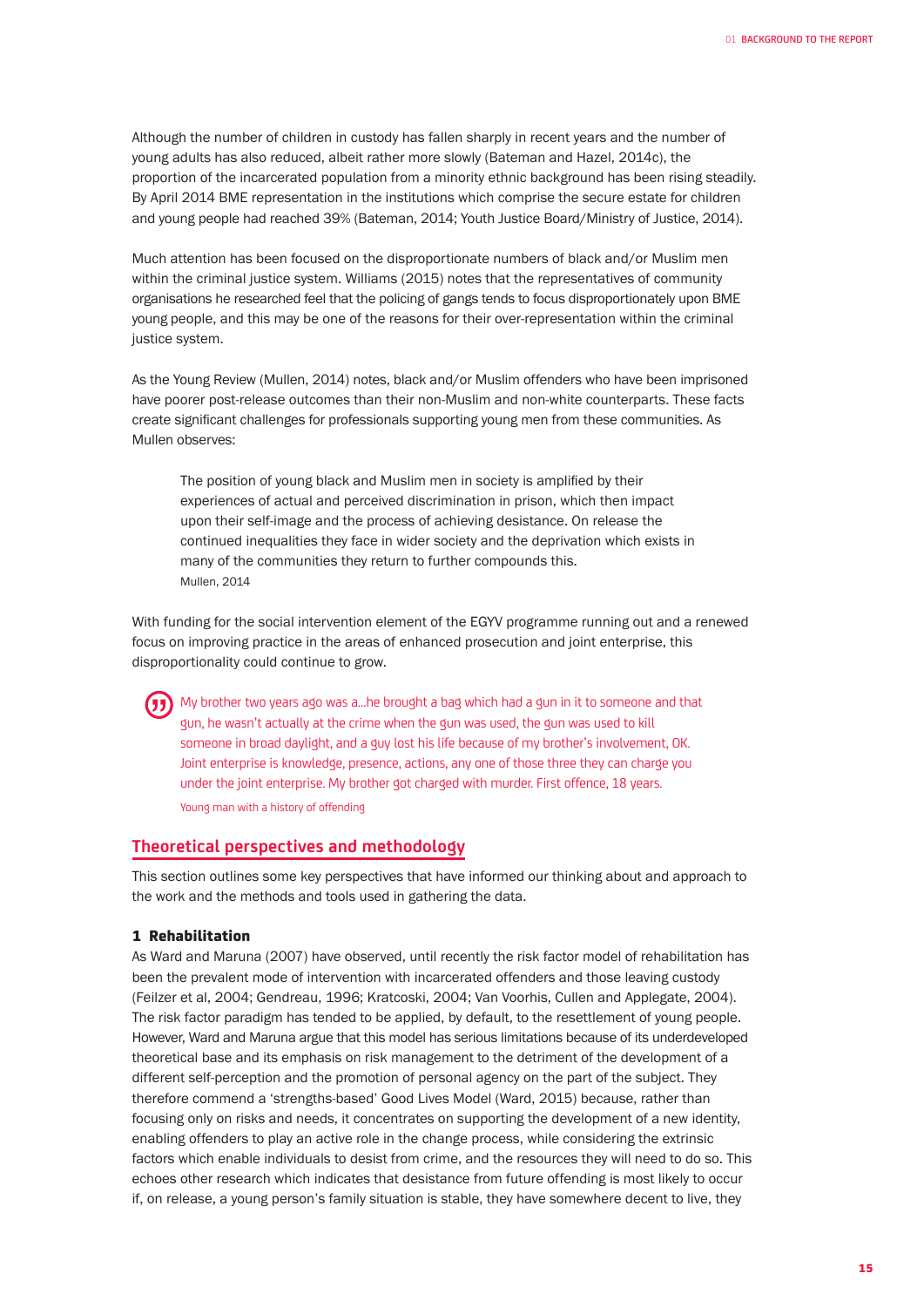have fulfilling work yielding an adequate income, that any substance abuse problems are addressed and that they have access to social networks which offer non-criminal social, vocational and recreational opportunities (Shapland et al, 2012).

#### 2 The social field of the gang

Its many strengths notwithstanding, like the risk factor-based interventions it criticises, the Good Lives Model (Ward, 2015) is concerned primarily with the attitudes, beliefs, anxieties and aspirations of individuals, and therefore fails to address, head on, the impact of gang affiliation on the motivation and capacity of individuals to desist from crime and assume an active role in the change process. This is because, for the incarcerated gang affiliate, many if not most of the risks they face, as well as the factors militating against desistance, are a property of the environment, context or 'social field' from which they have been forcibly removed by the process of imprisonment and to which they will almost certainly return.

The work of the French social scientist Pierre Bourdieu has been influential in recent gang scholarship (cf Hagedorn, 2008; Harding, 2014; Pitts, 2008; Wacquant, 2004). Bourdieu (1999) eschews individualising explanations of human deviance, arguing that because human behaviour is primarily the product of the social fields in which human beings are embedded, these social fields must be analysed independently of the characteristics of their inhabitants. Social fields, he argues, are shaped by the broad 'determining structures' of class, family and ethnicity, but their specific form is determined by the struggle between 'agents' antagonistically oriented to the same prizes or values. This struggle creates status hierarchies, 'pecking orders', in which each position in the hierarchy induces a set of motivations that are subjectively experienced as 'what should be done'. Thus, what Bourdieu calls the 'social fate' of individuals is sealed in large part by the role demands, which they experience as a chain of objective requirements placed upon them.

You learn it just by hanging around...You know what you are supposed to do and not supposed to do really. Just like what you are allowed to do at school. They don't even need to explain it. Harding, 2014

If this is so, it would suggest that rehabilitative interventions with gang-involved young people should address the individual, the individual within the gang and the gang within its social field.

#### 3 Early-onset youth violence

A substantial body of research identifies two quite different developmental trajectories for the emergence of youth violence, one characterized by the 'early onset' of violence and the other by 'late onset'. Children who commit their first serious violent act before puberty are generally described as the early-onset group, whereas young people who do not become violent until adolescence are placed in the late-onset group.

North American research indicates that between 20% and 45% of boys who are serious violent offenders by the age of 16 or 17 first manifested this penchant in childhood (D'Unger et al, 1998; Elliott et al, 1986; Huizinga et al, 1995; Nagin and Tremblay, 1999; Patterson and Yoerger, 1997; Stattin and Magnusson, 1996). A higher percentage, 45 to 69%, of girls who were serious violent offenders by the age of 16 or 17 were violent in childhood (Elliott et al, 1986; Huizinga et al, 1995). However, most violent young people only begin their violent behaviour during adolescence and many serious violent offenders cannot be identified in early childhood (Lipsey and Derzon, 1998; Loeber et al, 2003).

These are particularly pertinent findings for the development of interventions with violent youth gangs because they suggest two things. Firstly, as Wikstrom and Loeber (1997) found in the Pittsburgh Child Development Study, late-onset violence is likely to be situational, precipitated by the social circumstances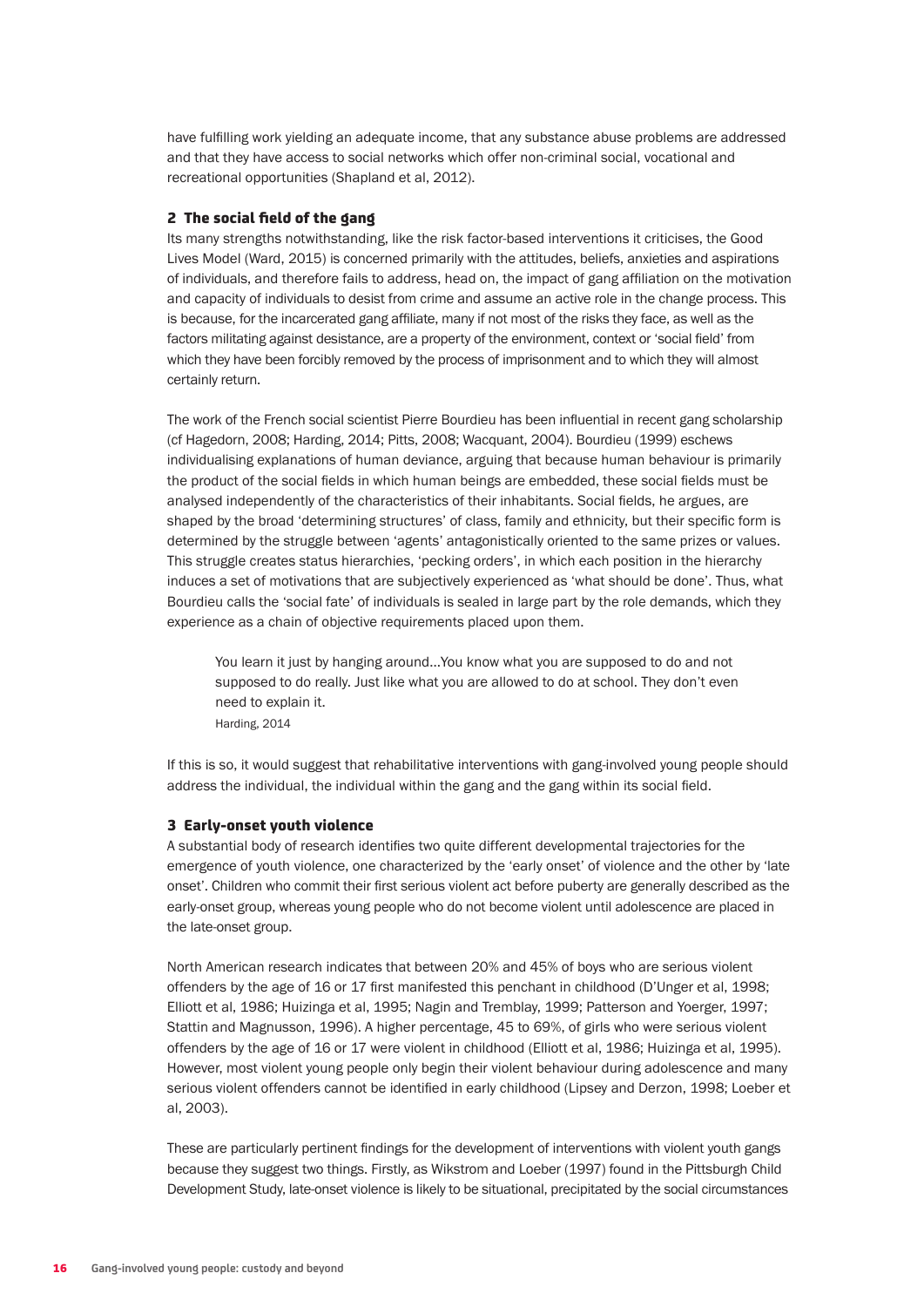in which young people find themselves rather than a late flowering manifestation of an inherent individual characteristic. Secondly, as Hagedorn (1998), Pitts (2008), Short and Strodtbeck (1974), Thornbury (1998) and Xiaoming et al (2002) have observed, gang participation is likely to promote the distinctive fears, beliefs, attitudes and criminal pathways which lead them, inexorably, towards violent crime.

#### 4 Methodology

This report is based upon a review of the English language literature on the rehabilitation of ganginvolved young people aged between 10 and 25. The information in the literature review is augmented by a purposive sampling strategy of policy and practitioner experts. The literature review deployed a range of key words and phrases including gangs, gangsters, gang crime, youth violence, delinquent youth groups, desistance, rehabilitation, re-entry, resettlement, throughcare, parole, probation and supervision. It has accessed scholarly literature, central and local government reports and policy documents, and the publications of relevant quangos, non-governmental organisations, think tanks, pressure groups, penal reform organisations and children's charities, as well as press reports and articles.

This strategy aims to gather data from identified experts who can facilitate access to the extensive social networks to which they are 'gatekeepers' and provide unique understandings of aspects of these social milieux, by dint of the roles they play or have played within it, and illuminate the meanings of behaviour that the researcher may not understand. As such, these experts extend the investigator's reach in situations where he or she has not, or cannot, be a direct observer.

The fieldwork was designed by the BYC team and was undertaken between October and December 2014. All activity was conducted within the relevant ethical approval frameworks and all necessary safeguards were in place. 27 professionals attended focus groups in the south-east and north-west of England. These groups gave the BYC team an opportunity to share findings from the literature review and identify the challenges faced by practitioners that could be explored further in interviews.

Semi-structured interviews with resettlement professionals and young people were conducted in six sites. The young people involved were either in custody or had served custodial sentences for gangrelated offences. All necessary risk assessments were conducted to ensure the safety of those who agreed to speak to the research team. All those interviewed in the community were contacted via resettlement projects they were engaged with to ensure appropriate follow-up support was available if necessary. 19 young people aged between 16 and 25 were interviewed, three of whom were female. In addition, eight interviews were conducted with professionals responsible for resettlement programmes both in custody and the community. Where consent was given, interviews were recorded and subsequently transcribed. The information gained was then used to augment the literature review. Additionally, individual and project case studies have been developed from the data gathered and are included in this report and on the BYC website.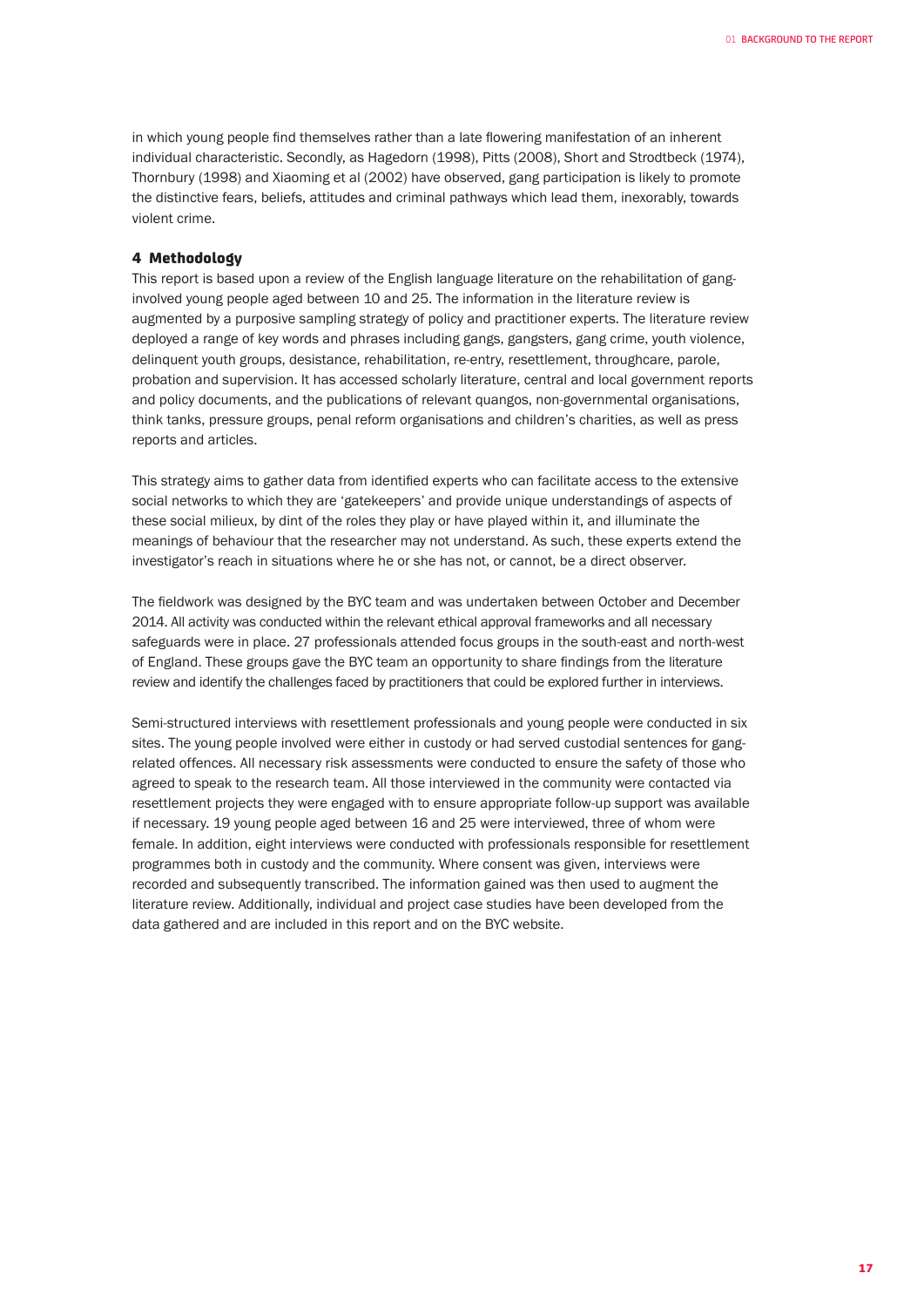Established neighbourhood gangs tend to recruit from the younger siblings of gang members and their associates. While some young people embrace and revel in gang involvement, others are either ambivalent or resigned to it, seeing few, if any, realistic alternatives (Pitts, 2008). Indeed, the earliest US gang studies by Frederick Thrasher (1927) found that gangs were brought together, and held together, by fear of the threat posed by gangs from other neighbourhoods. And, 70 years on, Decker and Van Winkle (1996) describe how threats from the neighbourhood gang, and rival gangs, serve to consolidate gang affiliation.

The evidence from most UK and North American studies shows that young people living in gangaffected neighbourhoods are likely to know, to have grown up alongside, to have attended the same schools and to associate with young people affiliated with local gangs (Andell and Pitts, 2013; Beckett et al, 2013; Centre for Social Justice, 2009; Decker and Van Winkle, 1996; Hagedorn, 1998 and 2008; Harding, 2014; Klein, 2008; Pitts, 2008; Youth Justice Board, 2007).

This close association between 'gang affiliates' and other young people in gang-affected neighbourhoods inevitably creates difficulties for researchers, welfare professionals, the police and prosecutors; partly because gang involvement can be fluid and sporadic, but also because distinguishing between young people who associate with 'gang members' and those who are 'gang affiliated' and engage in gang-related crime is no easy task.

In London, 'gang nominals', as the police describe those they suspect of gang involvement, are placed on a borough-specific gangs matrix. Inclusion on the matrix is based upon arrest and conviction data and corroborated and uncorroborated intelligence, as well as material from social networking sites such as YouTube, CCTV footage and telephone traces. However, as the police acknowledge, identifying 'gang nominals' is not a precise science because the matrix captures both active gang members and their non-offending associates and siblings who are on the system by dint of their proximity to, and frequency of association with, gang members rather than crimes they have perpetrated (Andell and Pitts, 2013; Pitts, 2014).

This research, and the experience of professionals working in this area, suggest that, from time to time, young people in gang-affected neighbourhoods who are unaffiliated with the gangs may be pressurised to undertake illegal acts, such as holding or transporting illicit drugs and hiding weapons or the proceeds of drug sales (Beckett et al, 2013; Fraser and Atkinson, 2014; Pitts, 2008).

# **Gangs and ethnicity**

Although the available data points to a significant over-representation of black and mixed heritage young people in youth gangs in London, it is also the case that white and Asian young people sharing a similar social and economic profile and living in the same neighbourhoods are more likely to become involved (Pitts, 2008). This suggests that the impetus towards gang membership is ultimately determined by the spatial location and social predicament of gang members rather than their race or ethnicity per se (Flynn, 2010; Pitts, 2008; Short, 1997). This said, murders of young people are disproportionately high in London's black community (Fitzgerald, 2009).

In his study of the concentration and distribution patterns of homicides in London between 2000 and 2010, Mark Jackson (2010) found that of the 2,382 people accused of homicide offences, 92.7% were males. Of those accused of homicide, 829 were white European, 1,041 were African Caribbean and 304 Asian. 746 of the victims were white European, 566 were African Caribbean and 222 Asian. African Caribbean males accounted for 32% of all victims but the most heavily victimised sub-groups were African-Caribbean males aged 15 to 19.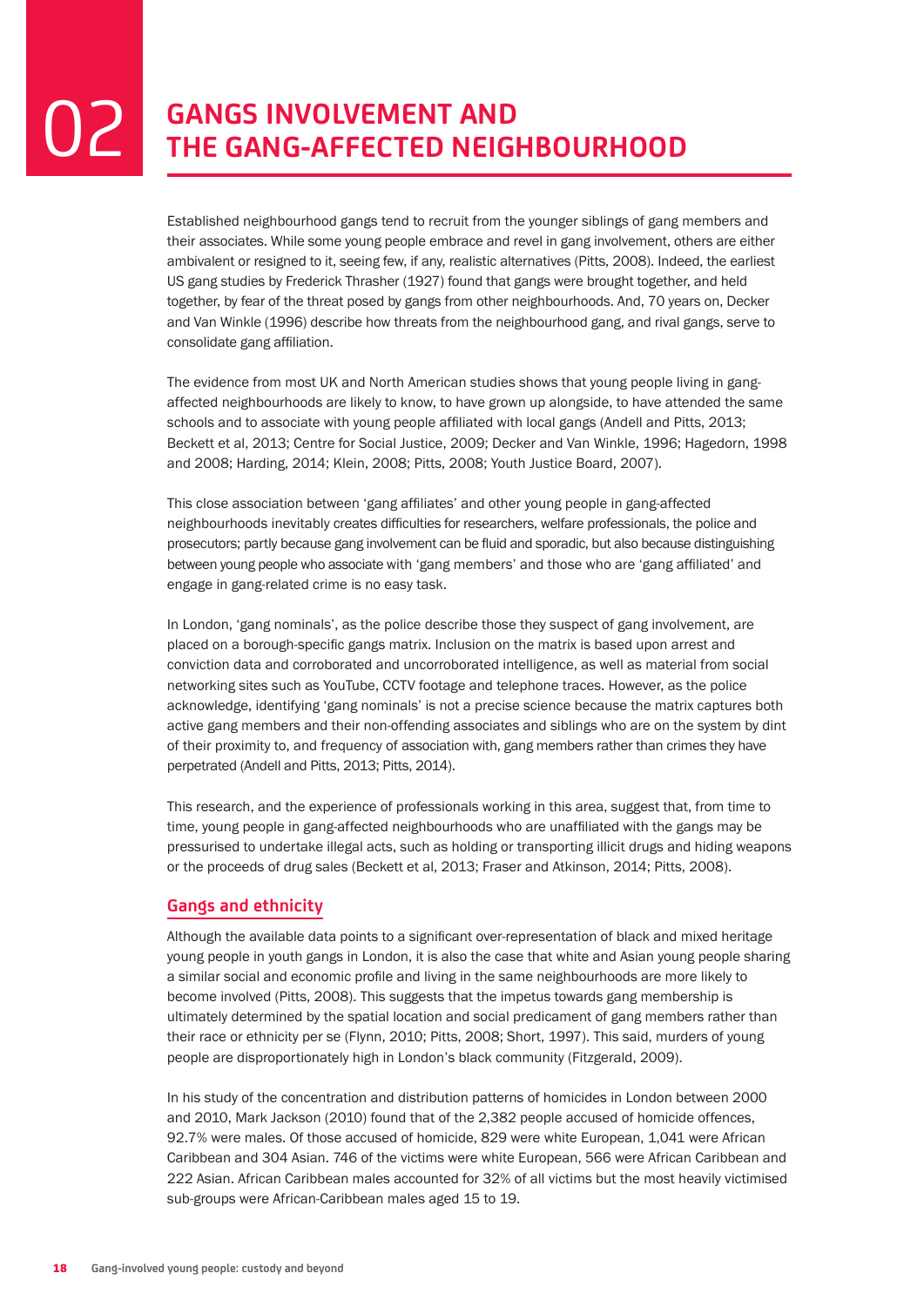# **The gang-affected neighbourhood**

Gang-affected neighbourhoods are characterised by high levels of youth crime and victimisation, low family incomes, high levels of unemployment, dependency on means-tested benefits and low levels of educational attainment. In these neighbourhoods, gang-involved children, young people and adults are highly visible and seldom attempt to hide their affiliation. While most of the residents in these neighbourhoods are not involved with gangs, their lives are affected by them. Respondents interviewed in Waltham Forest by Pitts (2008) and in Lambeth by Andell and Pitts (2013) spoke of gangs routinely intimidating local residents and 'terrorising' local young people.

Many families in these neighbourhoods want to move home, but the paucity of available social housing makes this difficult. Some keep their children indoors during the week and take them to play or socialise with children outside the area at the weekend. In some families the children or young people's gang involvement has precipitated a rift in the family, meaning that they can no longer live at home (Harding, 2014; Pitts, 2008). Some families inform the 'authorities'; the police, the school or the local authority social care department about their problems, but say that these agencies can seldom offer sufficient help or protection. Others would like to involve the authorities but are constrained by fear or family loyalty from doing so. Some feel powerless and collapse into apathy or depression. Others simply mistrust the 'authorities'. Others are aware of their child's involvement but conclude that being accepted into the gang is the safest option for them (Andell and Pitts, 2013; Pitts, 2008; Young et al, 2014).

It is also the case that some parents are themselves involved in intergenerational gang crime. A respondent spoke of 'King Pin' families in South London and families who are instigating and benefitting from the proceeds of gang activities (Andell and Pitts, 2013). A young man interviewed for this report told the researcher that the same judge had sent both him and his father to prison for different crimes on the same day.

Research by Fitzgibbon et al (2013) found that two thirds of the gang-involved young people were from families headed by a single parent. Most of these families suffered from one or more of the following problems: poverty, overcrowding, family separation, bereavement, mental illness, family conflict, domestic violence, imprisonment, alcohol and substance misuse. Many had experienced violence in the home and several reported having difficult relationships with their parents or carers. Some appeared to be drawn into gang involvement because of the prior involvement of an older sibling. This echoes other studies of pathways into gang involvement (BRAP, 2012; Pitts, 2008).

Young people and some parents bemoaned the absence of a strong father figure in the home and some practitioners felt that families facilitated gang membership because their children were often unsupervised, particularly when mothers were working long hours, and clear boundaries were not set by parents. They also suggested that some parents were 'in denial' while they believed that others actually recruited their children into gangs or benefitted from the proceeds of gang crime. It is not clear whether these somewhat clichéd perceptions were supported by any evidence and most of the young people did not share these views. In fact, as Aldridge et al (2009) found in Manchester, many young people appeared to lead a 'double life', hiding their gang involvement from their parents. Parents who knew about their child's gang involvement and tried to intervene were rarely successful.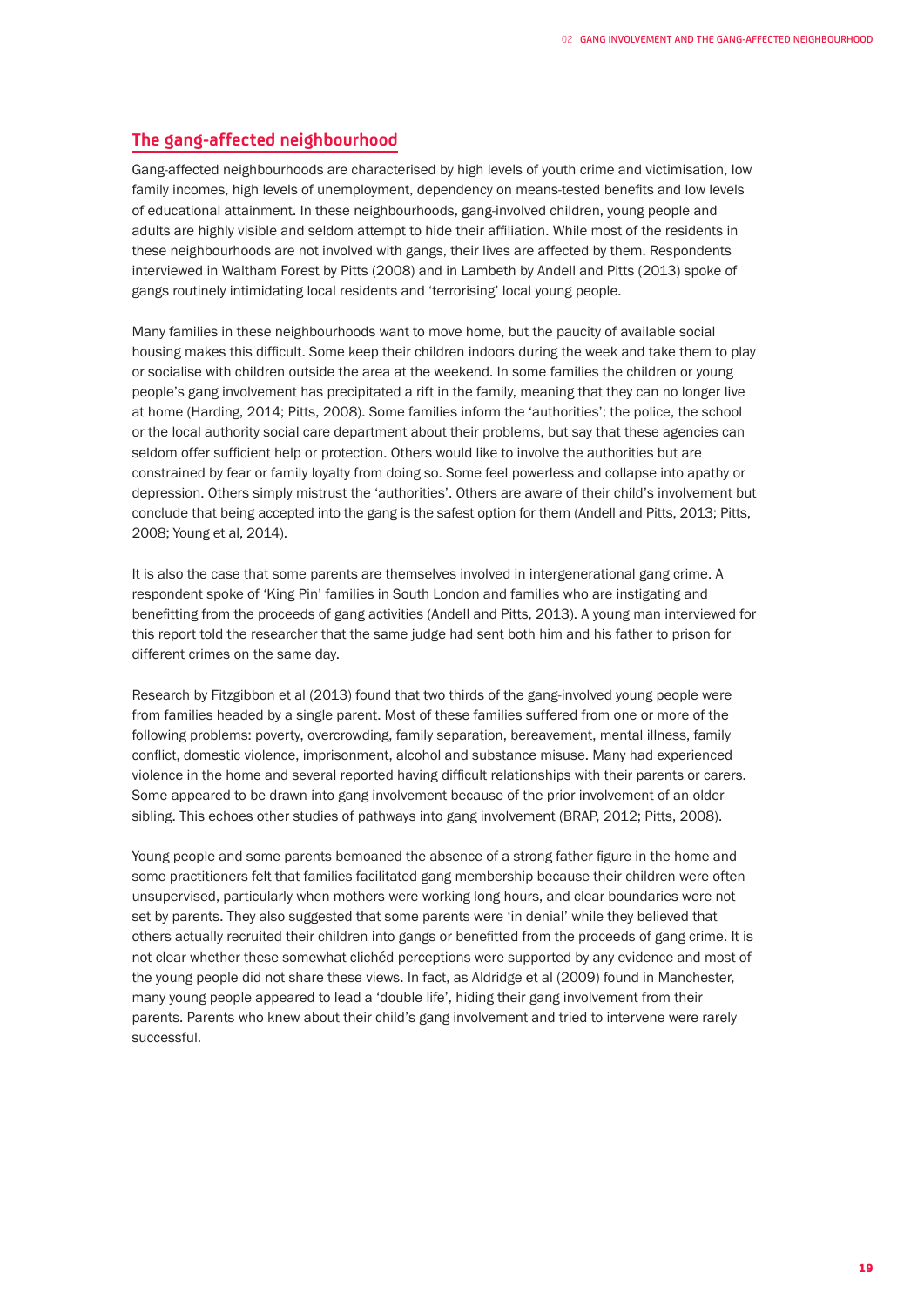# 03 **THE EFFECTS OF GANG INVOLVEMENT**

You will get a lot more fun out of life if you are not gang related, because you are always Œ miserable. No one is really happy with you. Yeah. And you are always a victim. People say 'Nah I am not a victim'. You are always a victim because you are standing there on your own, because you are not going to sell drugs with someone else, because then they are going to take your money. So you are on your own. You are a victim. 17-year-old male in custody.

Clearly, involvement in gangs, or association with gang members, increases a young person's risk of violent victimisation, particularly if they are black. Research conducted in North America indicates that even short-term gang involvement can have deleterious long-term effects, including increased risk of victimisation, increased criminal involvement, truancy and school exclusion and diminished employment prospects.

Melde and Esbensen (2011) found that the onset of gang involvement tends to be associated with a sharp rise in a young person's involvement in crime. Thornbury (1998) describes the gang as an 'escalator', taking young people to a new and more serious level of criminal involvement. Thus, while the 'delinquent peer group' may act as a vehicle or context for the commission of offences, the severity of which is shaped by the proclivities of individual perpetrators, the gang facilitates the shift to different, and far more serious, levels of crime and richer rewards (Gatti et al, 2005; Klein and Maxson, 2006). Thornberry et al (2003 and 2004) note that the longer an individual is involved in gangs, the more severe the effect becomes, and the greater the distance between the gang member and his or her conventional peers.

Moffitt (1993) describes this as a process of 'knifing off', as the gang member cuts ties with family, pro-social peers and school or college involvement in favour of participation in the, usually illicit, activities of the gang. Over time, gang-affiliated young people, particularly if their bonds to families and conventional institutions are tenuous, may develop a dependency upon the gang which will be reinforced by the threat posed by other gangs. It is these young people who are most likely to develop the distinctive beliefs and attitudes (Kennedy, 2007; Sampson and Lauritsen, 1994), behaviours (Pitts, 2008; Short and Strodtbeck, 1974), mental health problems (Xiaoming et al, 2002), and crime patterns (Hagedorn, 1998; Thornbury, 1998) that set them apart.

Bowling and Philips (2006) argue that social and economic exclusion and the undeserved injustices experienced historically by members of the black community can generate frustration and rage amongst black young people which, Kennedy (2007) argues, help to promote norms and narratives supportive of gang violence*.* Short (1997) argues that, over time, these norms and narratives foster 'alternative cognitive landscapes' developing what is sometimes called a soldier mentality, characterised by a heightened sensitivity to threat and a constant preparedness for action (Sampson and Lauritson, 1994) if these young people come to believe that those around them may be endeavouring to 'disrespect' them. Short writes:

Out of concern for being disrespected, respect is easily violated. Because status problems are mixed with extreme resource limitations, people – especially young people – exaggerate the importance of symbols, often with life-threatening consequences…These consequences are exacerbated by the widespread belief that authorities view black life as cheap, hardly worth their attention. This view is reinforced when black-on-white crime receives more attention by authorities and by the media than does black-on-black crime. The result is that people feel thrown back on their own limited resources. They arm, take offence, and resist in ways that contribute to the cycle of violence.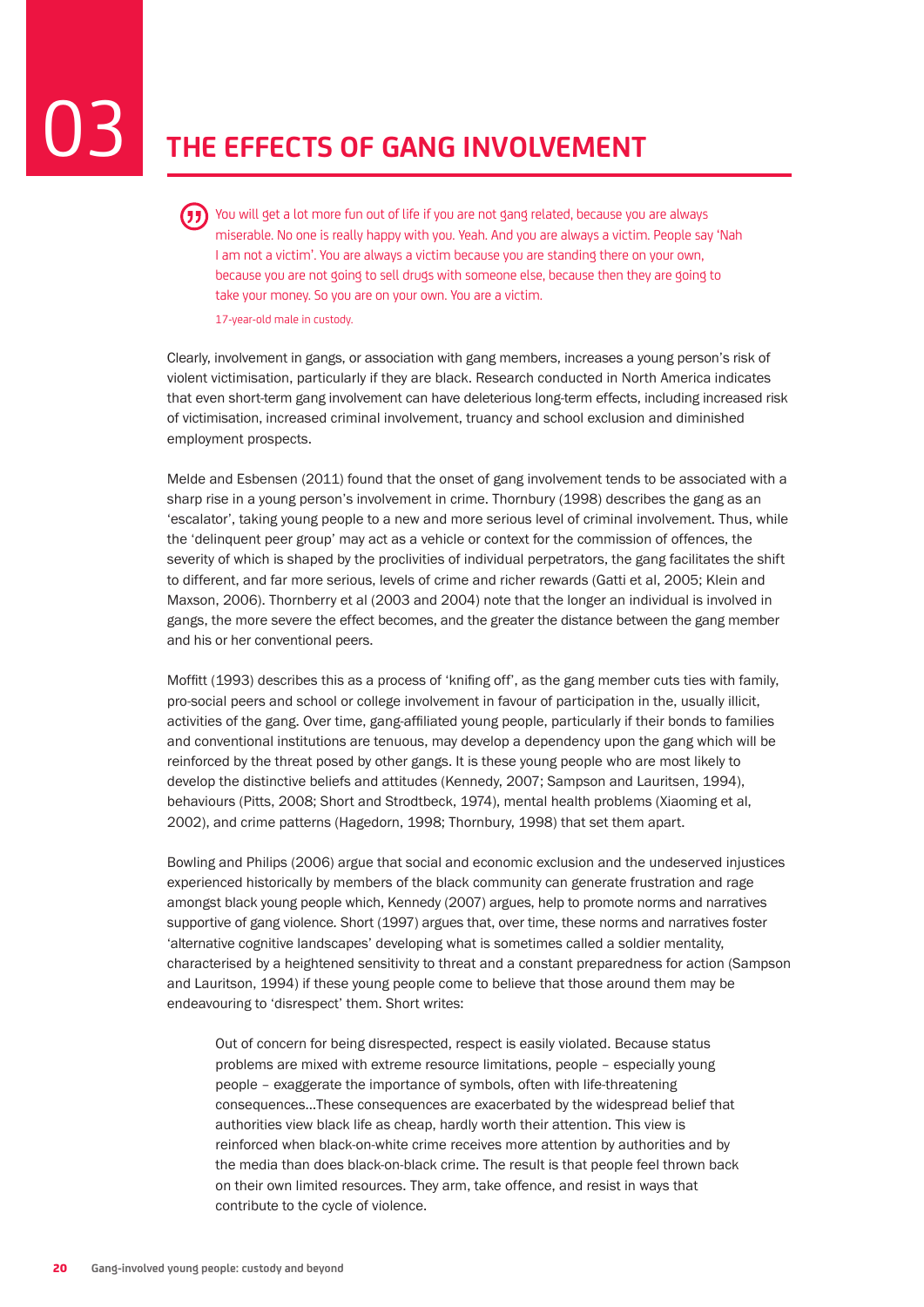In these circumstances, as Short (1997) has argued, wider cultural values become unviable and this, as Decker and Van Winkle (1997) have demonstrated, tends to isolate gang members from the social and cultural mainstream to the extent that they can only feel a semblance of safety within the neighbourhood gang.

#### Factors sustaining gang involvement

However, unlike adolescent peer groups, whose motto might be *all for one and one for all* (Dumas, 1844) the violent youth gang is an essentially exploitative entity riven by suspicion and rivalry (Beckett et al, 2013; Pitts, 2008). Their motto, coined originally by Sun Tzu, author of *On the Art of War (*400 BC) could be *keep your friends close but your enemies closer.* Thus, fear of outsiders and suspicion of insiders are the push factors which hold the gang together. But there are also 'pull' factors which reinforce gang involvement (Densley, 2013).

One is the perceived untouchability of the protagonists because, while most adult residents in gangaffected neighbourhoods are aware of gang-related crime and violence, most are unlikely to intervene or report it to the police for fear of reprisal; believing that the police and the courts are probably powerless to stop it (Beckett et al 2013; Harding, 2014).

The risks notwithstanding, gang involvement can be rewarding, offering inclusion, protection, 'respect', status and, sometimes, a great deal of money because for some, it can open up access to lucrative roles in illicit drug distribution and links into criminal business organisations (Densley, 2013).

(1) When I was with a gang I felt the urge to make money, to sell drugs, to get all the females. 'Cause that's what you get. You're a hood celebrity, they call it. So when you get the urge to sell drugs that's when you go to areas like Bradford or out of town, you see. So I would go to Portsmouth and sell drugs there.

#### 21-year-old male

In his three-year study in central Lambeth, Harding (2014) found that an appearance of fluidity and disorganisation masked a hierarchical structure with well-trodden career pathways to both respect and money. Typically, he writes, they have a hierarchical structure, comprising four age-related tiers, which offers an illegitimate opportunity structure for those with the nerve and the requisite skills to occupy these roles (Cloward and Ohlin, 1960):

- 1 Tinies (aged 10 to 13) (run-arounds/go fors)
- 2 Youngers (aged 13 to 16) (foot soldiers)
- 3 Olders (aged 16 to 21) (strategists)
- 4 Elders (aged approximately 22 to 30+) (middle market drug wholesalers)

Clearly then, the 'gang problem' is not simply a teenage phenomenon and around half of the 'gang nominals' identified by the MPS are over 18. A recent study by Coid et al (2013) surveyed 4,664 men aged 18 and over and found, that amongst other things, in Hackney, 8.6% of adult male respondents acknowledged some form of gang affiliation which means, the authors suggest, that one in five black men in the area are gang involved in some way.

For gang-involved young men, the gang also offers more or less unrestrained access to young women who believe their status and popularity will be enhanced if they have sex with gang members and others who will be unwilling to report the sexual offences committed against them for fear of reprisals (Beckett et al, 2013; Firmin, 2011).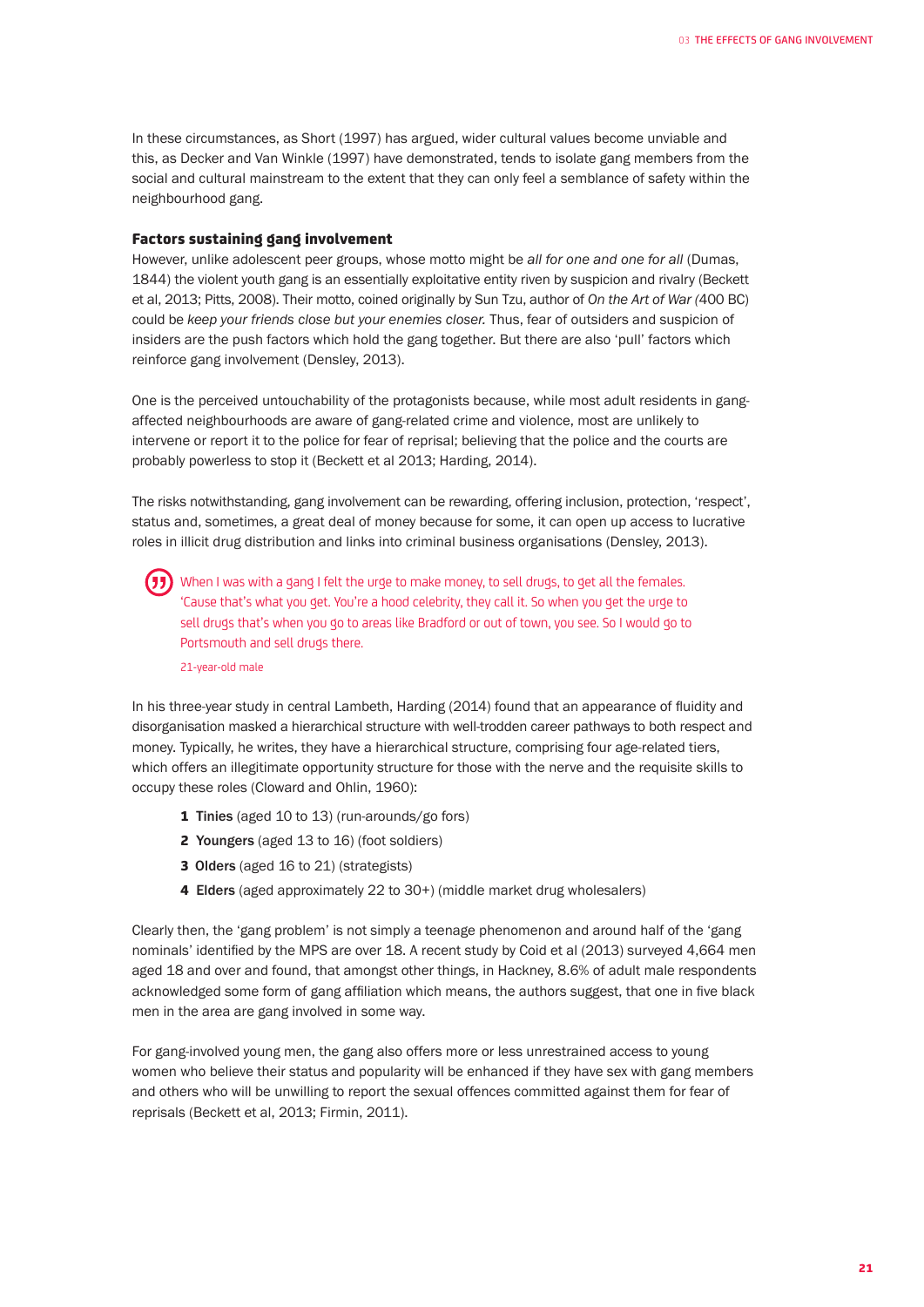Although fewer girls and young women are involved in gangs than boys and many of them are involved only relatively briefly (Smith, 2005), the damaging effects of gang involvement may stay with them for a long time. When compared to gang-involved young men, gang-involved girls and young women may have different levels of involvement, different motivations for involvement and may come from different social circumstances and backgrounds. As Firmin (2009) has observed:

Women who are involved in gangs can occupy a number of roles, including: perpetrators…victims…partners… (and) can be targeted by gangs. Women associated with rival gangs can also be targeted with violence (including rape); and associates: partners, sisters and mothers might be involved with hiding drugs and weapons, washing blood-covered clothing, etc. Even where they have no formal involvement, partners can serve to 'glamorise' gang members, and to put pressure on them to provide the material wealth associated with criminal behaviour.

However, in reality gang-involved girls and young women may be required to carry or conceal guns, drugs and money and also to sell drugs. If they are arrested, robbed by gang rivals, or otherwise fail, they can expect violent retribution. Research also indicates that gang-involved girls and young women are at constant risk of sexual violence and exploitation (Andell and Pitts, 2013; Beckett et al, 2013; Firmin, 2011). Whilst these studies have focused on the increased victimisation of girls and young women associated with gangs; there is little said about rehabilitation per se.

Recent studies of gang-associated sexual violence undertaken by Beckett et al (2013), Firmin (2009 and 2011) and Harding (2014) suggest seven, often overlapping, roles played by gang-involved women and girls:

- 1 Wifeys: girlfriends who occupy a high status by virtue of their relationship with a 'top boy' in the gang.
- 2 Out of Area Girlfriends: who may be middle class and/or university students whom male gang members believe give them greater status, while the young women may enjoy this brief 'walk on the wild side' but are vulnerable to reprisal attacks by the enemies of their partners.
- **3 Links:** girls and young women aged as young as 12 who are expected to have individual and group sex with gang members.
- 4 Baby Mothers: who will have borne a child to a male gang member, enjoy a certain level of protection unless they attempt to end the relationship.
- 5 Gangster Girls: are engaged in the same illicit activities and violence as the young men and do not have sexual relationships with them.
- 6 Family Members: mothers or sisters of male gang members, who do not necessarily have a role in the gang but may be vulnerable to reprisal attacks by the enemies of their partners, sons or brothers.
- 7 Set-up Girls/'chicks': may be involved with high status members of several gangs, although they are not affiliated to any of them and may be paid or rewarded in some other way to lure members of rival gangs into ambushes.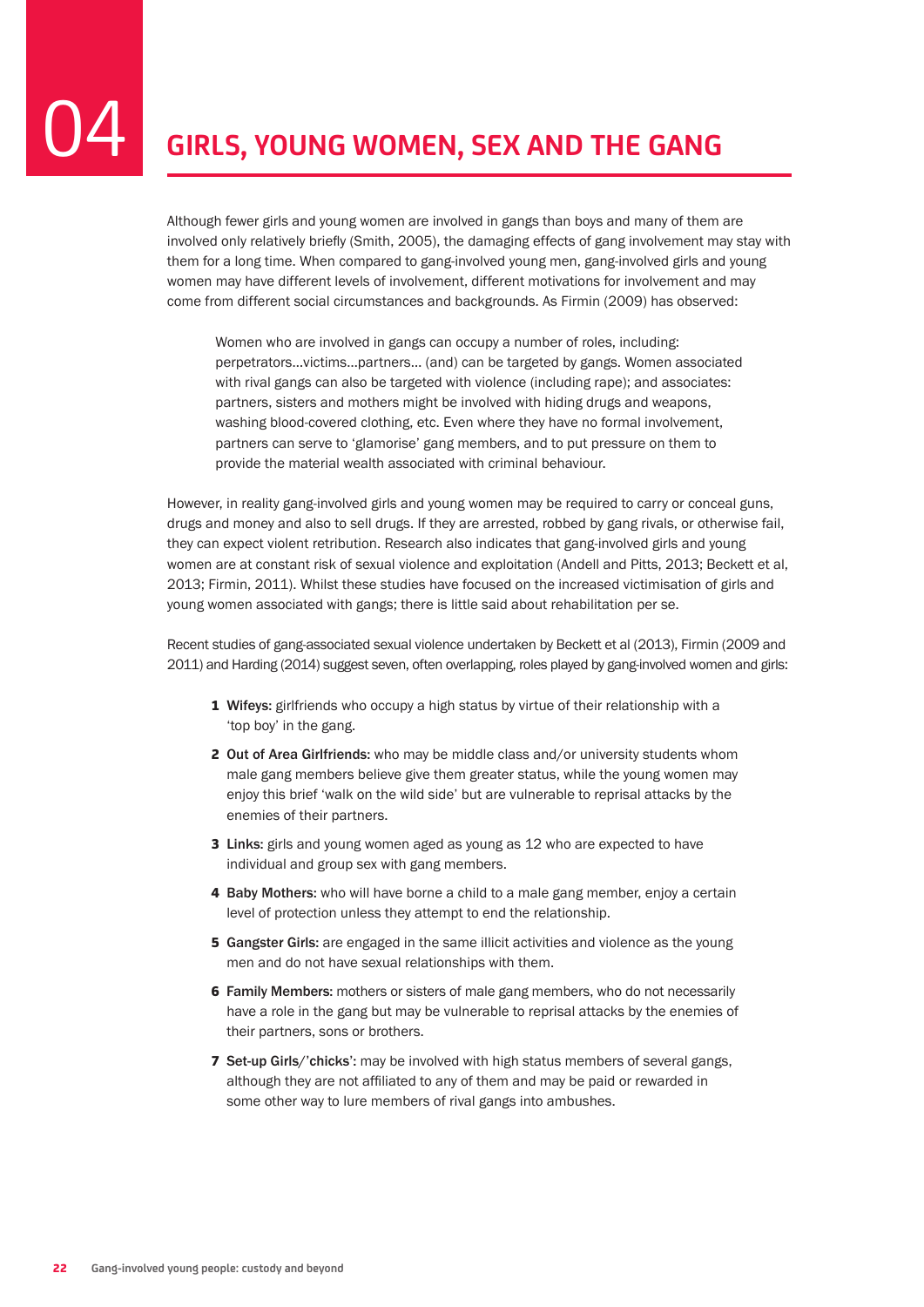$\binom{1}{1}$  I was mixing with guys who, basically, sexually exploited me, and I would say they sexually exploited me not because they were having sex with me. I don't even mean that context, but they would use…it's almost like they know that you're innocent but you're not innocent. So they…they use that, and I used to hold drugs, guns, anything that they'd ask me to do for a bit of money I would do it.

24-year-old female released in 2014

The role a young woman occupies will have a link to the risk of victimisation she faces. Often a young woman will move between roles very quickly and suddenly find herself a target of violence. Studies of girls and young women who become involved with violent youth gangs conducted in North America suggest that many of those who become seriously involved, as distinct from those who are lightly engaged or just 'passing through', have been subject to parental neglect and may have suffered psychological, physical and sexual abuse at home, school or elsewhere (Miller, 2009). For these young women the gang appears to offer an alternative to, and possibly protection from, a difficult or abusive family situation and the promise of 'real' friendship, appreciation, popularity, excitement and money.

As the work of Beckett et al (2013) and Firmin (2011) suggests, for girls, joining the gang tends to be a process of 'seduction' rather than 'coercion', sometimes following in the footsteps of an older sister, or more often, an older brother, who is already a gang member; or starting a relationship with a ganginvolved boy or young man. However, the protection cited as a reason for being involved with the gang is often misplaced as these young women believe that their gang-involved 'boyfriend' will look after them and remain loyal.

Within gangs they don't treat women as women. They're just objects...You've got to understand like girls, to males in gangs, are commodities. They're just like going and picking a pair of shoes off the shelf and putting them on...the girls are not that special to them, but they have to have 'em around. They're easy come, they're easy go. As quick as they found her, if they went, they'd find someone else. Beckett et al, 2013

Whether gang involved or not, girls and young women living in gang-affected neighbourhoods are also at heightened risk of sexual victimisation. As a young woman from an estate near the Elephant and Castle area observed:

On my estate there are two kinds of girls, those who are involved with gangs and are sexually abused by male gang members and those who are not involved with gangs but are afraid that they could be sexually abused by male gang members. Andell and Pitts, 2013

# **The normalisation of sexual violence and abuse**

Some younger girls and young women appear not to recognise the seriousness of the sexual violence or exploitation to which they are subjected. Firmin (2009) writes of an incident in which a particularly attractive young woman was 'given' to a rival gang to settle a 'beef'. Far from feeling enslaved, this apparently made her feel 'tremendously important and powerful'.

Other girls and young women do recognise the seriousness of their sexual victimisation but will rarely report it because they believe that the 'authorities' are unable to keep them, or their families, safe from violent retribution.

Beckett et al (2013) found that only one in 12 young people felt that someone of their age would be likely to report, or talk about, experiences of sexual violence or exploitation. Where they did choose to tell someone about their experiences, this would most often be to a peer rather than anyone in a position of authority.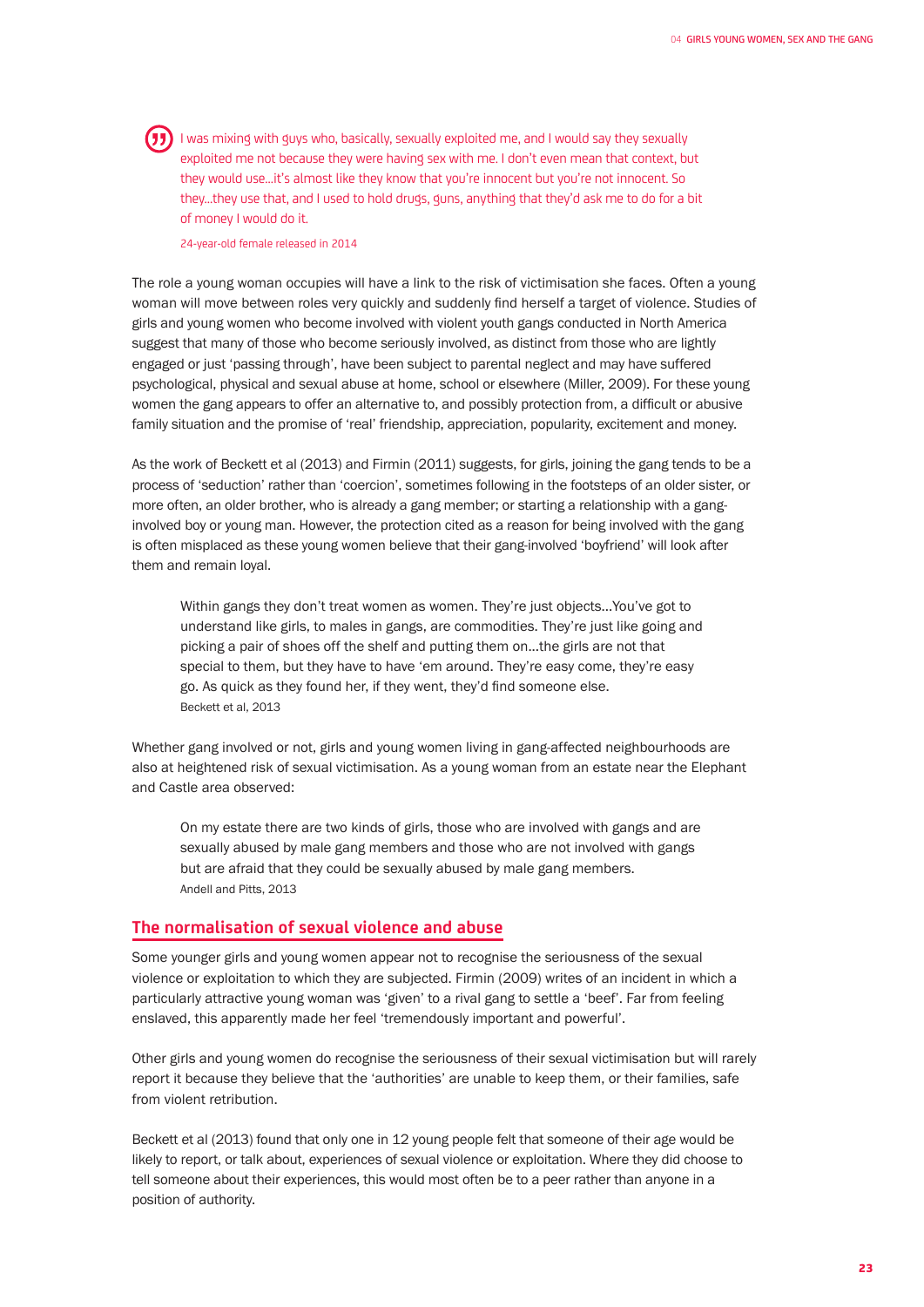This is supported by the earlier study where Radford et al (2011) note that likelihood of reporting sexual violence decreases significantly if perpetrated with a peer, with 83% of those who experienced sexual violence from a peer not telling anyone, compared to 34% of those assaulted by an adult.

A recent report for Victim Support, conducted by the University of Bedfordshire (Beckett and Warrington, 2014), identified a number of inter-related influencing factors as to why young people do not report crime to the police, they are:

- 1 understanding of what constitutes crime and victimisation and how to report this
- 2 the context in which the crime or victimisation occurs
- **3** risks associated with reporting
- 4 perceptions of victimhood
- **5** perceptions and experiences of the police

As Beckett and Warrington (2014) identified, research studies have also evidenced the potential for serious physical risk in retaliation for 'grassing' or 'snitching'. This can include experiences of serious physical assault, rape or other sexual harm where a young person has reported to the authorities rather than adhere to the group norms of silence (Beckett et al, 2013; Firmin, 2011; Metropolitan Police Authority, 2008; Owen and Sweeting, 2007; Yates, 2006).

Unsurprisingly, such harm has been noted to affect not only the young person who broke the rules of engagement, but also their siblings or other family members. Indeed the fear of potential harm to others is often a more effective silencing mechanism for children and young people than threats to oneself (Beckett et al, 2013; Firmin, 2011; Metropolitan Police Authority, 2008). For gang-involved young women, the risks associated with reporting are extremely great:

Let me give you an example of why people don't [go to the police]. Because if you go to the police station and say 'this gang member raped me' that gang member might be found guilty and go to jail, but remember he's part of a gang. So all the ones in the gang, 500 people, 400 people, will come back to you, to your house. Could go to your family's house, you know. So you might as well keep it on the low and move on with your life innit...If you go to the police, that's the wrong move. That's the worst thing a person could do...It'll come back 'cause with gangsters they got to win innit. They never give up.

17-year-old female Beckett et al, 2013

### **Sexting, social media and the gang**

There has been much discussion around 'sexting' in recent years; in a Childline survey (2013) three out of five young people aged 13-18 said they had been asked to send a sexual image or video of themselves and two out of five had done so. 'Sexting' is fairly widespread amongst gang-involved young people, and while some young women are not necessarily aware that they are being filmed, some others who are, seem to have little understanding of its likely consequences. One in five child abuse images reported to the Child Exploitation and Online Protection Centre in 2012 were self-generated images, but the vast majority of these (88%) had been taken from their original location and uploaded somewhere else (Jutte et al, 2014). This suggests how quickly young people can lose control over the distribution of their images.

Some professionals interviewed in Lambeth (Andell and Pitts, 2013) believed that a rise in the incidence of sexual harassment in schools, group sexual assaults and gang-associated sexual violence was a product of a misconception about how 'gangstas' should conduct their sexual relationships, because much of their information was gleaned from commercial media and 'porn sites'. Research suggests that this 'sexualisation' or 'pornogrification' of youth culture perpetuates the association between masculinity and predatory sexual prowess, thereby justifying sexual violence (Coy, 2009).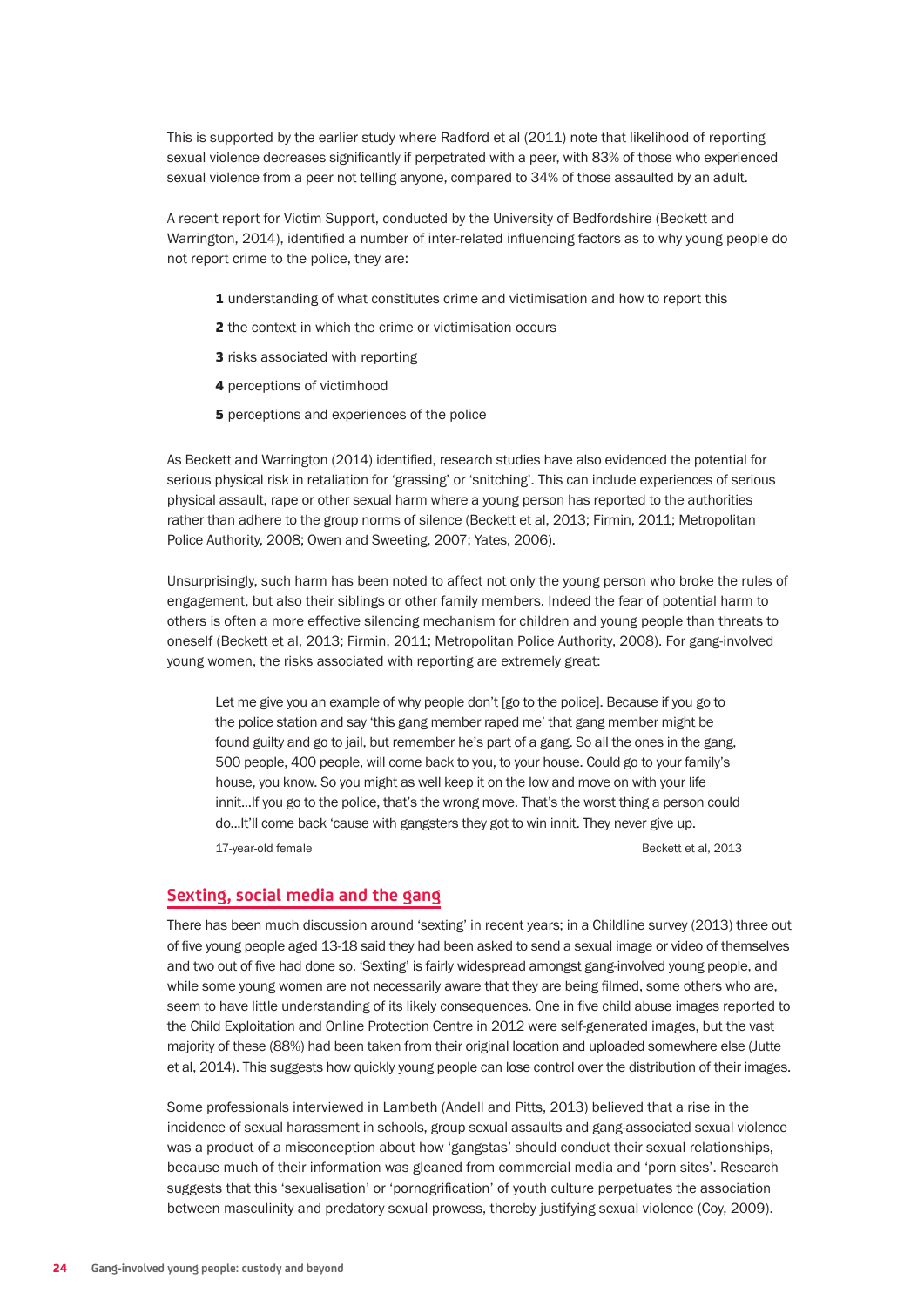# **Sexual harassment and grooming in schools**

Some police officers in South London said they believe that, like 'sexting', the low-level, but routine, sexual harassment of schoolgirls is a growing problem. Several suggested that the school was one of the main places where slightly older gang-involved young people, mainly boys but also some girls, 'groomed' younger, more naive and vulnerable girls, in order to involve them in sexual activity with gang-involved boys.

These young women are often identified and 'groomed' at school by gang affiliates using protestations of love and affection and promises of gifts. Sex is very important to gang members and the frequency with which and the numbers of girls with whom they are able to have sex are key components of their 'street capital' and the respect they enjoy (Harding, 2014).

Professionals suggest that the children most likely to be drawn into these insidious transactions are not necessarily abused or neglected, but come from homes where parents are under the greatest emotional and financial pressure, often working in several low-paid jobs to keep the family together, with little time to supervise their children's leisure.

### **The vulnerability of gang-involved girls and young women to violence**

Low status gang-involved girls and young women ('links', 'skets', 'slags') are particularly vulnerable because, whereas the young men have a strong sense of fatalism, tending to believe that they have no alternative but to be involved, they think that the young women have 'chosen' to put themselves into this risky situation voluntarily. In this way, these young women are both harmed and blamed for their predicament. As a result, male gang members tend to be indifferent to the risks that the young women face. Whereas gang-involved young men would protect and defend their mother or sister, they would not necessarily protect gang-involved girls and young women because most of these relationships tend to be fairly 'casual' and if something 'bad' happened to these girls, the young men would tend to think it was not their problem. Another group vulnerable to violent attack are the daughters of high status 'first generation' male gang members serving lengthy prison sentences. These high status young women may be the targets of vendettas against their fathers and therefore need to remain gang involved in order to receive their protection. Sisters of gang members are also targeted by rival gangs.

#### **The sexual attitudes of gang-involved young men**

Exploitative social and sexual relationships appear to be a defining characteristic of 'street culture', which is reinforced by the misogynistic lyrics of gangsta rap and the rapping and 'spitting' produced by gang-involved young men on YouTube and other social networking sites. This means that ganginvolved young men are under continual pressure to demonstrate their sexual prowess and this can mean that they will sometimes engage in group sexual activity or assaults, 'line-ups', even if they do not want to, for fear of losing face and making themselves vulnerable to attack or rejection by their peers. Some male professionals involved with gangs appear to be unaware of the complexities of these encounters, sometimes assuming the young women are simply making ill-informed choices and that the young men are willing participants (Andell and Pitts, 2013).

In some gang-affected towns and cities in England, the last decade has witnessed a fragmentation of older-established gangs and the proliferation of younger, more anarchic ones. These new groupings appear to be less concerned with the acquisition of wealth and more concerned with building a reputation for extreme violence. This transition has paralleled, and been driven by, a process in which local gang traditions have been supplanted by a 'bricolage' of elements absorbed from a globalised gang culture mediated via film, the internet, music and computer games (Valkenburg and Peter, 2007; Weitzer and Kubrin, 2009). As such, this new, synthetic, 'gangsta' culture tends, necessarily, towards caricature and exaggeration (Hagedorn, 2008).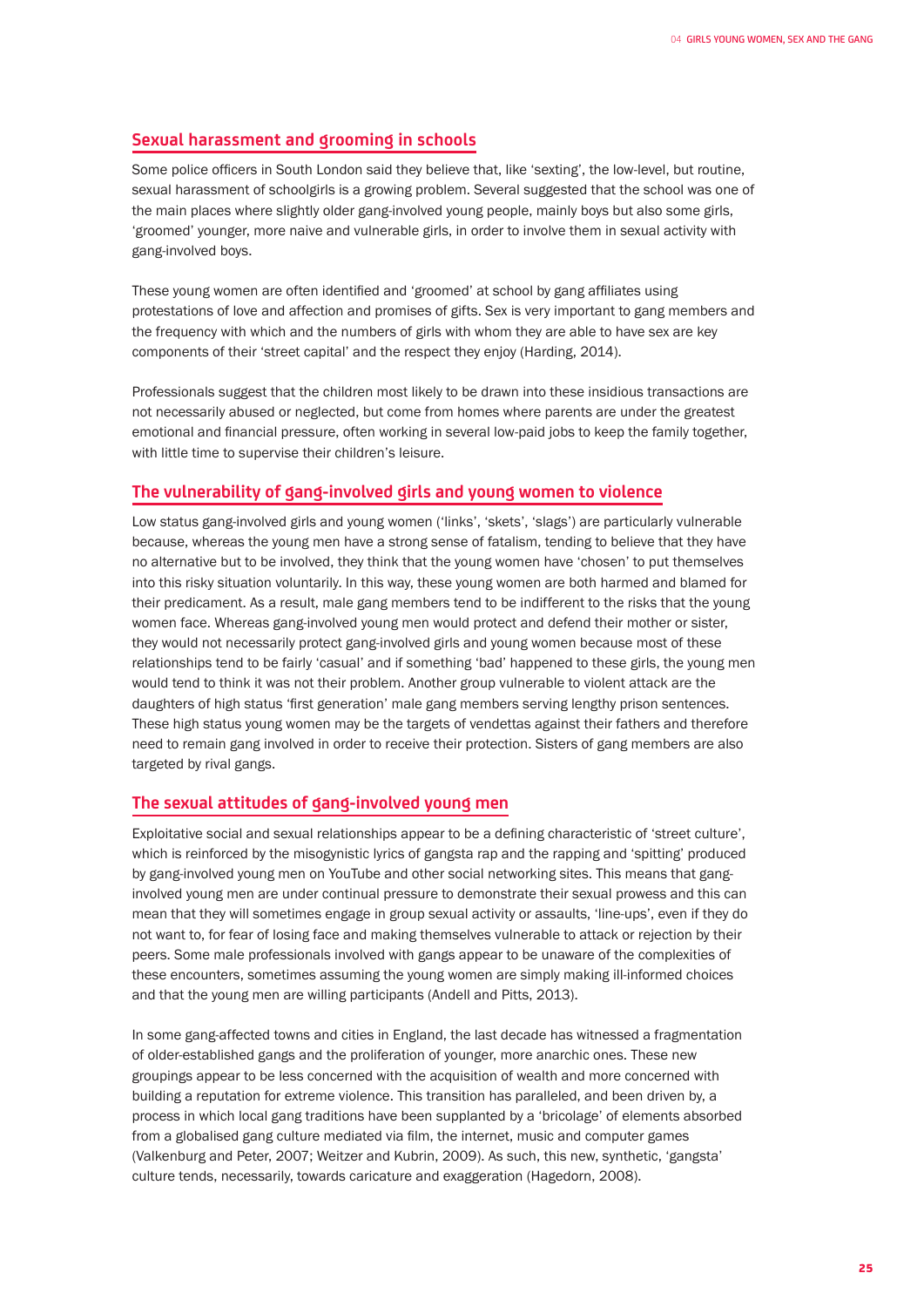Demonstrations of hyper-masculinity (Young, 1999) through group sexual assault (Metropolitan Police Service, 2011) and gang-associated sexual violence (Beckett et al, 2013; Firmin, 2011) are central elements of this new synthetic/authentic, hyper-real, way of discharging the 'gangsta' role. This is compounded, some argue, by the tidal wave of readily accessible pornography available on the internet (Flood, 2009) and the capacity of individuals to generate home-grown versions of this via 'sexting' (Ringrose et al, 2012). This 'sexualisation' or 'pornogrification' of culture in general, and 'gangsta' culture in particular, perpetuates the association between masculinity and predatory sexual prowess which, as Coy (2009) observes, justifies sexual violence and exploitation.

Depends on what kind of name she has. If she has a name and someone tries to sleep with her and she won't let them, and they know that she's slept with loads of other people, they'll force her into it. They would rape her, if you class that as rape. 21-year-old male and the state of the Beckett et al. 2013

The MPS defines 'gang rape' (Group Sexual Assault, GSA) as 'a sex attack by three or more people'. A study by Scotland Yard's Operation Sapphire, which investigates sex crimes, revealed that in 2008/09, the MPS recorded 93 'gang rapes' compared with 36 in 2003/04. Moreover, the number of attacks involving four or more attackers appears to have grown over the period while the average age of victims fell. In 1998/99 48% of victims were under 19, whereas by 2008 this proportion had risen to 64%, and 36% were under 15. The proportion of white victims fell from 69% in 1998/99 to 50% in 2008. During the same period, the proportion of black victims rose from 17% to 34%. This rise has led the MPS to map the girls and women associated with 'gang nominals' in an attempt to provide advice and protection to those who may be deemed to be at risk. In 2008/09 42% of suspects were aged under 19 compared with 38% in 2003/04. 8% of them were identified as white, 32% as black and 24% as 'different ethnicities'. The ethnicity of the remaining 36% is unknown.

The issues for girls and young women who are gang involved echo many of the concerns and recommendations raised in the BYC research report on the resettlement of girls and young women (Bateman and Hazel, 2014d). Notwithstanding these similarities, it is crucial that providers of resettlement services are aware a young woman released from custody may have been coerced into committing the offence with which she was charged and may well have believed that had she not, she may have been the victim of sexual and physical violence. The trauma associated with her time in custody needs addressing upon release and possibly for a long while afterwards.

The principles informing these resettlement services emphasise that they should be strengths based rather than deficit based, culturally relevant and gender specific, particularly in dealing with sexual assault and abuse (Miller, 2009; Totten, 2009). Moreover, programmes should recognise variations in young women's ages and levels of gang involvement. Research also suggests that intervention strategies should be responsive to diversity of need and experience among female gang members, with a particular sensitivity to ethnic and cultural differences.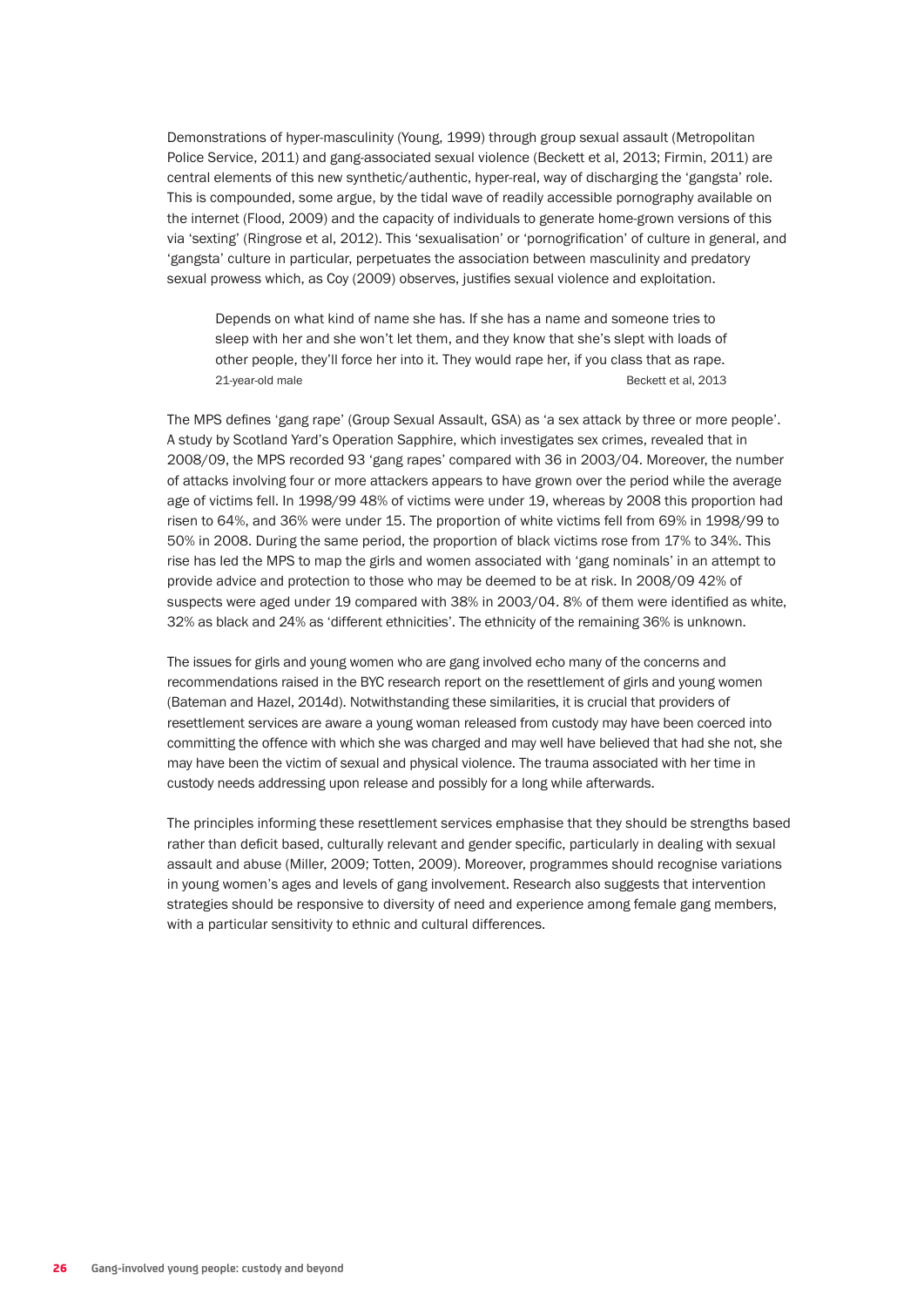

Shelley was committing crime from the age of 11, but got caught at 14. She was selling drugs for an older associate, and owed him 200 pounds. He threatened to shoot her if she failed to deliver his money. In order to find the money quickly, she stole mobile phones which could be sold on. Shelley was arrested and found herself the subject of electronic monitoring, 'on tag'.

I was young, dumb, hanging round with friends…I'm cool, I'm bigger than you…and then you get arrested and I'm, like, 'wait, hold on'…and then I stopped committing crimes.

Whilst under the youth offending team (YOT)'s supervision, Shelley didn't breach her tag and lived within the law for a couple of years. Then 'things started happening' to her. Her family life became volatile, her home was no longer a safe place, and she left. Now homeless and unable to return to her parents' house, Shelley had no income or security. She turned to the people she called friends for support. Together, they survived.

…when you have no food…and no one really wants to help you…what are you gonna do?…if you're not thinking correctly or if you're really, really desperate…I dunno how to explain it…'I don't know where I'm sleeping tonight'…it's, like, 'I'm so sorry, I have to eat'…to be honest, like, 'it's your phone, it's not the end of the world'.

After a year of making ends meet via crime, Shelley was arrested. At 17, she was placed into the care of social services. She was housed alone and miles away from home; the only place available. Shelley found the situation difficult to manage. People she then considered to be her friends were abusing her, and she had nowhere to turn.

…I tried to turn to social services, I didn't have any family…all I'm doing is committing crimes…'you owe money, go and commit some crimes'…I knew I was going to go to jail…there was a time before I went in, that I wanted to go to jail…it needed to happen, basically.

After robbing someone at knife point, Shelley found herself in prison just shy of her 18th birthday.

I'm sitting in jail…and then I was, like, 'you know what, this isn't me'…I needed to improve my life, and I needed to make a step forward.

Once released, Shelley was keen to make up for lost time. Despite feeling let down by service providers in the past, Shelley's case worker found her keen to engage: 'she wanted to turn her life around'.

Shelley recognises that she made bad choices, and is determined not to reoffend:

…sometimes you don't make the best choice, because you think it's your only choice…then you have to pay the price…that's what you have to do, and then you try and come out and better yourself, because you don't wanna go back there.

Shelley is waiting for social services to find her a home.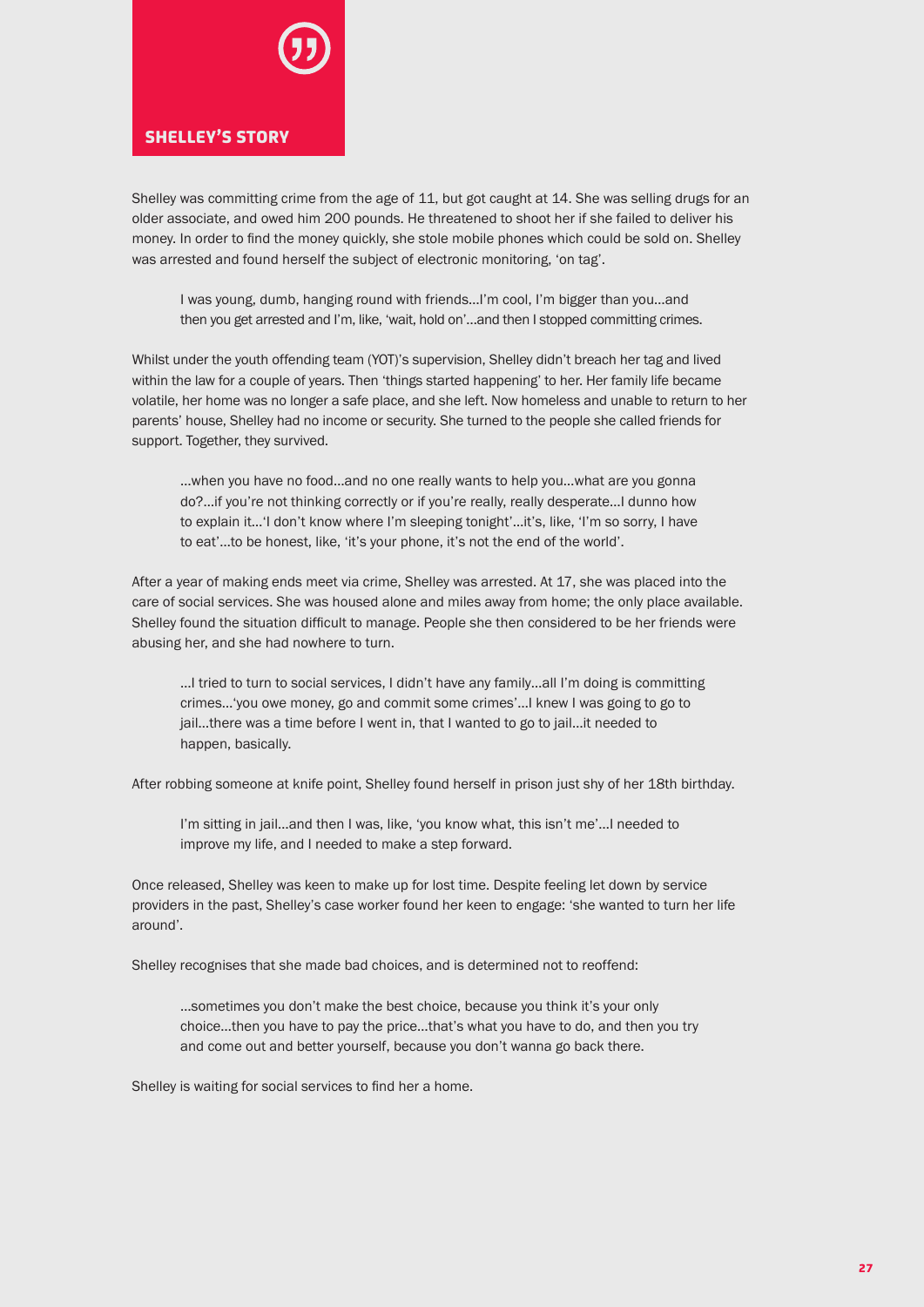In his book *Deadly Symbiosis* (2004) Loic Wacquant writes:

Along with racial division, the predatory culture of the street, centred on hyper masculine notions of honour, toughness, and coolness has transformed the social structure and culture of jails and prisons. The "convict code", rooted in solidarity among inmates and antagonism towards guards has been swamped by the "code of the street", with its ardent imperative of individual "respect" secured through the militant display and demonstrated readiness to mete out physical violence. ...Today's prison further resembles the ghetto for the simple reason that an overwhelming majority of its occupants originate from the racialized core of the country's major cities, and return there upon release—only to be soon caught again in police dragnets and sent away forever—longer sojourns behind bars, in a self-perpetuating cycle of escalating socioeconomic marginality and legal incapacitation.

Wacquant is writing about developments in the USA which, he argues, have *prisonized the ghetto and ghettoized the prison*. This is an important observation because, if the gang-affected neighbourhood is locked into this type of *deadly symbiosis* with the prison or YOI, then any realistic resettlement programme must target both simultaneously. In this sense, gang resettlement work, like resettlement of young people with no gang affiliations, should be seen as a process that follows young people's journeys through custody and back into the community.

# **Prison gangs**

There is an important distinction to be drawn between street gang members in prisons and 'prison gangs'. Whereas Klein and Maxson (2006) define the street gang as a *durable, street-oriented youth group*[s] *whose involvement in illegal activity is part of its group identity*, Lyman (1989) defines the prison gang as:

An organization which operates within the prison system as a self-perpetuating criminally oriented entity, consisting of a select group of inmates who have established an organized chain of command and are governed by an established code of conduct.

Research on the existence of prison gangs in the UK penal system has hitherto been limited. However, research by Liebling et al (2011) in HMP Whitemoor suggests that groupings that correspond in some respects with Lyman's definition of prison gangs may be operating in some UK jails. The researchers found that some prisoners were converting to Islam for protection or because they had been 'bullied'. A number of non-Muslims and prison officers claimed that converts did so to join an 'organised gang' and a 'protection racket' which 'glorified terrorist behaviour and exploited the fear related to it'. The report noted that:

The new population mix, including younger, more black and minority ethnic and mixed race, and high numbers of Muslim prisoners, was disrupting established hierarchies in the prison. Social relations among prisoners had become complex and less visible. Too much power flowed among some groups of prisoners, with some real risks of serious violence. There were high levels of fear in the prison. In particular, there were tensions and fears relating to 'extremism' and 'radicalisation'.

Prison guards said that they operated a policy of 'appeasement' towards the powerful and growing Islamic population, particularly convicted terrorists, who were feared to be recruiting future extremists.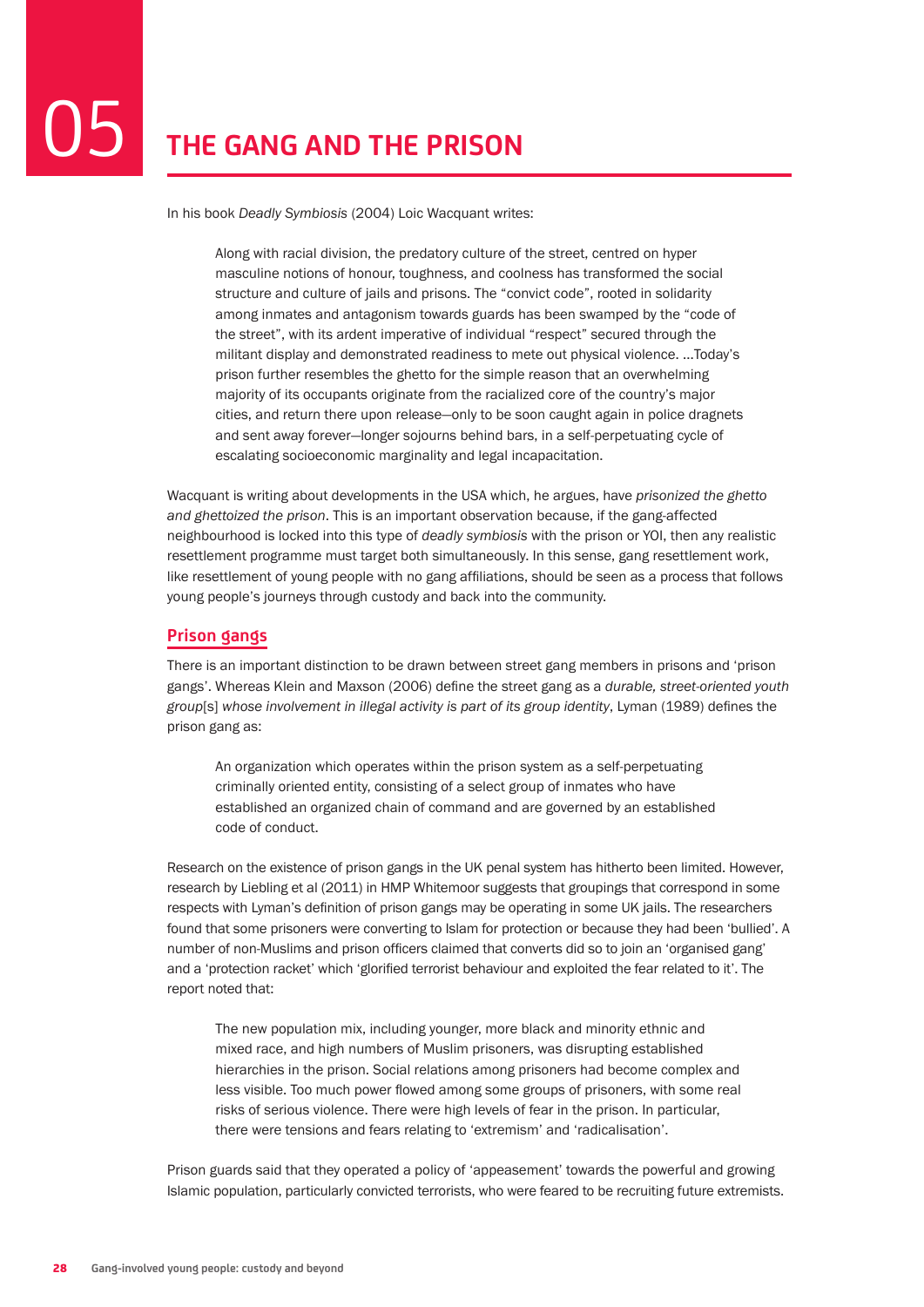The rise in prison violence as described on page 13 of this report was paralleled by severe budget cuts at the MOJ which have led to staff cuts in penal establishments. An investigation of Feltham YOI by Her Majesty's Inspectorate of Prisons (HMIP, 2015) found that nearly two gang-related attacks were recorded every day on the institution's CCTV. The investigation was triggered because the authorities had found that warders at Feltham 'B', the wing reserved for inmates aged 18 to 21, used batons significantly more than at any other prison. HMIP found that gang markings were daubed inside cells and prison officers were forced to move groups around in order to prevent disputes escalating. Nick Hardwick, the Chief Inspector of Prisons, described Feltham 'B' as *a very disturbing place*...*If you were a parent with a child in Feltham you would be right to be terrified. It would be very hard not to join a gang in Feltham.*

In March 2013 the Parliamentary Public Accounts Committee (PPAC, 2013) indicated that the 2012 MOJ spending cuts had increased the level of risk in prisons, noting that:

We are concerned about safety and decency in some prisons and the fact that more prisoners are reporting that they do not feel safe. Assaults on staff, self-harm and escapes from contractor escorts have all increased. The agency should ensure that savings plans have regard to the potential impact on risks to standards of safety, decency and respect in prisons and in the community.

HMP and YOI Isis in Thamesmead, London, opened in April 2010. In January 2012, HMIP identified the quality of staffing and gang violence as the two major problems afflicting the prison. Later in 2012 the report of the Isis Independent Monitoring Board observed that:

Probably the most serious local issue facing the institution is the high level of violence and bullying, mainly gang-related, among offenders and the resulting fears for personal safety.

In February 2014, following a surprise visit, the Chief Inspector of Prisons expressed concern that many of these violent incidents were serious, often involving gangs, with a higher proportion than usual involving weapons (HMIP, 2014a). It was also noted that many of these assaults were planned and involved a number of inmates attacking a single prisoner. In August 2014, 105 of the 622 inmates, all of whom are under 25, were logged on the MPS gangs matrix, while others were 'selfdeclared' gang members.

An unannounced visit in June 2014 to HMYOI Cookham Wood in Kent, which holds sentenced and remanded boys aged 15 to 18, found a similar situation (HMIP, 2014b). In the six months before the inspection 169 acts of violence were recorded and the inspectors noted that *serious injuries following fights and assaults were not uncommon*. They watched more than a dozen videos of incidents which revealed weapons, attacks on individuals by multiple assailants and reckless behaviour by boys, including kicking and head stamping. They warned that the violence at Cookham Wood was *high and rising.* 

Professionals who attended the focus groups said that the gang violence problem in prisons and YOIs is widespread and serious. Several are involved in the direct delivery of programmes within the institutions mentioned earlier. They believed that prison staff did not understand why people were fighting with each other and lacked the resources, in terms of the number and skills of prison officers, to deal effectively with violent incidents. There is therefore frequent recourse to 'lockdown' and punishment through the use of solitary confinement. This prevents many gang-involved young people gaining access to personal development programmes designed to tackle gang violence or attend educational opportunities on offer.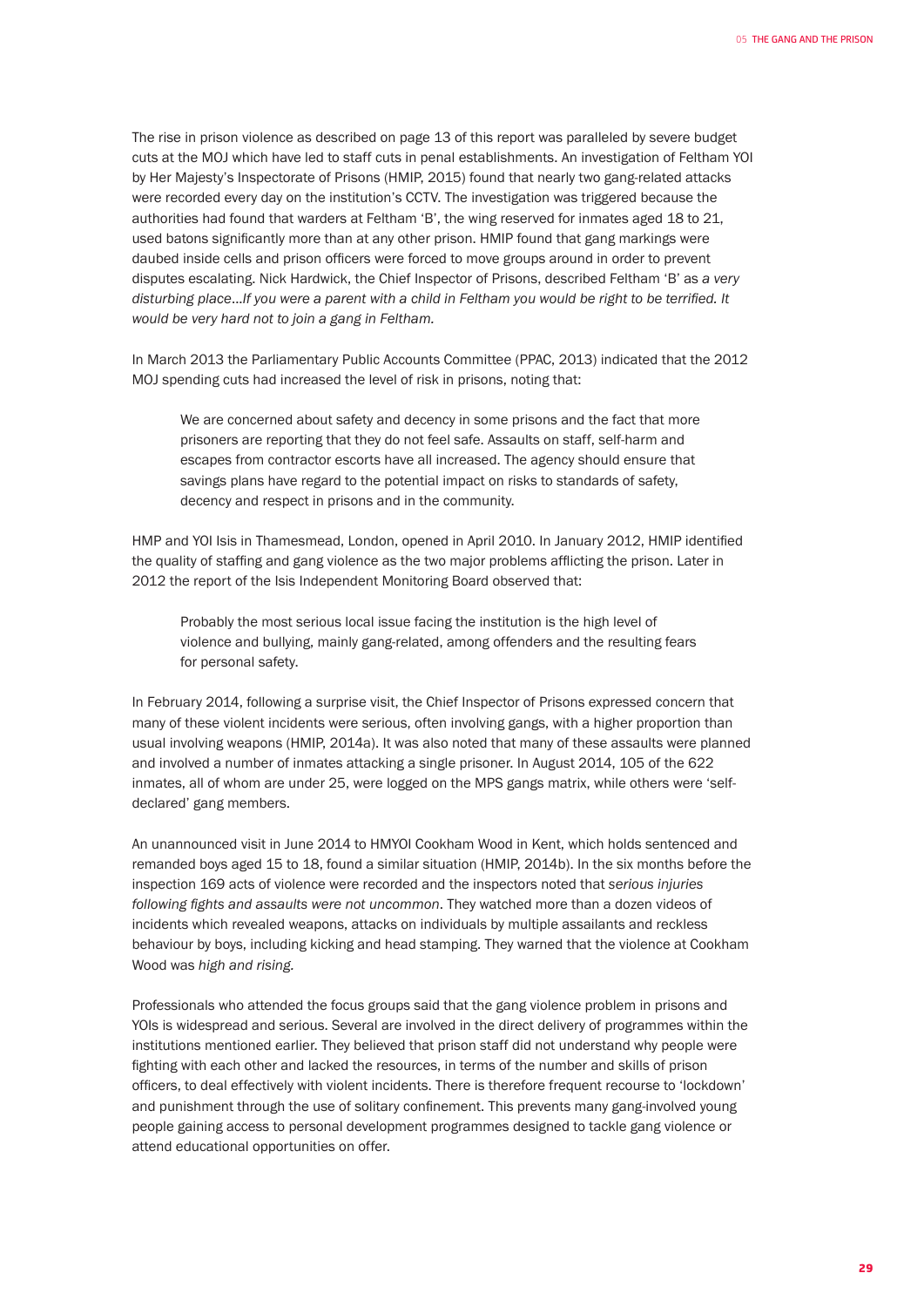

**(33)** Basically, when you're from a gang, in custody, there's no such thing as a gang. There's gangs inside but there's no such thing. Everyone's together. They don't care if you're from that gang or that gang. They will mix you, so you tend to have fights. I used to have a lot of fights. 20-year-old male released in 2013

# **The psycho-social environment**

Focus group respondents felt that custodial institutions were dehumanising environments for both staff and inmates. The problem, they said, resided in the culture of the institutions and the solution therefore lay in 'cultural change'. There is, they said, insufficient support and supervision for poorly trained officers. As a result of the post-2010 cuts in the MOJ, many of the older and more experienced prison officers retired. Having recognised the problems caused by these staff reductions, the MOJ is hurriedly recruiting new staff, albeit on a lower rate which is unattractive to many of the experienced officers who were made redundant.

This raises questions about whether a strategy of concentrating gang-involved young people in particular prisons and YOIs makes sense. Most of the research suggests that prison violence tends to be 'imported' into jails by gang members (De Lisi et al, 2004) and that previously uninvolved young people may choose to become gang involved as a means of self-protection (Pitts, 2008). It is also suggested by some gang members that the proliferation and consolidation of gang-related drugdealing networks is facilitated by throwing large numbers of gang-involved people into the same place with very little to do apart from fight and plan for a more lucrative future.

### **Controlling gangs in prisons**

Given the high profile of the issue of gangs in prison it seems likely that the MOJ will adopt a new strategy involving enhanced prosecution and, possibly, the isolation and/or dispersal of ganginvolved prisoners throughout the system. However, this raises further questions about whether, by moving seriously gang-involved young people to other wings or other institutions, one is solving the problem or sowing the seeds for the proliferation of the prison gang. This will depend on how widespread gangs or gang culture is within the penal system. However, this task will be made more difficult because of the recent and planned closures of some prisons and prison units. At present, we know very little about the dimensions of the 'gang problem' in UK penal institutions. To date, Jane Wood and her colleagues at the University of Kent are the only researchers to have conducted studies of the extent of gang activity in English prisons (Wood, 2006; Wood and Adler, 2001; Wood et al, 2009; Wood et al, 2010). Since 2001, they have interviewed staff in 16 prisons and 360 inmates in nine prisons about their knowledge of gangs, gang members and gang behaviours.

They found that gang activity was highest in medium security male institutions and that ethnicity was an important dimension of gang involvement, as were local and regional loyalties. Inmates spoke of increasing levels of gang-related activity and of the difficulties staff experienced in maintaining order. Many respondents expressed the belief that prisoners controlled events in the prison, particularly with regard to drug trafficking. Prisoners' accounts echoed many of the observations made by prison staff. If this is so, it is necessary to consider the ways in which prison regimes might be organised to minimise gang crime and violence in order to maximise the prospects of effective rehabilitation.

# **Preventing prison violence and promoting rehabilitation**

Until relatively recently, the two main academic approaches to prison violence were the *deprivation* and *importation models*. The former model suggests that the loss of freedom and the stark prison environment lead prisoners to create a deviant subculture that generates violence (Wortley, 2002). The latter model contends that prisoners, by dint of their personal and criminal histories and social networks, bring the violence with them (Cao, Zhao and van Dine, 1997; Harer and Steffensmeier, 1996).

More recently, scholars have turned their attention to the 'minutiae of the average prison day'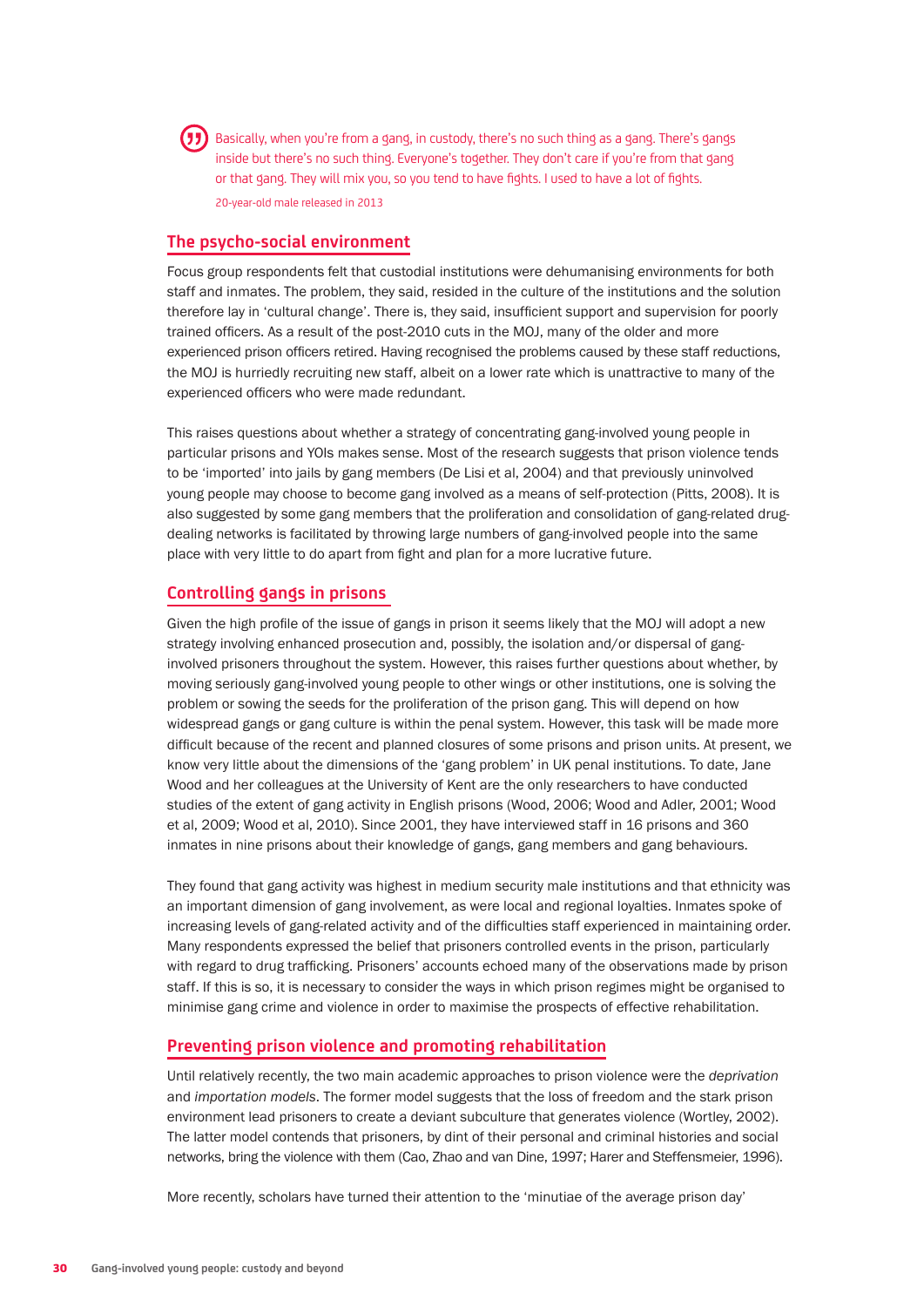(Bottoms, 2003) and how the organisation of the prison shapes the interactions between inmates and creates the situational factors that trigger or regulate violence. These can be characterised as the *transactional model* (Bottoms, 1999) and the *situational model* (Wortley, 2002). In these studies, factors identified as being linked with prison violence include prisoner characteristics, racial tensions, prison architecture and design, management practices, levels of security, staff skills and training, prison culture and political pressure on prison administrators. In sum, poor prison management resulting in dysfunctional forms of control emerges as a major cause of prison violence; suggesting that changes in these practices, especially the abandonment of arbitrary coercive controls, will be most effective in reducing violence. Research suggests that the most effective violence prevention strategies include improved surveillance of high-risk locations, the manipulation of prisoner privileges and improved supervision of both staff and prisoners.

The empirical evidence for the violence-reduction effects of treatment programmes, including cognitivebehavioural, violence alternatives, and anger management is not strong (e.g. Walrath, 2001) and most scholars conclude that their success is dependent upon conducive situational factors. Academic and vocational education programmes by contrast appear to help reduce prison rule violations and violence and therefore appear to be one of the more useful management approaches for maintaining prison order (Fritsch and Gerber, 1994).

# **Education in the prison**

I was a bit of a player, so have you heard of a player, I had different girls. So when I went into jail I had loads of people writing to me, I couldn't read them. I could read like one word and then miss a few words and read, so I had to get other people to read it for me, and I felt like an idiot. So I learnt and then I started reading, and then started writing and learning. That was the main thing and then I just wanted to...It come up that when I was in education, I wanted to go. I was thinking there's no point in just going because they are there, I might as well learn as well, and I just started learning. They come up with an agreement. Because when I first went I used to get into a lot of fights in there. So they come up...Where I was always down the block or always in my cell they come up with an agreement. They said they will let me do what I want to do, if we do their courses. So I used to do my Art and Mechanics any time I wanted. 22-year-old male

Whereas the research suggests that education can offer the inmate a route to success when they are eventually released, professionals who attended the focus groups observed that prisoners of widely different abilities and at very different stages of their educational careers were frequently put together in YOIs.

Yeah, there's loads of qualifications but it's all entry level one, two, three, and all silly little stuff that doesn't really get recognised in the real world. So for me all those courses are a big joke and I was, like, nah, why am I wasting my time doing that when I've done higher level stuff? So when I saw the level three Advice and Guidance I was, like, wow, this is…this is good. Put in an application, got accepted, did the course, passed it, and then got offered a chance to go in the community and do some voluntary work. Perfect opportunity. 25-year-old male

It was also reported that much of the gang-related violence 'kicked off' during education classes. There appears to be a high level of undiagnosed learning disabilities and mental health needs within the population and the early use of screening tools could avoid many situations in which these problems exacerbate the violence. Additionally, it appears that there is no specialised training for teachers in penal institutions.

So I used to think that there's literally a problem in me, so I used to cause fights at school instead of reading out loud, understand? I used to be destructive just to get out of that scenario, just to save myself from embarrassment. But in prison they actually found the source and they told me oh, you're dyslexic. I was, like, oh, OK. That's why I was like it. 21-year-old male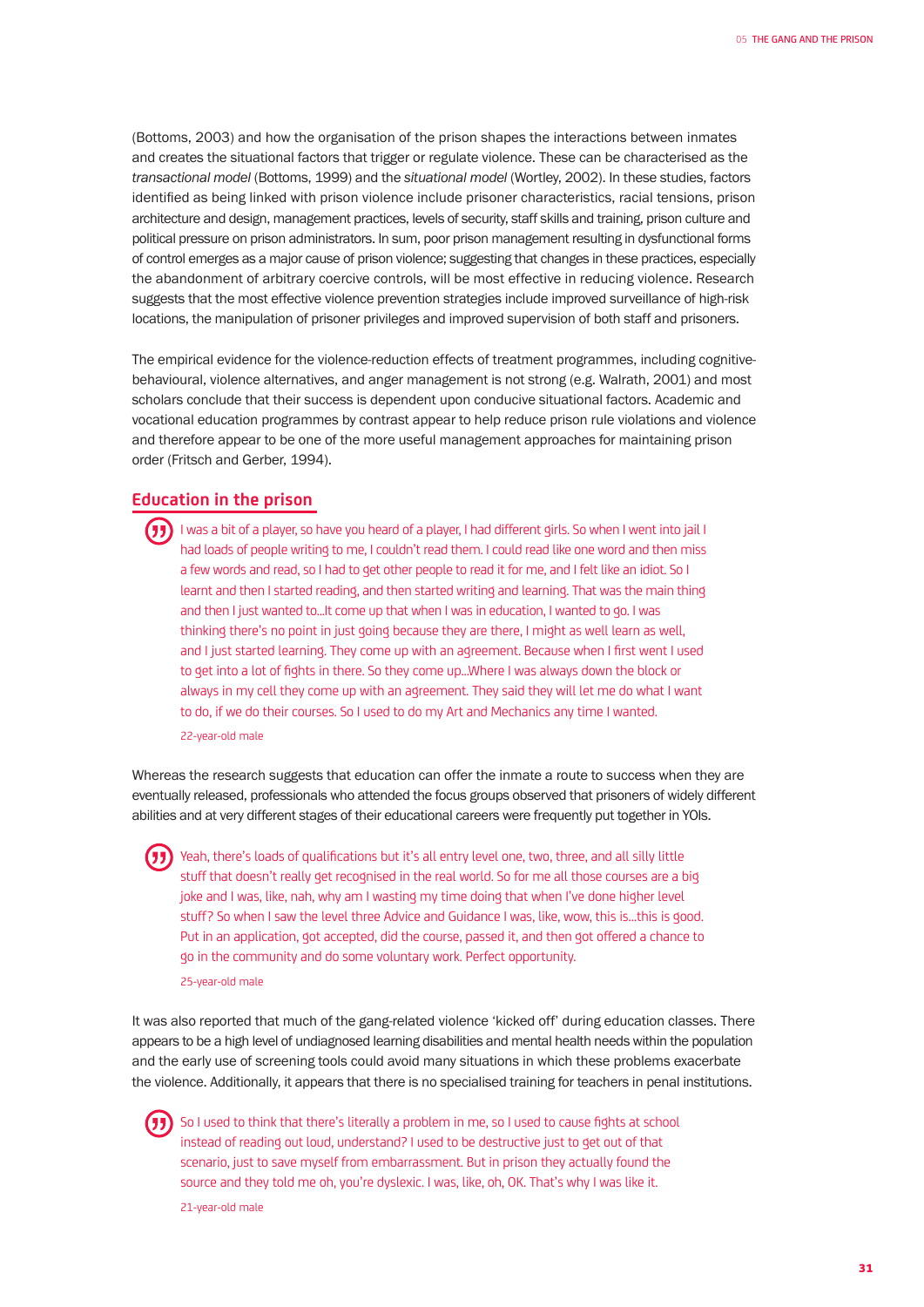Focus group respondents also raised the issue that because of poor coordination inside the prison or YOI it can take two hours to bring a young person to their classroom. Additionally, due to the increase in violence within the institutions, behaviour management tends to be focused on confinement and isolation, inevitably reducing a young person's potential to participate in educational opportunities. Very little use is made of technology and one respondent observed that if the prison could be linked to the court by video it could also be linked to universities and further education colleges. However, this suggestion tends to be dismissed because of 'security issues'.

A concern was expressed that with the implementation of the new regime of 30 hours a week of education in YOIs, if no attempt is made to make it relevant and interesting for each of the inmates, it could increase the likelihood of violence, not least because it could mean that the young people are denied access to the gym and other sporting facilities. Provision of education is variable across the custodial estate as these contrasting quotes illustrate.

There's not really much to offer, but I chose a trade. I chose painting and decorating. To be honest, the courses should be longer, but obviously, there's a lot of students and people to cater for. But I chose painting and decorating, and I done my best in prison to gain the relevant qualifications to actually gain employment when I come out. And I got a job in painting and decorating. I believe…three months after I was released from custody, and I motivated a lot of people, because a lot of people who I left behind, in colleges or in gangs or whatever, they were, like, oh, I need to get a job. And I just told 'em I got a job already. 24-year-old male

You have got your workshops downstairs and you have got the education upstairs, and there's this big. It goes all the way down, it is long, like big corridors. So you have got everything. You have got Art, you have got PSB, you have got erm...ICT, Music, English, Maths, Science, Catering...you have got loads. So it is up to you. You can choose as well, you can choose what you want to do. But it helps a lot, there's loads of people in there that...There's people in there that I, you know, can't read and write like how I was, and they are learning. It is good in there. It is up to you what to do, if you set your mind to it. If not then you just sit in your cell and do your time and that.

21-year-old male

Of significant importance for young people leaving custody were the arrangements put in place to continue with their education. Arrangements for suitable placements in schools or colleges were often made extremely late, or indeed, in the case below, not at all.

We've just had a girl come out of custody, and again, pre 16, there was no school placement set up for her. We are now halfway through the new start of term, and she is not going to get a place now until after January, she leaves school in June, so we have already lost three months of the year. Because nothing, not enough planning was put in place. So she is not getting an education. Now they are finding these stupid, I am going to say stupid, three-day courses that mean nothing, she is wasting her time. She is not going to walk away with a qualification. Whatever job she applies for, whatever apprenticeship she applies for, you are going to need your...well GCSEs preferably, but you are going to need your basic numeracy. And the issue with that is, the longer you leave it, the more daunting it becomes for that young person.

YOS professional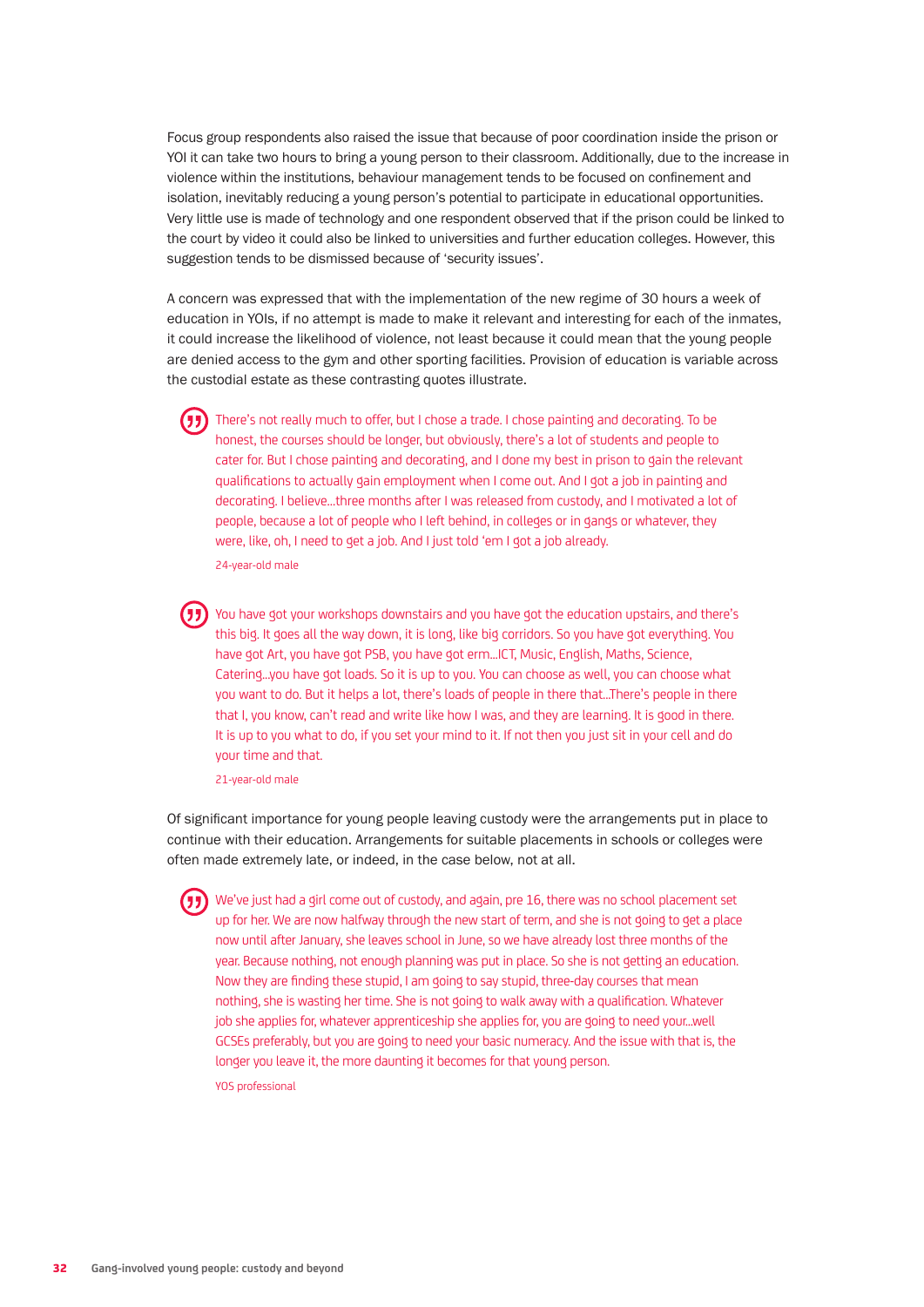

The use of ROTL could be expanded further to ensure that inmates get the chance to attend relevant educational or volunteering opportunities and interviews. This example demonstrates the importance of the relationship between inmates and prison staff in making decisions about the suitability of such opportunities.

I started studying and I done my first degree while I was in custody, yeah. Youth justice. I was able to go to…through the Open University. Didn't matter which jail that I went to. So over the years of me breaking and thing…I've always used the resources within the prison, so even though, yeah, I was a prolific offender, I was a prolific offender who took every piece of education that the prison was able to give me.

Once you're made a D Cat you're able to go to work. So I was two years into my sentence then, and I decided to apply for ROTL. So my governor sat down and she asked me a load of questions. She was, like, well, looking at your paperwork you're meant to get a no straight away. But I know you, and I know the achievements that you've made and I would like to back you in any way that I can, and I don't want you to let me down, so I need to hear from you, like, I need to really hear from you what are you seeking and where are you going? And why is it that you want to? Yes, yes, and as harsh as she was, a lot of people didn't actually like her and I loved her, because I just thought that she was quite real in her evaluation of each prisoner.

I started working and I volunteered. But I didn't just volunteer. I was the first person within my establishment ever to receive a paid job still inside prison. Someone to receive paid work while being a D Cat. So I started off part time as a project coordinator.

We spoke to the [new] governor and…There's a rule in the prison that says that if you work they take 40% of your money. The governor, basically, overrode that because of my flat. And I was saying to him listen, Sir, like, my money's finished, like, Sir, I'm gonna lose my flat. I've got, like, a year and something left, and I don't see why I should keep my flat for, like, nearly three years and then lose it at the last moment. That don't make no sense. So he was, like, OK. And he approved for me to keep all of my wages. And then from there, I always wanted to be a case worker...I was just about to come out. I had, like, three months or something left, but yeah, I was a D Cat. And I became a fully qualified case worker. I'd proven that I was able to do all of the work and all of the paperwork that comes with it, and also hit targets and exit people…it was really good. I enjoyed it.

Lisa is now a full-time staff member at a project supporting gang-involved young people leaving custody.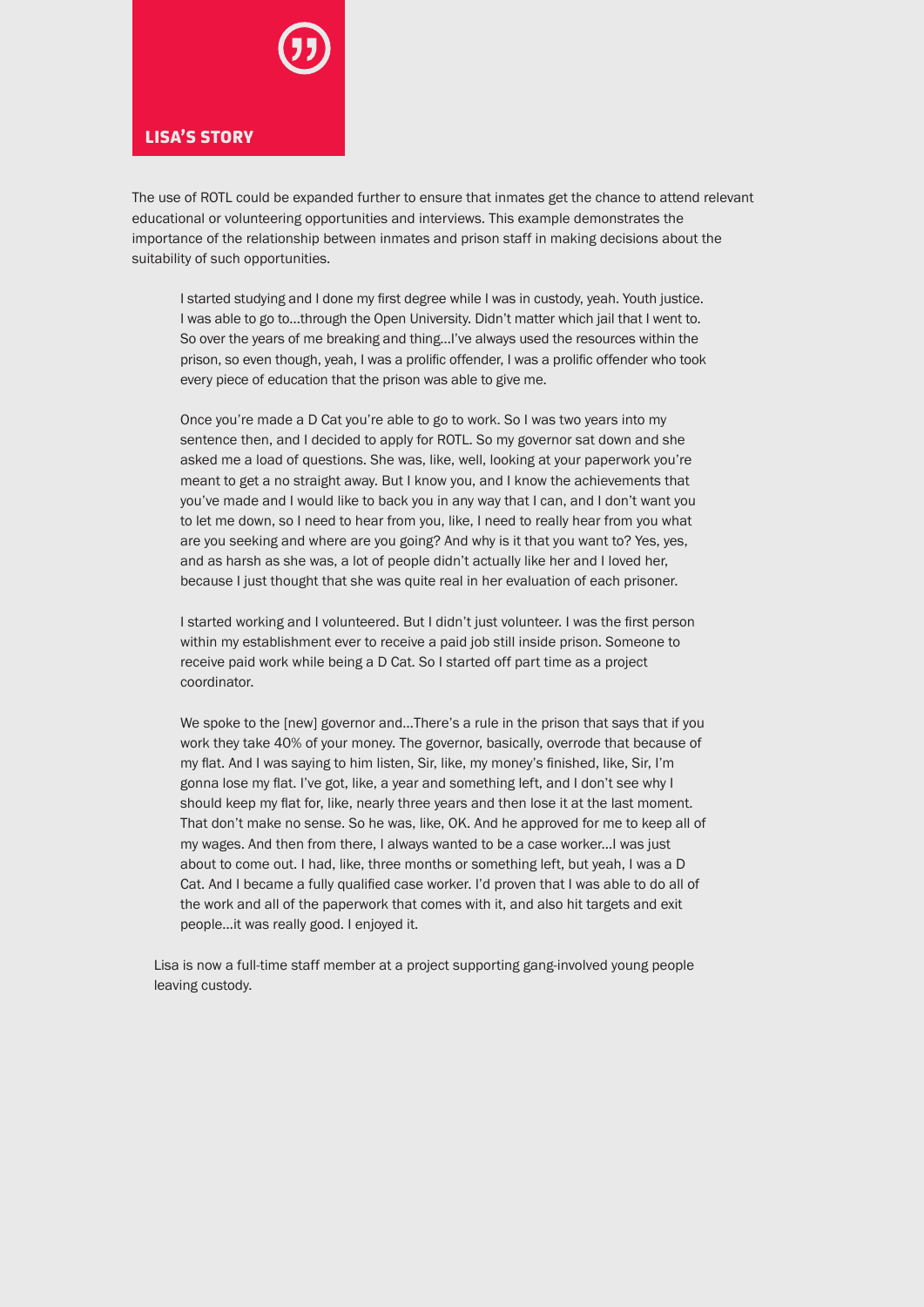# **Situational prevention**

Wortley's (2002) overview of situational strategies for the reduction of prison violence, suggests that:

- Single-cell accommodation can reduce crowding and show respect for a prisoner's territory (precipitation-control), while also 'target hardening' a prisoner (opportunity reduction, or regulation-control)
- Increasing female prisoner control over their environments can encourage compliance and reduce frustration (precipitation-control)
- Small or subdivided prisons can reduce anonymity (precipitation-control)
- Age-heterogeneous populations can reduce both inappropriate imitation and conformity (precipitation-control)
- Increasing female staff may encourage compliance and reduce frustration (precipitation-control), reducing assaults on staff
- Elimination of blind spots may improve formal and natural surveillance (regulation-control)

Homel and Thomson (2005) contend that *Whole Prison* approaches to reducing violence which are analogous with Whole School approaches to prevent bullying are strongly supported by research conducted in British prisons by Edgar and O'Donnell (1998). This research found that successful antibullying policies were contingent upon enhanced communication between inmates and staff and related situational prevention measures, prisoner education programmes, staff training and victim support (Homel and Thomson, 2005).

# **Gang members and mental health**

The recently published report entitled *The mental health needs of gang-affiliated young people*  (Hughes et al, 2015) identifies the high rate of mental illness faced by young people involved with gangs. Hughes et al claim that 'gang members are at increased risk of a range of mental health conditions including conduct disorder, antisocial personality disorder, anxiety, psychosis and drug and alcohol dependence'.

In particular, the central place of serious violence within the culture of the gang means that ganginvolved young people are both potential victims as well as perpetrators. Such exposure to violence, especially over the long term, is associated with psychological problems including depression, conduct disorders and post-traumatic stress disorder. Citing the work of Khan et al (2013), Hughes et al remind us of the following statistics after the analysis of data from health screening initiatives with young people (mainly 10 to 18 year olds) at the point of arrest:

- Almost 40% of those who were gang members (of both sexes) had signs of severe behavioural problems before the age of 12, compared with 13% of general youth justice entrants.
- Around a quarter had a suspected mental health diagnosis and over a quarter were suffering sleeping or eating problems (compared with less than 10% for general entrants).
- One in three female and one in ten male gang members were considered at risk of suicide or self-harm.

Khan et al, 2013, cited in Hughes et al, 2015

These statistics demonstrate the need for the secure estate to undertake appropriate screening of gang-involved young people in order to ensure that the necessary support is available to inmates as part of their violence and self-harm reduction strategy.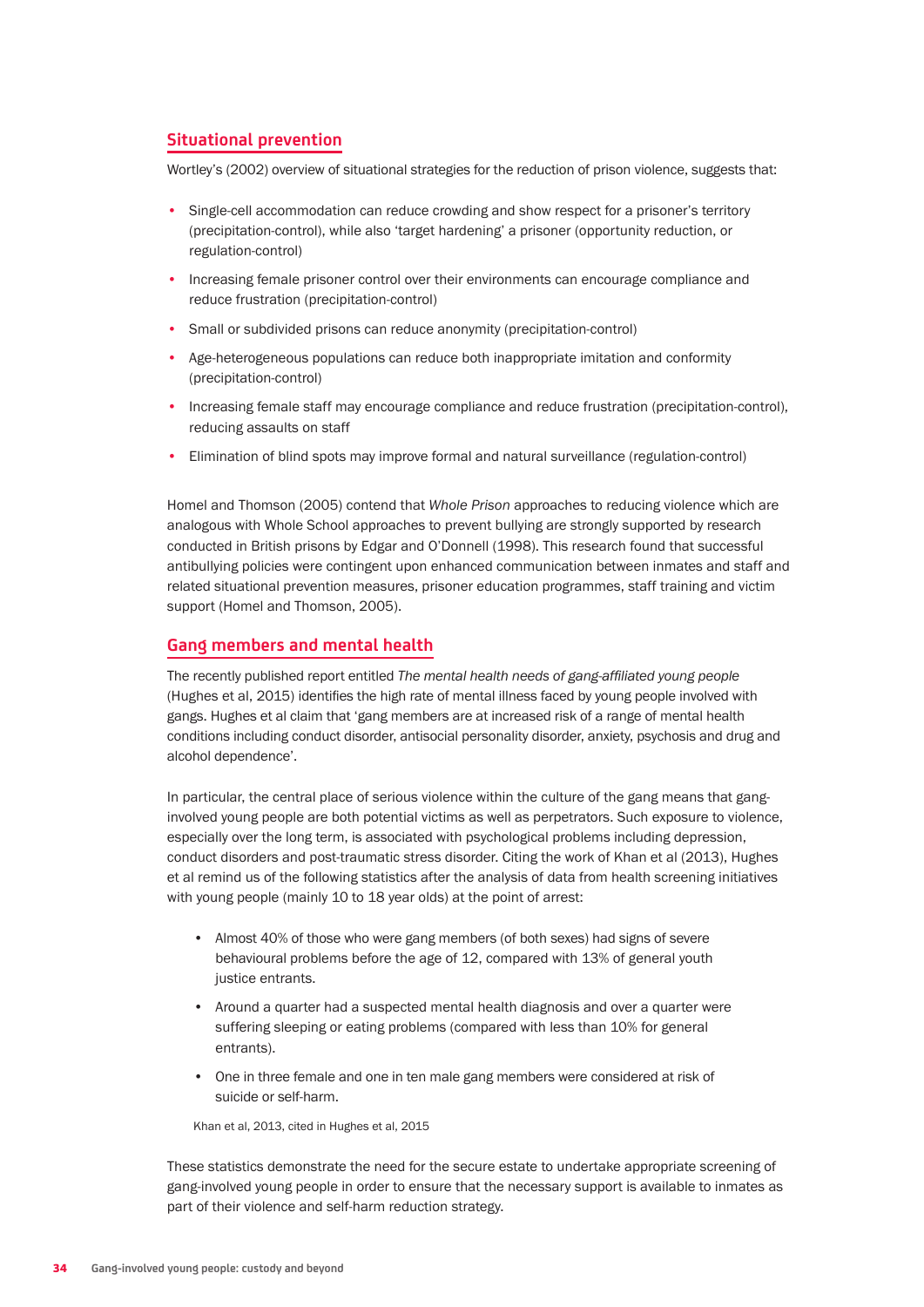One focus group respondent believed that a 'trauma-based' approach which acknowledges the violence these young people had witnessed and the world from which they come should inform responses to violence in penal institutions (Wright and Liddle, 2014).

And the trauma of that isn't dealt with either, and they end up in custody as victims as well as perpetrators…they are only dealt with as a perpetrator. And they never understand the meaning of trauma. So to them seeing someone shot it goes into their psyche and it is left there, and so they have never understood what trauma is, so then...It is based on their behaviour. Why are you actually doing that? They don't even know why they are doing it, but it is because you've seen your mate get shot or stabbed to death, and you have had that based in your psyche.

YOS professional

## **Regime legitimacy**

Bottoms (2003) maintains that the control of violence is inextricably linked with whether, and the extent to which, the prison regime is perceived by inmates as being legitimate. Citing the findings of the Woolf Inquiry into the 1990 UK prison disturbances, he proposes 'a speculative interactive model' of good order in prisons which gives a central place to *legitimation*, which he sees as a product of:

- The perceived fairness of staff
- The perceived fairness of the prison regime
- The perception of distributive fairness, by which he means the quality of the complaints and disciplinary systems

## **Desistance from gang involvement**

An evaluation undertaken for Catch 22 (Setty et al, 2014) found that a scheme at HMP Thameside had helped to reduce violence by 75% by enabling inmates to desist from gang involvement. The Catch 22 worker and the HMP/Serco senior custodial group offending case manager visit each new arrival within 12 hours to find out whether they are gang involved. If they say they are, a management plan is drawn up to ensure that antagonistic gang members are put into different parts of the prison and have different times for activities and visits. They also keep in contact with them in case any other issues arise and conflict resolution is required. Between April 2013 and October 2014 the number of violent incidents at HMP Thameside dropped from approximately 90 per month to fewer than 20. The evaluation is based on 19 'in-depth interviews' with young prisoners, semi-structured interviews with prison staff, including a representative from the wings, the violence reduction team and the gangs team and an analysis of incidents of violence and misconduct in the prison. The scheme also involves a 'Model Prisoners' programme in which ex-gang-involved young people are trained to be 'gang reps' who mentor other young people.

The evaluators suggest that gang-involved prisoners do not simply recreate neighbourhood gangs inside the prison because there are insufficient numbers to make this viable. The reconfigured gangs in prison are, however, territorial in the sense that affiliates are often drawn from a particular geographical area. But affiliations may change in response to changing events within the prison. Some prisoners were heavily involved in gangs, while others drifted 'in and out of offending with a peer group'. Unlike Wood and Adler (2001), the evaluators did not find that gang-involved prisoners were exercising control of drug and other contraband markets. In line with other research they found that gang-involved prisoners were more likely to be involved in violent incidents.

The young people interviewed in Setty el al's report (2014) said that contact with the outside, including family, could help young people desist from gang involvement. However, such contact could also trigger feelings of sadness because it was a reminder of what they were missing. There is not always a willingness for families to maintain contact with their loved ones as this young man we spoke to explained.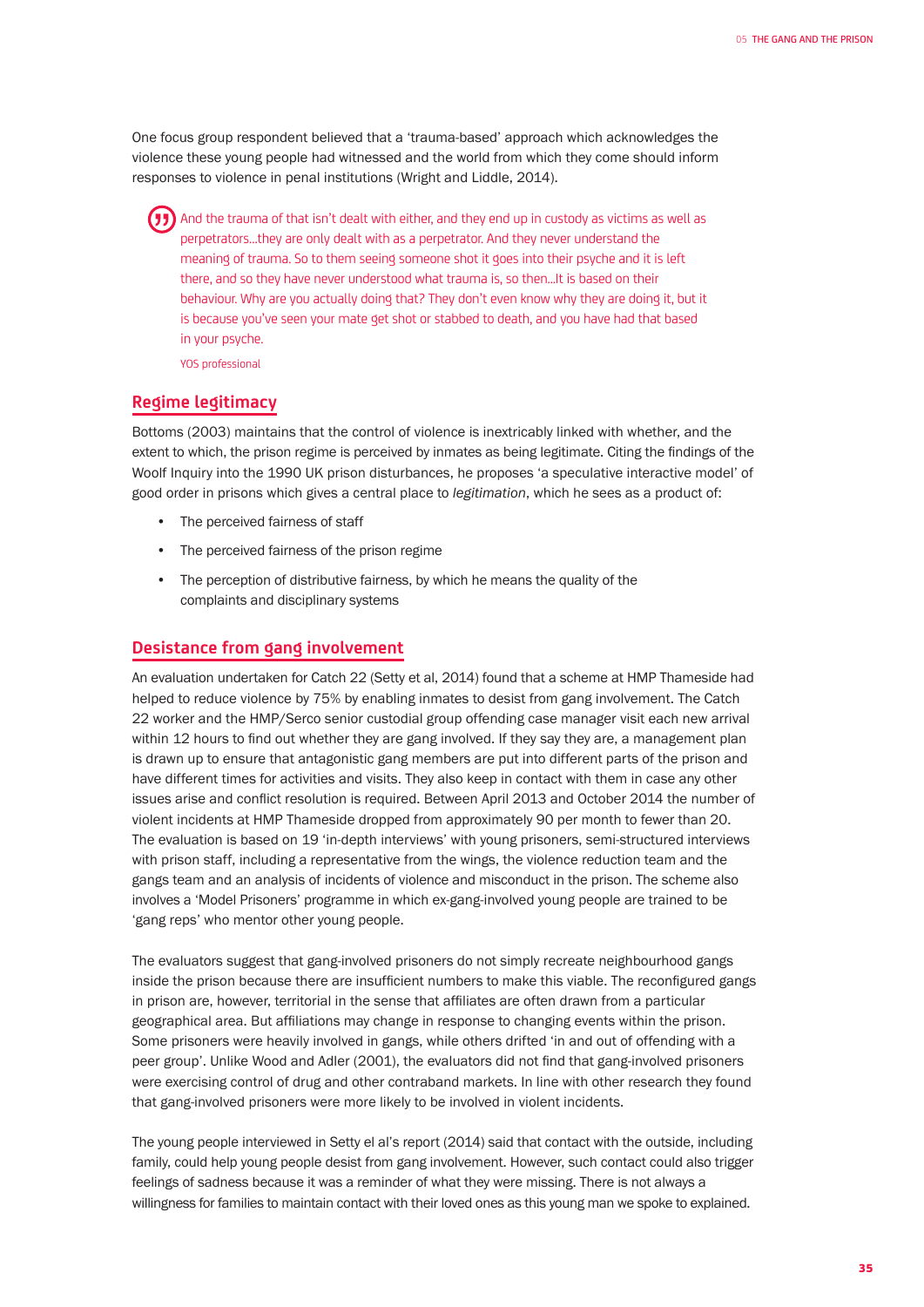( $\,$  )) When you come out after two and a half years obviously a lot of people's families don't wanna know them, hence my reason…I didn't get any contact from my parents and that 'cause, you know, by the time I was 21 I went to jail five times. How many times can your parents keep coming to see you? How many times can they keep giving you a bit of change? And my mum's a lone parent. She struggles to do good for me and my brother and she did do very well for us. I mean, we didn't have everything but we had enough, hundred percent. But my mum seems to, you know, got to that place where…I'm good with her now, but for the first year I didn't get any contact with my parents.

24-year-old male released in 2011

Relationships with gang members in the community could also be difficult to maintain, and some said that *road* (gang) *friends are not true friends.* All those interviewed were emphatic that they did not want to come back to custody and Setty, one of the report's authors, said that 'A substantial minority of the 19 interviewed explicitly stated that they had exited (gangs)'. She continued, 'What became clear, however, was that although they would say this, it was still possible for these prisoners to drift in and out of offending with the group'. The report makes five recommendations:

- 1 The National Offender Management Service (NOMS) to work with prison establishments to support the introduction and adoption of effective mechanisms to identify ganginvolved prisoners. NOMS to work with the police and other agencies to facilitate the exchange of information prisons need.
- 2 The Home Office EGYV team to work with prison establishments to support the introduction and adoption of a standardised process to assess the nature of issues related to gangs faced by prison establishments.
- **3** Prison establishments to adopt mechanisms for identifying the circumstances in which issues are likely to arise, and pre-emptive methods to address issues and reduce risk.
- 4 Prison establishments to adopt approaches for addressing issues when they arise and for thorough investigation of incidents to enable staff to tackle the underlying causes of issues.
- 5 Prison establishments, with the support of NOMS, to provide rehabilitation to ganginvolved prisoners to encourage gang exit.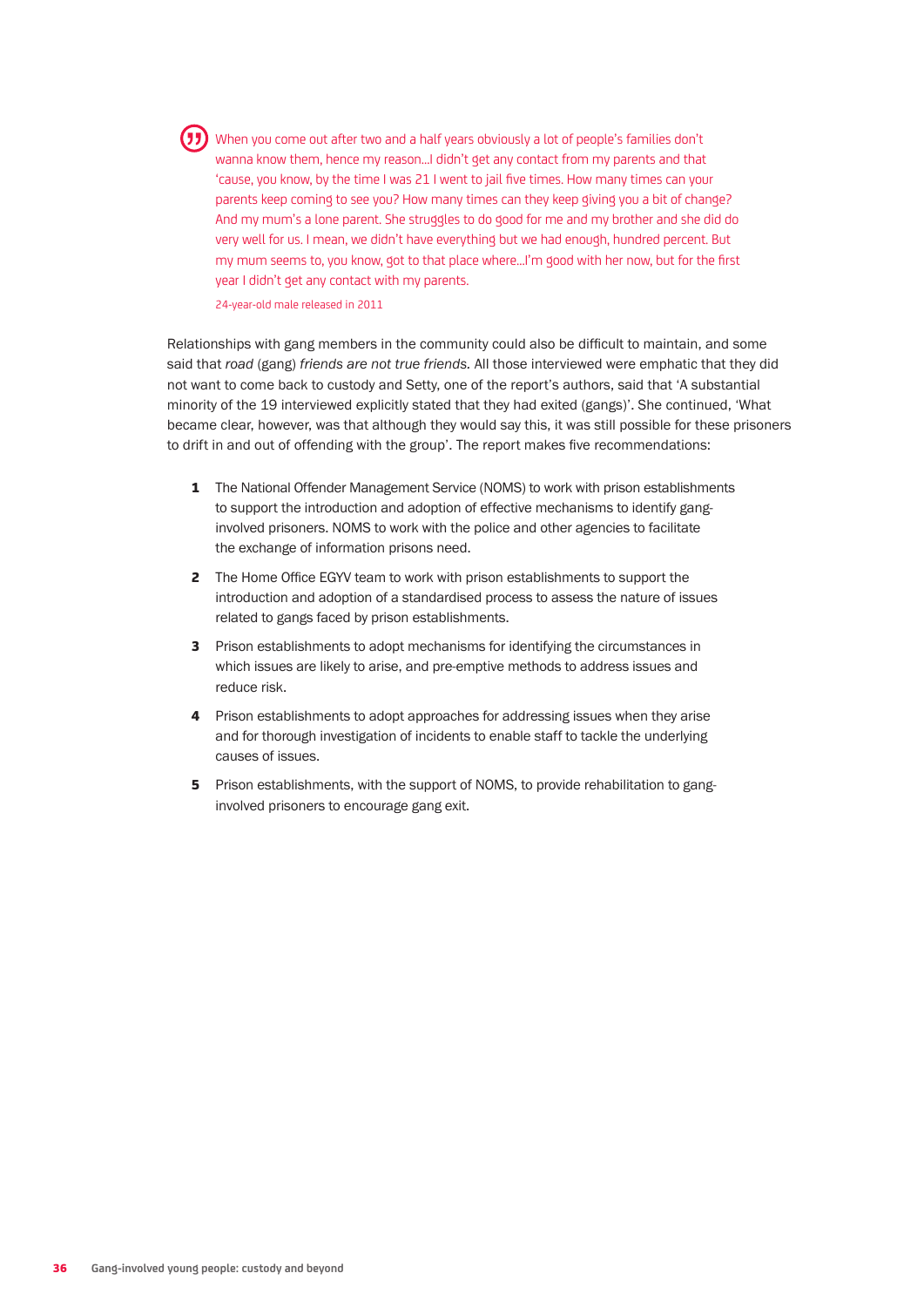

**BEST PRACTICE**  PROJECT 507

Project 507 is a personal development programme for gangassociated young men aged 16 to 25 in custody. Funded by NOMS and the European Social Fund, over 200 young men

have participated over the last two years. Participants attend three-hour weekly sessions for 12 weeks. It looks at strategies for breaking the cycle of offending, gang awareness, violence in the home, personal violence and how to turn skills learnt in the streets into productive skills. Real-life scenarios are used to help young men to come up with more positive solutions to their own dilemmas.

## **Objectives:**

- 1 To build on young men's strengths and identify and promote confidence, attitudes and behaviours which reduce risk
- 2 To utilise creativity to enable young men at risk of and caught up in gang activity to develop their self-esteem and life skills
- 3 To provide relevant opportunities for young men at risk of offending/currently offending to reengage in education, training and job opportunities
- 4 To meet the unique needs of high-risk young offenders
- 5 To empower young men to reach their full potential and to provide them with choices, decisionmaking opportunities, and ownership of the work

## **Project 507 curriculum**

| <b>Session and title</b> |                              | Aim                                                                                                                         |
|--------------------------|------------------------------|-----------------------------------------------------------------------------------------------------------------------------|
| 1                        | Me, Myself and I             | To introduce the programme, the team, get to know each other<br>and ourselves.                                              |
| 2                        | The World and I              | To understand different kinds of behaviour and relationships<br>including dysfunctional and hurtful ones.                   |
| 3                        | <b>The Choices I Make</b>    | To explore the possible explanations behind offending behaviour<br>and what might stop people from offending in the future. |
| 4                        | The Man in Me!               | To look at character development and the choices we have before,<br>during and after an offence takes place.                |
| 5                        | <b>Been There Done That!</b> | To use role play to experience all the different perspectives of people<br>affected by crime.                               |
| 6                        | <b>Breaking the Cycle</b>    | To look at what it means to be a man and the different roles of men<br>within society.                                      |
| 7                        | It's All About Me!           | To look at our own identities.                                                                                              |
| 8                        | I Am Who I Want To Be!       | To think about who we want to be moving forward.                                                                            |
| 9                        | <b>Transformation!</b>       | To start developing a five-year plan and personal statement.                                                                |
|                          | 10 Got The Talk!             | To look at language, the way it is used and how it can affect our<br>daily lives.                                           |
|                          | 11 The World's My Oyster!    | To reflect over the last ten sessions, using all the knowledge gained<br>to finish plans and personal statements.           |
|                          | 12 Closing Ceremony!         | To present personal statements either to family members or to staff<br>within the prison.                                   |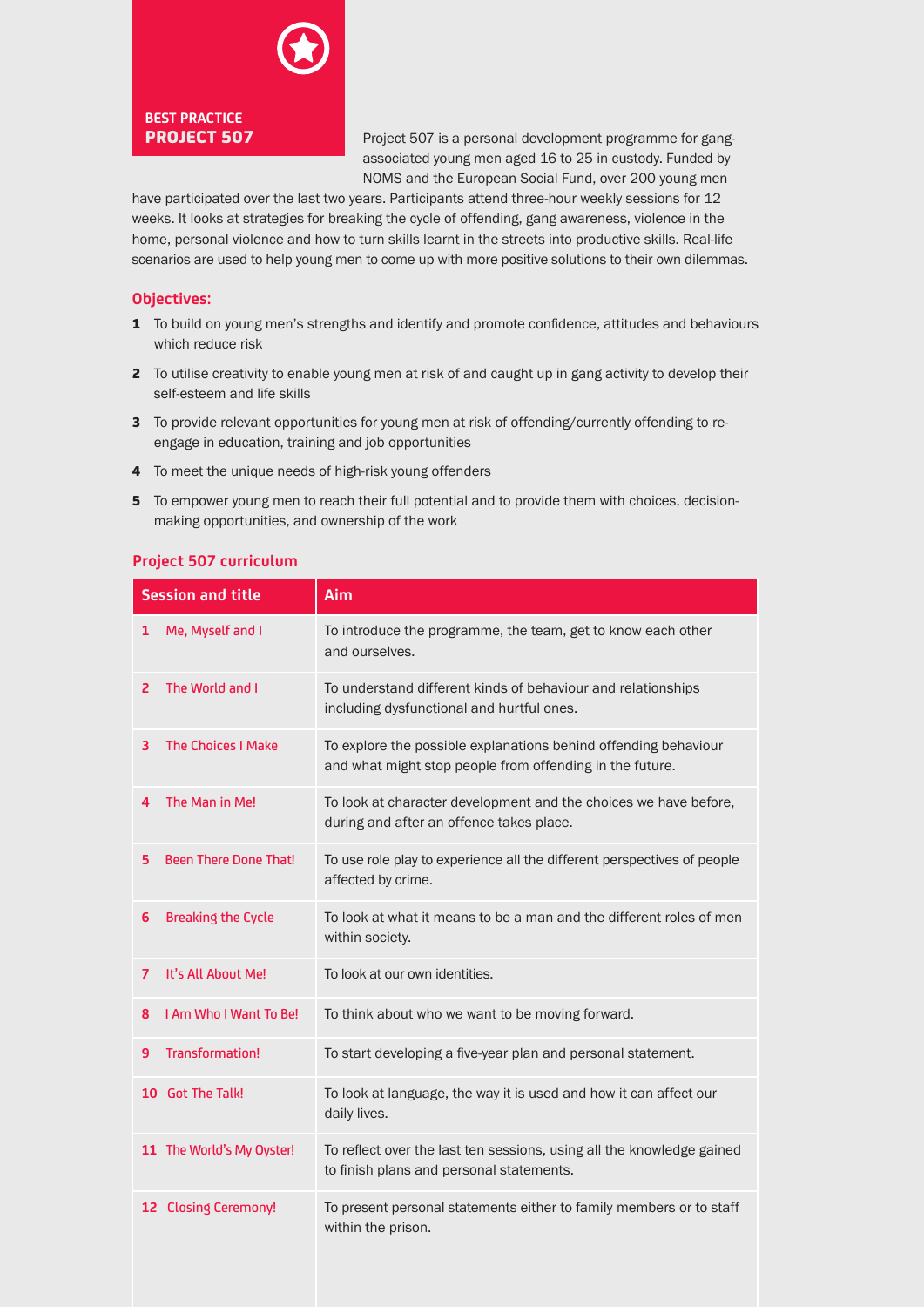## **GANG-INVOLVED YOUNG PEOPLE,** 06 **DESISTANCE AND RESETTLEMENT**

North American and British research indicates that most gang-involved prisoners come with a history of more serious criminality and violence, poor educational attainment and a patchy work record (Griffin and Hepburn, 2006; Shapland et al, 2012; Ward and Maruna, 2007). Once inside, they tend to affiliate with members of their own neighbourhood gang, or a new gang that has formed in prison. They are also more likely to engage in 'institutional misconduct', including violence, extortion and the sale of drugs and other contraband. These violations tend to be dealt with by solitary confinement which prevents these inmates from attending workshops where they might gain new skills, or educational programmes that will help them to take up training, legitimate employment or further education upon release (Griffin and Hepburn, 2006).

When gang members are released and return to their neighbourhoods, they often find that, because gangs are usually in a state of flux (Harding, 2014), the power relationships within and between local gangs have changed and that they cannot occupy the role they vacated when they were imprisoned. Moreover, the control they once exerted over territory or an illicit business may have passed to another gang member or another gang. There may also be an expectation from their erstwhile associates that in order to restore the respect which they once held, they will need to visit retribution upon those who have 'dissed' them while they have been away. And if this involves a girlfriend who has 'dumped' or 'two-timed' them while they were inside, the need to do so may be even more pressing.

On the other hand, if a high status gang member serves a long enough sentence they may find that on their return their gang has been absorbed into a new gang with new leaders and new business interests. It may also be the case that, because of the time that has elapsed, they may not be known by a new 'generation' of gang members. In summing up the findings of their research into gang reentry Pyrooz et al (2011) indicate that:

The evidence that does exist is only suggestive, but several conclusions can be drawn. First, gang members are 'hard cases'; that is, they are likely to become the targets of institutional control through misconduct, disciplinary hearings, segregation and 'jacketing'. Second, and as a consequence of such behaviour, they are isolated from routine programming, educational and employment opportunities available to the general prison population. Third, while in prison gang members are likely to form new alliances with prison gangs that differ from the ones they had on the street before entering prison. Fourth, when leaving prison, gang members find a changed landscape in their communities and the gangs that they once belonged to. Finally, as a consequence of this, gang members have among the highest risks for return to prison. While considerable effort is expended on prevention of gang membership, promoting gang desistance on the part of gang members leaving prison needs careful scrutiny.

## **Factors promoting desistance from gang crime**

Such evidence as we have suggests a number of points or situations where gang-involved young people may desist from gang crime. However, desisting from gang crime, as Deane et al (2007) argue, does not necessarily mean leaving the gang. Although research suggests that dissociation from delinquent peers facilitates desistance (Farrington, 1996), for those who have been embroiled in serious gang conflict, continued involvement may well be a prerequisite of personal safety (Pitts, 2008 and 2011).

Young people may desist from gang crime and intensive gang involvement following the death or serious injury of a friend or relative. Indeed, researchers have observed that constant exposure to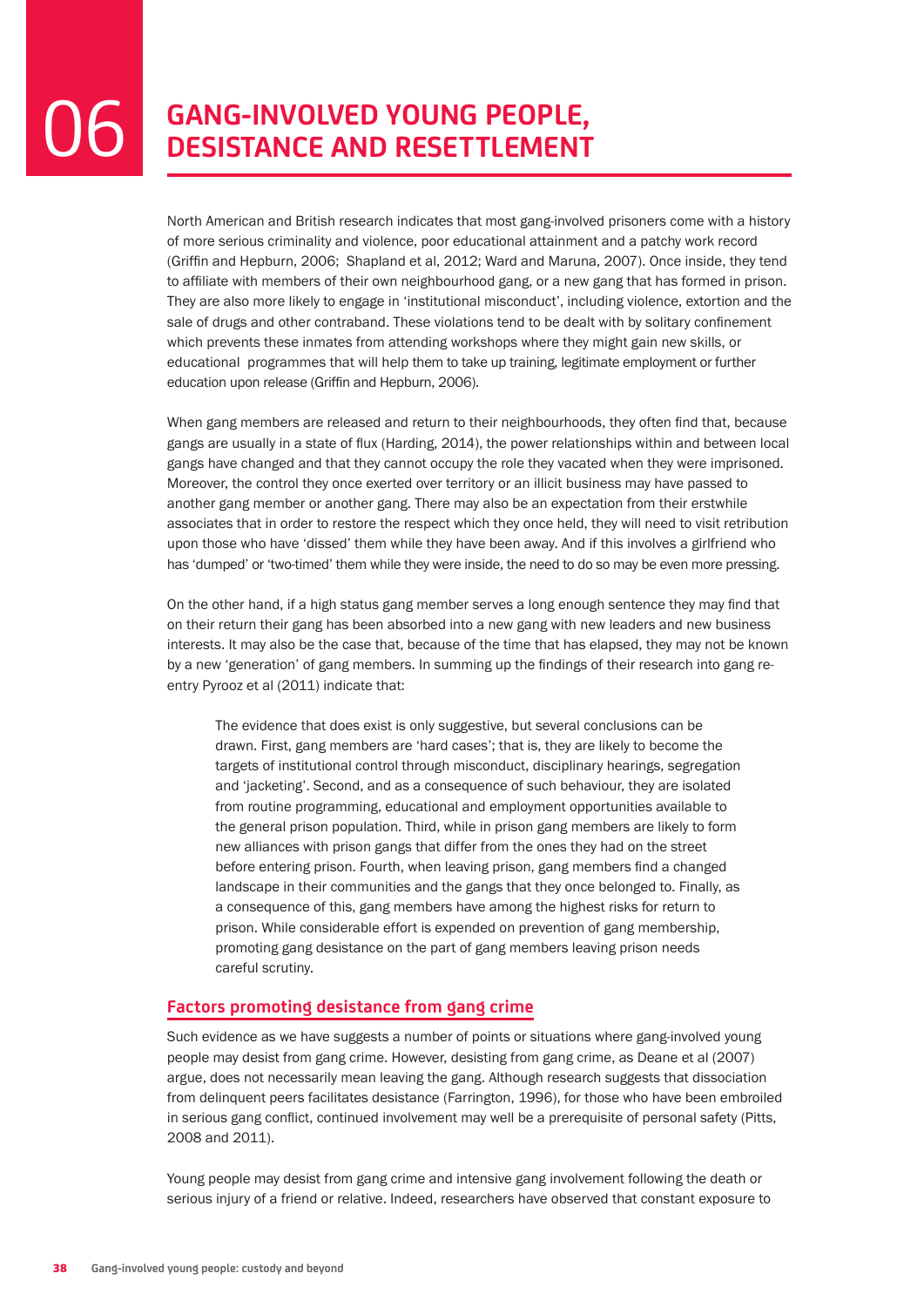violence may promote desistance (Decker and Lauritsen, 2002). Some young people desist when they make the transition from school to college, while others step back from gang involvement when they set up home with a partner or when they become a parent (Hagedorn, 1998).

It is the responsibility. It is your responsibility. No one can take that away from you. That's your kid. So obviously when like...Obviously what made me promise them, is when I went to see my daughter the first time I came out, and I said I have got to go home. She thought I was going back to the prison, she didn't want me to leave. So that's what made me think, oh right I have got to do this now. I've got to stay out. So it is good. It is a nice feeling. It is a good feeling to think that you are wanted, obviously it is your daughter you have got to look after her, do what you have got to do. So I just try my best.

22-year-old father whose daughter was born when he was 15 and who had been in jail all of his daughter's life until now.

Apprehension by the police and the prospect of imprisonment causes some gang-involved young people to change their ways, while access to legitimate educational or vocational opportunities or starting a legitimate business works for others.

However, the research also shows that desistance from crime is a process rather than an event (Bateman, Hazel and Wright, 2013; Bottoms et al, 2004; Cromwell et al, 1991; Maruna, 2001). In his study of gang-involved street robbers, Briggs (2008), like other researchers, found that arrest, new relationships, the intervention of a youth worker, the experience of personal injury or witnessing the death or serious injury of a friend could precipitate desistance. However, for Briggs' respondents desistance was not a sudden, 'once-and-for-all' event. He writes:

Desistance is therefore contextual and contingent. Often these '*crossroad*' decisions are skewed by the ease with which money can be made illegally, and this contrasts starkly with the lack of capital, credibility and '*rep*' yielded by the low-paid jobs, for which they have the requisite experience and qualifications (Collinson, 1996). This lack of status-conferring legitimate opportunity and disillusionment with mainstream institutions, as well as the prospect of '*starting again*' at the '*bottom of the ladder*' in a new sphere, serves as a powerful disincentive to desistance. Whether these young men continue to desist, however, is uncertain although their ambition for a better life remains firmly in their words. Briggs, 2008

The one consistent finding from desistance research is that age is a major determinant of desistance from crime in general and gang involvement and gang crime in particular (Harding, 2014; Piquero, Farrington and Blumstein, 2007; Smith et al, 2005). The 'drop-out rate' from gangs between the early teens and the mid-20s is over 75% (Harding, 2014), suggesting that most young people 'mature out' of gang involvement. However, as several studies have found, this maturation is by no means automatic, but rather a process facilitated by particular life events such as a stable job and 'a good marriage' (Sampson and Laub, 1992), which give the subject 'an increased investment in society' and hence a greater 'stake in conformity' (Farrall, 2000; Farrington et al, 1986; Sampson and Laub, 1992 and 1993).

Bjørgo (1999) suggests that interventions designed to promote gang desistance should take cognisance of Spergel's distinction between a 'chronic gang problem', characterised by persistent and acute patterns of gang-related crime and violence lasting for many years, and an emerging gang problem in which the crime and violence is less organised and less virulent (Spergel et al, 1994). Bjørgo contends that emerging gangs may well 'fall apart' of their own accord and that such disintegration might be facilitated by the right kinds of intervention, although he does not specify what this might be. He identifies six main processes that may work separately or in combination to bring about the disintegration of the gang: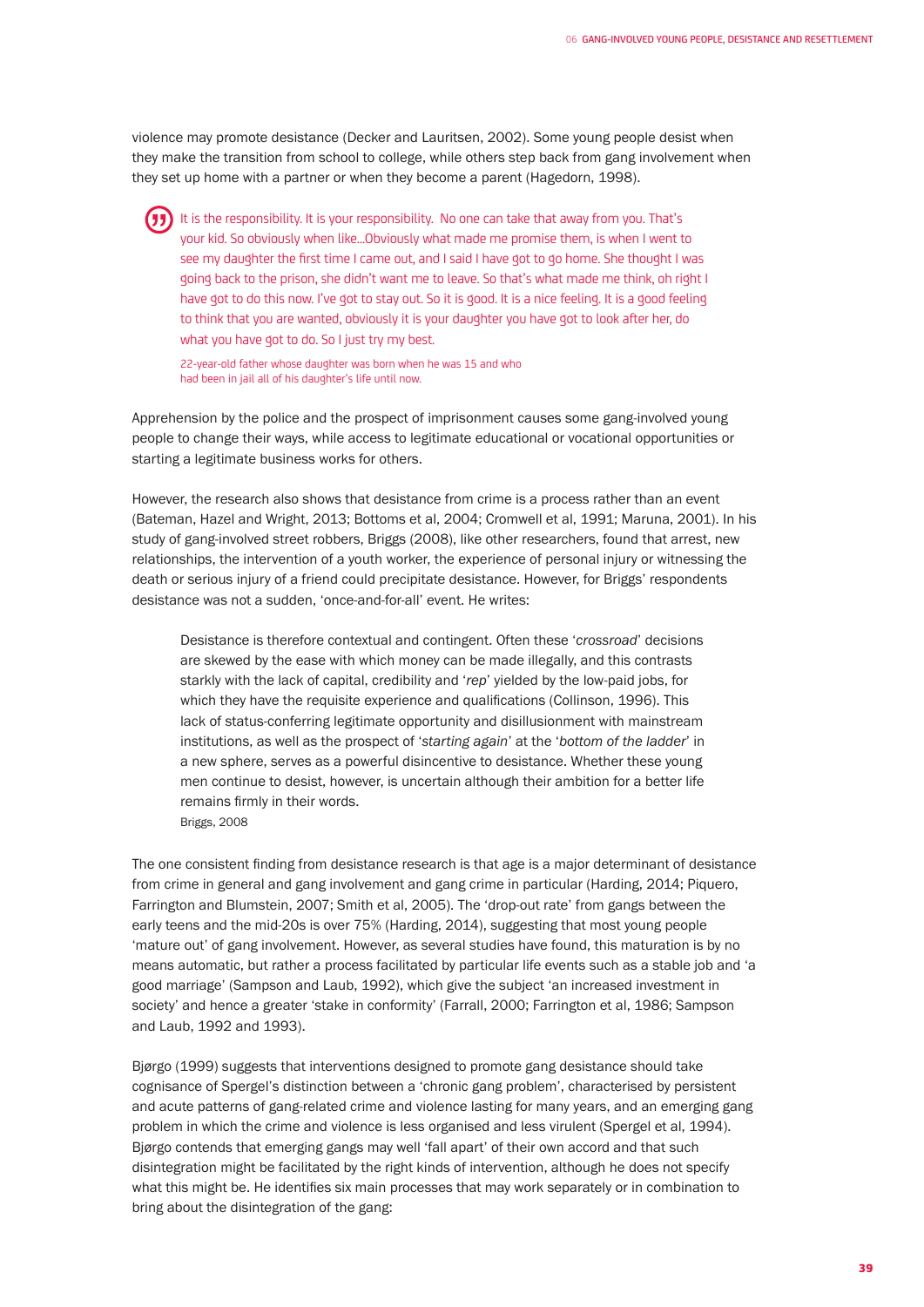- 1 Growing out of gang life through natural maturation and new priorities in life.
- 2 Defeat of the group by external use of force.
- **3** Loss of external enemies or threat.
- 4 Loss of identity, status and image.
- **5** Decay of group cohesiveness, solidarity and attraction value.
- **6** Fragmentation of the group into smaller units which may be too weak to survive.

Undoubtedly this type of disintegration boosts the gang drop-out rate, but it remains the case that 'chronic gang problems' (Spergel et al, 1994) exist and at the heart of these problems are the Olders and Elders identified by Harding who tend to be the people who orchestrate the activities of younger affiliates and reap the greatest rewards from gang crime (Harding, 2014).

## **It's different for girls**

Both Graham and Bowling (1995) and Bateman and Hazel (2014d) observe that the pathways into and out of crime are different in important respects for girls and young women. Some North American studies found the major differences to be years spent in education and the presence of children (Sommers et al, 1994; Uggen and Kruttschnitt, 1998). Much less is known about ganginvolved girls and young women, however. While pregnancy is often cited as one of the reasons women leave gangs (Nimmo, 2001), some UK research shows that so-called baby mothers remain gang involved while they are pregnant and after they have given birth (Harding, 2014; Pitts, 2008).

## **Gang crime, desistance and the neighbourhood effect**

In 1993, Sampson and Laub noted that:

There is increasing evidence that the probability of adolescent risks becoming transmuted into adverse adult circumstances is greatest among those in disadvantaged racial and economic positions. Sampson and Laub, 1993

As the veteran gang scholar Klein has observed, individual change or desistance decision making is severely limited in what he describes as 'poorly organized communities'. He argues that would-be social reformers lack the necessary 'leverage' to alter the lives of committed gang members because the resources to hand are too meagre to change individual life trajectories that have been taking shape for 15 or 20 years (Klein, 2007). Several scholars argue that the level of 'social disorganisation' in the poorest neighbourhoods has a profound impact upon the stress levels of parents, the degree of familial control they can realistically exert, and the exposure of their children to delinquent peers (Bell, 2009; Currie, 1985; Krohn and Thornberry, 2003).

The Pittsburgh Child Development Study analysed the lives of over 15,000 young people in the city (Wikstrom and Loeber, 1997). The researchers found that offending by subjects with no, or very low, individual and familial risk factors, occurred significantly more frequently in the lowest Socio-Economic Status (SES) neighbourhoods, and that the relationship between these risk factors and serious offending 'broke down' for those living in the most disadvantaged communities. These findings challenge what Currie (1985) calls the 'fallacy of autonomy', the idea that the behaviour of individuals and their families can be separated out from the circumstances in which they live. Gladwell (2000) states the matter succinctly when he says that, given the choice, it is far better to come from a troubled family in a good neighbourhood than a good family in a troubled neighbourhood.

Some commentators argue that the spatial concentration of social disadvantage is a result of poor neighbourhoods becoming spatially segregated from local economies (see McGahey, 1986, for example). Economic segregation sets in train processes that further isolate these neighbourhoods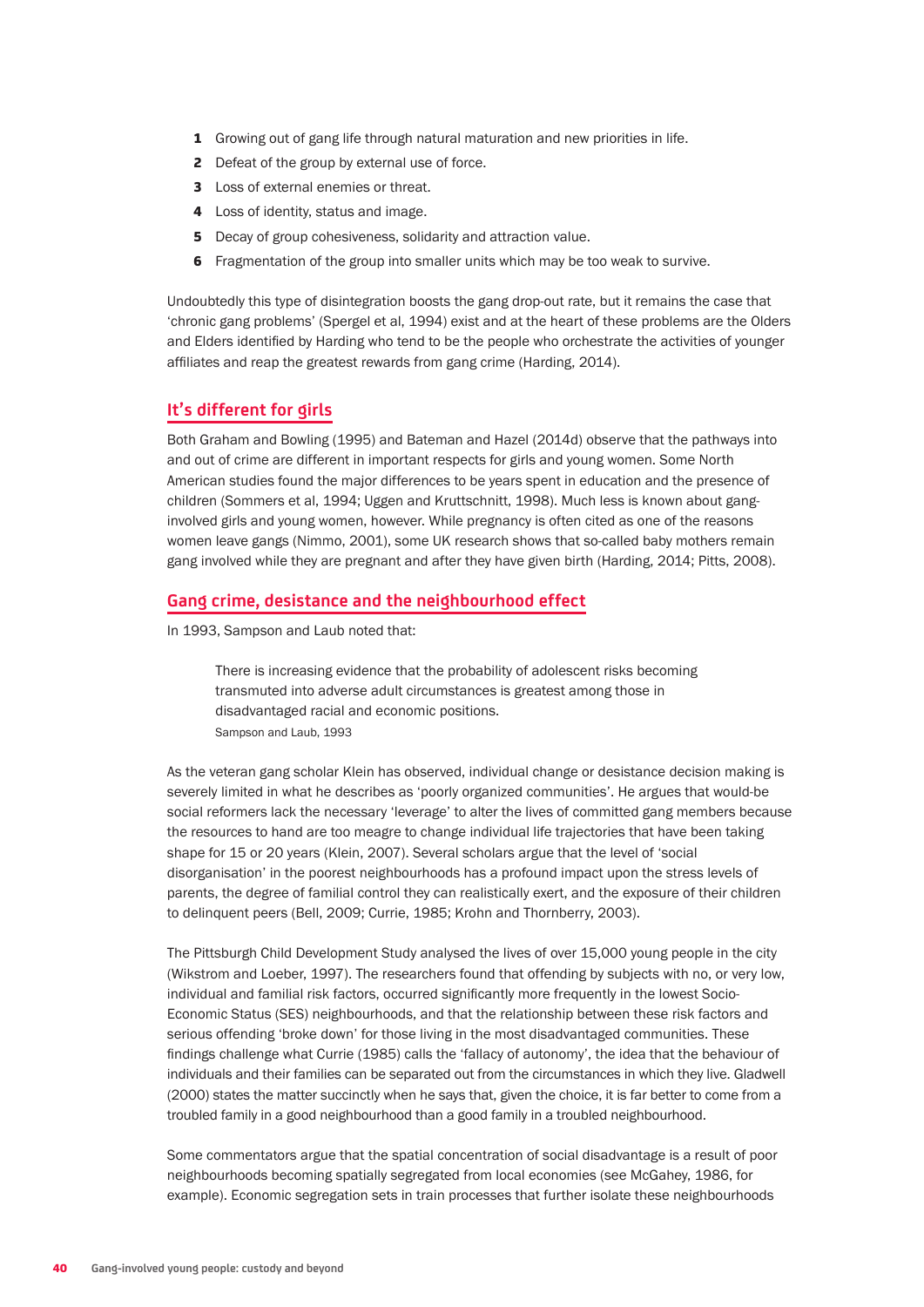because, as McGahey (1986) suggests, residents in poor, high-crime neighbourhoods, tend to derive their livelihoods from the 'informal economy' and 'secondary sector' labour markets, characterised by low wages and sporadic, dead-end work, supplemented by:

government transfers, employment and training programmes, crime and illegal hustles which constitute important additional sources of income, social organisation and identity for the urban poor.

Another key characteristic of high-crime neighbourhoods is that skilled, economically mobile, adult workers leave them and their departure serves to further destabilise the neighbourhood, thereby deepening family poverty. He writes:

The quality and quantity of jobs in a neighbourhood determine the ways people form households, regulate their own, and the public behaviour of others, and use public services. The resulting neighbourhood atmosphere then helps to shape the incentives for residents to engage in legitimate employment or income-oriented crime. A high level of adult involvement in primary sector employment spawns stable households, stable families, stable social relationships and enhanced vocational opportunities for the next generation.

And, of course, a low level of adult involvement in primary sector employment produces the opposite.

## **Socio-political marginalisation**

A further characteristic of these neighbourhoods is that residents tend not to be connected to locally influential social and political networks (Wilson, 1987). This denies them information about social, educational or vocational opportunity as well as access to the political influence that could improve their situation (Morris, 1995). It is not that people in these neighbourhoods have no 'social capital' but rather that their social capital tends to be 'sustaining but constraining', enabling them to 'get by', to survive the day-to-day struggle, but not to 'get on', by moving out of their present situation and into the social and economic mainstream (Densley, 2013; De Souza Briggs, 1998; Pettit and McLanahan, 2001).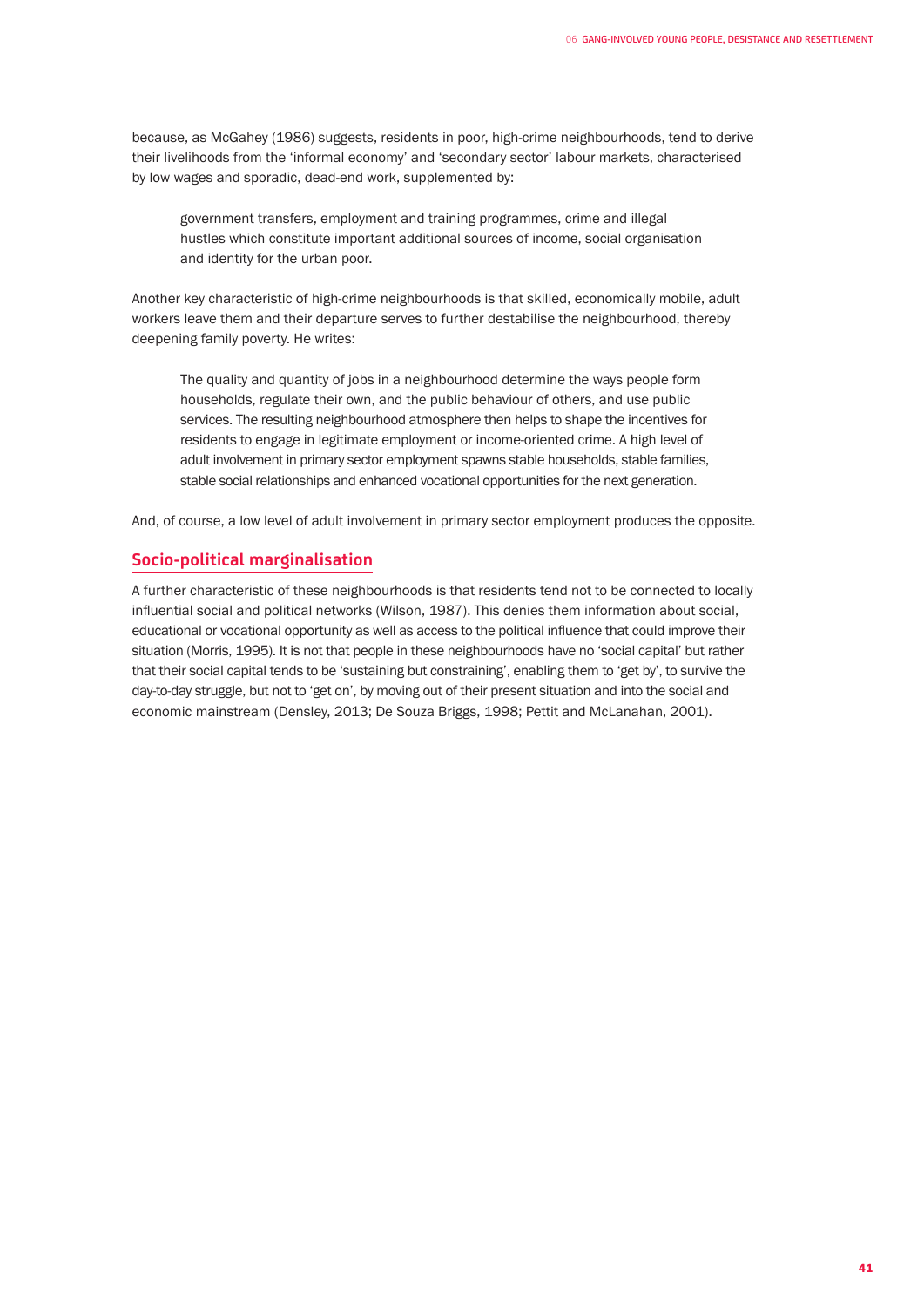## **MODELS OF INTERVENTION IN** 07 **GANG-AFFECTED NEIGHBOURHOODS**

## **The role of prevention**

There is an intuitive appeal for school-based preventative work. Across the country, various projects undertake schools work of this nature which, according to the young people involved, seems to be fairly successful. The MPS's *Growing Against Gangs and Violence* (GAGV) programme instituted in 2010 has so far reached around 9,000 school students in Lambeth. This has been developed in partnership with Lambeth schools (Andell and Pitts, 2013). However, if evidence exists to support a claim that this kind of intervention actually stops young people getting involved in gang crime, it is not known to the researchers. Research in the US says schools work does not make much difference; on the contrary, it alerts some young people who would not otherwise have thought about it to the joys of gang life. Nonetheless, opportunities which allow for a conversation to start with young people about the choices they make and the consequences of their decisions would be deemed helpful, as a member of St Giles Trust's SOS Project's schools prevention team describes.

We're doing school prevention intervention stuff, and what I find is this year we've been called into a lot of primary schools to do stuff with year sixes, sort of, going into year seven, 'cause those are the ones that, sort of, ending up as victims of negative peer pressure from their peers, and people that are older, sort of, manipulating and getting them to do things that they don't necessarily wanna do. And a lot of the young kids I'm working with, I'm surprised. I'm thinking…a lot of these young kids are very smart, intelligent, some of them have got good backgrounds and they're just, sort of, aspiring to the wrong things and going on the wrong path, showing off in front of their peers, and falling foul to pressure. And one of my key messages within my presentations is all it takes is one mistake. That one mistake can affect your whole future, and I just…we, sort of, look at a whole array of different consequences from affecting your family all the way down to your CRB, DBS checks and stuff like that, as well. And yeah, yeah. The joint enterprise is a massive one, massive.

Project worker, St Giles Trust's SOS Project

One of the differences between the experiences of gang-involved young people and other returning prisoners is that many will have been involved in gang-desistance programmes prior to their incarceration. Because of the nature of the process of gang desistance, it is not uncommon for young people involved in these kinds of programmes to be arrested, convicted and imprisoned for gang-related offences. Youth workers and mentors in these programmes interviewed by Pitts (2011) emphasised the importance of project workers maintaining contact with these young people during their period of incarceration in order that the desistance work in which they had been involved would not be undermined in the prison or the YOI. They observed that these young people often needed additional, personalised, support during their return to the community, ideally from a key worker, youth worker or peer mentor, whom they have known, trusted and kept in contact with during their time 'inside'.

For other voluntary sector agencies intervening with incarcerated gang members, the key to successful and sustained intervention appears to be making contact fairly early in the young person's sentence, personalising that contact via handwritten letters, and visits from one identified worker, rather than printed or typed letters or brochures with a 'take it or leave it' contact address, and, crucially, for the support worker to do what they say they are going to do and to give the young person regular feedback about what they are doing.

The impact of the *Transforming Rehabilitation* agenda is as yet unknown. Some resettlement providers have welcomed the extension of statutory post-custody supervision to those who previously did not benefit from any statutory support on release. From the point of view of gang-involved young people this might provide an opportunity to maximise the potential for taking advantage of the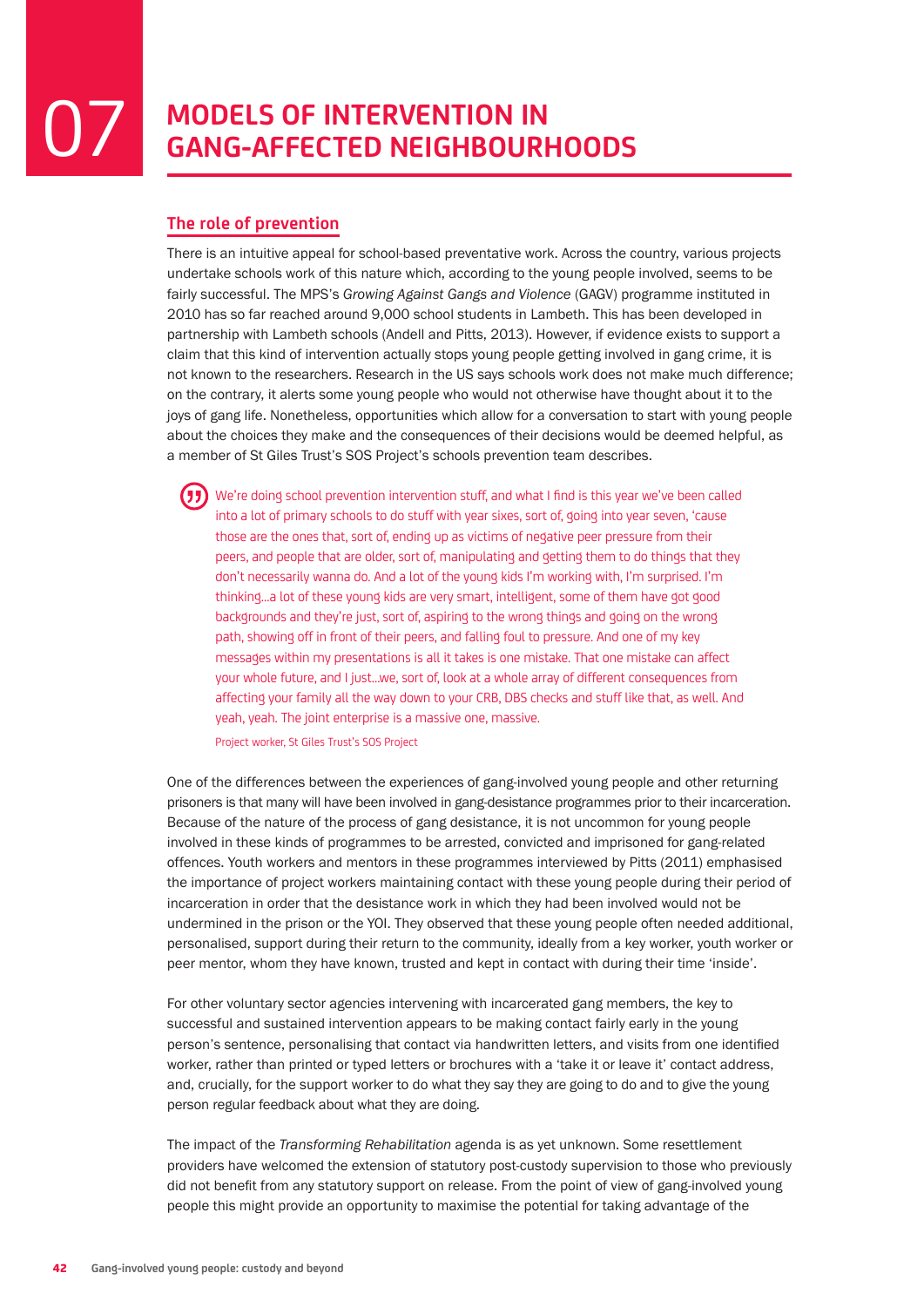'window of opportunity' that the transition from custody to the community involves (Bateman, Hazel and Wright, 2013). Other commentators, however, have criticised the compulsory nature of the measures, arguing that they might increase the risk of breach and recall (see for instance Prison Reform Trust, 2013).

## **Multi-agency working**

Effective intervention with returning gang members requires the participation of different agencies and organisations and evidence suggests that this is best delivered via the type of co-located, community-based, gang-desistance programme discussed above (Bateman and Pitts, 2005; Pitts, 2011). However, if this is to happen, the intensity and duration of the work will need to be recognised in both the programme's funding and the training and support offered to its workers.

The Comprehensive Gang Model (see below) designed by Spergel for the US government, remains the intellectual bedrock of most gang intervention programmes in North America, mainland Europe and the UK today (Spergel and Grossman, 1998).

In 1994 the Office of Juvenile Justice and Delinquency Prevention (OJJDP), part of the US Department of Justice, Office of Justice Programs, launched a series of four and five-year demonstration projects, testing the model in five different cities. One of the larger programmes, the Little Village Gang Violence Reduction Project in Chicago, compared outcomes for 195 'program youths', 90 'quasiprogram youths' who received some services, and 208 youths who received no services. In their evaluation of Little Village, the researchers (Spergel and Grossman, 1998) concluded that:

- Targeted gang members experienced fewer arrests for serious gang crimes compared with the control group.
- The coordinated project approach, using a combination of social interventions and suppression was more effective for more violent youths.
- The sole use of youth workers was more effective for less violent youths.
- The programme was more effective in assisting older youths to reduce their criminal activities (particularly violence) and doing so more quickly than if no project services had been provided.
- Residents in target areas reported significantly greater improvement in community conditions, perceptions of gang crime, and police effectiveness.

## **The Comprehensive Gang Model**

On the basis of this research, Spergel and Grossman (1998) developed their Comprehensive Gang Model consisting of five key elements:

1. Community mobilization. Local citizens and organizations are involved in a common enterprise. The program consists of local police officers, probation officers, community youth workers, church groups, boys and girls clubs, community organizations, and local residents working as a team to understand the gang structures and provide social intervention and social opportunities whenever they can.

2. Social intervention. The program reaches out to youths unable to connect with legitimate social institutions. The youth, the gang structure, and the environmental resources must be taken into account before the youth is provided with crisis counselling, family counselling, or referral to services such as drug treatment, jobs, training, educational programs, or recreation.

3. Provision of social opportunities. Youths at different points in their lives need different things. Older gang members may be ready to enter the legitimate job field and need training and education to do so. Younger youths at risk of becoming gang members may need alternative schools or family counselling. The program should provide individualized services for each youth based on his or her needs.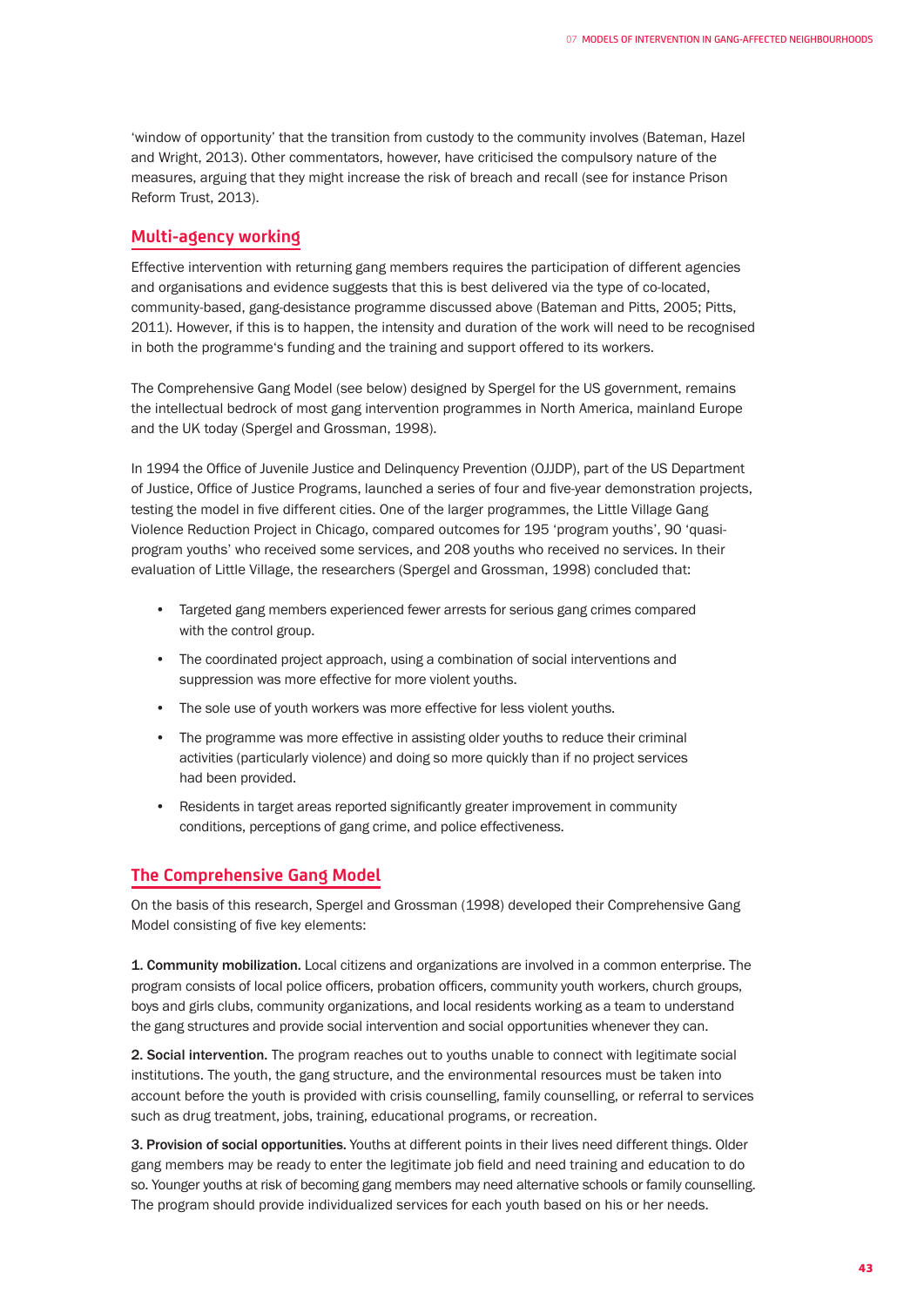4. Suppression. This not only consists of surveillance, arrest, probation, and imprisonment to stop violent behaviour but also involves good communication between agency service providers and control providers. All providers jointly decide what happens to a particular youth when trouble arises or when it is about to.

5. Organizational change and development of local agencies and groups. All workers need to work closely with one another and collaborate. Former gang members working as community youth workers need to be given as much respect as the police officers in the program. Each group can provide important information for the program that the other may not be able to obtain.

In three OJJDP demonstration sites there was no statistically significant change in arrest patterns, which Spergel and Grossman (1998) attribute to 'poor program implementation'. These communities had difficulty establishing successful interagency collaboration and tended to neglect one or more of the five required program elements.

## Operation ceasefire

The OJJDP model, with its emphasis on interagency collaboration, community involvement and joint social and criminal justice intervention with gang members, was a key point of reference in the development of Operation Ceasefire, the influential strategy devised by Kennedy for the Boston Police Gang Unit in the USA in the 1990s. Kennedy (2007) describes his model as a 'focused deterrence strategy, harnessing a multitude of different agencies plus resources from within the community'. The objective of Operation Ceasefire was simple enough. It aimed to save lives and reduce serious injury. It did not aim to 'smash' gangs, although it appears that defection from gangs was a side effect of the initiative. The strategy had three elements:

Engagement with gang members to elicit information, to transmit consistent messages about targeted crackdowns and provide diversionary services for members and those on the fringe of gangs.

Co-ordinated leverage on gangs through highly publicised multi-agency crackdowns on certain specified behaviours i.e. possession or use of knives and firearms, harassment and serious assaults.

Enhancing community relations to get local support for targeted crackdowns, stimulate community 'collective efficacy' in the development of informal social control and the reduction of incivilities.

## **Desistance strategies in the UK**

Following the implementation of Operation Ceasefire in 1996, a rigorous analysis was conducted by the John F Kennedy School of Government at Harvard University (Braga et al, 2001), which concluded that the programme had been responsible for a fall in youth homicides in Boston from an average of 44 per year between 1991 and 1995 to 26 in 1996 and 15 in 1997, a trend that continued during 1998 and 1999. A modified version of Operation Ceasefire, with its emphasis on *Engagement with gang members, co-ordinated* l*everage and enhancing community relations* has been adopted in both Glasgow and Manchester (Aldridge et al, 2008; CIRV, 2011).

## The Glasgow Model

Research undertaken by the Glasgow police in 2007 revealed that there were 170 street gangs in the city, with an estimated 3,500 members aged between 11 and 23. Comparing police reports with the accounts of trauma surgeons and accident and emergency staff showed as many as two thirds of knife crimes were not being reported to the police. In October 2008 the Scottish Violence Reduction Unit launched its Community Initiative to Reduce Violence (CIRV). The Glasgow initiative has three basic components:

A zero-tolerance police warning that if the violence doesn't stop, relentless targeted enforcement will follow.

A commitment from educational, youth serving and social care agencies that if young people desist from violence they will be helped with education, training and employment.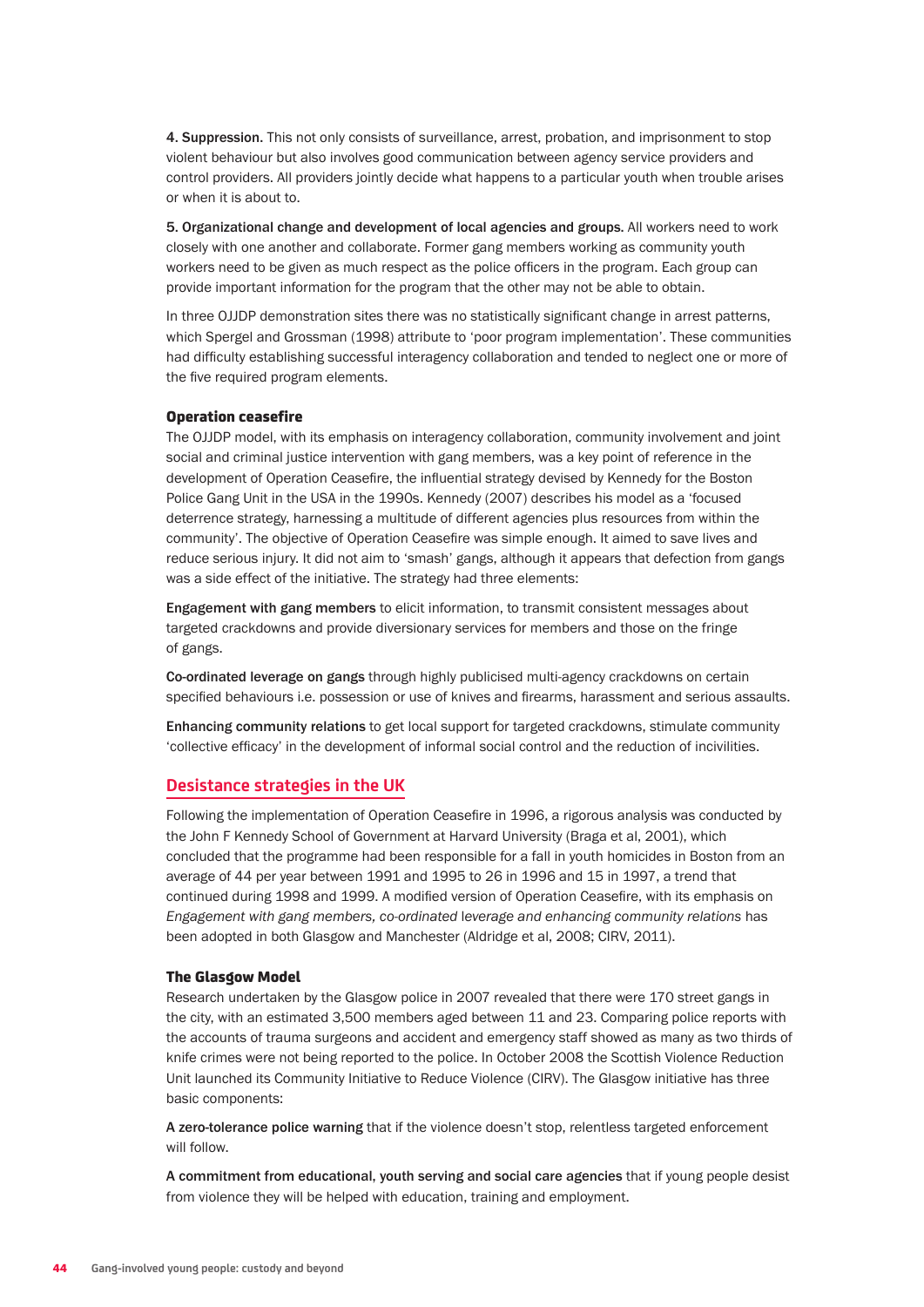'Call ins' which known gang members are invited to attend where family members of deceased or badly injured gang members, police and doctors detail the human cost of gang activity and gang culture and the participants are invited to sign a pledge to renounce violence and work with the CIRV programme.

There have been ten call ins since 2008, and of the 473 gang members who have attended, 400 have signed up to a pledge of non-violence. CIRV claims that since its inception there has been a 46% reduction in violence among those who signed the pledge. Moreover, those who have taken part in the most intensive programmes are said to have cut their offending by 73% and knife carrying among participants has dropped by almost 60%.

However, as CIRV's initial research indicated, these tend to be offences with low levels of reporting. Moreover, during the same period there has been a 25% drop in violent offending among gang members in areas of the city where the CIRV did not yet operate, which could suggest that knowledge of the programme was having some kind of palliative effect or, conversely, that the CIRV programme outcomes were benefitting from a more general decline in gang violence in the city (Scottish Violence Reduction Unit, 2011).

## The Manchester Model

Manchester Multi-Agency Gang Strategy (MMAGS) was launched in 2001, in response to research undertaken by Bullock and Tilley (2002). This research, based on data compiled by Greater Manchester Police, revealed that between April 2001 and March 2002, South Manchester gangs were responsible for 11 fatal shootings, 84 serious woundings and 639 other incidents of violence involving firearms. It also showed that most of the perpetrators and victims were in their teens and that many of those responsible for the shootings had themselves been shot at some point.

These shootings were highly localised to the two main gang-affected areas in South Manchester, where in 1999 68% of the shootings took place. 30 of the 46 gun crime victims identified in the study lived in these two areas and in the second half of 1999 these areas saw six gang-related murders in five months (Bullock and Tilley, 2002).

MMAGS represented a partnership between police, probation, the youth offending service (YOS), education services, housing services, children's services and statutory and voluntary youth services. The partnership focused upon gangs in the Longsight and Moss Side areas of south Manchester. Based in part on the Boston (USA) Operation Ceasefire model, MMAGS added three additional elements:

- 1 A gang mediation service to address long-standing rivalries and emerging tensions that caused shootings.
- 2 Targeted protection/containment for victims and repeat victims, because those who survive attacks may retaliate or be victimised again.
- **3** Sensitisation of agencies to the conditions that foster gang violence, its effects and their responsibilities under Section 17 (Community Safety) of the Crime and Disorder Act (1998).

MMAGS employed a group of full-time staff seconded from the police, youth service, education and probation to form a virtual team which offered diversionary, educational, recreational and vocational activities to young people in, or on the fringes of, youth gangs. At any one time they worked with up to 75 gang-involved individuals, aged between 10 and 25. Participation in the programme was primarily voluntary, although some youngsters were required to cooperate with MMAGS as a condition of a court order or licence (Corrigan, 2007). The project also ran sessions in schools and youth centres on issues such as gang culture, firearms legislation and peer pressure.

Although MMAGS was, in effect, a statutory partnership it had an independent advisory group composed of community members and it met regularly with Mothers Against Violence, Victim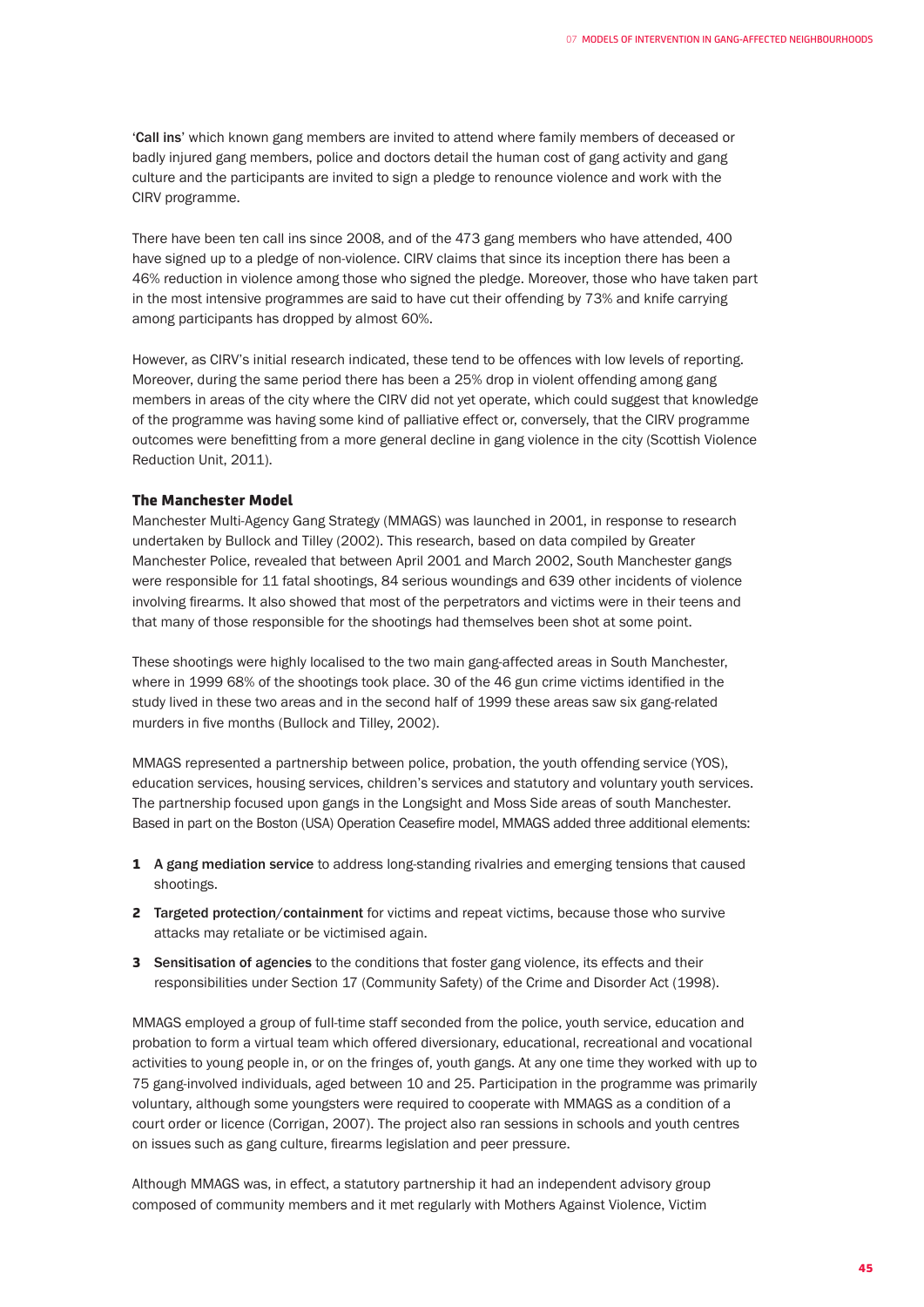Support and several other local voluntary sector organisations. In its first 12 months of operation MMAGS made contact with over 200 gang-involved young people and during this time, only around 10% of this 'target group' were known to have reoffended (Corrigan, 2007; Pitts, 2008). MMAGS had a remarkable impact upon the young people it targeted and from 2001 played a major role in the steady reduction of gang firearms discharges, deaths and associated injuries. The other key element in the success of the Manchester gang strategy was the creation of the Xcalibre gangs unit by Greater Manchester Police.

In August 2004 Assistant Chief Constable Ian Seabridge launched the unit, which was charged with creating 'gun free streets' in Greater Manchester. Xcalibre has three elements:

- **1** A small squad that focuses on the criminal business organisations supplying firearms and Class A drugs to gangs
- **2** A critical incident team that investigates gang-related shootings
- **3** The Xcalibre Taskforce; a team of one inspector, two sergeants and 15 constables

Xcalibre officers backed by social workers set out to identify gang-involved young people and to introduce themselves to them. Patrols went out every day covering the streets and the 'corners' where they 'hung out'. Xcalibre adopted a policy of never driving past a suspect but always stopping and talking to them. They talked to them about the risks to themselves, their families and friends from continued gang involvement. At the outset, this talking served primarily as a warning to these young men and women about the potential consequences of their gang involvement. However, this talking was delivered with warmth and respect, and it was accompanied by offers of legitimate routes out of the gang via programmes developed by MMAGS and tailored to the circumstances, interests and capabilities of individual young people.

This strategy of intensive contact had the immediate effect of reducing the numbers of firearms being carried on the street. Street gangs are sustained through the recruitment of younger siblings and their associates (BRAP, 2012) and so Xcalibre focused particularly on minors; the younger siblings and associates of known gang members who they found hanging out with them on the streets and who were therefore assumed to be vulnerable to gang involvement, and hence 'at risk'. The police and social workers take them home and issue their parents with a 'Statement of Concern'. This 'Statement of Concern' triggers a multi-agency case conference which includes representatives from education, health, probation and the local safeguarding board, to consider the vulnerability of the child or young person, their siblings and associates, and to put in place a relevant social intervention. From 2007, the average age of gang-involved young people began to rise, indicating that the strategy of diverting younger siblings and associates away from gang crime was working.

Another early sign of success for this new strategy came when Greater Manchester Police recorded the largest gap between firearms discharges in Manchester, from mid-February to July 2008, since 1990. This coincided with the sentencing of 11 high-profile members of the Gooch Close gang which demonstrated that gang-related offending would attract severe sentences. From 2009, the long prison sentences imposed on notorious local gangsters, 'intensive' policing and the co-location of a multi-disciplinary team saw death and injury resulting from firearms crime fall even further, until in 2012/13 there were no firearms fatalities in Longsight or Moss Side.

## A tale of two cities

Both the Glasgow and Manchester models derive from Boston's Operation Ceasefire but they have developed differently. While Glasgow has embraced a 'public health' model (Ritter, 2009) in which gang-related violence is regarded as a kind of intergenerationally transmitted 'epidemic', Manchester has adopted what might be described as an 'ecological' model (Suttles, 1972) in which gang-related youth violence is seen primarily as a function of neighbourhood histories, the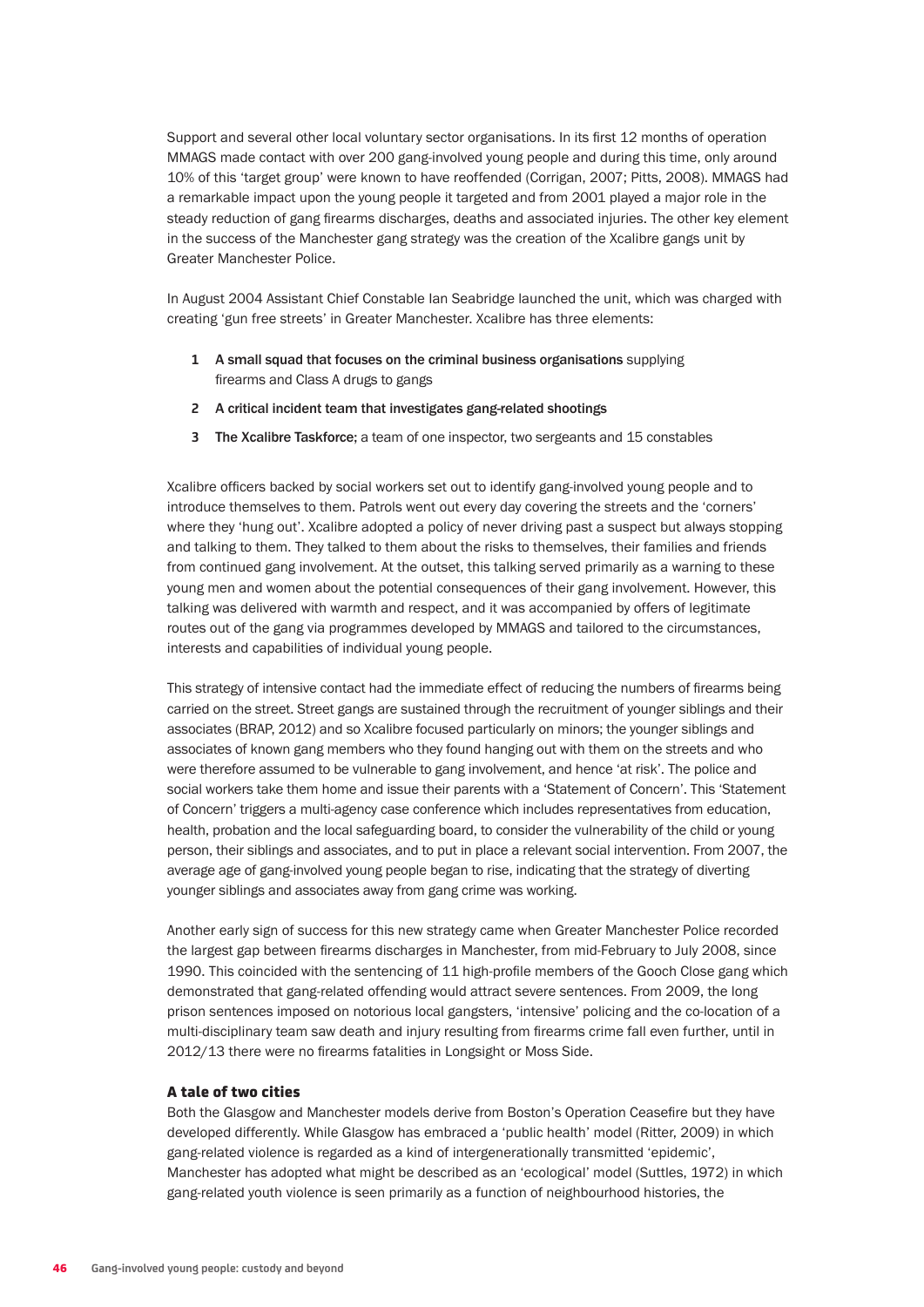contemporary social networks in which individuals are embedded, their relationship with upper echelon criminal business organisations and the effects of social and ethnic change on the nature and level of youth violence. The Manchester strategy is also segmented, pursuing different strategies for different elements of the gang problem. However, these differences of approach are not simply conceptual, and may be shaped by real differences in the histories and characteristics of the social, cultural and ethnic groups they target.

Present-day Glasgow gangs have their origins in the conflicts which arose in the city in the 1880s. The original Glasgow gangs were divided between those which were solely territorial and those that combined territorial and sectarian allegiances. While originally a largely Protestant city, in the late 19th and early 20th century large numbers of poor Irish Roman Catholics migrated to Glasgow, drawn by the job opportunities in the heavy industries around the Clyde and the better quality of life they offered. As a result, youth gangs formed in the low-income neighbourhoods in which the migrants settled. With the advent of mass unemployment in the early 1930s the conflicts intensified and it became fairly common for men in their 20s and even 30s to remain active members of street gangs (Davies, 1998).

Unlike gang-affected neighbourhoods in London and Manchester, which are characterised by housing churn as successive waves of migrants pass through them, the populations of Glasgow's gang-affected neighbourhoods have remained fairly stable over several generations. Moreover, whereas gang-involved young people in London and Manchester tend to be implicated in drug dealing, in Glasgow the problem of violence is compounded by high levels of alcohol consumption and illicit drug use (Harding, 2014; Pitts, 2008).

The Glasgow model is based on the assumption that a predisposition for violence is a consequence of intergenerational cultural transmission which can be identified at an early age or stage in the child or young person's development (see section on early/late-onset youth violence on page 16). Thus, interventions aim to mitigate or neutralise these familially-induced childhood risk factors. Implicit in this approach is the belief that, over time, a predisposition for violence can, in effect, be 'bred-out' of the targeted populations.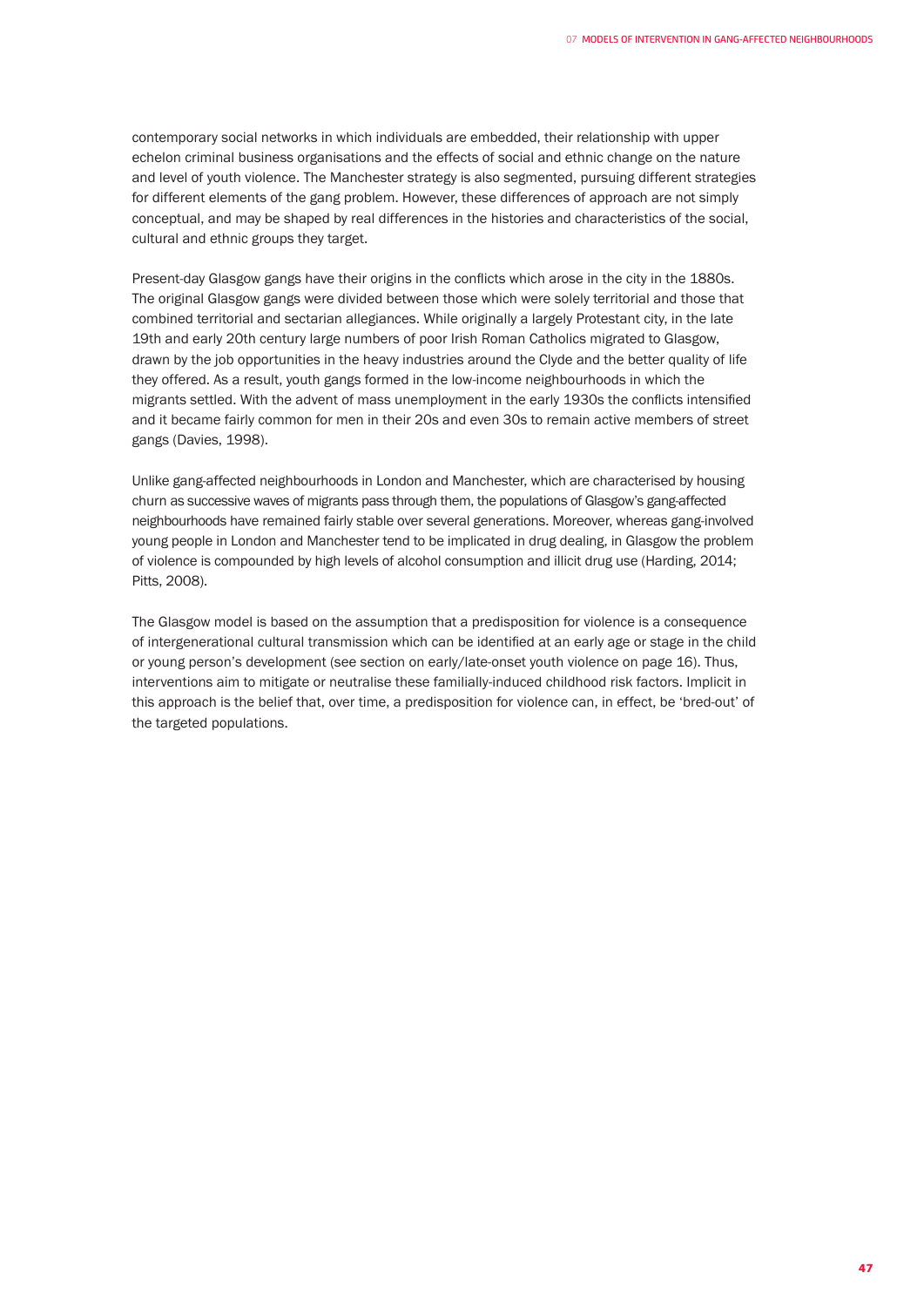In their review of desistance research undertaken for the US National Gang Center, Arciaga-Young and Gonzalez (2013) outline the principles which should inform interventions with gang-involved young people. They emphasise that effective intervention takes place when the client recognises, or is encouraged to recognise, that they are ready to leave the gang and live in a different way. At this point they suggest:

- Interventionists should have a current working knowledge of local gangs and gang dynamics.
- Interventionists should coach clients on interactions with the gang and avoiding safety risks.
- Interventionists should work to establish connections with law enforcement and criminal justice agencies to address issues with client safety.
- Interventionists should establish relationships with agencies that assist with education, employment, substance abuse, family problems, and other services clients need.
- Gang desistance is a long-term process that involves helping clients identify and change their self-image, internal scripts, personal behaviour, and goals.
- Desistance plans need to be developed and revised as necessary based on a client's current needs.
- Interventionists should reach out to family members, and supportive professionals who can encourage and support clients' efforts to change.

## **Putting it into practice**

A study of 'commissioning' or 'public service purchasing' undertaken by the Social Science Research Unit at the Institute for Education, London (Social Science Research Unit, 2009) concluded that joint commissioning is successful where:

- There are trusting relationships between the commissioners and commissioned services built up over time by continuity of staff.
- There is clarity about responsibilities and legal frameworks, particularly in relation to shared or pooled finances.
- There is co-terminosity between organisational and geographical boundaries.
- There are clear structures, information systems and communications between stakeholders.

The success of the MMAGS is attributable in no small part to the fact that it fulfilled most of the criteria specified by the Social Science Research Unit. Representatives of the relevant agencies were co-located and an agreement was reached between the leader of the council and the chief constable to ring-fence expenditure on the gang strategy and to offer incentives for personnel to stay in their respective roles for several years in order to develop a culture of trust between the statutory agencies and voluntary sector providers, as well as effective formal and informal mechanisms for sharing information.

In *Gangs at the Grass Roots: Community Solutions to Street Violence*, Brand and Ollerenshaw (2009) suggest that integrated multi-agency gang strategies are successful to the extent that those commissioning them are able to exert control or influence over:

- The integration of community members into the strategy
- The credibility and capacity of the strategy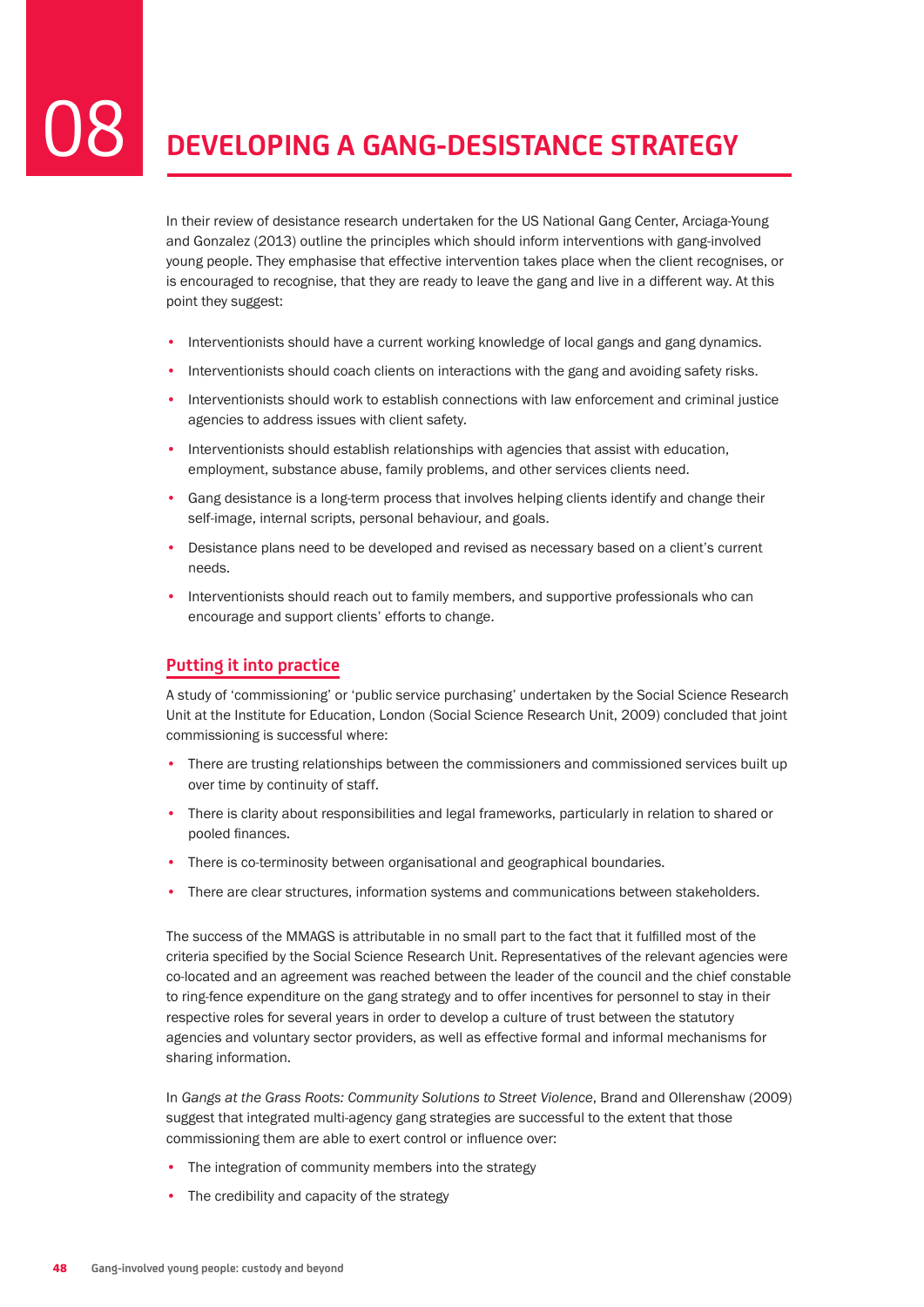- The coordination of the strategy
- The commissioning of the strategy
- The review of the strategy
- The targeting of local interventions

To that end they commend the establishment of a Strategy and Commissioning Board which would include:

- The council leader or the relevant cabinet member
- The director of children and young people's services
- A senior police officer with responsibility for the policing of gangs
- A senior representative from the YOS
- A senior representative from probation
- The chair of the voluntary sector children and young people's group
- Rotating representation from programme providers
- The youth mayor
- Previous participants in commissioned gang programmes

A body not dissimilar to this was established by MMAGS in Manchester in the early part of the 21st century and remains influential.

However, this model fails to include crucial components of an integrated gang strategy; namely senior representation from community safety professionals and schools. Moreover, it also fails to specify where the day-to-day leadership of the strategy would lie and the degree of authority that would be invested in such leadership, particularly in relation to the joint commissioning of services. High-profile leadership and high-level support have been a feature of both the Glasgow and Manchester gang strategies.

## **The prerequisites of effective partnership working**

In 2010 the Home Office established 12 pilot sites to explore how community safety partnerships could tackle organised crime more effectively (van Staden et al, 2011). Critical components of successful partnerships proved to be a combination of strong partnership arrangements, available resources, particularly staff time, and a willingness and ability to share information. This echoes the findings of McGarrell et al (2006) whose study of partnership approaches to tackling gun crime in the US indicated that the more of these elements that were present, the greater the reductions in firearms incidents.

Other factors found to facilitate effective partnership working were 'strategic oversight' (McGarrell et al, 2006), the presence of scheme champions (Davison et al, 2010), ensuring buy-in and mutual benefit across agencies and good communication between partner organisations (McGarrell et al, 2006; Winterfield et al, 2006). In a similar vein, reviews of Multi-Agency Public Protection Arrangements (MAPPA) suggest that improved communication between partner organisations and the development of common objectives can enhance effective partnership working. Reviews of both Integrated Offender Management (Senior et al, 2011) and the Prolific and Priority Offender Scheme (Dawson, 2007) echo these findings. Clearly, multi-agency responses to problems of crime and violence, in which information is shared and action is taken by a plurality of agencies can be extremely effective (see for example Florence et al, 2011). There are, however, some barriers to be overcome if multi-agency initiatives are to realise their full potential.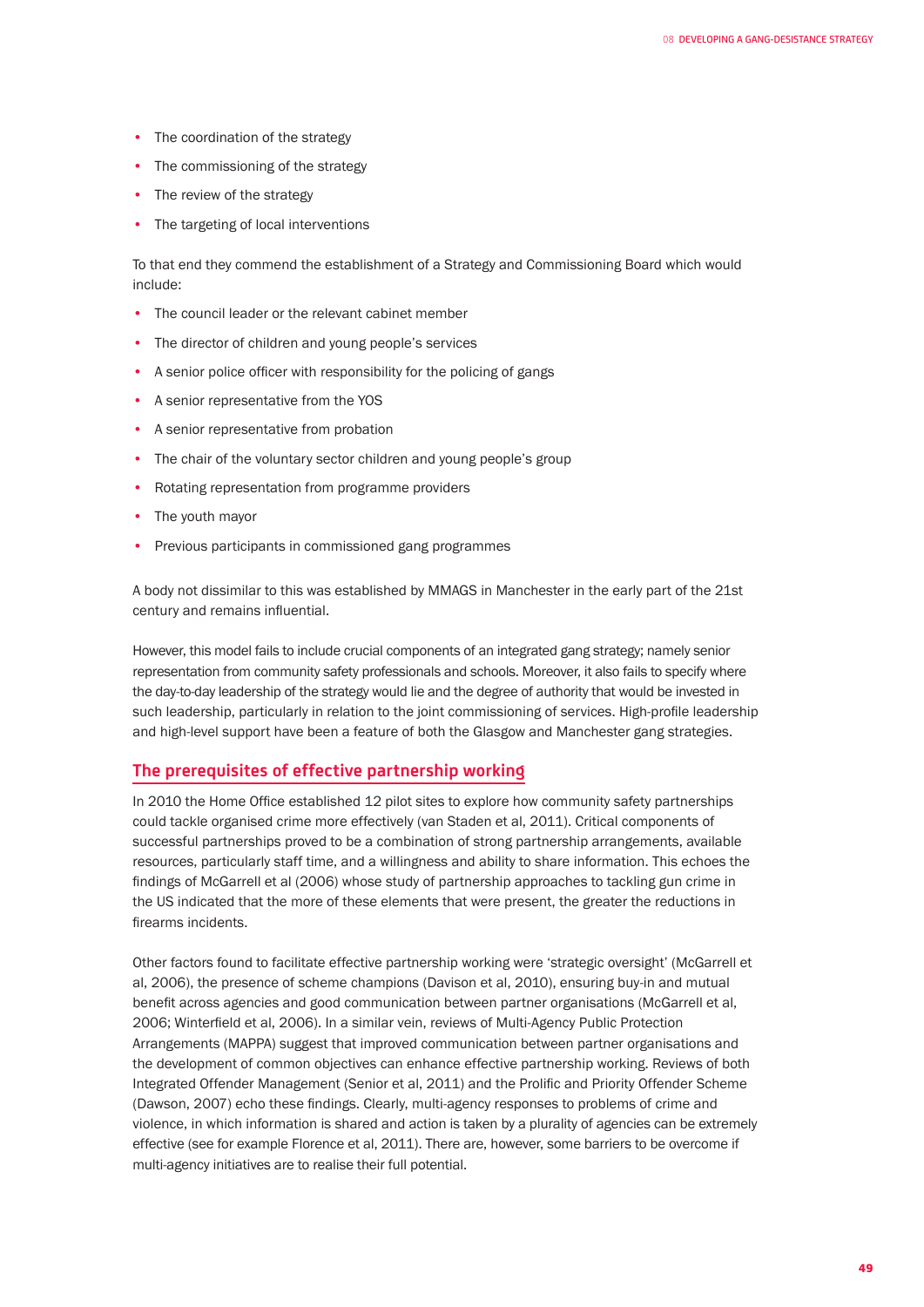## **The costs and benefits of partnership working**

A commonly identified barrier concerns the complexities of data protection legislation and the struggle to harmonise the plethora of agency data-sharing protocols which multi-agency partnership requires (Pitts/GMP, 2013). Occupational and professional cultures can also prove to be a stumbling block to information exchange (Souhami, 2007). In their review of interagency information sharing Richardson and Asthana (2006) examine the ways in which professional cultures shape the interorganisational exchange of personal information in a health and social care context. They pose four models of information-sharing behaviours ('ideal', 'over-open', 'over-cautious' and 'chaotic') and suggest that patterns of information sharing may be influenced by the ways in which the professions have traditionally related to one another. In a similar vein White and Featherstone (2005) found that the governmental emphasis on restructuring services to facilitate better communication between different disciplines notwithstanding, co-location did not straightforwardly lead to better communication. They suggest that time-honoured 'professional narratives' may serve to maintain 'ritualised ways of working' which reinforce rather than loosen professional boundaries.

## **Abstraction versus embeddedness**

A further barrier to effectiveness concerns the positioning of gang intervention programmes. As already described on page 23, research for the Children's Commissioner for England (Beckett et al, 2013) revealed that in gang-affected neighbourhoods the violent and sexual victimisation of children and young people, while commonplace, was seldom reported to the 'authorities' because of a belief amongst young people that they would be powerless to stop it and that official intervention might well make matters worse by setting them up for further victimisation.

Most of the agencies established to deal with perpetrators or to 'safeguard' victims, are essentially reactive; intervening after the event in response to a referral; abstracting the young people from their neighbourhood and then putting them through time-limited agency-based programmes before returning them to the situation in which their offences or victimisation occurred. As a result, these agencies are unable to respond to the day-to-day risks of gang involvement, or the social and psychological consequences of living in gang-affected neighbourhoods. They cannot respond to unreported victimisation nor intervene to pre-empt it and nor are they able to mediate between potential adversaries. This is not to say that these services are irrelevant to a gang strategy, but the experiences of both Glasgow and Manchester suggest that embedding workers in gang-affected neighbourhoods and networks is a crucial prerequisite of effective intervention.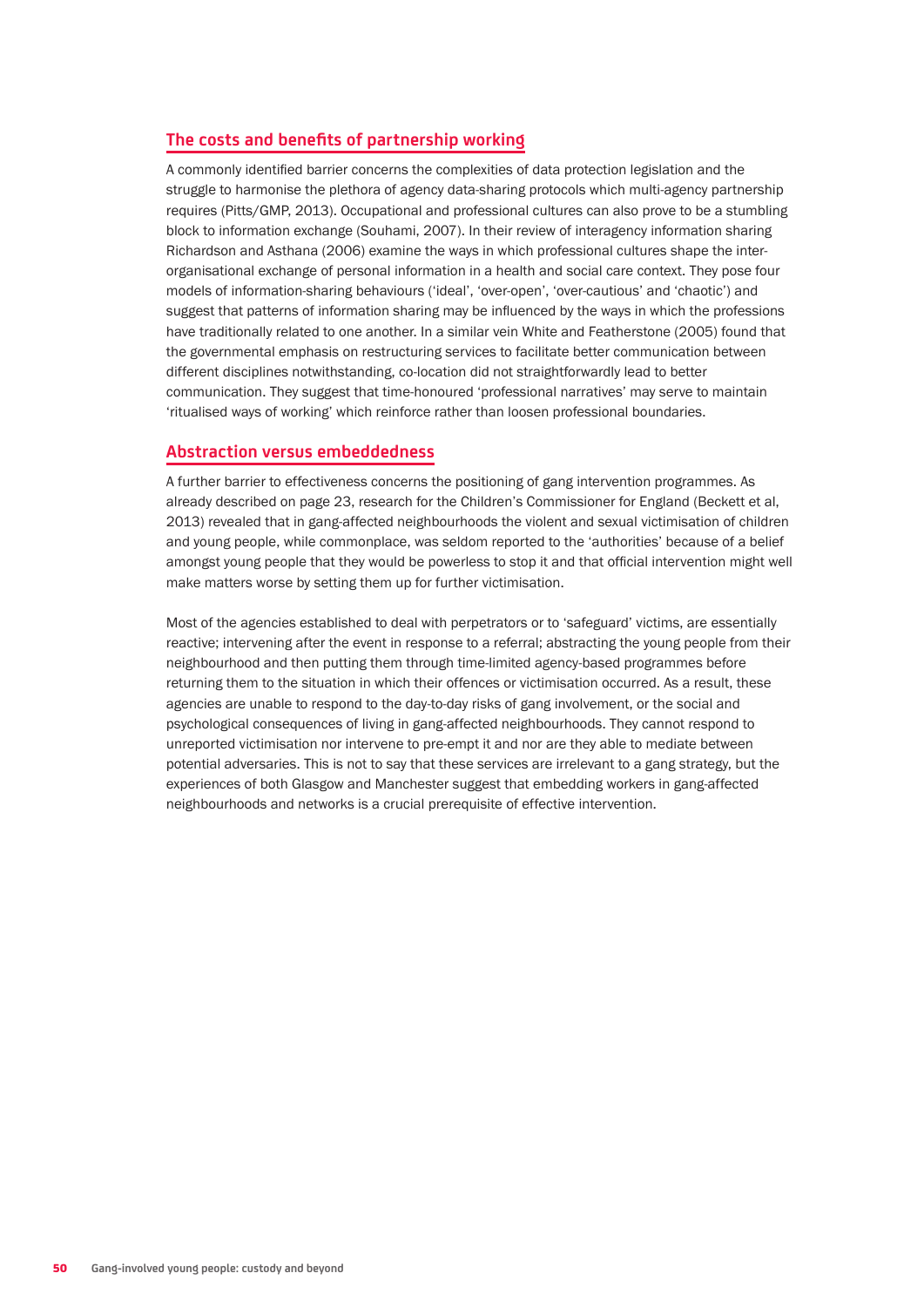# **RELEASE AND BEYOND: RESETTLEMENT<br>PRACTICE INTERVENTIONS**

## **Resettlement in the community**

Despite the fact that there are a significant number of resettlement programmes available to those in penal institutions, many provided by the voluntary sector, there is no central point where information about them is held. Respondents at the focus groups felt that knowledge of the provision that could be available on release would reduce tension within the institution. However, some of these services appeared to focus on their own needs first, in terms of opening hours, availability of workers and willingness to meet young people prior to release, which respondents saw as crucial to post-release success. They said it was important that whatever the agency was, it should be able to coordinate the resettlement programme with the other agencies to prevent the young people from having to tell their stories dozens of times to different people and, eventually, falling through the net as a result of frustration with the process. Respondents suggested that prisoners may need an advocate who will help them to access the relevant services. This was certainly the case for Rachel who viewed her social worker as, whilst consistent, a negative influence and indeed responsible for decisions which were not involving or agreed to by Rachel.



As far as planning goes, I can recall…a lot of my past is actually very blurry 'cause I've been through a lot of stuff and compartmentalisation and all of that, but I have a memory of a massive conference and there was loads and loads of people that I didn't know who they were, and I was just…they were all talking about me and I was just, like, at one end of the table just looking at all these people thinking who are you all? Mm, everybody knows Rachel but I don't know who most of these people are.

And then my social worker walked in and sat down, and I remember feeling so angry towards this person because she was the one that used to ship me around all over the place, and it was the moment that I got put in care that I started with my criminal behaviour and I've just, kind of, like, lost my cool. I had a hot chocolate and I jumped on the table and I ran across the table and I threw it. And from there they just said no, she hasn't changed. She's obviously just…still crazy, and stuff like that. So they just literally carried on with the plans that they had before, just put me in a more secure environment.

There was no relationship with my social worker, and nobody was trying to have a relationship with me, and that's why I had so much hate towards them, because it's, like, my question was you don't know me and you've never had a conversation with me but you're so opinionated and you…you're the one making all the decisions about my life. So that was, like, really emotional for me, and that's, obviously, why I used to, obviously, not act appropriately and do things like throw chocolate around.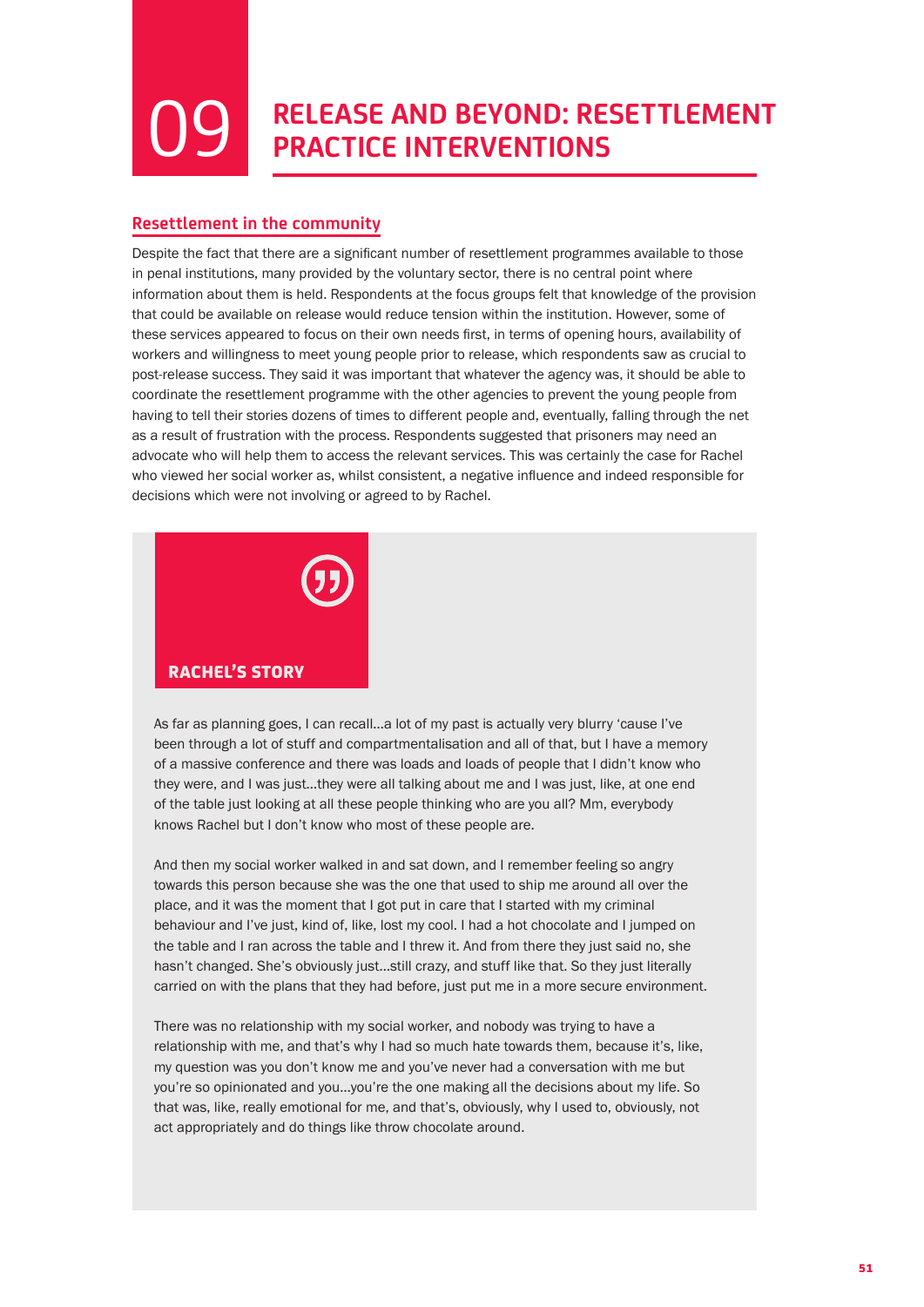

This example from Project A\* shows the benefits of planning which starts inside custody, a consistent case worker and signposting to local services.

Daniel met his case worker in prison three times prior to his release. During these visits, the worker was able to hear about Daniel's background first-hand, and explain the details of

Project A's mentoring service. They agreed to work together, and completed the required paperwork.

As an active member of a well-established gang, Daniel had been referred to the project by the local multi-agency team targeting serious youth violence. He was deemed to pose a risk to the public and, upon release from prison, was forbidden to return to his home area.

Daniel had nowhere to live, and his local council were unable to offer him accommodation. When a charity found him a room in a shared house, he took it. It was miles away from anything he knew.

On the day of Daniel's release, his case worker met him at the prison gate. Daniel was not well travelled and, having moved prisons a few times during his sentence, didn't really know where he was. Daniel's case worke r accompanied him to his first meeting with his new YOT.

Daniel and his case worker then walked around Daniel's new home town. They located the likely resources that Daniel would need including transport links, the post office, the job centre, the housing office and the police station. They bought Daniel some sheets and a quilt. Their next appointment was with the landlord, and Daniel signed his first tenancy agreement. After a bag of chips, the final stop was the supermarket where they bought basic crockery, a saucepan, a few utensils and enough food to see Daniel through the next few days.

During the first week, his case worker helped Daniel to organise his Jobseeker's Allowance (JSA) and housing benefit claims. They also opened a bank account for Daniel, so he could set up a direct debit for his service charges.

As part of his Intensive Supervision and Surveillance Order, Daniel met with his case worker twice a week for a few months. They also kept in regular contact by phone. They addressed conflict management and regularly discussed the negative influence of Daniel's old peer groups. Daniel is now enrolled in college where he is retaking his GCSEs. As far as his case worker knows, Daniel is not offending. They are now focused on getting Daniel some permanent accommodation and deepening his tentative local roots.

\*The name of the project has been changed to maintain confidentiality.

A further difficulty for resettlement agencies is the recently introduced policy of moving prisoners to a resettlement prison in the final week or so of their sentence. This can mean that work done in the penal institution may come to nothing because the support worker loses touch with the prisoner at a crucial moment.

Those interviewed said that resettlement work needs to focus on raising the low aspirations of some young people while introducing some realism into the aspirations of others. Unless the young person is sufficiently motivated and the right services and resources are in place, there is a danger of them going back to the gang with which they got into the trouble that led to imprisonment. Post-release work can address issues around self-perception and identity, anger management, substance and/or alcohol misuse. The problem was summed up succinctly by one young respondent saying 'I've changed but the world hasn't'.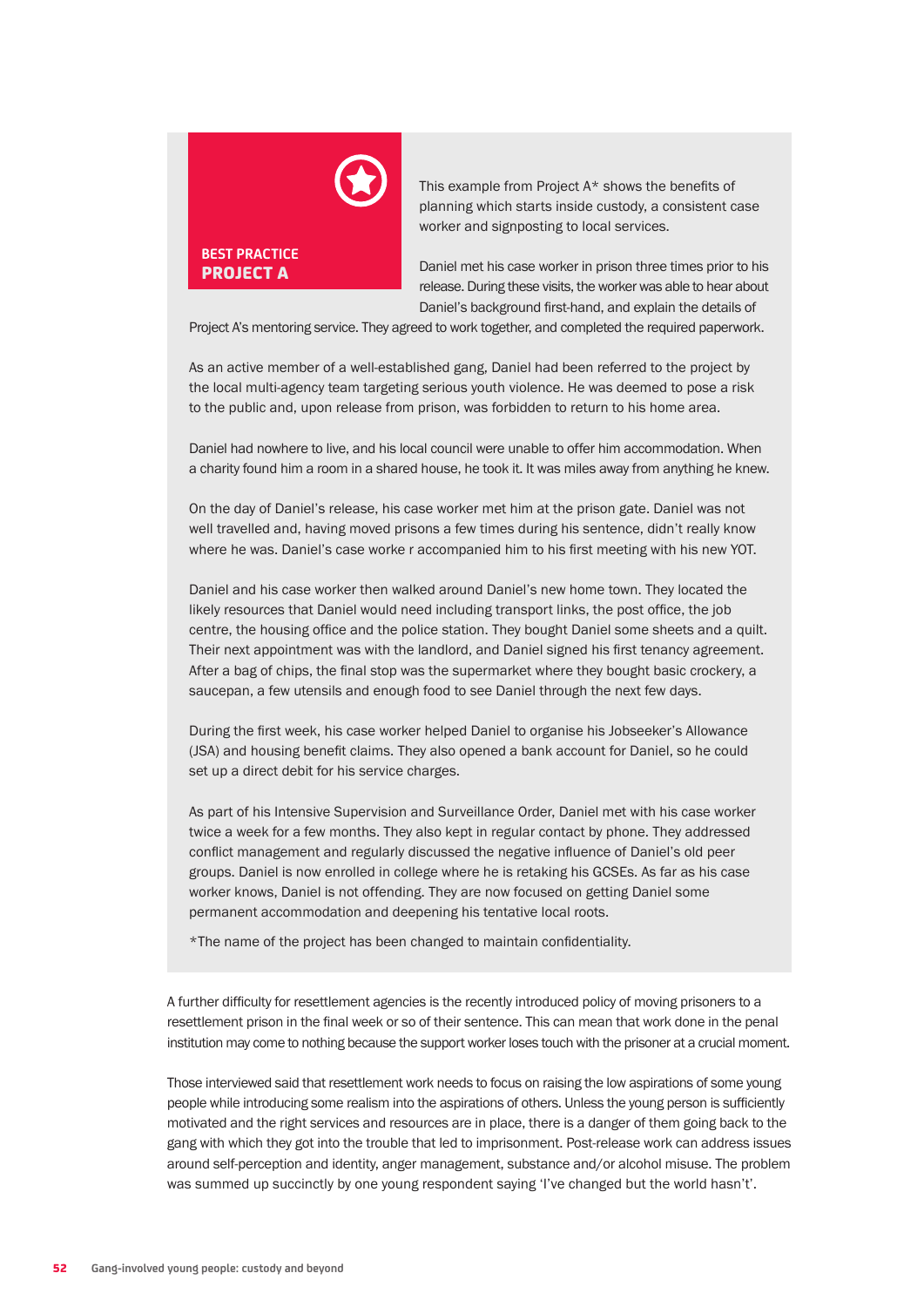Beyond acknowledging individual difference it is important to recognise that maturity seldom comes at 18 or 20. Protracted adolescence seems to be a characteristic of many gang-involved young people and this is exacerbated by imprisonment and service providers have to be realistic about this. The Transition to Adulthood Alliance points to evidence from desistance research that 18-24 year olds are the age group most likely to desist and 'grow out of crime' and claim that developmental maturity is a better guide to someone's stage in reaching adulthood. For some, an 18th birthday can be a time of maximum risk and vulnerability, yet this is also the time when young people encounter changes to legislative frameworks and statutory expectations which are often characterised as more punitive as they move from YOS into probation services.

Too often, service providers are expecting young people to act like adults. Young people's support needs should be identified and negotiated with individuals at the point they are sentenced and, ideally, followed through by the same worker. Respondents felt that 'pathway planning'; breaking down the aspirations of prisoners into a series of steps can be extremely useful, particularly if they are mentored by someone who has taken those steps themselves. All respondents were agreed that sustained and consistent support was of paramount importance and that short-term commissioning should be avoided. This principle of effective engagement is described in the work of Carney's Community.



Carney's Community was set up in 2011 to support young people at risk of offending. Young people are referred to Carney's Community by YOTs, the police, probation, social services and schools. The service aims to support young people to move through the following different stages:

- **1** All young people have boxing sessions or drop-in activities as their start point (precontemplation).
- **2** Young people start to want to change and improve their lives (contemplation).
- **3** Young people agree a personal development plan which outlines how they will address their offending behaviour (preparation).
- **4** Young people work on their personal development (action).
- **5** Young people are referred to education, training and employment opportunities (maintenance).
- **6** It is highly likely that young people will have to go through the first four stages a number of times. Staff work with them until they are ready to sign up to another personal development plan (relapse).

In 2013, Carney's Community mentored 24 high-risk young people and outcomes were positive. Eight were either homeless or at risk of becoming homeless, and they all gained or maintained housing. Of the 20 seeking education, training or employment, eight gained paid work, seven (re-)engaged in education and 11 engaged in volunteering. All of those with problematic family situations reported improvement. 17 reduced or stopped their offending.

Engagement and change take time. Short-term mentoring, delivered when an agency deems it necessary (and affordable) can undermine engagement. Carney's Community offers support which is consistent and not time limited.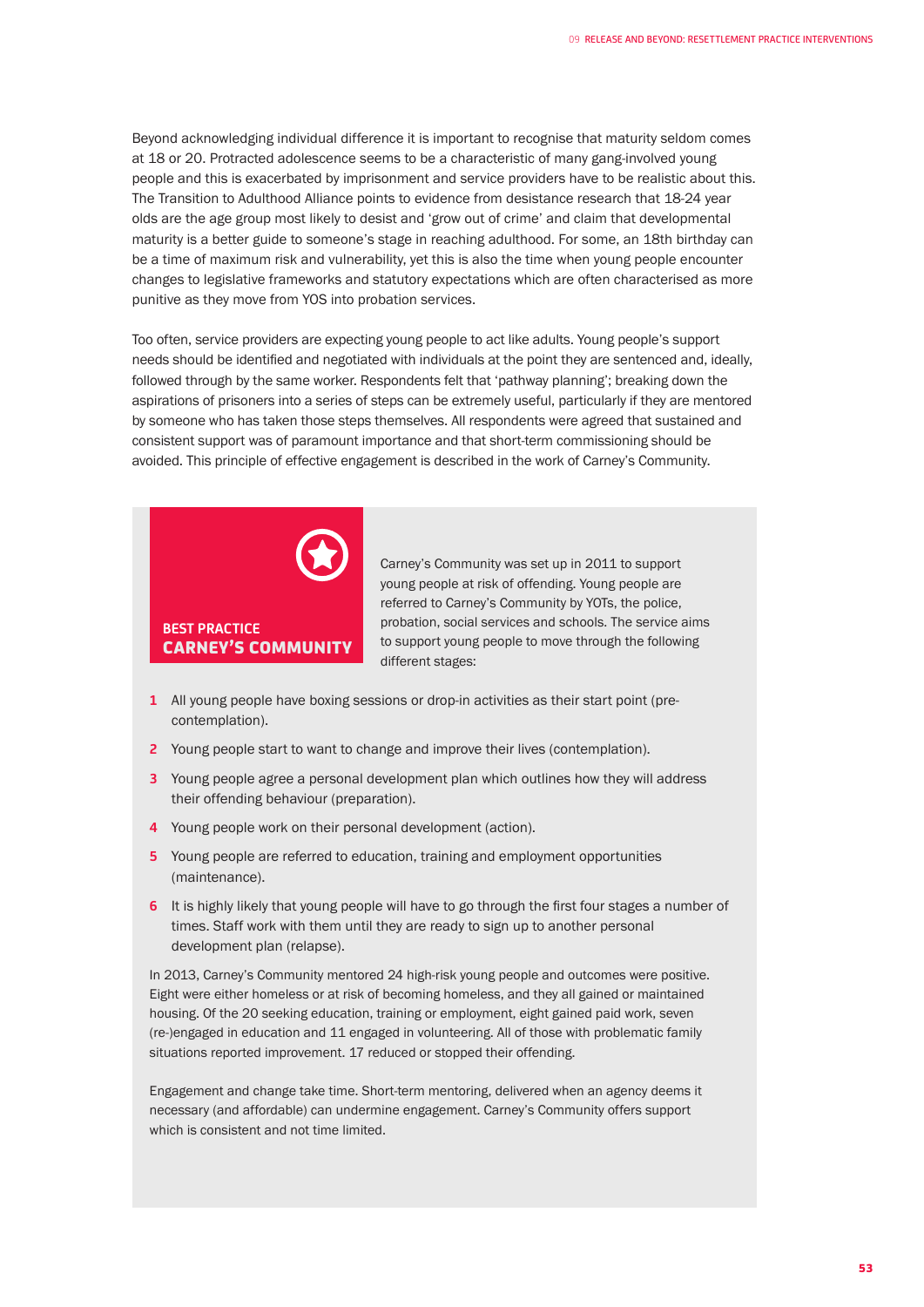

## AARON'S STORY

There are particular times when recently released young people are likely to relapse into criminality, especially if they have had to be relocated. Services and individual support need to be available when young people are most likely to feel lonely and isolated, often on Friday nights and at weekends. Respondents agreed that 'through the gate' is really important but felt it was often rhetoric rather than reality. For Aaron, bein relocated upon release was a challenging time, during which he needed support.

The immediate time after release was very challenging but Aaron coped well with settling back into the community and his new area. However, as time went on and the practical issues were resolved, it became clear that leaving behind family, friends and his community was very difficult emotionally. Aaron's relationship with his long-term girlfriend had also broken down as a result of the move. Aaron had lost his support network of family and friends and spent a lot of time alone.

Although statutory services considered Aaron's friends as a negative influence, they were also the friends he had had since early childhood. During this period the support Aaron needed seemed similar to that required by someone who had been moved as part of witness protection. Aaron was prohibited from contacting his old friends as part of his licence, but also in terms of risk, and could not return home to see family.

After Aaron had been in the community for a few months a close friend was murdered in Aaron's home area and he was unable to return for the funeral or to be among friends to grieve due to the risk. Aaron became depressed during this period and emotional support was provided. At this time it was a daily challenge to keep Aaron in his new area and prevent him from returning to his old area and lifestyle. Aaron had, however, been assisted to try various hobbies and became happier when he discovered Muay Thai and joined a local club, and this also helped Aaron to stop smoking cannabis.

Extra support was provided on significant dates like Aaron's birthday and Christmas. These periods were very difficult as it highlighted the people and lifestyle that Aaron felt he had lost and made him question his commitment to his new area and life. Emotionally and mentally, relocating gave Aaron the chance of a fresh start but also meant loneliness and isolation.

It is often easy to forget that a life free from offending is not just about making practical changes although these are obviously essential. Not only did Aaron need accommodation and to start education from a beginner's level, he also had to adjust to a lifestyle that did not involve the power and status which he previously had.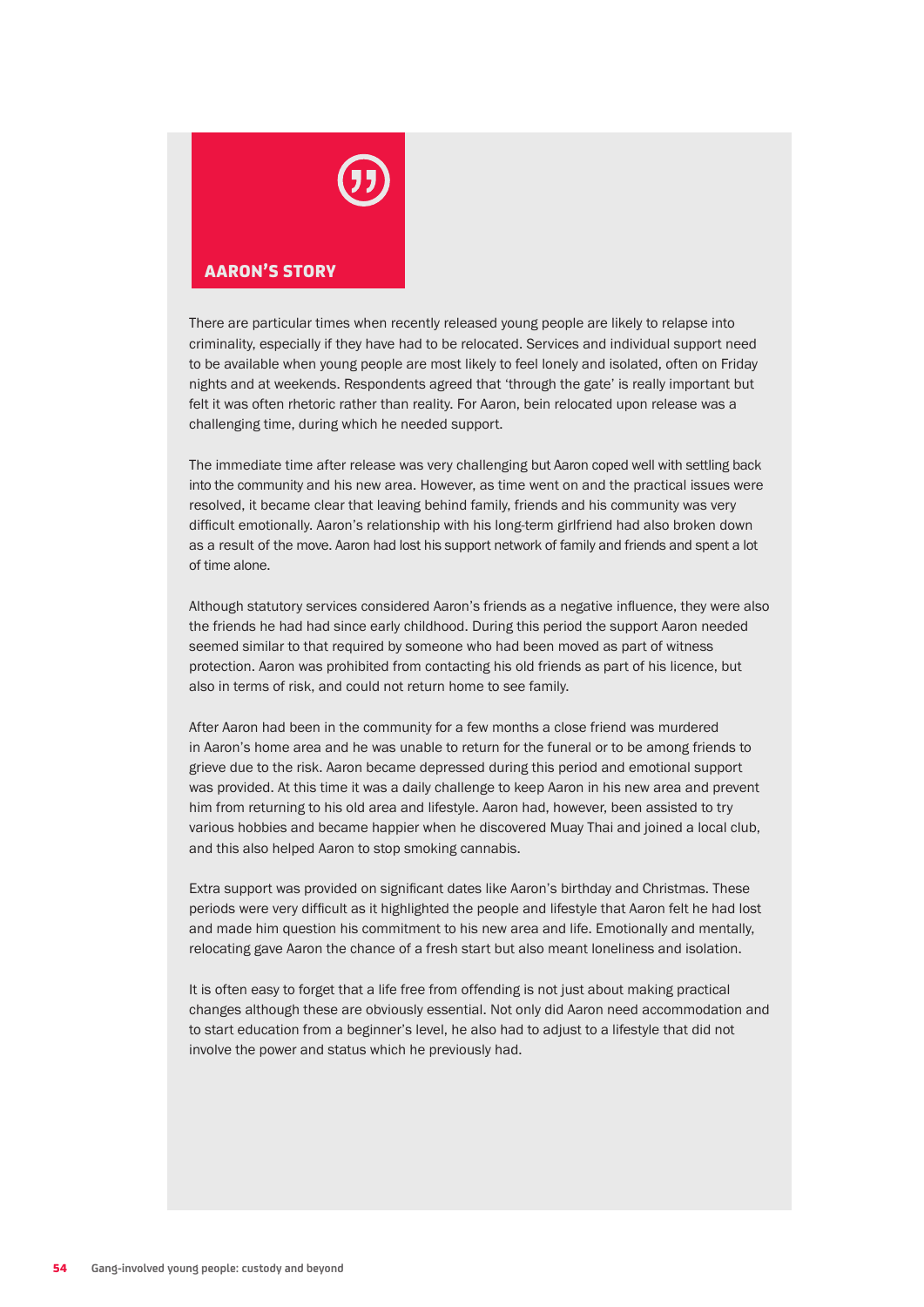## **Staffing**

(55

Youth workers involved in gang-desistance programmes in London interviewed by Pitts (2011) and the BYC research team point to the pressures upon previously gang-involved peer mentors (ex-ganginvolved young people working as assistant youth workers in a gang-desistance programme). While on the one hand their previous notoriety means that they are readily accepted by, and influential with, their gang-involved peers, it is also the case that such credibility hinges upon their continuing association with the gang. This is partly because it is difficult to leave the gang without leaving the neighbourhood, but also because these gang members are often close friends with whom they have grown up or, indeed, their brothers or cousins. Youth workers observe that this can sometimes lead to a situation in which they are subject to pressure to 'back up' fellow gang members and this can be a particular problem if the 'beef' concerns an attack on a sibling or a close friend. The peer mentors confirm that in some, extreme, situations there is 'no choice'.

So we need to be one step ahead, and because of that what we do is, we routinely get feedback from the clients and the staff as to what we should be doing, and then we have to continuously innovate our process. But we also have to be wary that it only takes one mistake from any one of us and then that can make, you know, the project lose its credibility, like, you know, so, for example, working too closely with the police, or, for example, having an issue with a worker that starts reoffending and we're not on top of it. It can just ruin the project's credibility for either side and that's something that we need to maintain.

### Project manager

Agencies need to recognise that mentors can be drawn from the whole of society and that an ex-gangaffiliated mentor does not always make the best fit because one size does not fit all. Respondents felt that recruiting people with passion who could be positive role models, enabling young people to make sense of what it is that a woman or a man is meant to be is important. They emphasised the need for the right kind of support for workers who also needed to feel needed, wanted and cared for if they were going to do that for the young people. They pointed to the high level of burn-out if the agency did not 'look after its staff'. Young people were clear that staff needed to demonstrate consistency and care if they were to build effective relationships with the young people.

Because these are here all the time. These staff will sit down and speak to you on a level actually...like just general things, but they are asking you near enough every day. You can tell they are actually here to help young people. From what I can see this job is tiring for staff. Staff come here, they work, they get assaulted, they get spat on, they get bit just like...horrible like, the ways the staff get hurt, but they still come in the next day. They still come in two days after, they still come here and work, yet you might think of them being...well they might they are being...How do I put it, a dickhead, if you really want me to put it like that. 17 year old in secure children's home

Persistence in reaching out is another quality appreciated by this group.

She approached me in a more personal way. She even wrote with her own handwriting. Then I thought to myself she's sending me stamps. See, these little things, it opens you up a little bit. She sent me stamps. She was, like, oh, any time, just message me or send me an email, give me a call. Here's my number. When you're released get in contact with me. So it's a…she, obviously, kinda, built up that little…and I thought OK, yeah, she's helping me. She's sent me stamps, she's constantly sending me letters. She cares. But normally people just send you one letter. If you don't reply then you'll just never…that's the last of it.

21-year-old male released in 2014

Recognition that release from custody can be stressful and traumatic is highlighted in other BYC publications. The fact that support is needed during the resettlement process is also well established.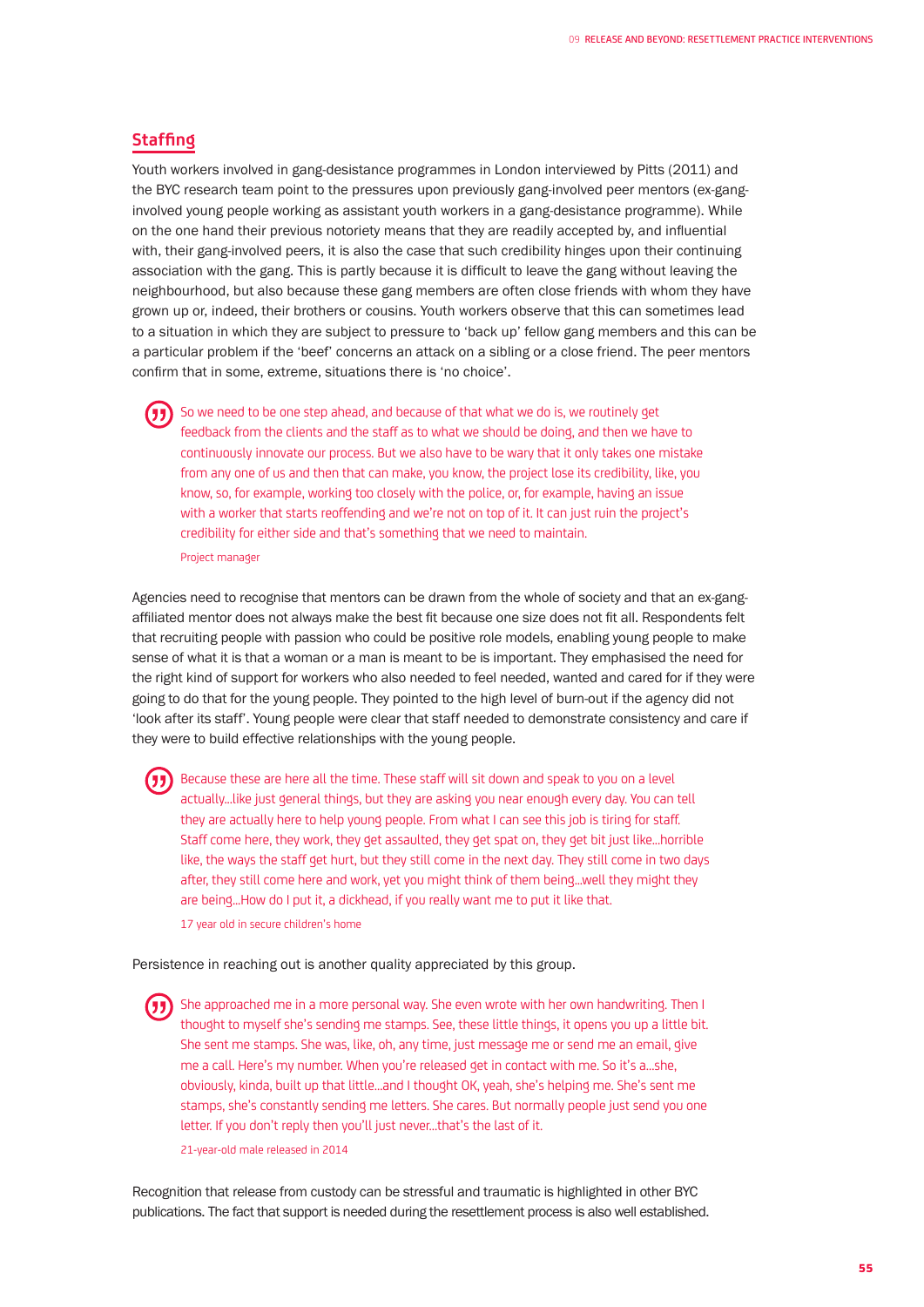However, notwithstanding the need for statutory engagement as part of the licence, there is also a recognition on the part of young people we spoke to that sometimes they just want to be left alone. Being able to recognise these signs and hear these messages was deemed extremely valuable in development of the relationship.

I'll tell you why they don't wanna engage, because I've felt like that myself. I've had someone telling me what to do for the last four years. Do I really want someone else telling me what to do again? Plain and simple. And the sooner that is understood the better. And you can't say well they've got to because they…no, they don't, because they've done their time.

You want to see your family and friends, but who you don't want to see is a case worker. Sometimes you don't wanna mentor…because it's just, like…invasion into your life. It's, like, well, when can I have my time? I'm free now. And that's where a lot of failure comes forth, for those that don't understand why prisoners seem very off-brushy once they get out. Female project worker

At the focus groups professionals said that it was unrealistic to expect this work to be done by volunteers because volunteers could not deal with all the problems thrown up by this group. As well as measuring outcomes, there was also a feeling that services needed to find other ways to demonstrate effectiveness. It was felt that feedback from young people who had used the service should be taken into account, coupled with the recognition that relationships of trust are not developed overnight. One project manager identified these challenges thus:

Finding stable, sustainable sources of funding. At the end of the financial year, it's a challenge not to be distracted from the central task of reaching and working with young people. Evidencing our processes, outcomes and outputs through viable evaluation and monitoring whilst minimising the impact that record keeping has on vital worker-client time.

The unhelpful nature of funding regimes and the late decision making in the awarding of contracts within new commissioning arrangements as part of the *Transforming Rehabilitation* agenda had also created significant service delivery uncertainties particularly with regards to staff contracts and renewal. Such uncertainties often means that the priority of building relationships with clients diminishes as staff shift the focus of their attention to the need to apply for new jobs or re-apply for their current posts.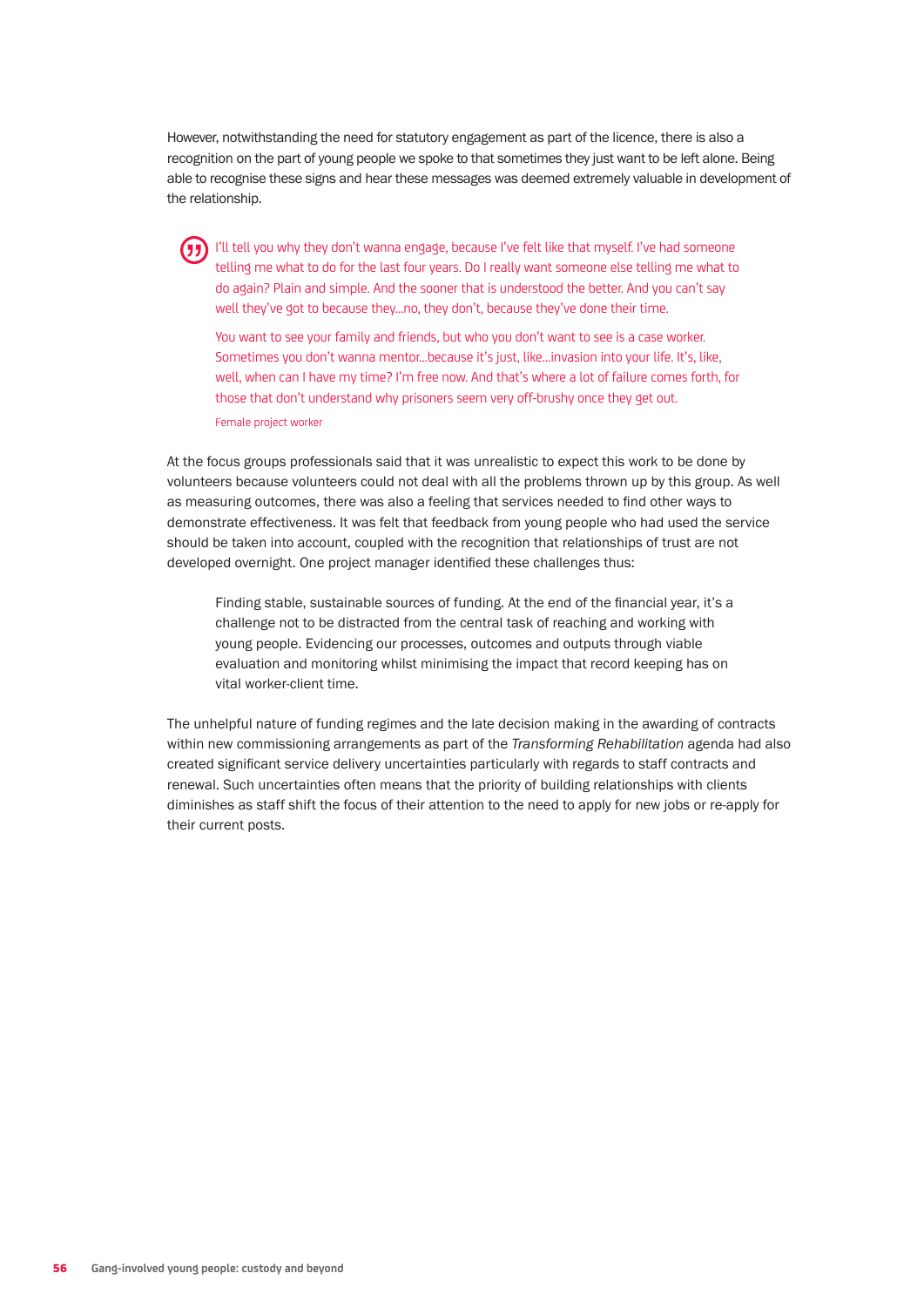

One project which has been able to manage the difficulties identified on page 56 and make the necessary adaptations whilst establishing itself as a credible resettlement project for gang-involved young people is St Giles Trust's SOS Project in London.

On my first night in custody, I asked for help and was surprised that there was no support. Later I trained as a prison listener with the Samaritans. The more I learned, the more I became aware of myself. I saw things in the young people I was supporting that I didn't like in myself. Ironically when I had hard times after I was sentenced, people I'd trained came back and supported me. Fast forward to the end of my sentence. St Giles was working with a peer advisory model and they trained offenders in information, advice and guidance. The head of education and training and skills at my prison set up a meeting, and I talked to St Giles about my idea. I didn't have the solution, but I'd got a way of working with gang-affected young people. My ultimate goal was that offenders would not only support others but by a process of development could be seen as professionals.

Junior Smart, Founder of SOS

SOS started eight years ago. It is hosted and supported by St Giles Trust, and funded by a mixture of statutory funding, charitable trusts, private individuals and corporate supporters. It offers intensive support to young offenders, both in prison and in the community. Trained peer mentors deliver tailored support to help young people desist from crime – particularly gang-related crime. SOS clients are referred from a wide range of sources. Some are identified as 'gang nominals' by the police or safer community teams, some arrive via victim support or housing services.

SOS recruits from amongst those that have been through its doors as vulnerable young people. The majority of the staff on the project are trained ex-offenders or have first-hand experience of the criminal justice system. Once fully trained and qualified, clients volunteer on the team. They promote from within; if a vacancy arises, it is advertised internally.

The SOS team recognises and faces processes of change head on. They explain:

- **1** You've got the change that's happening for the client. As obstacles arise, we support them to avoid the traps of their 'old' repertoire. It's not as easy as saying, 'don't carry a knife'. You're frequently demanding that they reinvent their life, turn their back on things that had previously worked for them. We've worked with thousands of clients. This year we're on target to work with 600 young people. We don't close cases, and we answer our phones 24/7.
- **2** The support worker is also changing. Changes are never overnight, even for the workers. We provide a supportive environment to help staff to develop and overcome their fears and cope with adaptation. Their work with clients reinforces that change.
- **3** The third major change is organisational. We're responsive; the project's always evolving. We get feedback from clients and staff, and we innovate. The type of work we do can be pressured. You can be working with young people who are very entrenched and, hence, resistant to change. You can sit in multi-disciplinary meetings where each agency thinks their own perspective is paramount. You have to keep the needs of the young people at the heart of it. There are also issues of preserving project credibility, and understanding the changing nature of gangs and their activities.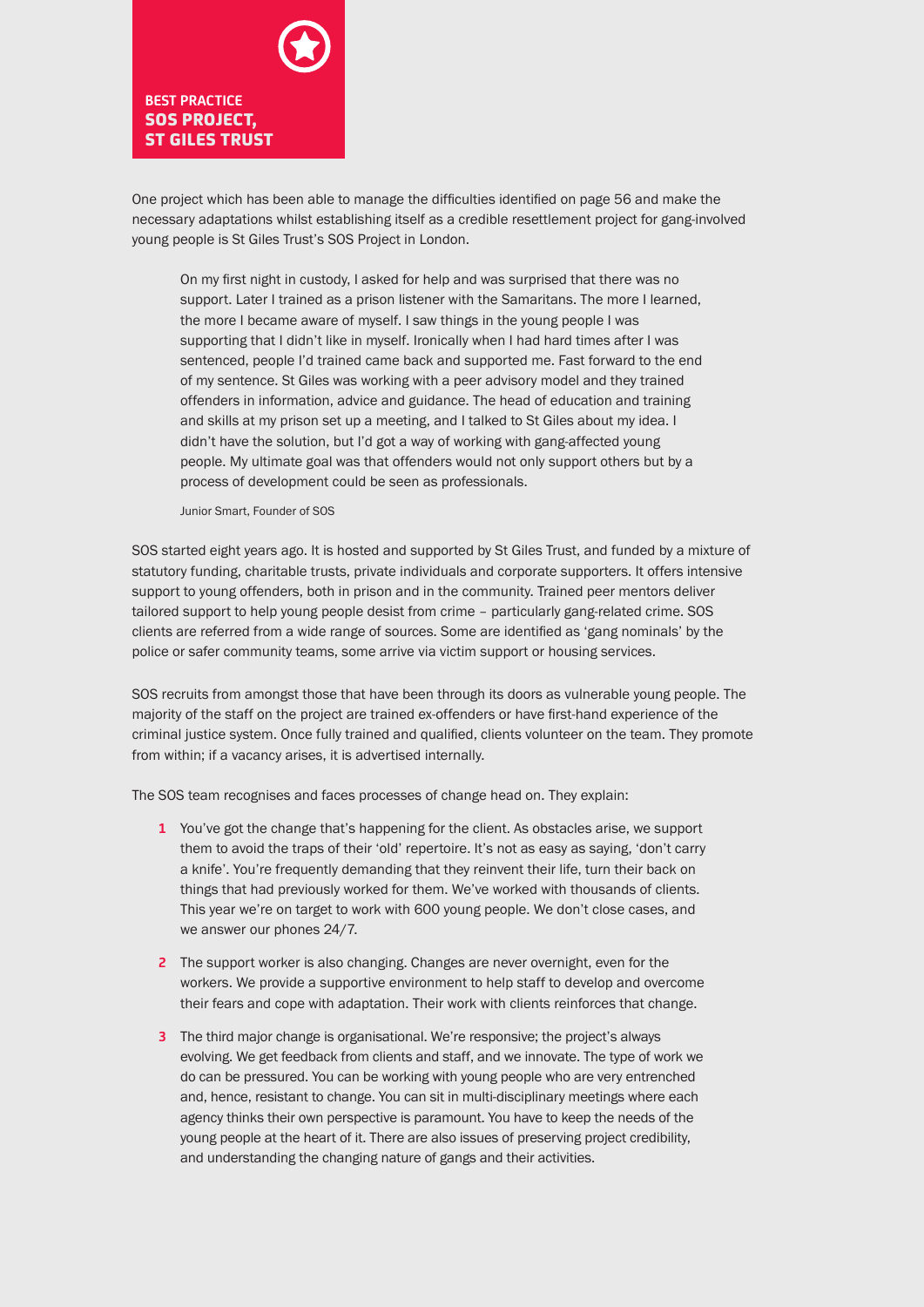## **Challenges on release**

Respondents identified the following issues as the most challenging for gang-involved young people leaving custody:

## 1 Accommodation

For many gang-involved young people who cannot return home, the main issue is accommodation. Long-term, good-quality provision is required because an itinerant lifestyle makes the security of gang involvement more attractive. They are often reluctant to share and often need help with sustaining their tenancy. The restrictions imposed on recipients of JSA and housing benefits vis-à-vis earnings can be problematic. Jon's story on page 59 describes the arrangements which needed to be made to find safe accommodation for a young person who couldn't return home.

Getting someone rehoused used to be a challenge, but it wasn't impossible. With housing stock at an all-time low, it's extortionate private renting. I get this kid accommodation, and he's keen to get a job. We do the sums, and once he's off housing benefit, into paid work, he needs a 25 grand a year job. And you think, 'have I set this young kid up to fail?' Project worker

Programmes like Safe and Secure in London aim to relocate gang-involved young people who are at high risk from other gangs. This is difficult because the young person must either leave their family or their family must leave their home and, in doing so, cut many of their ties. The problem is compounded if the accommodation they are offered appears to be inferior to that they are being forced to leave. The Safe and Secure programme may involve whole family relocation and this can create enormous stress because family members are required to abandon their local community networks, education, employment etc. Many practitioners and young people themselves have stated that the thresholds for the programme are too high and unrealistic.

An Evening Standard article (Cohen, 2014) retold Leon's story and his attempts to become eligible for the Safe and Secure programme and to subsequently secure permanent housing via his local authority. There were a number of significant errors in the management of Leon's case including placing him in the same accommodation as three rival gang members. As a result of a breach whereby Leon was seen as associating with an old friend he received a letter from his local authority principal review officer stating 'That you have been stabbed over 20 times and the subject of a gun attack does not necessarily equate to you being vulnerable.' It concluded 'You do not have a priority need' and gave him a month to leave his temporary accommodation.

Difficulties also arise if the young person drifts back to their neighbourhood of origin because of feelings of loneliness and isolation, thus putting themselves at risk, or, conversely they settle into their new area and set up an outpost that enables their old gang to expand its drug-dealing territory.

Resettlement services and accommodation providers also need to take care of the cultural needs of their client group. Whilst access to faith-based services is available for most in custody, ensuring sensitive support is available post-release is important. The Date Palm Project is an example of just such an initiative (see p59).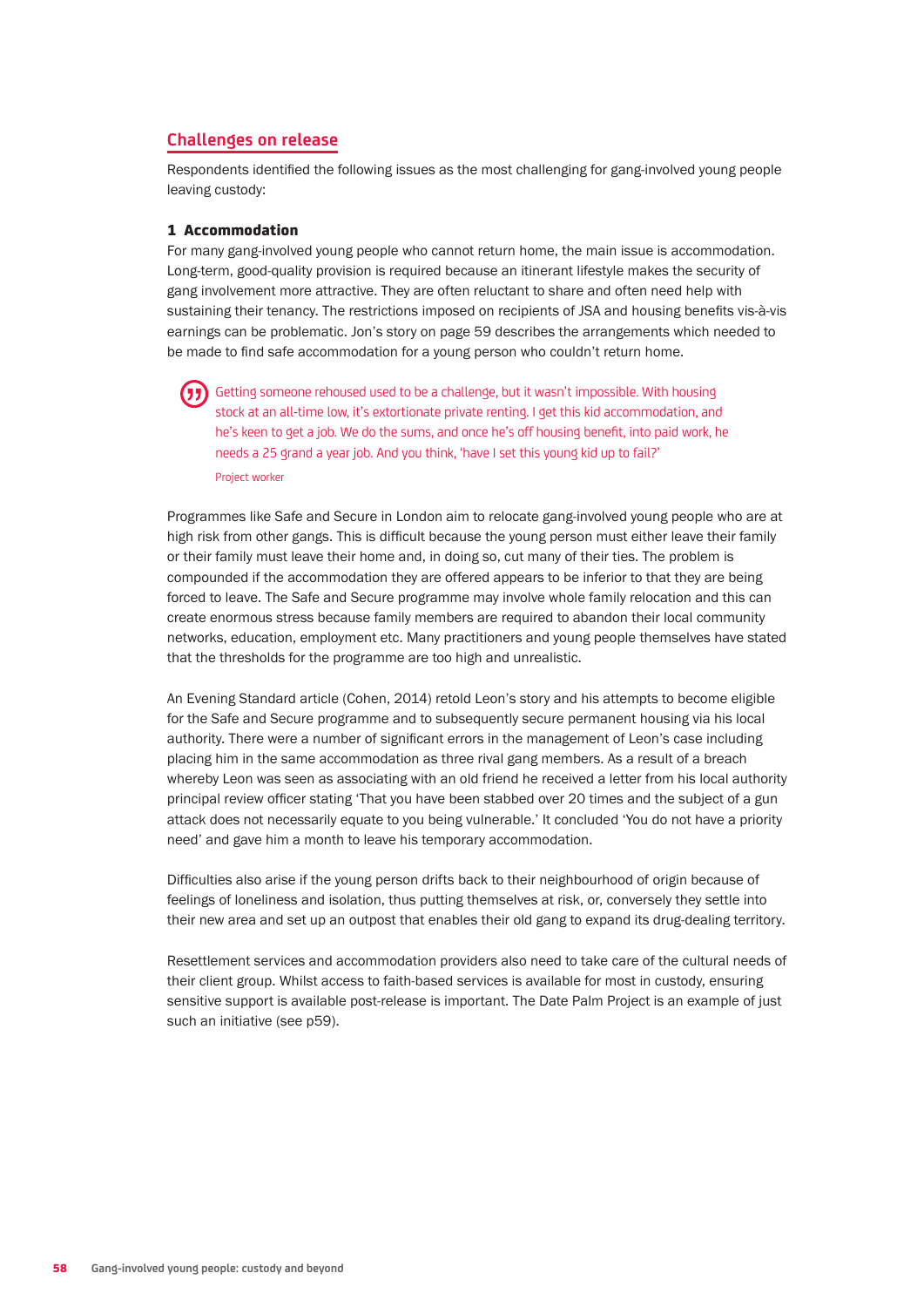

In 2012, Jon was coming to the end of his detention and training order in a secure training centre. He had served two years for armed robbery and was due to be supervised on licence by the YOS on his release.

There were concerns about the high risk of harm to Jon on his release from custody as a result of his historical and current gang involvement. Intelligence from police and the Serious Youth Violence team suggested that there would be a serious risk to Jon's life if he were to return to his home borough and direct threats had been made to Jon and his family.

As Jon had turned 18 shortly before his release, securing statutory assistance with finding accommodation was complicated. Safe areas were identified and an assessment of Jon's needs was completed. Following discussions with various local authorities, a reciprocal agreement was put in place between Jon's home borough and a North London borough, far enough away from Jon's home to keep him safe. Jon was released, placed in temporary accommodation, and once details were finalised Jon moved into a supportive accommodation pathway.

**BEST PRACTICE**  JON'S STORY **DATE PALM PROJECT** 

> The Date Palm Project is an accommodation-based service offering a 'through the gate' service for young male Muslim ex-offenders. The service has been running for six months and has now worked with six individuals.

> The service was first developed by chaplaincy imams at Feltham YOI and the National Zakat Foundation, alongside the Better Business Community Network who fund it. St Mungo's Broadway is the service delivery partner.

The chaplaincy at Feltham YOI and St Mungo's Broadway staff refer young men to the service and support them before they are released. The staff work with probation around the time of release, meeting young men at the gate and providing accommodation and ongoing support for 12 months.

The service aims to support its residents to leave their offending lifestyle behind and enter education, training and employment. It achieves this through what staff describe as:

The powerful combination of having a psychologically informed environment with faith aspects to help repair people emotionally and spiritually. The service continues to evolve to meet individuals' needs, and faces the daily challenge of changing clients' learnt behaviours and preconceptions, putting them in a position with a new set of coping strategies and a new found maturity to be able to choose the right path for themselves.

Date Palm Project manager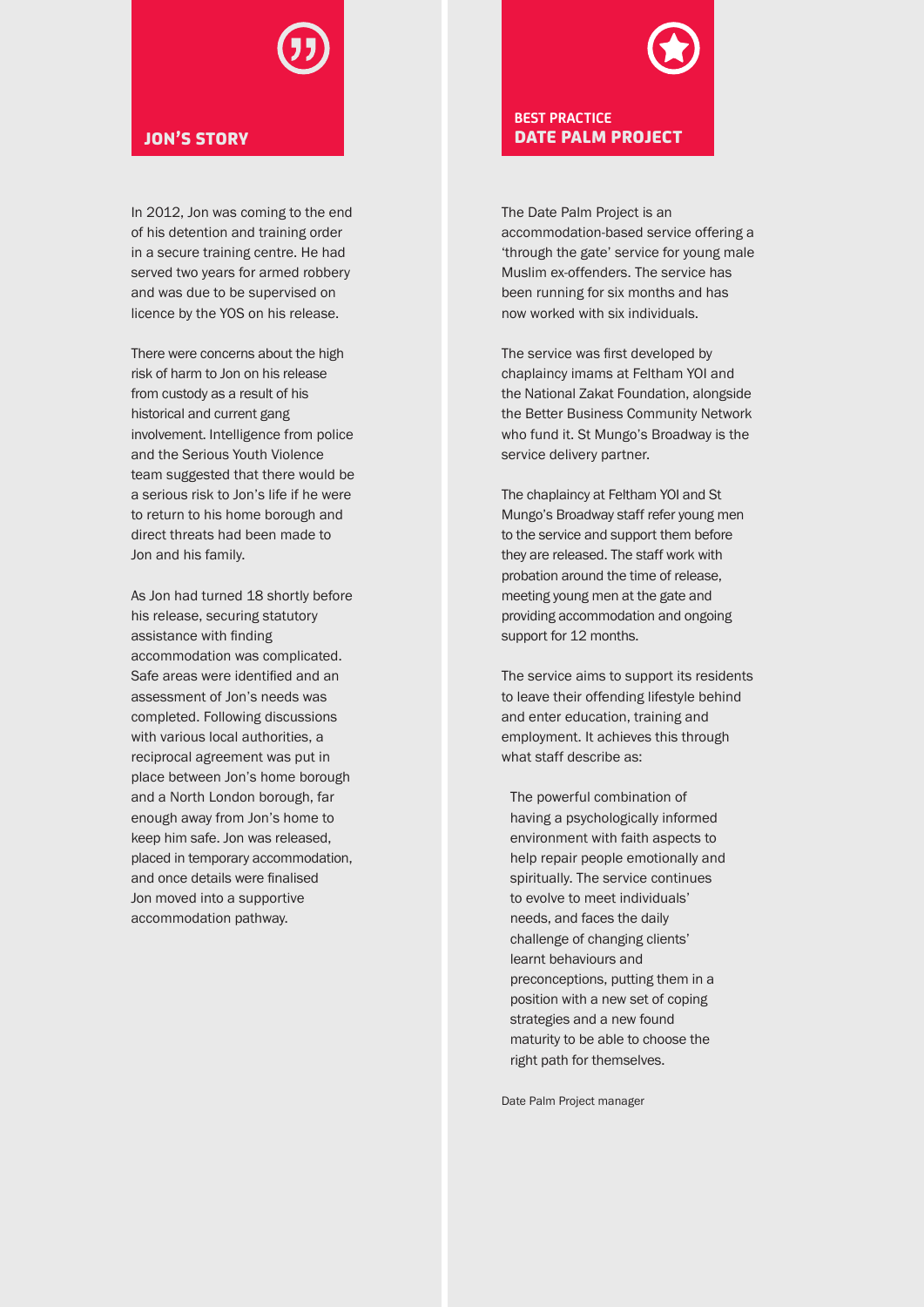## 2 The role of families in supporting gang exit

As several other studies have found, young people tended to leave or distance themselves when they found a partner or became a parent (Fitzgibbon et al, 2013). While the young respondents said that they had reached the decision to quit on their own, they also said that family members, particularly their mothers and their sisters, helped them to do this. Parents sometimes tried moving house, or sending their children to another area, to prevent their children's involvement in local gangs. Some approached the police or children's services for help, with mixed results. Those who succeeded tended to relocate to another area and use voluntary or statutory welfare, and educational and vocational provision. Conversely, there are times when families do not support a young person's attempts to leave the area, as the statement below from a young man, prosecuted through joint enterprise proceedings as a result of a gang-associated stabbing, illustrates.

Yeah like I have said to my mum 'Oh I am planning on leaving [home city] and that' and she is like. 'Yeah. Yeah. Do what you have to do' innit. But then on the other hand she is like 'Well you will get itchy feet and you will just come back the same. Yeah, you will come back. You can't stay up there'. Basically she is not saying yeah you do what you have to do innit. Your family is always here. It is only down the road, you know you come and visit. She is not like one of them. She is like 'You'll end up coming back', you know like one of them, not like really give me a praise. You know what I am saying?

17-year-old male in custody

The researchers suggest that effective strategies must be attuned to local situations vis-à-vis gangs. They believe that there is a strong case for supporting beleaguered families with gang-involved young people as part of the *Troubled Families* programme, even where they fail to meet the strict eligibility criteria. They commend early intervention before a young person's *on road* (gang) lifestyle is established. They also suggest that their findings lend support to existing programmes aimed at strengthening parenting skills in families with an identified risk of gang involvement. It is crucial that services meet their statutory responsibilities, especially for those young people leaving custody who were previously looked after by the local authority.

Parents are becoming younger now, and so you know, their dad's probably 30, they are 15 and so...So their dad is 30 he hangs about with all these gang-affiliated people, and because of who his dad is, or his dad has just done a long stretch, and because of who their dad is now, they have got the stripe. That's my dad. So we are dealing with the young people, but before we deal with the young people we have to deal with the families, mum, dad, even grandparents. YOS worker

Often organisations have a role in helping both the gang-involved young man and the mother of his child come to some decisions for the best interests of their child. The case from St Michael's Fellowship on page 61 describes the intensity and complexity of undertaking this work and the range of skills required by practitioners to secure a positive outcome.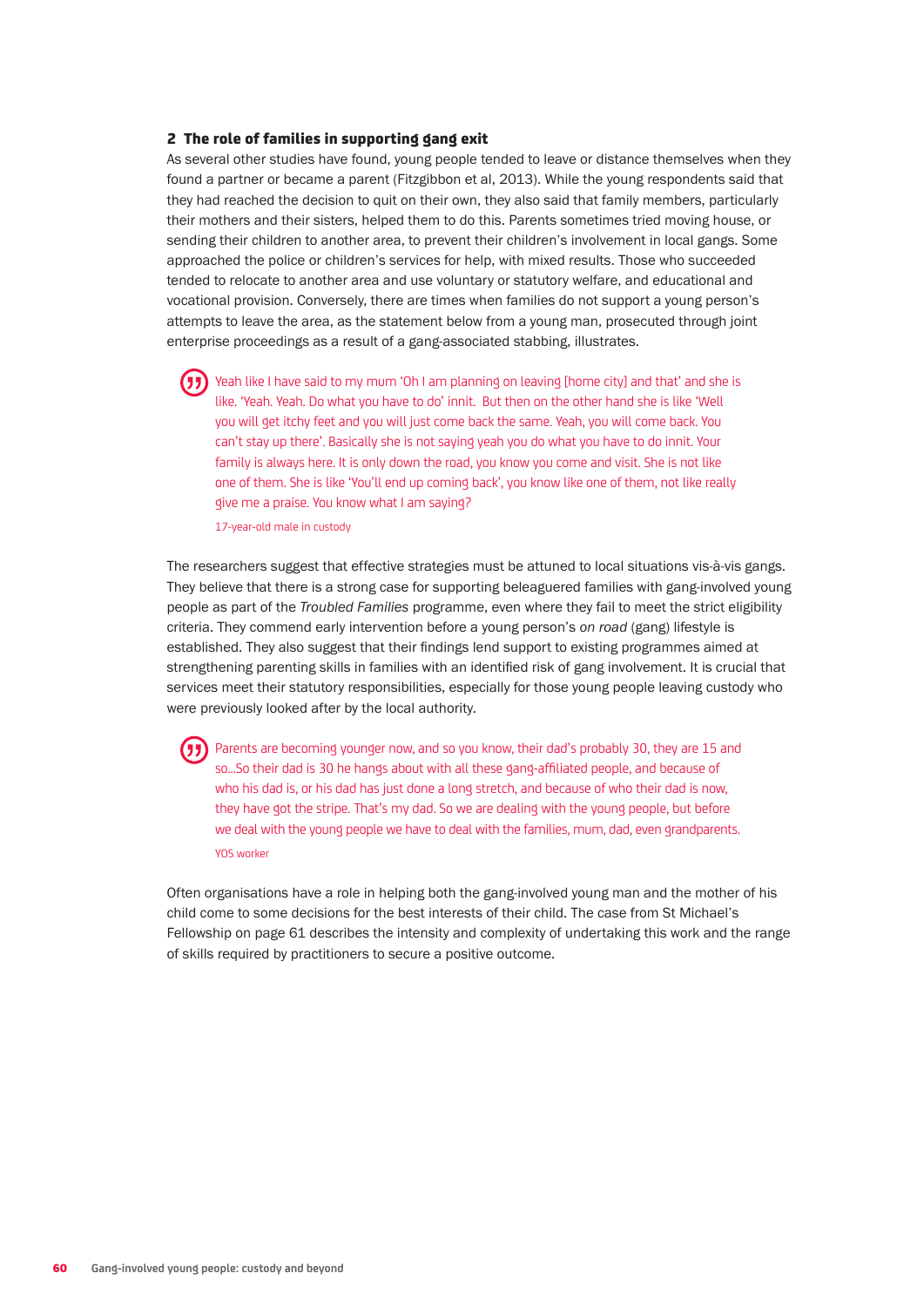Simon is 22 years old. Simon joined a gang at an early age and was excluded from his secondary school, at the age of 13, for seeking to recruit his fellow pupils into the gang. Simon has been arrested, charged, prosecuted and incarcerated for a variety of offences including possession of a bladed article, possession of an imitation firearm, attempted robbery, robbery and grievous bodily harm.

Simon left the gang in August 2012 after he survived an attempt on his life – during which he was stabbed nine times by members of a rival gang. He was relocated outside of the borough for a year and was employed as a construction apprentice.

Wendy is Simon's ex-partner and the mother of his child. During a failed attempt to enter the mother and baby unit to see Wendy, without her consent, Simon caused criminal damage and spent two weeks in custody. Upon release he was informed that he had lost his apprenticeship and that Wendy had been unfaithful. This led to numerous incidents of domestic violence, during which he subjected Wendy to a range of violence, aggression, vulgarity and threatening words and behaviours. Some of these incidents of domestic violence were committed in the presence of their child, which triggered a section 47 Child Protection Investigation. Wendy then obtained a non-molestation order against Simon. Simon breached the terms of the order and a warrant was issued for his arrest.

St Michael's Fellowship got involved to help Simon and Wendy address their issues and remain their daughter's primary caregivers.

Meetings, discussions, interactions and observations with Simon, Wendy, key workers and their child's social worker resulted in plans for Simon to receive or undertake the following:

- **1** One-to-one guidance and support from St Michael's Fellowship about being a father.
- **2** An anger management course
- **3** A domestic violence course
- **4** Contact with his child via St Michael's Fellowship's Saturday dads contact centre after successful completion of points 2 and 3. These sessions are structured and supervised to protect all the parties concerned.
- **5** A parenting course (with or without Wendy) after successful completion of points 2 and 3
- **6** Relationship counselling with Wendy
- **7** Assistance with becoming an apprentice again

St Michael's Fellowship had numerous one-to-one meetings and telephone conversations with education, health and social care and criminal justice professionals and liaised with a construction company. St Michael's Fellowship will then ask the relevant professionals to allow Simon to reestablish contact with his child at St Michael's Fellowship's Saturday dads contact centre.

Since St Michael's Fellowship's began working with Simon in late January 2014, he has taken full responsibility for all of the issues and incidents that have led him to this point. He has also fully engaged with the programme of intervention that has been designed to help him effect positive change.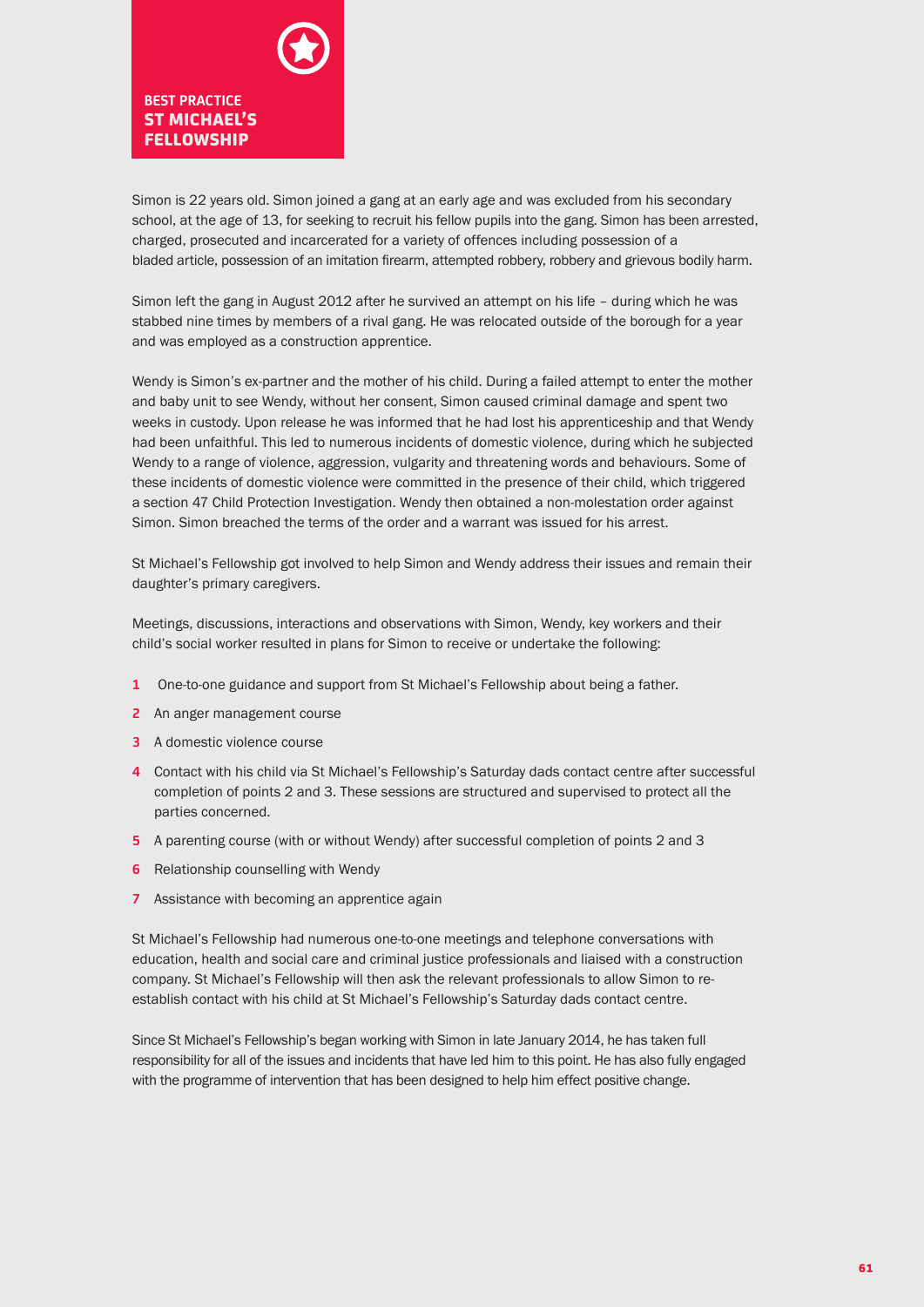## 3 Finance

For young people leaving penal institutions, money is usually a problem.

Homeless, being released out of jail. I've got £53, that's all I was given. That's all I've got. £53. I saved up £20 extra from my canteen, I was supposed to be given that, but they didn't give it to me, because they wanted me to come back and get it. So I had £53. I am going to buy some food, so that's £10 probably gone. Buy a packet of cigarettes and a drink. £15 gone. I am left with 40 something pound and that to take me...Now I need travel to take me from A to B, from B to C and back to A again, so I need transport for the whole day. So I am going to be left with £30. I've got nothing in my pocket, housing is telling me they can't sort out nothing for me. Probation can't sort out nothing for me. Where am I going? There's no...I feel like you are set up, I told this to my probation officer, I feel this is a set up, for me. No matter how much I tried to sort out of my life and I try better my life, there's always going to be a chance that I am going back to jail.

23-year-old male released in 2014

Several practitioners suggested that the need for a resettlement pack containing basic essentials to survive for the first few days would be a significant and positive development. Such provision would relieve a lot of the stress and for some, the trauma of the actual release process. For gang-involved young people, the lack of financial support can be a problem that they resolve by returning to the gang and benefitting from its illicit activities.

Money is power. Everyone says money rules the world, because we wouldn't be alive, we wouldn't have any clothes. Money rules everything. Everybody needs money in this world. Well it is not even though we did, we'd get money, we'd get greedy. But I used to get greedy and want more. So I would have a brand new nice phone, nice watch, whatever, but I still want that extra. I want that bike. I want that upgrade of that car and things like that. And that is what it is, it is greed. The more money you have got the more power you have got, that's how it is on the streets. And everyone wanted it. Everyone use to chase their dream, the chance to make money.

22-year-old male who had served four custodial sentences

Moreover, they may be indebted to older gangsters, possibly because of the loss of drugs when they were arrested, and this can only be resolved quickly by recourse to further criminality. Young people, when they arrive back in the community with little money may well think that they were better off before they went to prison and this is a disincentive to gang desistance.

I've also gotta make so-and-so appointments. I'm lucky that these people give me back my travel money, but tomorrow I go to a job interview. You're not expecting the person at a job interview to give you back your money, but little does anybody know. [support worker] had to give me another form so I could go and get toilet roll from a food bank. People wouldn't think a little thing like toilet roll would be big news, but we're living in poverty and we live in England. People don't understand that.

24 year old released in 2011

## 4 Employment

After the disclosure of their criminal record finding secure employment can be difficult. The Ban the Box campaign led by the charity Business in the Community (BITC) highlights the negative ripple effect there is on society when employers ask questions about criminal records at the first point of the recruitment process. Nacro and BITC advise employers to ask such questions at a later, more appropriate stage in the recruitment process so that applicants are first assessed on their skills, qualifications and ability to do the job. This also gives applicants the opportunity to provide disclosure information to the employer in a way which better informs the employer's risk assessment.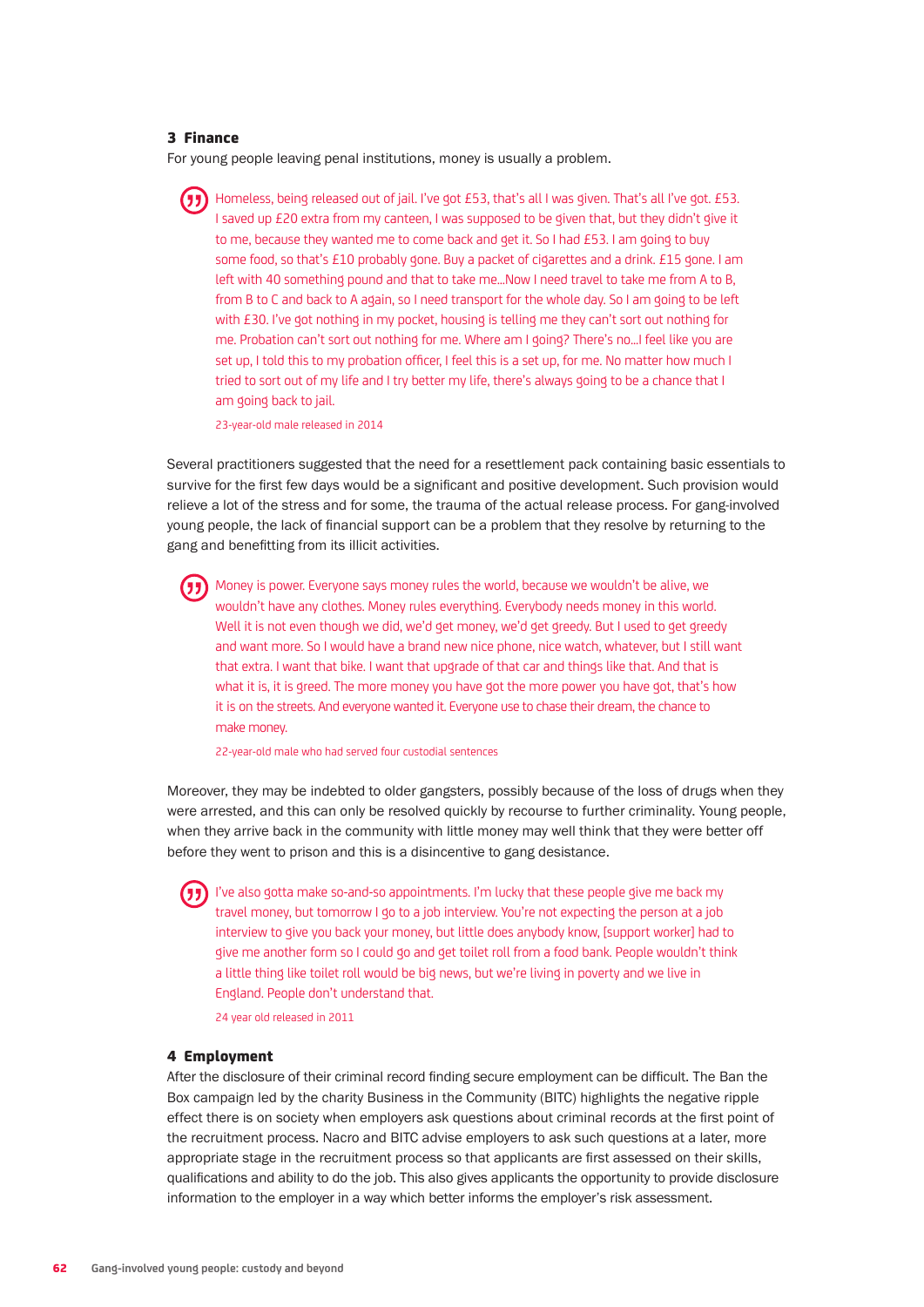…as soon as you put in you've got a criminal conviction, you can't even finish the application… and then go back, you refresh it, and you [click]…you say, 'no I haven't got one', and then it lets you carry on…you can't even get past that one initial stage…sometimes it's a bit hard. You feel like it's hard to progress.

Young woman released in summer 2014

The importance of having plans in place prior to release was made by both professionals and young people to whom we spoke. Planning for a career and mapping the pathway or steps required to achieve it should begin in custody, with the necessary educational opportunities being tailored towards the young person's end goal. Ensuring a structure to their day, by attending work or training was something young people recognised as helpful in distracting them from the temptation of returning to previous criminal activity.

To be honest the only reason you join a gang is going to be for protection and money. Earn money. They are going to want money, everyone wants money. You have got to help, go through programmes and try to get them a job or an apprenticeship, it depends how old they are. A traineeship, anything, just try to get them on a path where they can eventually be earning money, and just get a job, and then try building their life from there. Because once you have got a gang-affiliated person, a place to live and hopefully a work place then I think that would be really the key for that person. Because that's the only reason I am in a gang. For protection and money.

17 year old in custody, due for release in March 2015



Creating Positive Futures is located within New Horizon Youth Centre in Camden, North London. The service provides drop-in services, including accommodation advice and referrals, accredited education and training programmes, counselling and music production workshops. Staff work with young people on a one-toone basis and through group work sessions.

Eddie worked with the education, employment and training team to write a CV and undertake training. He was found an apprenticeship after expressing an interest in construction and gaining his CSCS. However, he decided relatively early in the apprenticeship that this was not the path he wanted to pursue and quit after two months. A new apprenticeship was then secured in business skills. Eddie was provided with intensive support during this period to help him deal with housing benefits, JSA, budgeting, independent living, cooking and settling into a new area. Appointments were carried out in the community to ensure Eddie knew his way around.

Eddie is now in his second term at university studying for a business degree. He is working part time to help fund his studies.

The support from Creating Positive Futures started when Eddie was in custody and continued after his statutory support and licence period finished. Eddie worked with the same key worker throughout this time and built strong relationships with the other staff there. Eddie has passed his driving test and is continuing to build his life in the same North London borough, where he was relocated upon release, not because he has to, but because he wants to.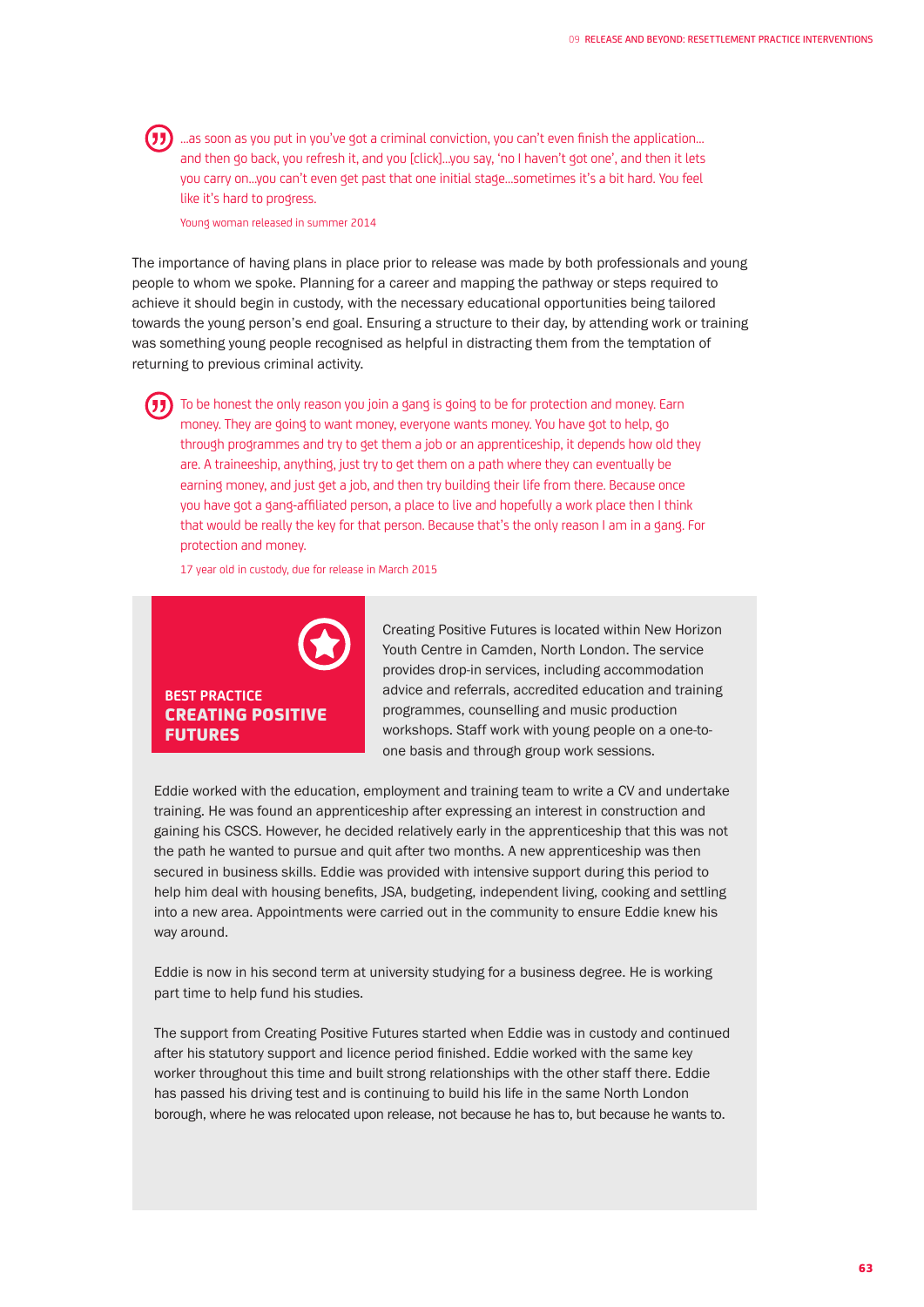## 5 Licence conditions

(万

Both young people and the professionals providing resettlement services were clear that the success of the resettlement process was predicated on the effectiveness of the multi-agency partnership responsible for supervising their licence conditions upon release. The Home Office MAPPA provide a national framework for assessing and managing the risk posed by serious and violent offenders. Police, prison and probation are responsible for the assessment and management of risks posed by relevant sexual and violent offenders.

Some organisations which operate a multi-agency gangs-desistance programme are able to ensure a suitable level of coordination. For example, the Integrated Gang Management Unit (IGMU) in Manchester has its own specialist gangs MAPPA and meets once a month specifically to talk about the release of known 'gang nominals'.

Many local authorities will have their own risk assessment and management procedures. However, the research team heard mixed accounts of how well these arrangements were working, as this respondent indicates:

The day I come out, I went to probation in [borough]. After I finished probation I went to housing to try. They told me go to the housing association, because they can't give me accommodation from the council, I didn't have anywhere to sleep in. I went to the housing association, as soon as I got to the housing door I see the person who was my partner, who used to be. His little brother just got rushed, he got beaten up, he is bleeding and that. He said 'I got beaten up by people. There's a war going on'. I am thinking, 'I didn't want to meet you or your brother, any of those people in that area. And people are going to know that I am out'. I might be involved automatically into this thing, now I have to look, watch at my back.

20 year old released in 2012

Young people interviewed for the purposes of this report said it often proved difficult to comply with licence conditions, especially those which include Antisocial Behaviour Orders (ASBOs) or prohibit them from entering particular areas or associating with particular people. This was echoed in the recent Young Review (2014) which heard from prisoners who felt that living a normal life back in their communities could put them at risk of breaching their licence conditions.

Professionals gave examples of entire families being evicted from their homes by local authorities because their son had breached his licence. One respondent described this as 'ethnic cleansing'. On the other hand, with sufficient resources and a well-integrated multi-agency partnership, positive outcomes can be achieved for the young person, the victim/s and the wider community, as was the case with Joe whose IGMU intervention is outlined opposite.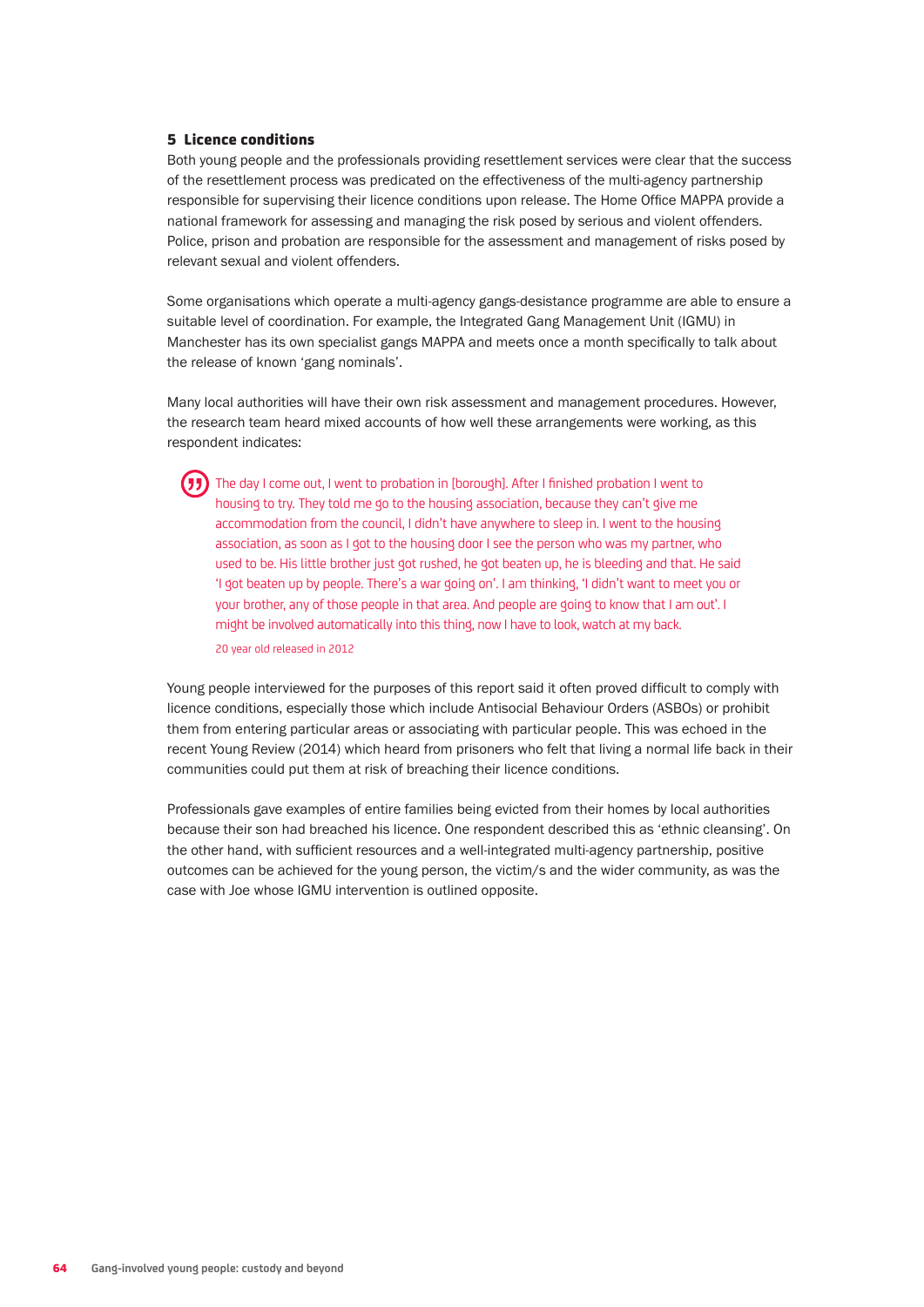Joe, 23, was serving a 116-month standard determinate sentence for assaults with intent to rob. He was assessed as presenting a high risk of serious harm to the public and rival gang members. Whilst strenuously disputed by Joe and others close to him, he was identified as someone associated with urban street gangs (USG). This view was shared by key agencies responsible for his supervision. The Integrated Gang Management Unit (IGMU) began working on Joe's case more than 12 months before his release.

The IGMU convened a meeting. Attendees included a senior probation officer, a specialist probation officer, a social worker, a family support worker, an interventions worker and an education, training and employment (ETE) specialist. Victim liaison, Neighbourhood DI and MAPPA support were also present. The points below outline what was discussed, agreed and achieved.

## **Key themes dicussed**

- Joe's association with well-known USG members
- Poor financial and ETE prospects
- Lack of suitable accommodation
- Joe was suffering significant levels of anxiety
- Traumatised victim with anxieties about Joe's imminent release from prison
- High community interest in the case with risk of adverse publicity

## **Action plan agreed**

- Place Joe in an approved premises and arrange extensive control measures
- Refer Joe to local specialist mental health provider for USG-involved offenders
- Arrange appointments with the IGMU's ETE officer

## **Outcomes achieved**

Since Joe's release in October 2014:

- He has not breached any conditions of his licence
- He has completed the Approved Premises placement successfully
- There is no new intelligence of USG association
- He has obtained part-time employment as a waiter
- He has engaged in a work programme to obtain qualifications
- He has accessed mental health support
- He has engaged well with probation interventions
- Safe accommodation was eventually provided out of the immediate vicinity

## **Summary**

The IGMU is a well-established multi-agency team with a high level of expertise around USG work. Barriers are multiple when leaving custody, and even more so in the case of USGs. Some agencies can be risk averse but the IGMU will 'take a risk to manage a risk' because their shared understanding provides confidence whilst remaining risk aware.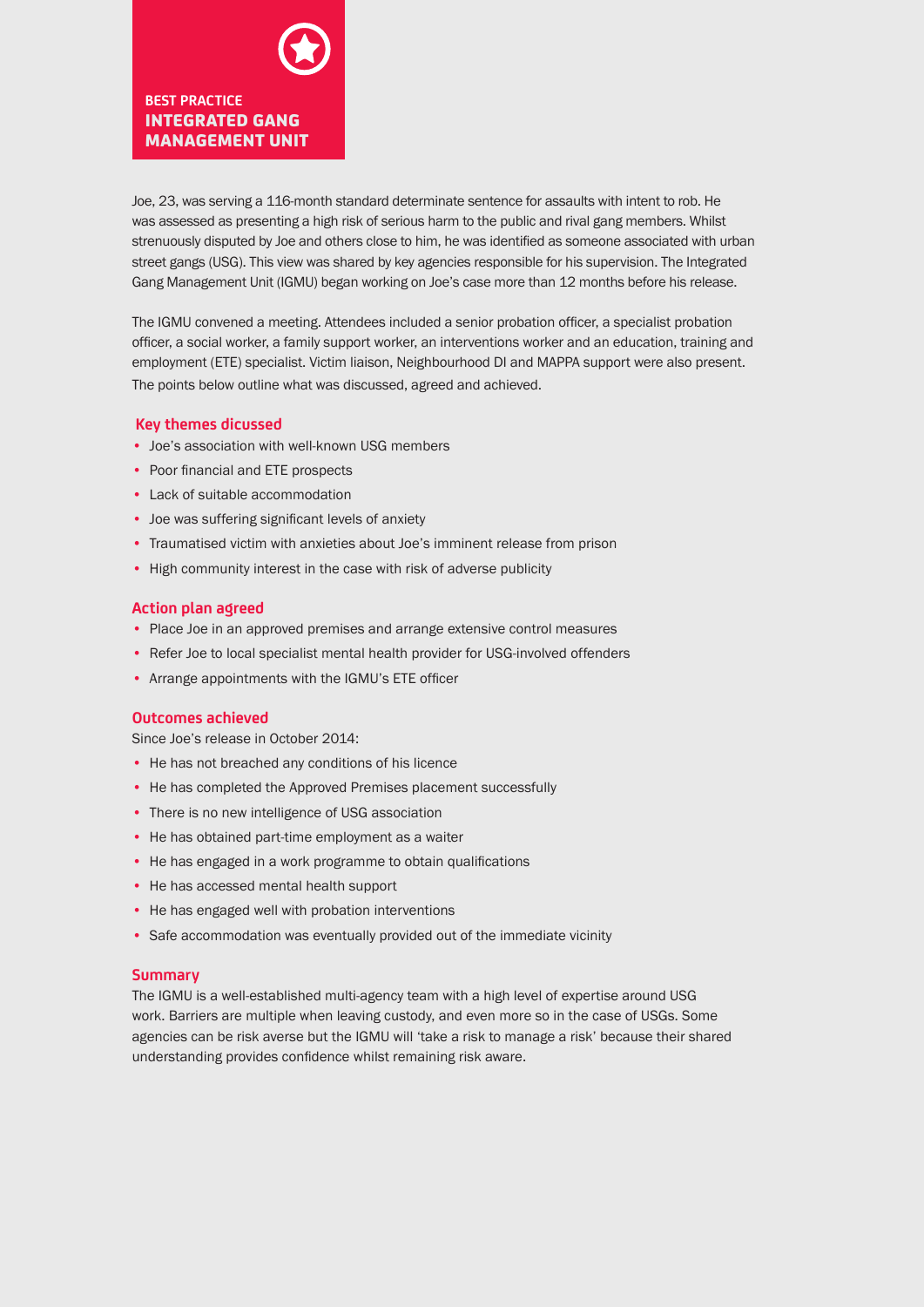During the period of this investigation, the research team has discovered some excellent resettlement practice for meeting the needs of gang-involved young people. However, the tensions and challenges within the criminal justice system, and particularly within the secure estate often render these initiatives less effective than they have the potential to be. For example, uncertainty about funding can distract staff from delivering their services because staff turnover gets in the way of effective multi-agency planning. Recognising these difficulties, research indicates that organisations might usefully consider the following framework as a basis for the development of a comprehensive gang intervention programme.

## The key components of community based gang-desistance programmes

In his evaluation of three London gang-desistance initiatives, Pitts (2011) sketched out 11 key features of an optimal gang-desistance programme:

- 1 It would target gang-involved children and young people utilising a 'Traffic Light' Risk Assessment Instrument to establish the depth, nature and risks posed by and to the young person. This would enable the programme providers to develop a range of interventions of the right type, intensity and duration. To succeed, however, all the relevant agencies, schools, and local residents would need to be involved, because some 'serious players' may be unknown to statutory agencies.
- 2 It would have an Outreach Function, usually pursued by street-based youth workers skilled in making and sustaining contact with 'hard-to-reach' groups (Crimmens et al, 2004), to draw them into the programme.
- 3 It would have an intensive Group work Programme which focused upon the development of alternative routes out of gang involvement and 'leadership' training. The effects of these programmes would be maximised if they had one or more residential elements which took participants to an unfamiliar setting where they were required to engage in unfamiliar group activities.
- 4 It would have a Casework Function in which criminal justice, youth work and/or social welfare professionals worked with the young person and their family to support involvement in the group work programme, address family problems and (re-)establish links with school, training, employment and/or relevant social welfare agencies.
- 5 It would establish a Presence and a Base in a Gang-affected Neighbourhood and allow continuing contact with gang-involved young people beyond the life of a particular intervention.
- 6 It would provide continuing practical and emotional support in the form of Mentors, 'Buddies' and/or a Drop-in function.
- 7 It would have access to the services of Education, Training and Employment Specialists who would work with gang-involved young people, to maximise their skills and knowledge and effect realistic choices about their futures, as well as with local employers, colleges and universities to open up alternative legitimate pathways for these young people.
- 8 It would have access to the services of a specialist **Housing Professional** who could, if necessary, enable young people under threat to move to suitable, and suitably supported accommodation in another area.
- 9 It would have a Mediation Team that would keep contact with all local gangs, and 'crews'. enabling it to intervene to defuse inter-gang conflict and thereby reduce tit-for-tat violence.
- 10 As mentioned above, it would also have a Through the gate Function involving regular visits to gang-involved young people in YOIs or prison by project staff in order to draw them back into the project/programme on their return, which is often a point at which violence erupts.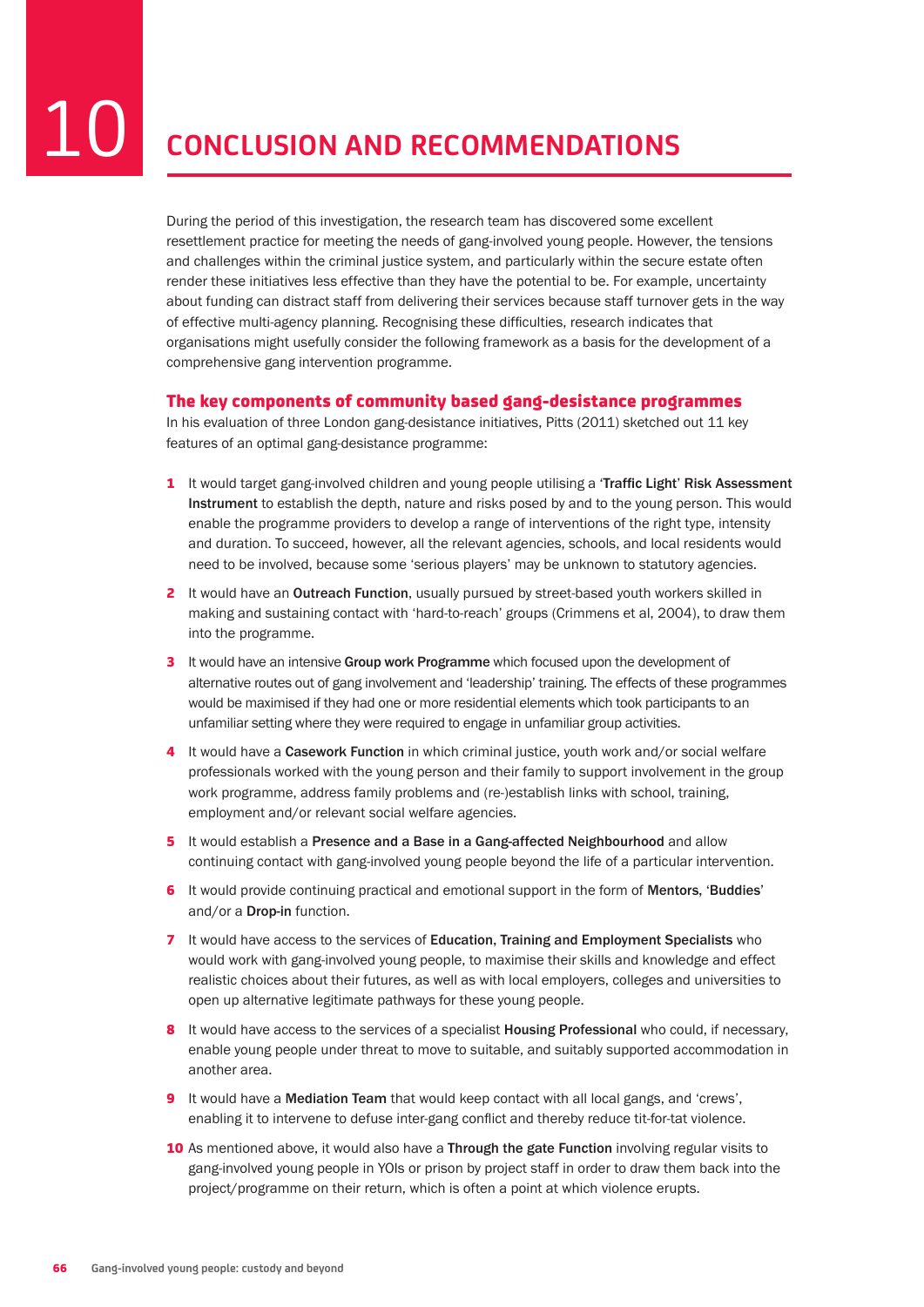**11** As well as providing the services and resources outlined above, it would also have a dedicated Girls and Young Women's Intervention Team because research suggests that intervention with gang-involved girls and young women should contain a number of gender-specific elements (Cousineau, 2009; Miller, 2009). These include:

*targeted prevention* with girls and young women who, while not actively involved in gang crime 'hang out' with gang members. Research suggests that girls and young women may do this for as much as a year, before making a commitment to join (Miller, 2001)

*harm reduction,* including the construction of 'bad date' databases, supportive police protection, HIV prevention, needle exchange, STD testing, street outreach and the provision of emergency shelters

c*risis intervention*: which takes the form of outreach work and spans mental health and suicide prevention services (Chatterjee, 2006).

## Recommendations

- 1 Resettlement work with gangs should build upon the principles of effective resettlement with young people developed within and around the criminal justice system.
- **2** Where an imprisoned young person is gang involved, provision in the form of funding for additional staff should be made available so that workers who know them can keep in contact with them and their families whilst in custody and liaise with the relevant agencies and services in order to develop and implement a realistic resettlement plan.
- **3** Funding should be made available to support the young person from day one of their sentence and where necessary, beyond the end of the licence period. This will be particularly important for gang-involved young people who are relocated. ROTL should be used to allow the young person to familiarise themselves with their new surroundings and service providers.
- 4 Agencies endeavouring to establish contact with imprisoned gang-involved young people should personalise the intervention; sending any literature with a handwritten letter and enclosing a selfaddressed envelope to encourage the young person to write back. The sender of the letter should visit the young person inside at least once before release and become the 'go to' resettlement worker liaising with the relevant agencies and services in order to develop and implement a realistic resettlement plan.
- 5 Workers from gang-desistance programmes could also deliver Good Lives (Ward, 2015) programmes in custody and outside, that address violence and the trauma experienced by many gang-involved young people and/or programmes designed to empower young people to take control of their own lives and exercise agency. Such programmes should focus not only on the individual within the gang but also on the gang within its social field.
- 6 All too often educational provision in prison establishments is offered on a 'one size fits all' basis which suits nobody, yet the research indicates that relevant educational programmes can facilitate positive resettlement. It would follow that educational and vocational provision in prison should be based upon the young people's level of attainment, learning needs and aspirations. This would mean teaching young people in smaller groups but, in view of the fact that 'one size fits all' provision tends to foster disruption and violence, this would be a sound investment.
- **7** As a matter of urgency, those responsible for the secure estate need to find ways of reducing the high levels of violence which is evident in the institutions which accommodate gang-involved young people. Research on the impact of the different placement strategies is urgently needed. The use of confinement which mitigates against attendance at education or gang-desistance programmes should be discouraged. Additionally, appropriate mental health screening and support need to be available.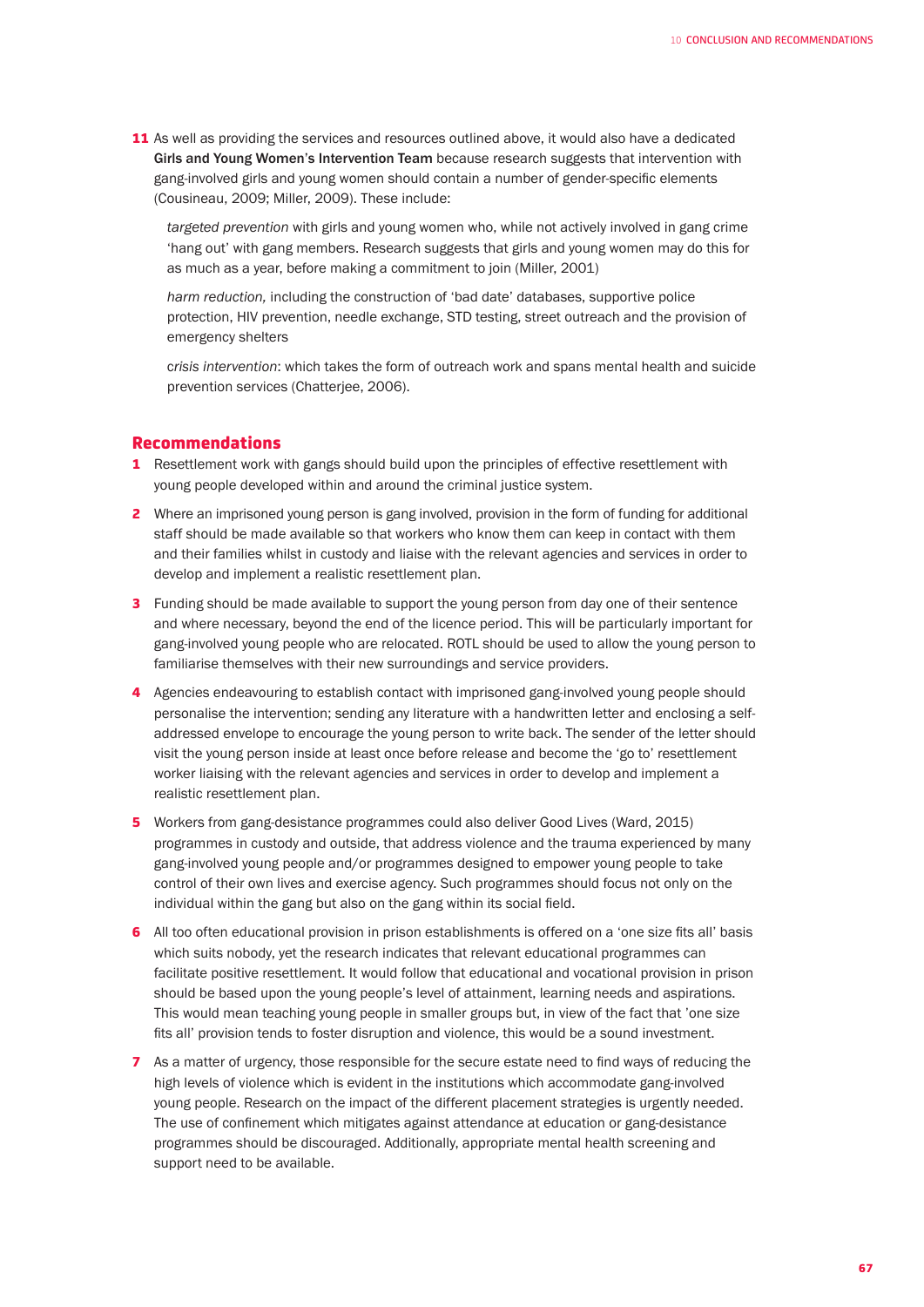- 8 Decisions about relocation need to be made earlier so that services which are to provide accommodation, education, training etc. can be identified and the young person can use ROTL to begin the resettlement process. Agencies should ensure the necessary support in the form of a key worker who can offer a drop-in service and introductions to key professionals, volunteers or peer mentors in relevant recreational, educational and vocational services. The support should be available out of hours and pay particular attention to significant dates/times which may create difficulties or isolation for the young person.
- 9 Recognising that many gang-involved young people lack academic qualifications and some struggle with literacy and numeracy, linking them into relevant and supportive educational, training or employment facilities on release, which 'start where they are' and build upon what has already been undertaken in custody, will be important. This will also be true for those with qualifications who could, with support, enter further and higher education.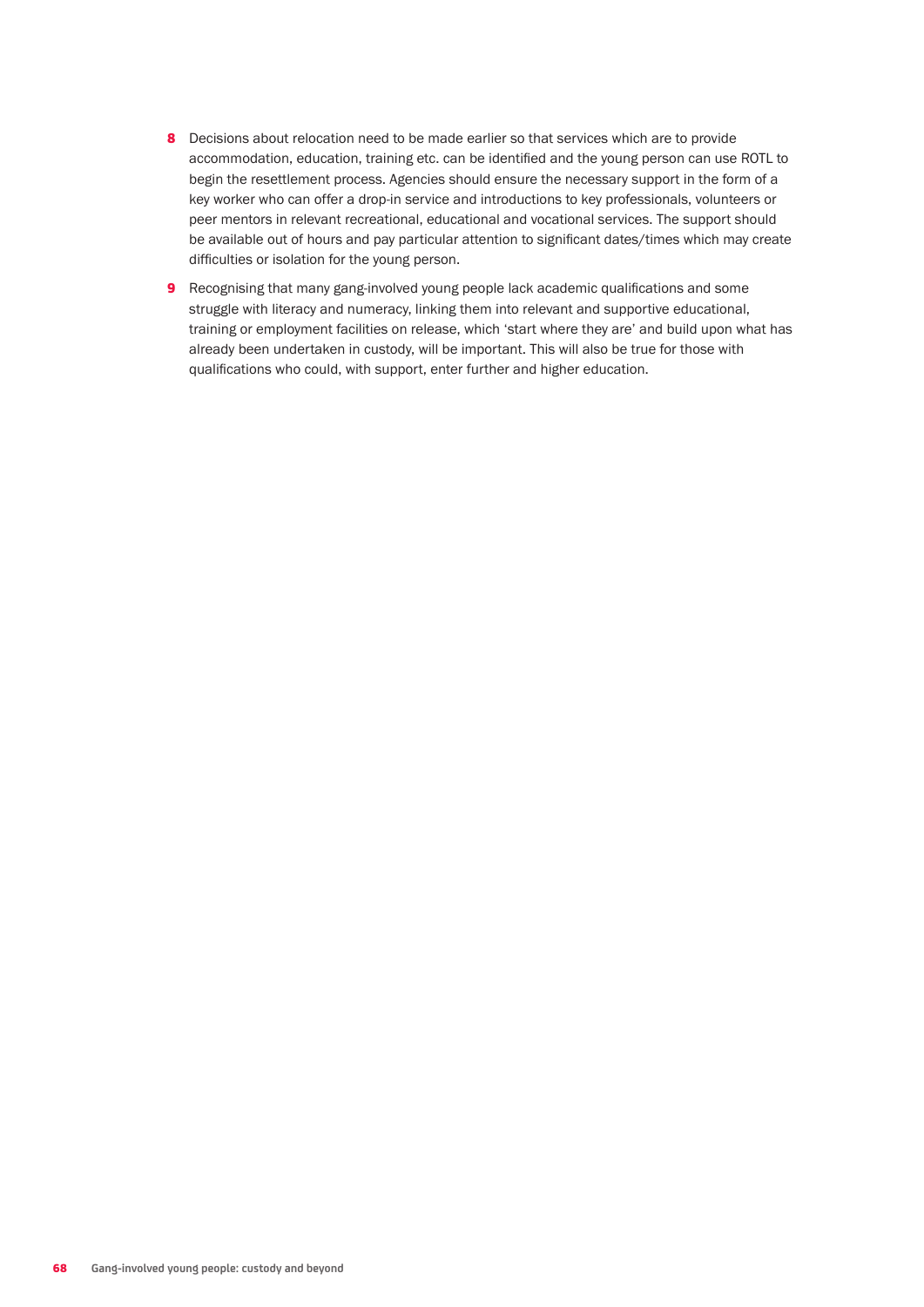## **REFERENCES**

Aldridge J, Medina J and Ralphs R (2008) 'Dangers and Problems of Doing Gang Research in the UK' in van Gemert F, Peterson D and Lien I (eds), *Street Gangs, Migration and Ethnicity* Cullompton, Devon: Willan

Aldridge J, Shute J, Ralphs R and Medina J (2009) 'Blame the Parents? Challenges for Parent-Focused Programmes for Families of Gang-Involved Young People' *Children & Society* Oxford: Blackwell Publishing

Alexander C (2008) *(Re)thinking 'gangs'* London: Runnymede Trust

Andell P and Pitts J (2013) *Filling the Gaps/Joining the Dots: The Lambeth Gang and Youth Violence Strategy 2012: A Rapid Assessment Exercise* Lambeth: London Borough of Lambeth

Arciaga-Young M and Gonzalez V (2013) *Getting Out of Gangs, Staying Out of Gangs: Gang Intervention and Desistance Strategies*, National Gang Center Bulletin No.8, Washington DC: Office of Juvenile Justice and Delinquency Prevention

Barter C, McCarry M, Berridge D and Evans K (2009a) *Partner exploitation and violence in teenage intimate relationships* London: NPSCC

Barter C, McCarry M, Berridge D and Evans K (2009b) *Partner exploitation and violence in teenage intimate relationships: Executive Summary* London: NPSCC

Bateman T (2014) *Children in conflict with the law: an overview of trends and developments - 2013* London: National Association for Youth Justice

Bateman T and Hazel N (2014a) *Resettlement of young people leaving custody: lessons from the literature. Update: March 2014* London: Beyond Youth Custody

Bateman T and Hazel N (2014b) *Resettlement of young people leaving custody: lessons from the literature*. *Update: August 2014* London: Beyond Youth Custody

Bateman T and Hazel N (2014c) *Resettlement of young people leaving custody: lessons from the literature*. *Update: November 2014* London: Beyond Youth Custody

Bateman T and Hazel N (2014d) *Resettlement of girls and young women: research report London: Beyond Youth* **Custody** 

Bateman T, Hazel N and Wright S (2013) *Resettlement of young people leaving custody: lessons from the literature*  London: Beyond Youth Custody

Bateman T and Pitts J (2005) *The Russell House Companion to Youth Justice* Lyme Regis: Russell House Publishing

Becker (1966) 'Whose Side Are We On' *Social Problems* 14(3) p.239

Beckett H, Brodie I, Factor F, Melrose M, Pearce J, Pitts J, Shuker L and Warrington C (2013) *It's Wrong ... But You Get Used to It, A Qualitative Study of Gang-associated Sexual Violence Towards, and Exploitation of Young People in England* London: The Children's Commissioner for England

Beckett H and Schubotz D (2014) 'Young people's self-reported experiences of sexual exploitation and sexual violence: A view from Northern Ireland' *Journal of Youth studies* 17(4) pp.430-445

Beckett H and Warrington C (2014) *Suffering in silence: Children and unreported crime* London: Victim Support

Beckett H and Warrington C *Making Justice Work: Improving criminal justice responses for young people in child sexual exploitation cases* (forthcoming)

Bell K (2009) 'Gender and Gangs: A Quantitative Comparison' *Crime and Delinquency* 55(3) pp.363-387

Bjørgo T (1999) How Gangs Fall Apart: Processes of Transformation and Disintegration of Gangs, Paper presented at the 51st Annual Meeting of the American Society of Criminology, Toronto, Canada, November 17-20

Bottoms A, Hay W and Sparks R (1995) 'Situational and Social Approaches to The Prevention of Disorder in Long-Term Prisons' in Flanagan T J (ed) *Long-Term Imprisonment: Policy, Science, and Correctional Practice* Thousand Oaks, California: Sage

Bottoms A, Shapland J, Costello A, Holmes D and Mair G (2004) 'Towards Desistance: Theoretical Underpinnings for an Empirical Study' *The Howard Journal of Criminal Justice* 43(4) pp.368-389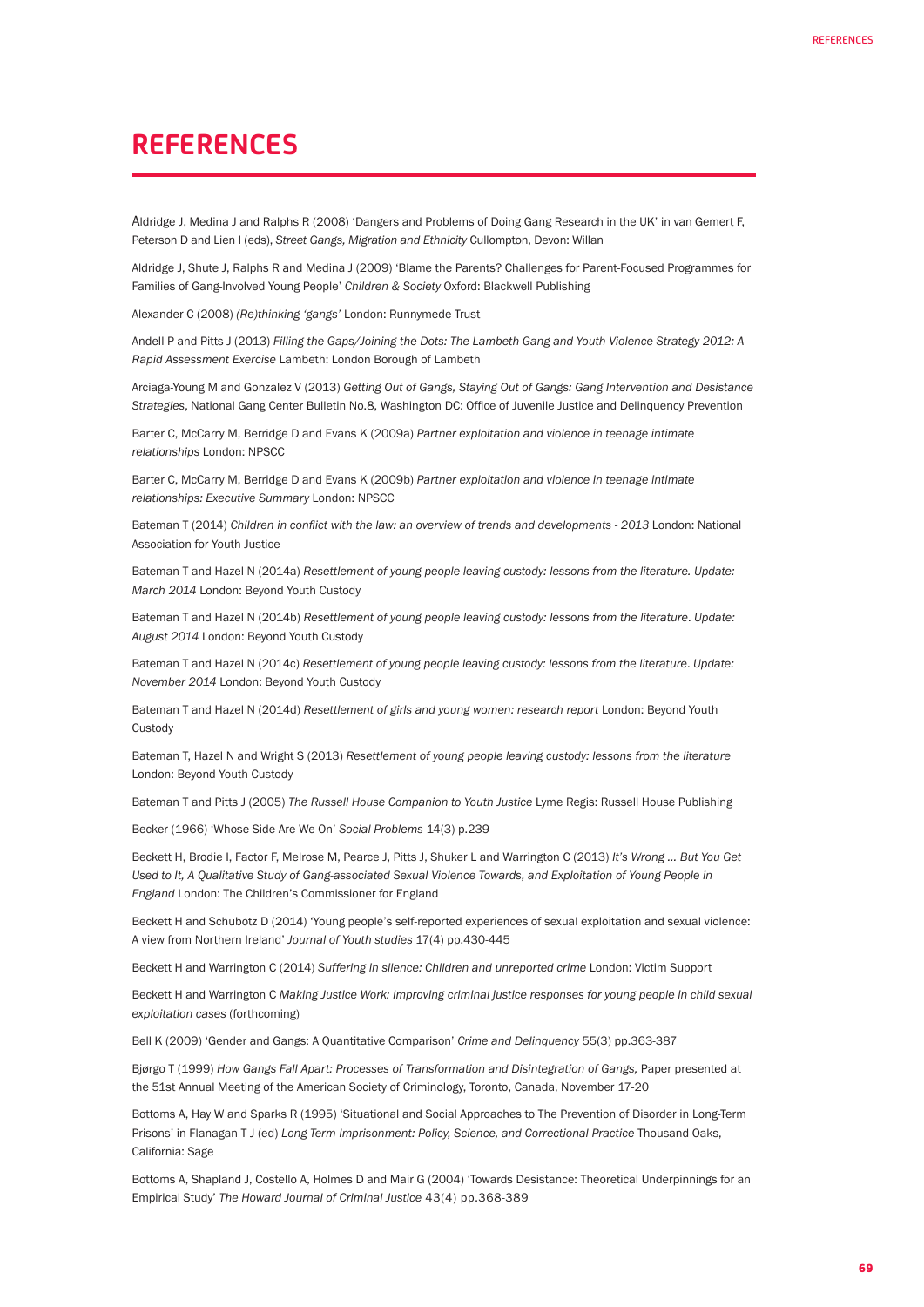Bourdieu P (1999) *The Weight of the World* Stanford: Stanford University Press

Bowling B and Phillips C (2006) *Young Black People and the Criminal Justice System* Submission to the Home Affairs Committee Inquiry, October

Braga A, Kennedy D, Waring E and Morrison A (2001) 'Problem-oriented Policing, Deterrence and Youth Violence: An Evaluation of Boston's Operation Ceasefire' *The Journal of Research in Crime and Delinquency* 38(3) pp.195-225

Brand A and Ollerenshaw R (2009) *Gangs at the Grass Roots: Community Solutions to Street Violence* London: The New Local Government Network

Brap (2012) *Stuck: current approaches to the design and delivery of interventions to address gang-related violence in Birmingham: a research report* Birmingham: Brap (Accessible at http://www.barrowcadbury.org.uk/wp-content/ uploads/2012/09/stuck-brapresearchreport1.pdf)

Briggs D (2008) 'Robbery Careers: Desistance Attempts' *Safer Communities* 7(3)

Bottoms A E (2003) 'Theoretical Reflections on the Evaluation of a Penal Policy Initiative' in L Zedner and A Ashworth (eds) *The Criminological Foundations of Penal Policy* Oxford: Oxford University Press

Bullock K and Tilley N (2002) *Shooting, Gangs and Violent Incidents in Manchester: Developing a Crime Reduction Strategy* Crime Reduction Research Series Paper 13, London: Home Office

Business in the Community (2014) *Ban the Box* (Accessible at http://www.bitc.org.uk/programmes/ban-box)

Cao L, Zhao J and van Dine S (1997) 'Prison Disciplinary Tickets: A Test of the Deprivation and Importation Models' *Journal of Criminal Justice* 25(2) pp.103-113

Centre for Social Justice (2009) *Dying to Belong: An In-depth Review of Street Gangs in Britain* London: Centre for Social **Justice** 

Chatterjee J (2006) *Gang Prevention and Intervention Strategies* Ottawa: Research and Evaluation Branch, Community, Contract and Aboriginal Policing Services Directorate

Chief Inspector of Prisons (2013) *HMP/YOI Feltham - violent and unsafe* London: MOJ (Accessible at http://www.justice.gov.uk/news/press-releases/hmi-prisons/hmpyoi-feltham-violent-and-unsafe)

CIRV (2011) *The violence must stop* Glasgow: CIRV

Cloward R and Ohlin L (1960) *Delinquency and Opportunity* London: Routledge and Kegan Paul

Cohen D (2014) *Astonishing letter from housing chiefs to gang leader who quit crime and asked to be rehomed away from his old enemies* London Evening Standard (Accessible at http://www.standard.co.uk/news/london/astonishingletter-from-housing-chiefs-to-gang-leader-who-quit-crime-and-asked-to-be-rehomed-away-from-his-oldenemies-9072256.html)

Coid J, Ullrich S, Keers R, Bebbington P, DeStavola B, Kallis C, Yang M, Reiss D, Jenkins R and Donnelly M (2013) 'Gang Membership, Violence and Psychiatric Morbidity' *American Journal of Psychiatry* 170(9) pp.985-993

Collinson M (1996) 'In search of the high life: drugs, crime, masculinity, and consumption' *The British Journal of Criminology* 36(3) pp.428-44

Corrigan R (2007) Paper presented on the Manchester Multi-agency Gang Strategy at The Association of Chief Police Officer's Annual Conference, Bath

Cousineau M-M (2009) 'Girls and Street Gangs: When the Dream Becomes a Nightmare' *Preventing violence against girls: should programmes be gender-specific?* Conference proceedings, Montreal, October 25

Coy M (2009) 'Milkshakes, lady lumps and growing up to wait boobies: how sexualisation of popular culture limits girls' horizons' *Feminist Review* 10(1) pp.61-75

Crimmens D, Factor F, Jeffs T, Pitts J, Pugh C, Spence J and Turner P (2004) *Reaching Socially Excluded Young People*  Leicester: National Youth Agency

Cromwell P, Olson J and Avary D (1991) *Breaking and Entering: An Ethnographic Analysis of Burglary* Newbury Park: Sage

Currie E (1985) *Confronting Crime: an American Challenge* New York: Pantheon

Davies A (1998) 'Street gangs, crime and policing in Glasgow during the 1930s: The case of the beehive boys' *Social History* 23(3) pp.251-267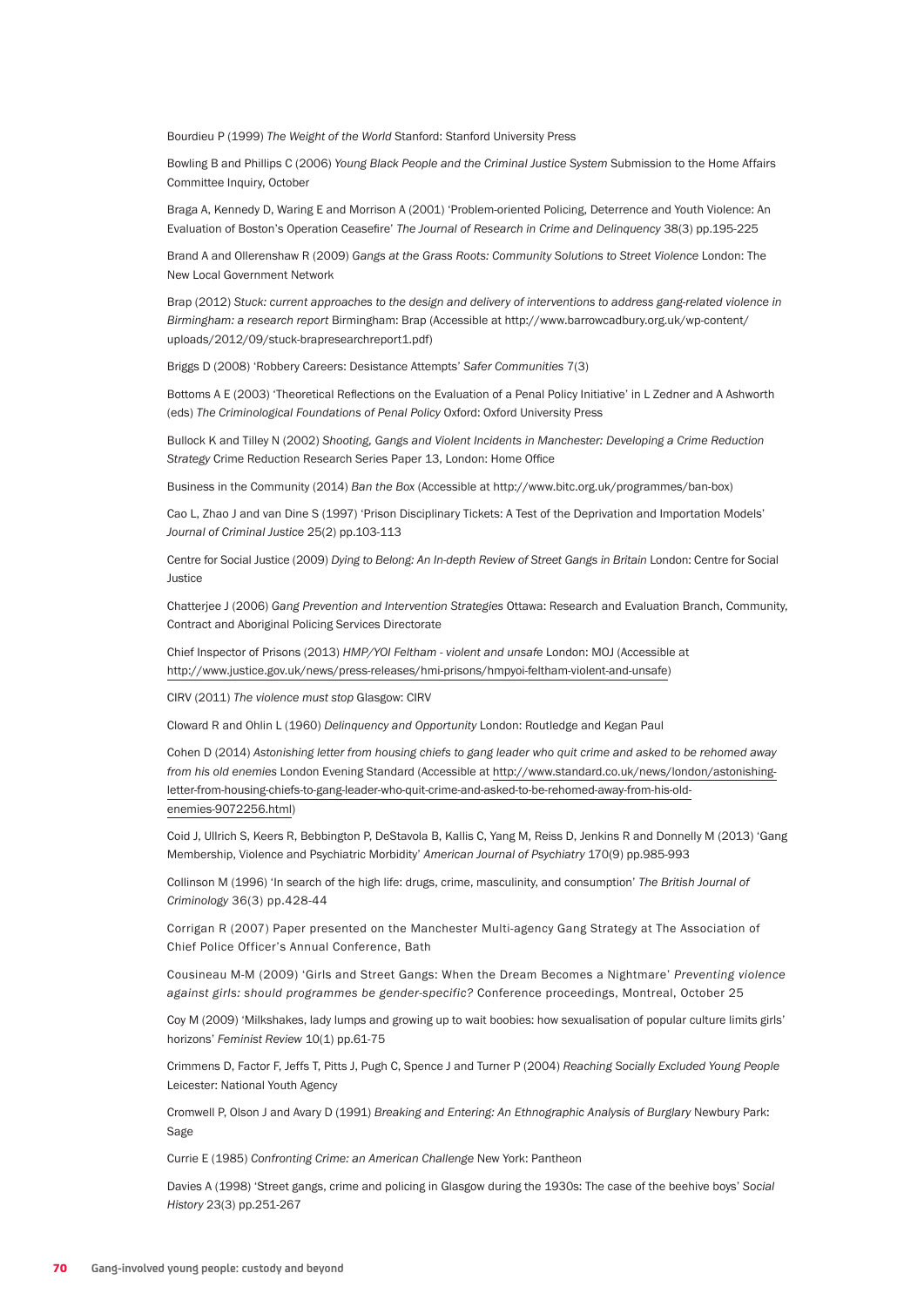Davison T, van Staden L, Nicholas S and Feist A (2010*) Process Evaluation of Data Sharing Between Emergency Departments and Community Safety Partnerships in the South East*, Home Office Research Report 46, London: Home **Office** 

Dawson, P (2007) *The National PPO Evaluation: Research to Inform and Guide Practice*, Home Office Online Report 09/07, London: Home Office (Accessible at http://rds.homeoffice.gov.uk/rds/pdfs07/rdsolr0907.pdf)

Deane L, Bracken D C and Morrissette L (2007) 'Desistance within an urban aboriginal gang' *Probation Journal* 54(2) pp.125-141

Decker S and Lauritsen J (2002) 'Breaking the Bonds of Membership: Leaving the Gang' in Ronald Huff C (ed) *Gangs in America III* pp103-122 Thousand Oaks, California: Sage

Decker S and Van Winkle B (1996) *Life in the Gang: Family, Friends, and Violence* New York: Cambridge University Press

DeLisi M, Berg T and Hochstetler A (2004) 'Gang Members, Career Criminals and Prison Violence: Further Specification of the Importation Model of Inmate Behavior' *Criminal Justice Studies* 17(4) pp369-383

Densley J (2013) *How Gangs Work: An Ethnography of Youth Violence* London: Palgrave/Macmillan

De Souza Briggs X (1998) 'Brown Faces in White Suburbs: Housing Mobility and the Many Faces of Social Capital' *Housing Policy Debate* 9(1) pp.177-221

Disley E and Liddle M *Urban Street Gangs in Ending Gang and Youth Violence Areas: Local Perceptions of the Nature of Gangs and Whether they have Changed in the Last Two Years* (forthcoming)

Dumas A (1844) *Les Trois Mousquetaires*, Free Ebook, Gutenberg.Org

D'Unger A V, Land K C, McCall P L and Nagan D S (1998) 'How many latent classes of delinquent/criminal careers? Results from mixed poisson regression analysis' *American Journal of Sociology* 103(6) pp.1593–1620

Edgar K and O'Donnell I (1998) 'Assault in Prison: The 'Victim's' Contribution' *The British Journal of Criminology* 38(4) pp.635- 650

Elliott D S, Huizinga D and Morse B (1986) 'Self-reported violent offending: A descriptive analysis of juvenile violent offenders and their offending careers' *Journal of Interpersonal Violence*.1(4) pp.472-514

Farrall S (ed) (2000) *The Termination of Criminal Careers* Burlington, Vermont: Ashgate Publishing Company

Farrington D (1996) *Understanding and Preventing Youth Crime* York: Joseph Rowntree Foundation

Farrington D P, Gallagher B, Morley L, St Ledger R J and West D J (1986) 'Unemployment, School Leaving and Crime' *The British Journal of Criminology 26*(4) pp.335-356

Feilzer M, with Appleton C, Roberts C, and Hoyle C (2004) *Cognitive Behaviour Projects* London: Youth Justice Board (Accessible at http://yjbpublications.justice.gov.uk/Resources/Downloads/cognitivebehaviourfull.pdf)

Firmin C (2009) 'Girls around gangs' *Safer Communities* 8(2) pp.14-16

Firmin C (2011) *This is it, this is my life. Female voice in violence final report London: ROTA* 

Fitzgerald M (2009) Presentation to CRIMPREV Seminar, University of Bologna Fitzgibbon W, Silverstone D and Young T (2013) The role of the family in facilitating gang membership, criminality and exit London: The Dawes Unit, Catch 22

Flood M (2009) 'The Harms of Pornography Exposure Among Children and Young People' *Child Abuse Review* 18(6) pp.384-400

Florence C, Shepherd J, Brennan I and Simon T (2011) 'Effectiveness of anonymised information sharing and use in health service, police, and local government partnership for preventing violence related injury: experimental study and time series analysis' *British Medical Journal* 342 d3313

Flynn N (2010) *Criminal Behaviour in Context: Space, Place and Desistance from Crime* Cullompton, Devon: Willan

Fraser, A and Atkinson C (2014) 'Making Up Gangs: Looping, Labelling and the New Politics of Intelligence-led Policing' *Youth Justice* 14(2) pp.154-170

Fritsch and Gerber (1994) 'A Meta-Analysis of Corrections-Based Education, Vocation, and Work Programs for Adult Offenders' *Journal of Research in Crime and Delinquency* 37(4) pp.347-368

Gatti U, Angelina F, Morengo G, Marchello S (2005) 'An Old Fashioned Youth Gang in Genoa' in Decker S (ed) *European Street Gangs and Troublesome Youth Groups* Oxford: AltaMira Press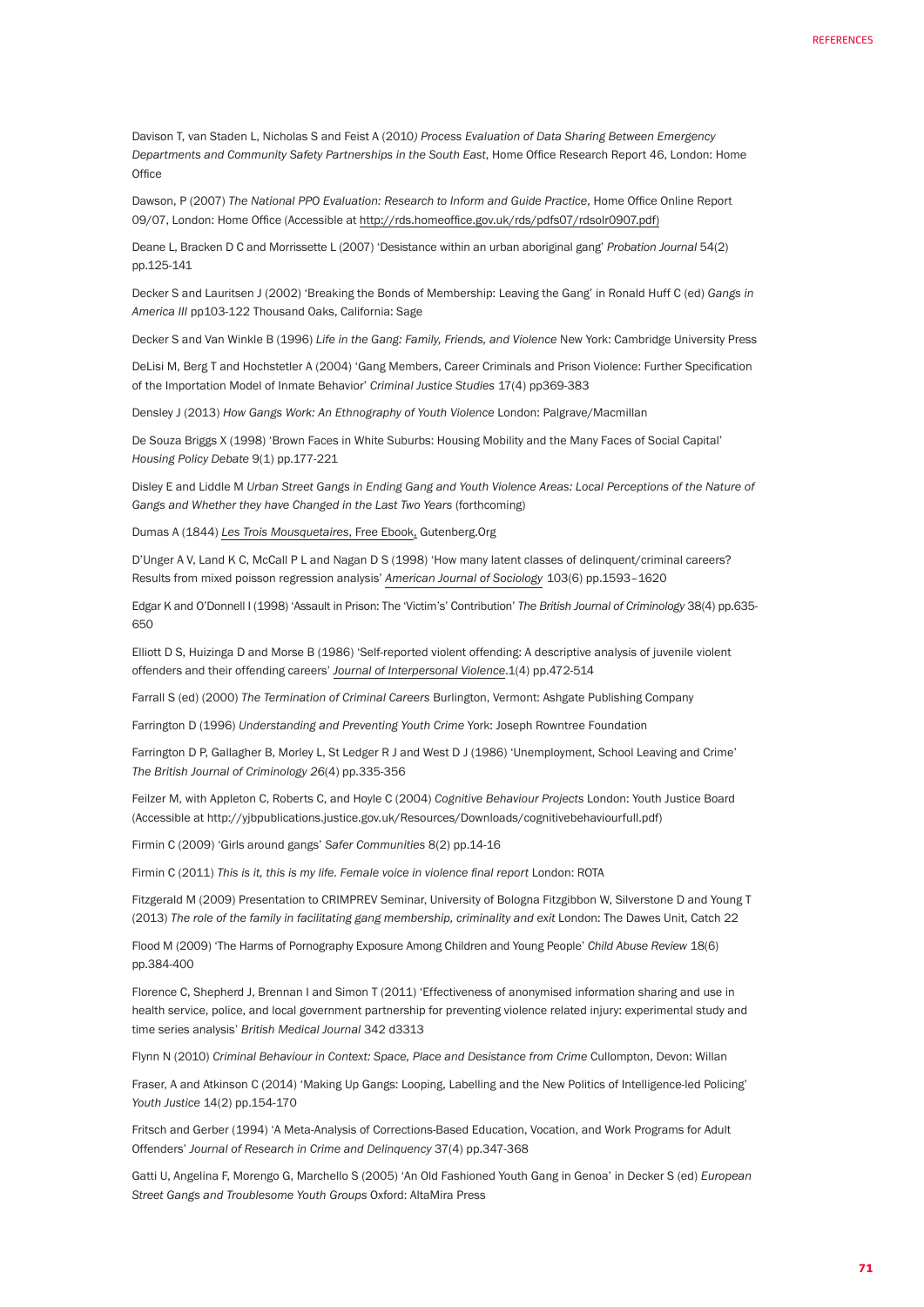Gendreau P (1996) 'The Principles of Effective Intervention With Offenders' in Harland A (ed) *Choosing Correctional Options That Work* Thousand Oaks, California: Sage

Gladwell M (2000) *The Tipping Point* NYC: Little, Brown and Co

Gordon R (2000) 'Criminal Business Organisations, Street gangs and 'Wanna Be' Groups: A Vancouver perspective' *Canadian Journal of Criminology and Criminal Justice* 42(1) pp.39-60

Graham J and Bowling B (1995) *Young People and Crime* London: Home Office

Griffin M and Hepburn J R (2006) 'The effect of gang affiliation on violent misconduct among inmates during the early years of confinement' *Criminal Justice and Behavior* 33(4) pp.419–66

Hagedorn J (1998) *People and Folks: Gangs, Crime and the Underclass in a Rustbelt City* Chicago: Lakeview Press

Hagedorn J (2008) *A World of Gangs: Armed Young Men and Gangsta Culture* Minneapolis: University of Minnesota

Hallsworth S and Young T (2008) 'Gang Talk and Gang Talkers: A Critique' *Crime, Media and Culture* 4(2) pp.175-195

Harding S (2014) *The Street Casino: Survival in Violent Street Gangs* Bristol: Policy Press

Harer M and Steffensmeier M (1996) 'Race and Prison Violence' *Criminology* 34(3) pp323-355

Hill, A (2015) 'Police could be deployed within Feltham young offenders' institution' *The Guardian* (Accessible at http:// www.theguardian.com/society/2015/jan/14/police-could-be-deployed-within-feltham-young-offenders-institution)

HMIP (2014a) *Report on an unannounced inspection of HMP/YOI Isis by HM Chief Inspector of Prisons 17-28 February* London: HMIP (Accessible at http://www. justiceinspectorates.gov.uk/ hmiprisons/wp-content/ uploads/ sites/4/2014/08/Isis-Web-2014.pdf)

HMIP (2014b) *Report on an unannounced inspection of HMYOI Cookham Wood by HM Chief Inspector of Prisons 19-20 June* London: HMIP (Accessible at http://www.justiceinspectorates.gov.uk/hmiprisons/wp-content/uploads/ sites/4/2014/08/Cookham Wood-Web-2014.pdf)

HMIP (2015) *Report on an announced inspection of HMYOI Feltham (children and young people)* London: HMIP

HMP/YOI ISIS (2012) *Report of the Independent Monitoring Board Report 2012* (Accessible at https://www.justice.gov. uk/downloads/publications/corporate-reports/imb/annual-reports-2012/isis.pdf)

HM Chief Inspector of Prisons (2014) *Annual Report 2013–14* London: HMIP

Homel R and Thomson C (2005) 'Causes and prevention of violence in prisons' in O'Toole S and Eyland S (eds) *Corrections Criminology* pp.101-108 Sydney: Hawkins Press

Hughes K, Hardcastle K and Perkins C (2015) *The mental health needs of gang- affiliated young people*, a briefing produced as part of the Ending Gang and Youth Violence programme London: Public Health England

Huizinga D, Loeber R and Thornberry T P (1995) *Recent findings from the program of research on the causes and correlates of delinquency* Washington DC: US Government Printing Office

Jackson, Mark (2010) *Murder Concentration and Distribution Patterns in London: An Exploratory Analysis of Ten Years of Data* Cambridge: University of Cambridge (Accessible at http://www.crim.cam.ac.uk/alumni/theses/Jackson,%20M. pdf)

Jutte S, Bentley H, Miller P and Jetha N (2014) *How safe are our children 2014* London: NSPCC

Kennedy D (2007) *How to Stop Young Men Shooting Each Other,* presentation to the Metropolitan Police Authority

Khan L, Brice H, Saunders A and Plumtree A (2013) *A need to belong: what leads girls to join gangs* London: Centre for Mental Health

Klein M (2007) *Chasing After Street Gangs: A Forty Year Journey* Upper Saddle River, NJ: Pearson Education

Klein M (2008) Foreword, van Gemert F, Peterson D and Lien I (eds) (2008) *Street Gangs, Migration and Ethnicity*  Cullompton, Devon: Willan

Klein M and Maxson L (2006) *Street Gangs Patterns and Policies* New York: Oxford University Press

Knox G (2006) *The Problem of Gangs and Security Threat Groups (STG's) in American Prisons Today: Recent Research Findings from the 2004 Prison Gang Survey* National Gang Crime Research Center (Accessible at http://www. ngcrc.com/ corr2006.html)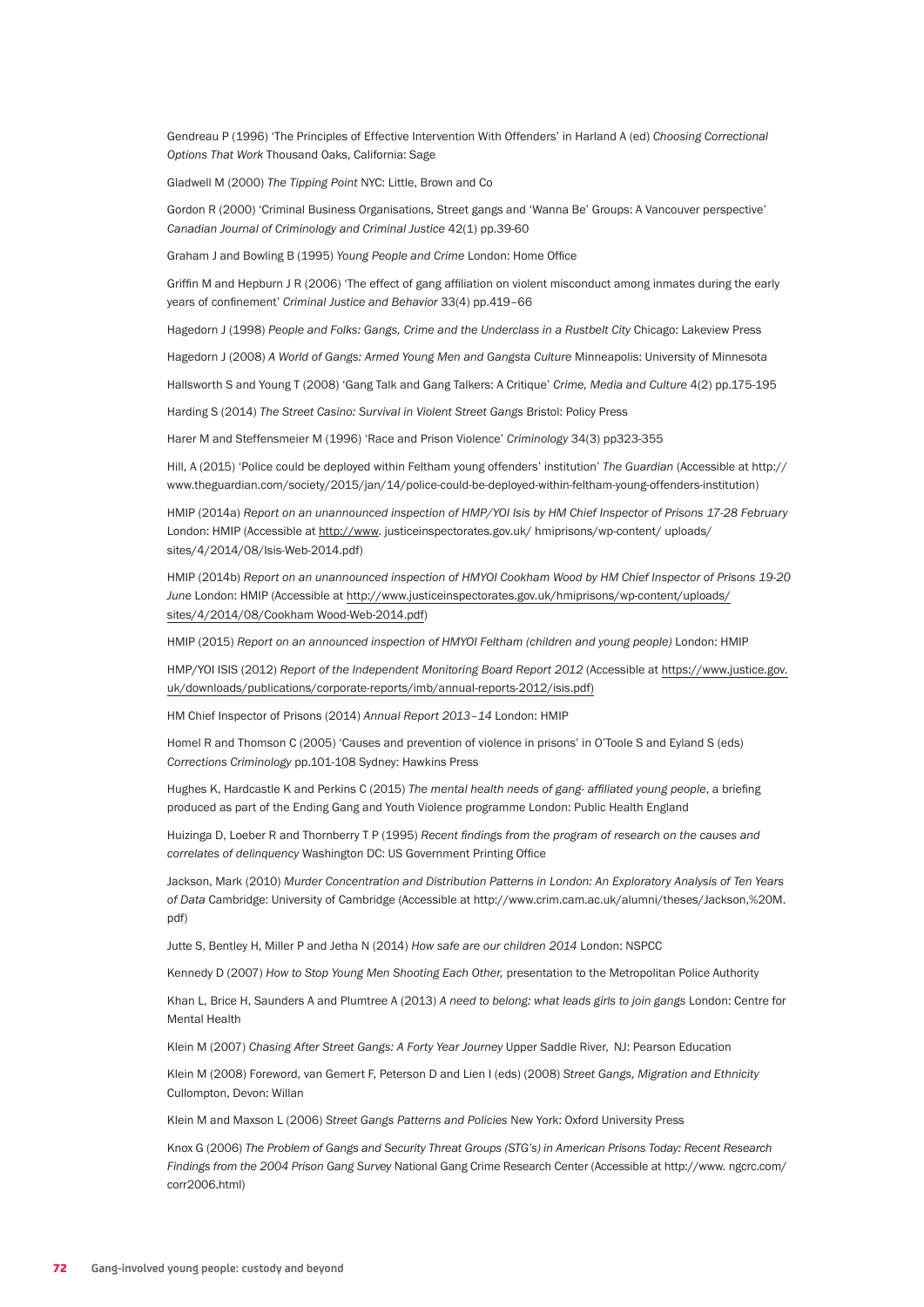Kratcoski P C (2004) 'The functions of classification models in Probation and parole: Control or treatment-rehabilitation' in Kratcoski P (ed) *Correctional counselling and treatment* Long Grove, IL: Waveland Press

Krohn M and Thornberry T (2003) 'Common themes, future directions' in Thornberry T (ed) *Taking Stock of Delinquency: An overview of findings from contemporary longitudinal studies* pp.313-326 New York: Kluwer Academic/Plenum Publishers

Liebling A, Arnold H and Straub C (2011) *An exploration of staff–prisoner relationships at HMP Whitemoor: 12 years on* Cambridge Institute of Criminology: Prisons Research Centre

Lipsey M and Derzon J (1998) 'Predictors of Violent or Serious Delinquency in Adolescence and Early Adulthood: A Synthesis of Longitudinal Research' in Loeber R and Farrington D (eds) *Serious and Violent Juvenile Offenders: Risk Factors and Successful Interventions* Thousand Oaks, California: Sage

Loeber R, Farrington D and Petechuk D (2003) 'Child Delinquency, Early Intervention and Prevention' *Child Delinquency Bulletin Series* US Department of Justice

Lyman M D (1989) *Gangland* Springfield, IL: Charles C Thomas

Maruna S (2001) *Making Good: How Ex-Convicts Reform and Rebuild Their Lives* Washington: American Psychological Association

McGahey R M (1986) 'Economic Conditions, Neighbourhood Organisation and Urban Crime' in Reiss A J and Tonry M (eds) *Communities and Crime* Chicago: Chicago University Press

McGarrell E, Hipple N, Winterfield L, Lattimore P, Steffey D, Brumbaugh S and Lindquist C (2006) 'The Serious and Violent Offender Re-entry Initiative: Measuring the Effects on Service Delivery' *Western Criminology Review* 7(2) pp.3-19

Melde C and Esbensen F (2011) 'Gang Membership as a Turning Point in the Life Course' *Criminology* 49(2) pp.513-552

Metropolitan Police Authority (2008) *Seen and heard – young people, policing and crime: an MPA report* London: MPA *(*Accessible at http://policeauthority.org/Metropolitan/scrutinies/youth/index.html)

Metropolitan Police Service (2012) London: MPA (Accessible at http://content.met.police.uk/Site/gangcrime)

Miller J (2001) *One of the Guys: Girls, Gangs and Gender* New York: Oxford University Press

Miller J (2009) 'Young Women and Street Gangs' in Zahn M (ed) *The Delinquent Girl, Girls, Gangs and Sexual Exploitation in British Columbia pp.*207-224 Philadelphia: Temple University Press

Ministry of Justice (2011) *Ending Gang and Youth Violence: A Cross-Government Report London: MOJ* 

Ministry of Justice (2012) *Statistics on Race and the Criminal Justice System 2012* London: MOJ

Ministry of Justice (2013) *Transforming rehabilitation: a strategy for reform* London: Ministry of Justice

Moffitt T E (1993) 'Adolescence-Limited and Life-Course-Persistent Antisocial Behavior: A Developmental Taxonomy' *Psychological Review* 100(4) pp.674-701

Morris L (1995) *Social Divisions: Economic Decline and Social Structural Change* London: UCL Press

Mullen K (2014) *The Young Review*: *Improving outcomes for young black and/or Muslim men in the Criminal Justice System* Clinks: London

Muncie J and Hughes G (2002) 'Modes of Youth Governance, Political Rationalities, Criminalisation and Resistance' in Muncie J and Hughes G *Youth Justice: Critical Readings* London: Sage

Nagin D and Tremblay R (1999) 'Trajectories of boys' physical aggression, opposition, and hyperactivity on the path to physically violent and nonviolent juvenile delinquency' *Child Development* 70(5) pp.1181-1196

Nimmo M (2001) *The 'Invisible' Gang Members: A Report on Female Gang Association in Winnipeg* Winnipeg, Manitoba: Canadian Centre for Policy Alternatives

Owen R and Sweeting A (2007) *Hoodie or Goodie. The link between violent victimisation and offending in young people: a research report* London: Victim Support

Patterson G R and Yoerger K (1997) 'A developmental model for late-onset delinquency' in Osgood D W (ed) *Motivation and Delinquency* 44 pp.121-177 Lincoln, NE: Nebraska Symposium on Motivation

Pearson G (1983) *Hooligan: A History of Respectable Fears* Basingstoke: Macmillan

Pettit B and McLanahan S (2001) 'Social Dimensions of Moving to Opportunity' *Poverty Research News* 5(1) pp.7-10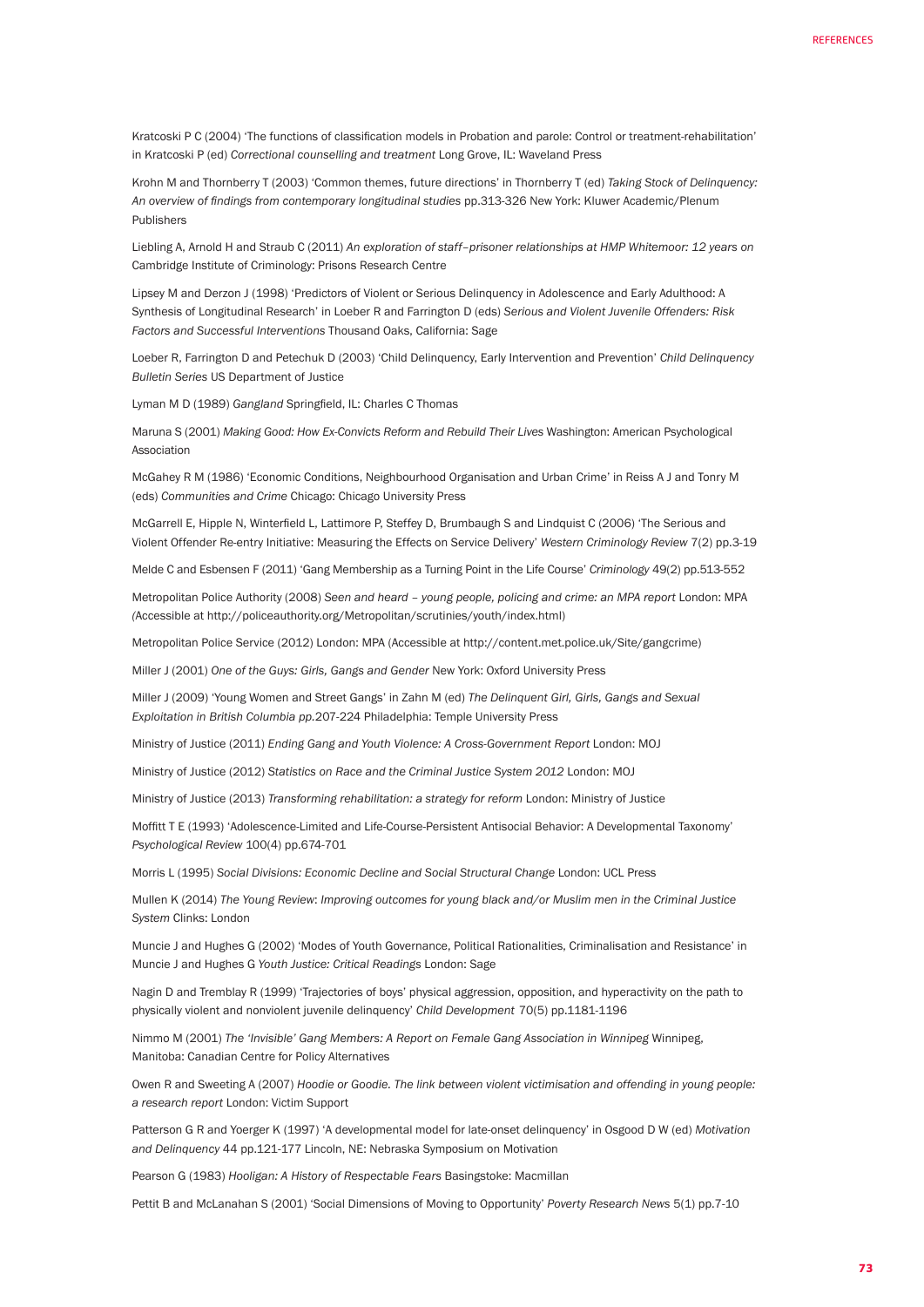Piquero A, Farrington D and Blumstein A (2007) *Key Issues in Criminal Career Research: New Analyses of the Cambridge Study in Delinquent Development* New York: Cambridge University Press

Pitts J (1988) *The Politics of Juvenile Crime* London: Sage

Pitts J (2008) *Reluctant Gangsters: The Changing Face of Youth Crime* Cullompton, Devon: Willen

Pitts J (2011) *Leaving the Gang: The Changing Context, Impact and Implications of Brathay's 2XL Gang Desistance Programmes in London* Ambleside: The Brathay Trust

Pitts J 'Who Dunnit? Gangs, Joint Enterprise, Bad Character and Duress' *Youth & Policy* (forthcoming)

Pitts/GMP (2012) *Youth Crime and Criminal Victimisation amongst Somali Young People in Moss Side, A Rapid Assessment Exercise* Manchester: Greater Manchester Police

Pitts/GMP (2013) A Process Evaluation of the Greater Manchester Police Operation Challenger Manchester: Greater Manchester Police

PPAC (2013) *Report of the Parliamentary Public Accounts Committee* London: House of Commons

Prime R (2014) *Children in custody 2013-14: an analysis of 12-18-year-olds' perceptions of their experience in secure training centres and young offender institutions* London: HMIP

Prison Reform Trust (2014) *Bromley Briefings Prison Factfile* London: Prison Reform Trust

Prison Reform Trust (2013) *Offender Rehabilitation Bill, House of Lords second reading: Monday 20 May* London: Prison Reform Trust

Pyrooz D, Decker S and Fleisher M (2011) *'*From the street to the prison, from the prison to the street: understanding and responding to prison gangs' *Journal of Aggression, Conflict and Peace Research* 3(1) pp.12-24

Radford L, Corral S, Bradley C, Fisher H, Bassett C, Howatt N and Collishaw S (2011) *Child abuse and neglect in the UK today* London: NSPCC

Richardson S and Asthana S (2006) 'Inter-agency Information Sharing in Health and Social Care Services: The Role of Professional Culture' *Br J Soc Work* 36(4) pp.657-669 first published online August 1, 2005

Ringrose J, Livingstone J and Harvey L (2012) *A Qualitative Study of Children, Young People and 'Sexting': A Report Prepared for the NSPCC* London: NSPCC

Ritter N (2009) 'Ceasefire: A Public Health Approach to Reducing Shootings and Killings, Washington' *National Institute for Justice* 264

Rose N (1996) *'*The Death of the Social? Re-figuring the Territory of Government' *Economy and Society* 25(3) pp.327-46

Sampson R and Laub J (1992) 'Crime and Deviance in the Life Course' *Annual Review of Sociology* 18 pp.63-84

Sampson R and Laub J (1993) *Crime in the Making: Pathways and Turning Points Through life Cambridge,* Massachusetts: Harvard University Press

Sampson R and Laub J (2003) 'Life-course desisters? Trajectories of crime among delinquent boys followed to age 70' *Criminology* 41(3) pp.555-592

Sampson R and Lauritsen J (1994) 'Violent Victimisation and Offending: Individual, Situational and Community-level Risk Factors' in Reiss A and Roth J (eds) *Social Influences*: *Understanding and Preventing Violence 3* Washington DC: National Academy Press

Scottish Violence Reduction Unit (2011) *CIRV helps reduce Glasgow gang violence* (Accessible at http://www. actiononviolence.com/content/cirv-helps-reduce-glasgow-gang-violence)

Senior P, Wong K, Culshaw A, Ellingworth D, O'Keeffe C and Meadows L (2011) *Process Evaluation of Five Integrated Offender Management Pioneer Areas* London: Ministry of Justice

Setty E, Sturrock R and Simes E (2014) *Gangs in Prison: The Nature and Impact of Gang Involvement Among Prisoners* London: The Dawes Unit, Catch 22

Shapland J, Bottoms A, Farrall S, McNeill F, Priede C and Robinson G (2012) *The Quality of Probation Supervision: A Literature Review* Glasgow: Centre for Criminological Research University of Sheffield and University of Glasgow

Short J (1997) *Poverty Ethnicity and Violent Crime* Boulder, CO: Westview

Short J and Strodtbeck F (1974) *Group Process and Gang Delinquency* Chicago: Chicago University Press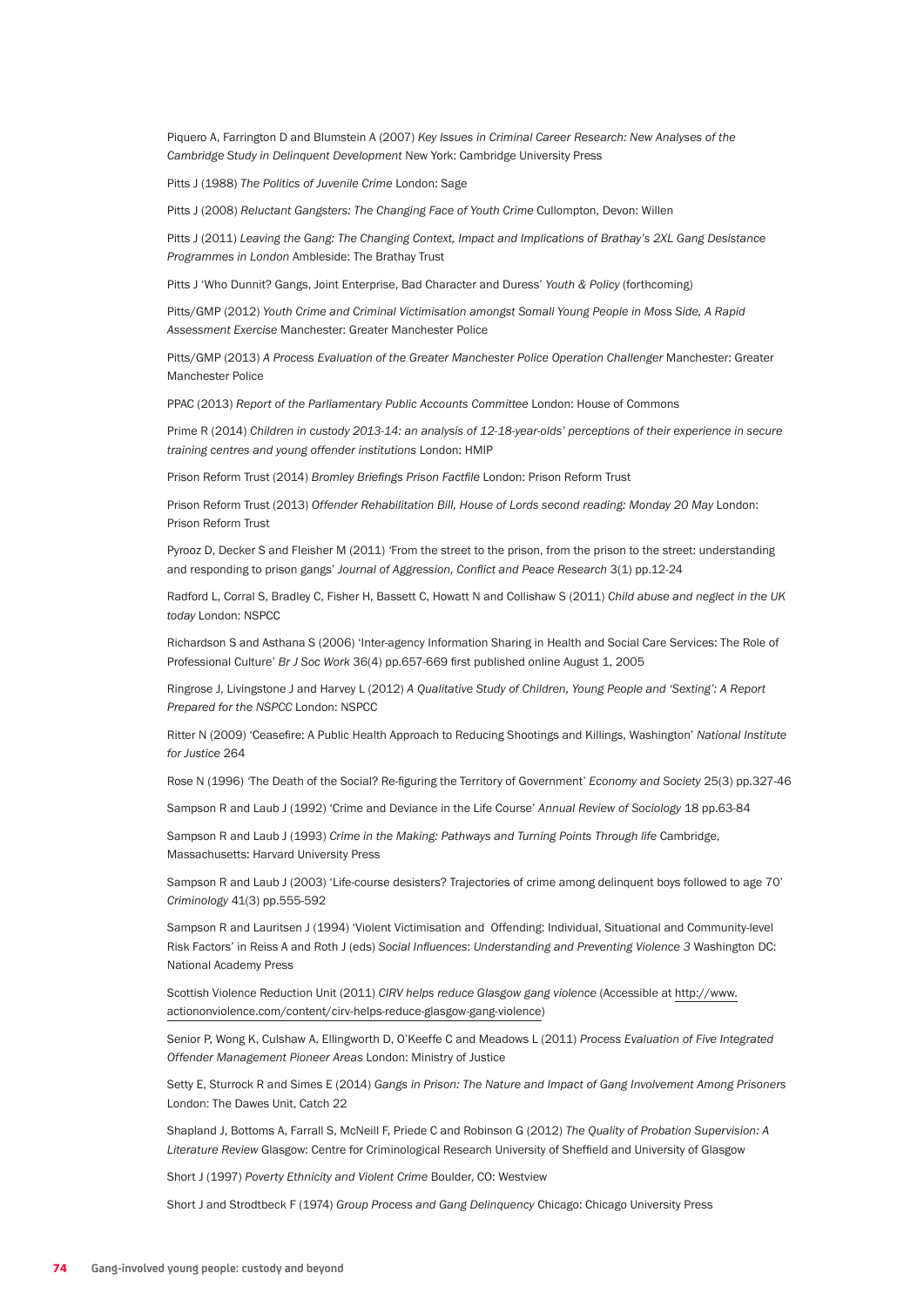Simon J (2001) 'Entitlement to Cruelty: Neo-Liberalism and the Punitive Mentality in the United States' in Stenson K and Sullivan R (eds) *Crime, Risk and Justice* Cullompton, Devon: Willan

Smith D (2005) *The Edinburgh Youth Transitions Study* Edinburgh: University of Edinburgh

Social Science Research Unit (2009) *A study of 'commissioning' or 'public service purchasing' in education, health and/or social welfare* London: Social Science Research Unit, Institute of Education, UCL

Sommers I, Baskin D and Fagan J (1994) 'Getting Out of the Life: Crime Desistance by Female Street Offenders' *Deviant Behavior* 15(2) pp.125-149

Souhami A (2007) *Transforming Youth Justice: Occupational Identity and Cultural Change* Cullompton, Devon: Willan

Spergel I, Chance R, Ehrensaft K, Regulus T, Kane C, Laseter R, Alexander A, Oh S (1994) *Gang Suppression and Intervention: Community Models Research Summary* Washington DC: Office of Juvenile Justice and Delinquency Prevention

Spergel, I and Curry D (1993) 'The National Youth Gang Survey' in Goldstein A P and Huff C R (eds) *The Gang Intervention Handbook* Champign, IL: Research Press

Spergel I and Grossman S (1998) 'The Little Village Project: A Community Approach to the Gang Problem' *Social Work* 42(5) pp.456-70

Stattin H and Magnusson D (1996) 'Antisocial development: A holistic approach' *Development and Psychopathology* 8(4) pp.617-645

Steadman H J, Mulvey E P, Monahan J, Robbins P C, Appelbaum P S, Grisso T, Roth L H and Silver E (1998) 'Violence by people discharged from acute psychiatric inpatient facilities and by others in the same neighborhoods' *Archives of General Psychiatry* 55(5) pp.393-401

Stouthamer-Loeber M and Thomas C (1992) 'Caretakers seeking help for boys with disruptive and delinquent behavior' *Comprehensive Mental Health Care 2* pp.159-178

Suttles G (1972) *The Social Construction of Communities* Chicago: Chicago University Press

Thornbury T (1998) 'Membership of Youth Gangs and Involvement in Serious and Violent Offending' in Loeber R and Farrington D (eds) *Serious and Violent Juvenile Offenders* London: Sage

Thornberry T P, Krohn M D, Lizotte A J, Smith C A and Tobin K (2003) *Gangs and Delinquency in Developmental Perspective* New York: Cambridge University Press

Thornberry T, Huizinga D and Loeber R (2004) 'The Causes and Correlates Studies: Findings and Policy Implications' *Juvenile Justice* 10(1) pp.3-19 (Accessible at https://www.ncjrs.gov/html/ojjdp/203555/jj2.html)

Thrasher F (1927 and 1963) *The Gang: A Study of 1313 Gangs* Chicago, IL: Chicago University Press

Totten M (2009) *Investigating the Linkages between FASD, Gangs, Sexual Exploitation and Woman Abuse in the Canadian Aboriginal Population: A Preliminary Study* Ottawa: Native Women's Association of Canada

Uggen C and Kruttschnitt C (1998) 'Crime in the Breaking: Gender Differences in Desistance' *Law and Society Review*  32(2) pp.339-366

University of Missouri-St Louis (2015) *Eurogang Project* St Louis: University of Missouri-St Louis (Accessible at http:// www.umsl.edu/ccj/Eurogang/euroganghome.html)

Valkenburg P and Peter J (2007) 'Online communication and adolescent well-being: Testing the stimulation versus the displacement hypothesis' *Journal of Computer-Mediated Communication* 12(4) article 2

van Staden L, Leahy-Harland S and Gottschalk E (2011) *Tackling organised crime through a partnership approach at the local level: a process evaluation* London: Home Office, Research Report 56

Van Voorhis P, Cullen F and Applegate B (2004) 'Evaluating interventions with violent offenders: a guide for practitioners and policy makers' in Kratcoski P (ed) *Correctional Counselling and Treatment* Long Grove, IL: Waveland Press

Wacquant L (2004) *Deadly Symbiosis* Cambridge: Polity Press

Walrath C (2001) 'Evaluation of an Inmate-Run Alternatives to Violence Project: The Impact of Inmate-to-Inmate Intervention' *Journal of Interpersonal Violence* 16(7) pp.697-711

Ward T (2015) *Good Lives Model* (Accessible at http://www.goodlivesmodel.com/)

Ward T and Maruna S (2007) *Rehabilitation* London and New York: Routledge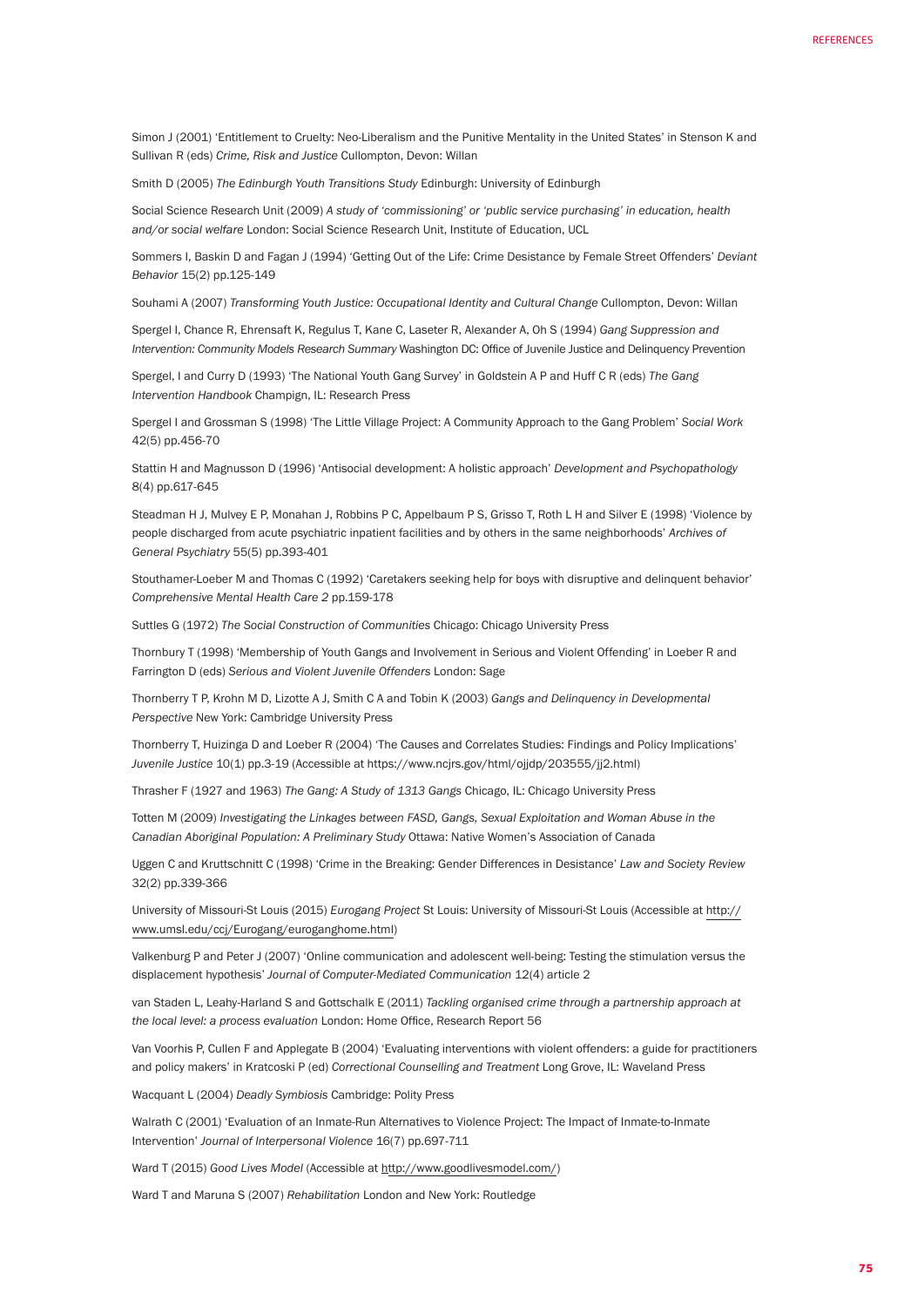Weitzer R and Kubrin C (2009) 'Misogyny in Rap Music: A Content Analysis of Prevalence and Meanings' *Men and Masculinity* 12(1) pp.3-29

White S and Featherstone B (2005) 'Communicating misunderstandings: multi-agency work as social practice' *Child & Family Social Work* 10(3) pp.207-216

Wikstrom T and Loeber R (1997) 'Individual Risk Factors, Neighbourhood SES and Juvenile Offending' in Tonry M (ed) *The Handbook of Crime and Punishment* New York: Oxford University Press

Williams P (2015) 'Criminalising the Other: challenging the race-gang nexus' *Race Class January-March 2015* 56(3) pp.18-35

Wilson W J (1987) *The Truly Disadvantaged: the Inner City, the Underclass and Public Policy* Chicago: Chicago University Press

Winterfield L, Lattimore P, Steffey D, Brumbaugh S and Lindquist C (2006) 'The Serious and Violent Offender Re-entry Initiative: Measuring the Effects on Service Delivery' *Western Criminology Review* 7(2) pp.3-19

Wood J (2006) *'*Gang activity in English prisons: the prisoners' perspective' *Psychology, Crime and Law* 12(6) pp.605-617

Wood J and Adler J (2001) 'Gang activity in English prisons: the staff perspective' *Psychology, Crime and Law* 7 pp.167-192

Wood J, Moir A and James M (2009) 'Prisoners' gang-related activity: the importance of bullying and moral disengagement' *Psychology, Crime and Law* 15(6) pp.569–581

Wood J, Williams G and James M (2010) 'Incapacitation and imprisonment: prisoners' involvement in community-based crime' *Psychology, Crime and Law* 16(7) pp.601-614

Wortley R (2002) Situational Prison Control: Crime Prevention in Correctional Institutions Cambridge: Cambridge University Press

Wright S and Liddle M (2014) *Developing trauma-informed resettlement for young custody leavers: a practitioner's guide* London: Beyond Youth Custody

Xiamong L, Stanton B, Pack R, Harris C, Cottrell L and Burns J (2002) 'Risk and Protective Factors Associated with Gang Involvement Among Urban African American Adolescents' *Youth & Society* 34(2) pp.172-194

Yates J (2006) ''You just don't grass': youth crime and 'grassing' in a working class community' *Youth Justice* 6(3) pp.195-210

Young J (1999) *The Exclusive Society* London: Sage

Young T, Fitzgibbon W and Silverstone D (2014) 'A Question of Family? Youth & Gangs' *Youth Justice* 14(2) pp.171-185

Youth Justice Board (2007) *Groups Gangs and Weapons* London: Youth Justice Board

Youth Justice Board/Ministry of Justice (2014) *Youth Justice Statistics 2012/13, England and Wales* London: Youth Justice Board/Ministry of Justice Statistical Bulletin (Accessible at https://www.gov.uk/government/uploads/system/ uploads/attachment\_data/file/278549/youth-justice-stats-2013.pdf)